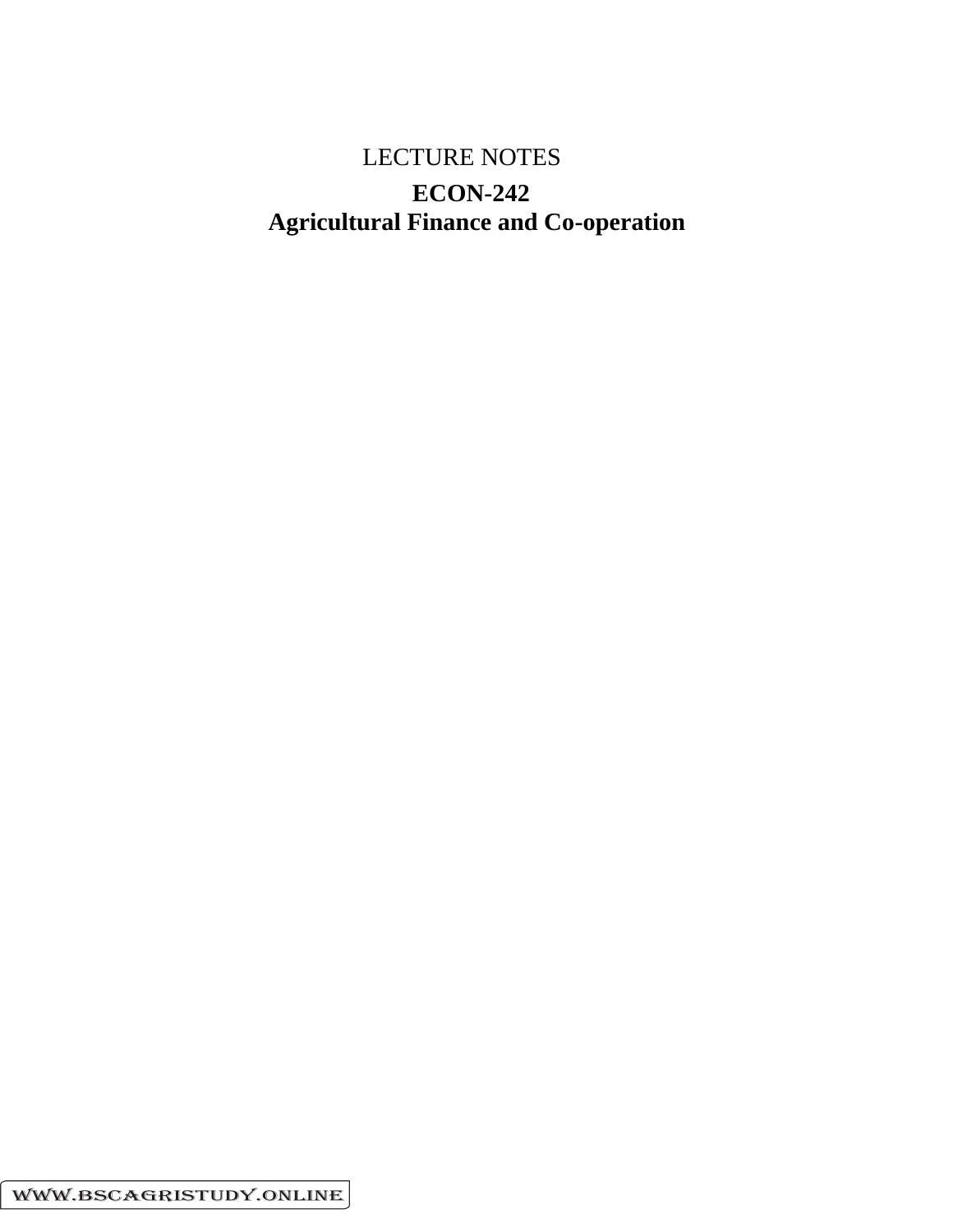# **LECTURE-1**

# **Definition of agricultural Finance – nature-scope- meaning - significance -micro & macro finance**

## *Meaning:*

Agricultural finance generally means studying, examining and analyzing the financial aspects pertaining to farm business, which is the core sector of India.

The financial aspects include money matters relating to production of agricultural products and their disposal.

### *Definition of Agricultural finance:*

*Murray* (1953) defined agricultural. finance as "an economic study of borrowing funds by farmers, the organization and operation of farm lending agencies and of society's interest in credit for agriculture ."

*Tandon and Dhondyal* (1962) defined agricultural. finance "as a branch of agricultural economics, which deals with and financial resources related to individual farm units."

# *Nature and Scope:*

Agricultural finance can be dealt at both micro level and macro level. Macrofinance deals with different sources of raising funds for agriculture as a whole in the economy. It is also concerned with the lending procedure, rules, regulations, monitoring and controlling of different agricultural credit institutions. Hence macro-finance is related to financing of agriculture at aggregate level.

Micro-finance refers to financial management of the individual farm business units. And it is concerned with the study as to how the individual farmer considers various sources of credit, quantum of credit to be borrowed from each source and how he allocates the same among the alternative uses with in the farm. It is also concerned with the future use of funds.

Therefore, macro-finance deals with the aspects relating to total credit needs of the agricultural sector, the terms and conditions under which the credit is available and the method of use of total credit for the development of agriculture, while micro-finance refers to the financial management of individual farm business.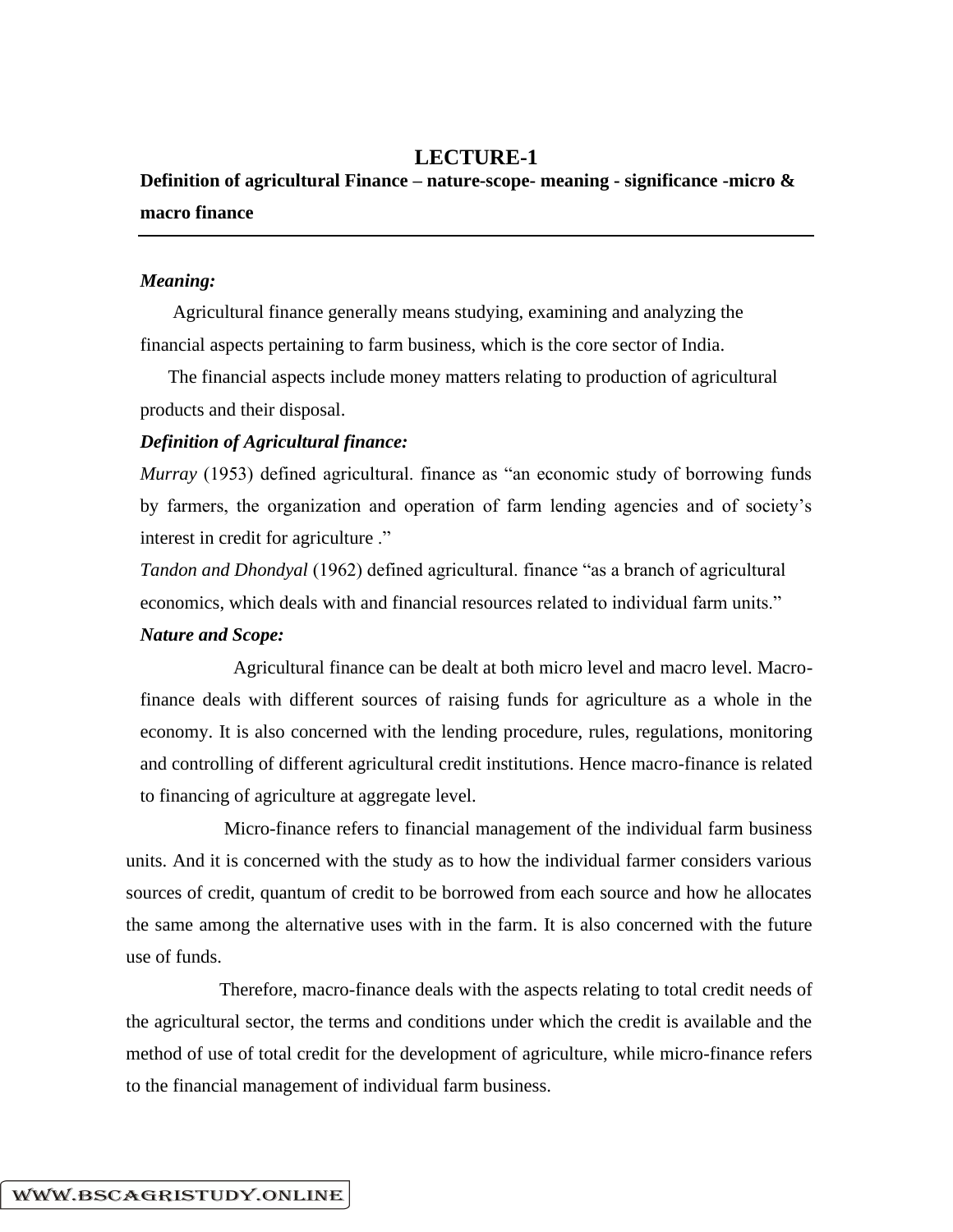## *Significance of Agricultural Finance:*

- 1) Agril finance assumes vital and significant importance in the agro socio economic development of the country both at macro and micro level.
- 2) It is playing a catalytic role in strengthening the farm business and augmenting the productivity of scarce resources. When newly developed potential seeds are combined with purchased inputs like fertilizers & plant protection chemicals in appropriate / requisite proportions will result in higher productivity.
- 3) Use of new technological inputs purchased through farm finance helps to increase the agricultural productivity.
- 4) Accretion to in farm assets and farm supporting infrastructure provided by large scale financial investment activities results in increased farm income levels leading to increased standard of living of rural masses.
- 5) Farm finance can also reduce the regional economic imbalances and is equally good at reducing the inter–farm asset and wealth variations.
- 6) Farm finance is like a lever with both forward and backward linkages to the economic development at micro and macro level.
- 7) As Indian agriculture is still traditional and subsistence in nature, agricultural finance is needed to create the supporting infrastructure for adoption of new technology.
- 8) Massive investment is needed to carry out major and minor irrigation projects, rural electrification, installation of fertilizer and pesticide plants, execution of agricultural promotional programmes and poverty alleviation programmes in the country.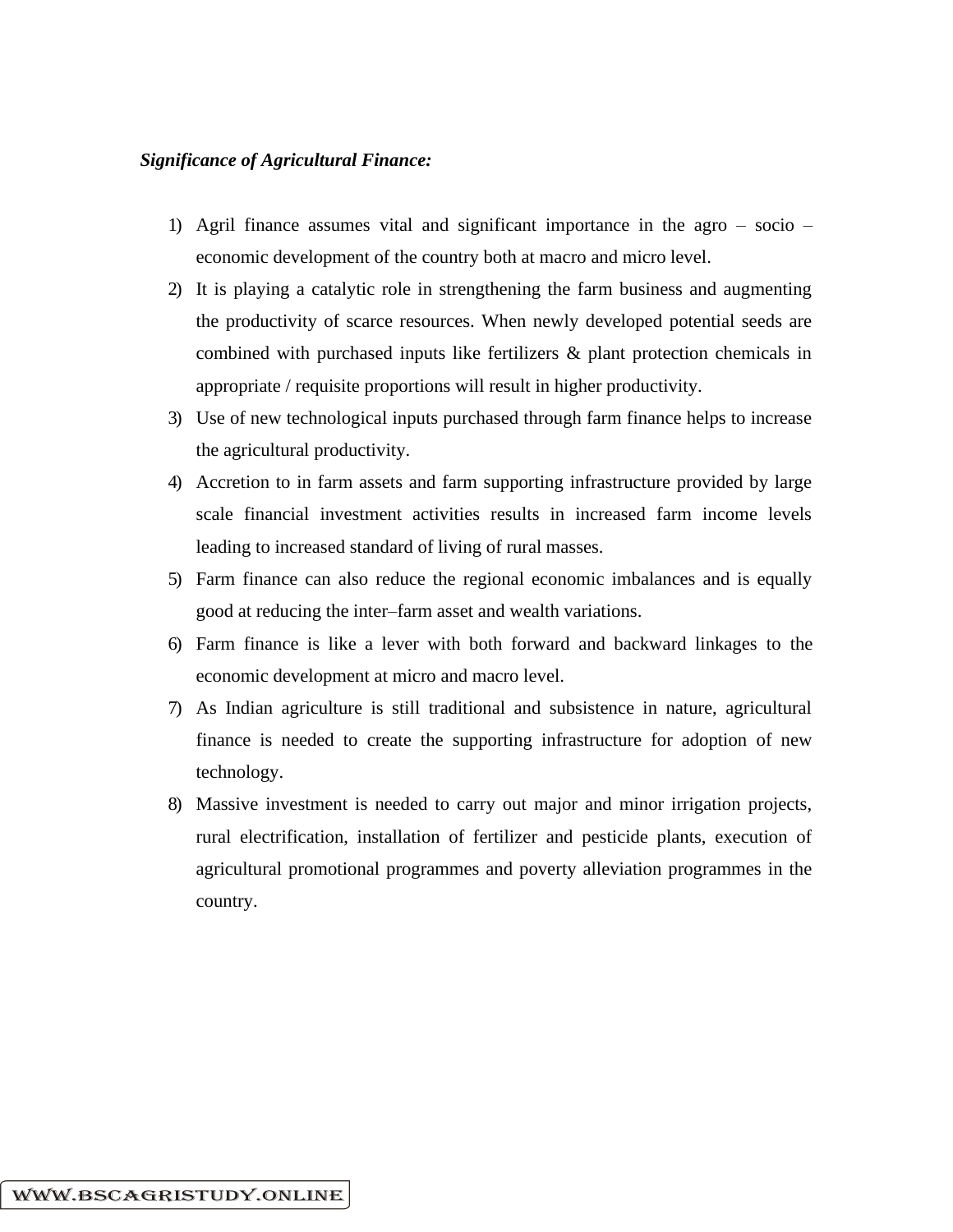# **LECTURE -2**

**Credit needs in Agriculture – meaning and definition of credit-classification of credit based on time, purpose, security, lender and borrower.**

The word "credit" comes from the Latin word "*Credo*" which means "I believe". Hence credit is based up on belief, confidence, trust and faith. Credit is other wise called as loan.

*Definition:* Credit / loan is certain amount of money provided for certain purpose on certain conditions with some interest, which can be repaid sooner (or) later.

According to Professor *Galbraith* credit is the "temporary transfer of asset from one who has to other who has not"

### *Credit needs in Agriculture:*

Agricultural credit is one of the most crucial inputs in all agricultural development programmes. For a long time, the major source of agricultural credit was private moneylenders. But this source of credit was inadequate, highly expensive and exploitative. To curtail this, a multi-agency approach consisting of cooperatives, commercial banks ands regional rural banks credit has been adopted to provide cheaper, timely and adequate credit to farmers.

The financial requirements of the Indian farmers are for,

- 1. Buying agricultural inputs like seeds, fertilizers, plant protection chemicals, feed and fodder for cattle etc.
- 2. Supporting their families in those years when the crops have not been good.
- 3. Buying additional land, to make improvements on the existing land, to clear old debt and purchase costly agricultural machinery.
- 4. Increasing the farm efficiency as against limiting resources i.e. hiring of irrigation water lifting devices, labor and machinery.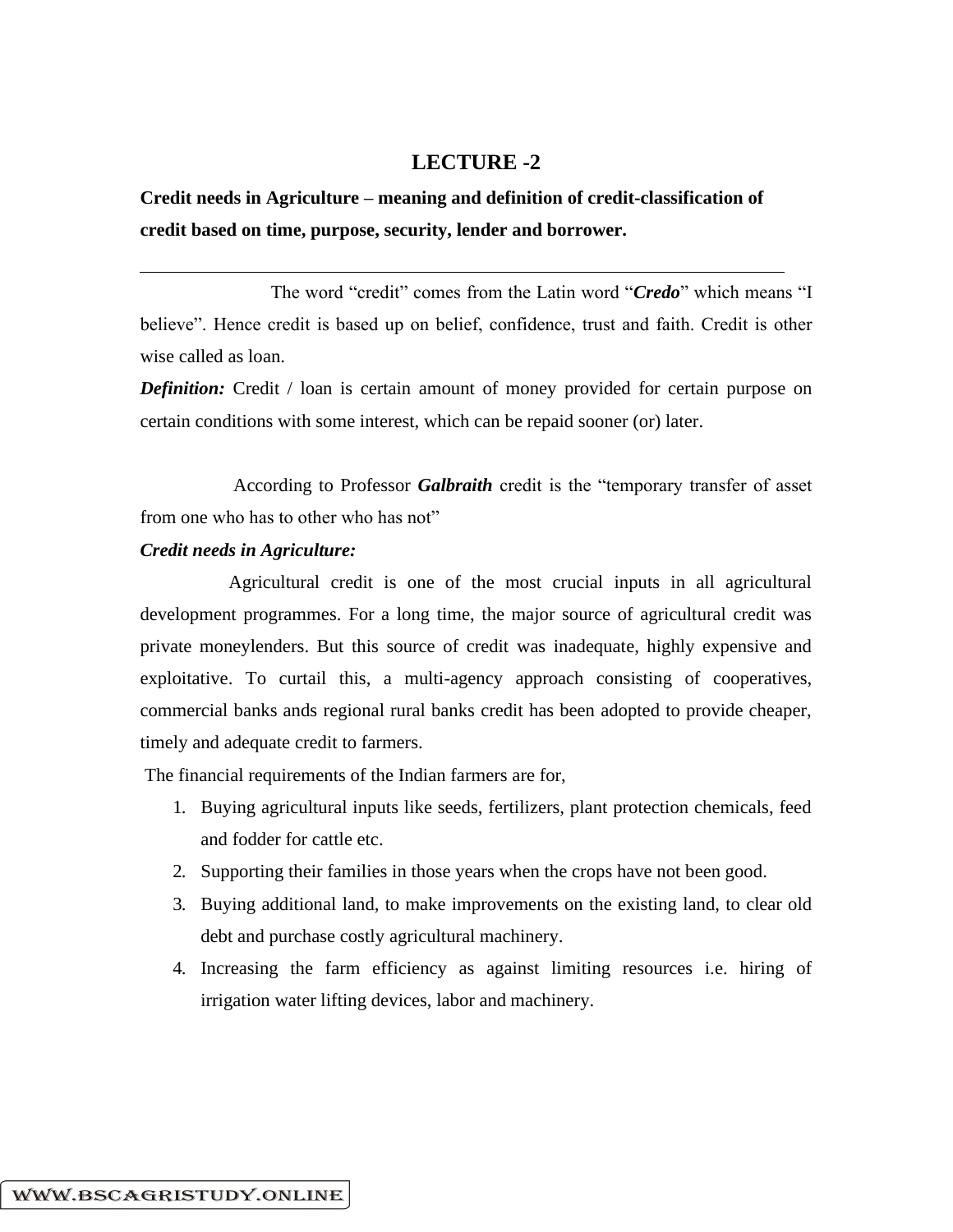#### *Credit is broadly classified based on various criteria:*

*1. Based on time:* This classification is based on the repayment period of the loan. It is sub-divided in to 3 types

- **Short–term loans:** These loans are to be repaid within a period of 6 to 18 months. All crop loans are said to be short–term loans, but the length of the repayment period varies according to the duration of crop. The farmers require this type of credit to meet the expenses of the ongoing agricultural operations on the farm like sowing, fertilizer application, plant protection measures, payment of wages to casual labourers etc. The borrower is supposed to repay the loan from the sale proceeds of the crops raised.
- **Medium term loans:** Here the repayment period varies from 18 months to 5 years. These loans are required by the farmers for bringing about some improvements on his farm by way of purchasing implements, electric motors, milch cattle, sheep and goat, etc. The relatively longer period of repayment of these loans is due to their partially-liquidating nature.
- Long **term loans:** These loans fall due for repayment over a long time ranging from 5 years to more than 20 years or even more. These loans together with medium terms loans are called investment loans or term loans. These loans are meant for permanent improvements like levelling and reclamation of land, construction of farm buildings, purchase of tractors, raising of orchards ,etc. Since these activities require large capital, a longer period is required to repay these loans due to their non - liquidating nature.
- *2. Based on Purpose: Based* on purpose, credit is sub-divided in to 4 types.
	- **Production loans**: These loans refer to the credit given to the farmers for crop production and are intended to increase the production of crops. They are also called as seasonal agricultural operations (SAO) loans or short – term loans or crop loans. These loans are repayable with in a period ranging from 6 to 18 months in lumpsum.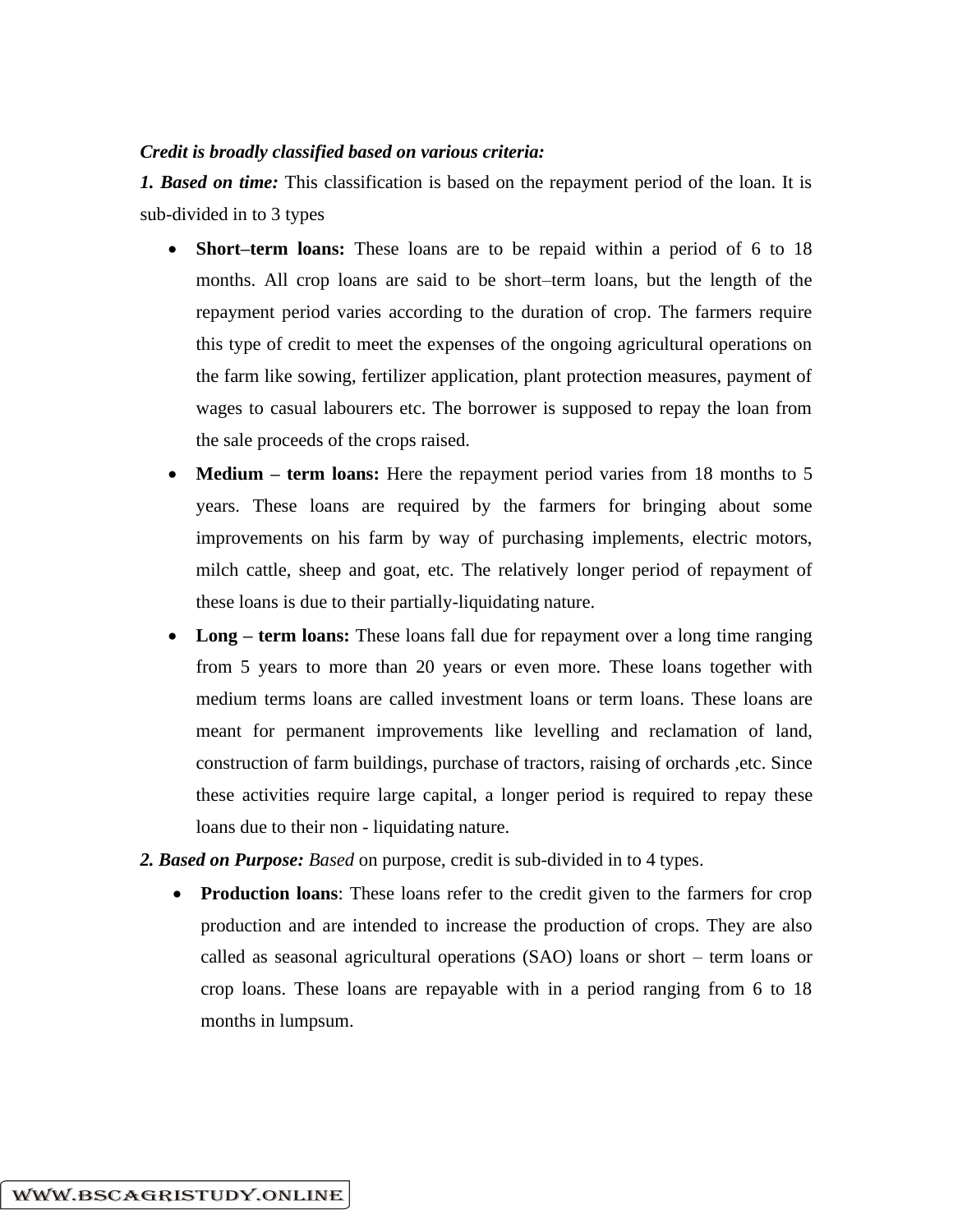- **Investment loans**: These are loans given for purchase of equipment the productivity of which is distributed over more than one year. Loans given for tractors, pumpsets, tube wells, etc.
- **Marketing loans:** These loans are meant to help the farmers in overcoming the distress sales and to market the produce in a better way. Regulated markets and commercial banks, based on the warehouse receipt are lending in the form of marketing loans by advancing 75 per cent of the value of the produce. These loans help the farmers to clear off their debts and dispose the produce at remunerative prices.
- **Consumption loans**: Any loan advanced for some purpose other than production is broadly categorized as consumption loan. These loans seem to be unproductive but indirectly assist in more productive use of the crop loans i.e. with out diverting then to other purposes. Consumption loans are not very widely advanced and restricted to the areas which are hit by natural calamities. These loams are extended based on group guarantee basis with a maximum of three members. The loan is to be repaid with in 5 crop seasons or 2.5 years whichever is less. The branch manager is vested with the discretionary power of sanctioning these loans up to Rs. 5000 in each individual case. The rate of interest is around 11 per cent.

The scheme may be extended to

- 1) IRDP beneficiaries
- 2) Small and marginal farmers
- 3) Landless Agril. Laborers
- 4) Rural artisans
- 5) Other people with very small means of livelihood hood such as carpenters, barbers, washermen, etc.

**4. Based on security:** The loan transactions between lender and borrower are governed by confidence and this assumption is confined to private lending to some extent, but the institutional financial agencies do have their own procedural formalities on credit transactions. Therefore it is essential to classify the loans under this category into two sub-categories viz., secured and unsecured loans.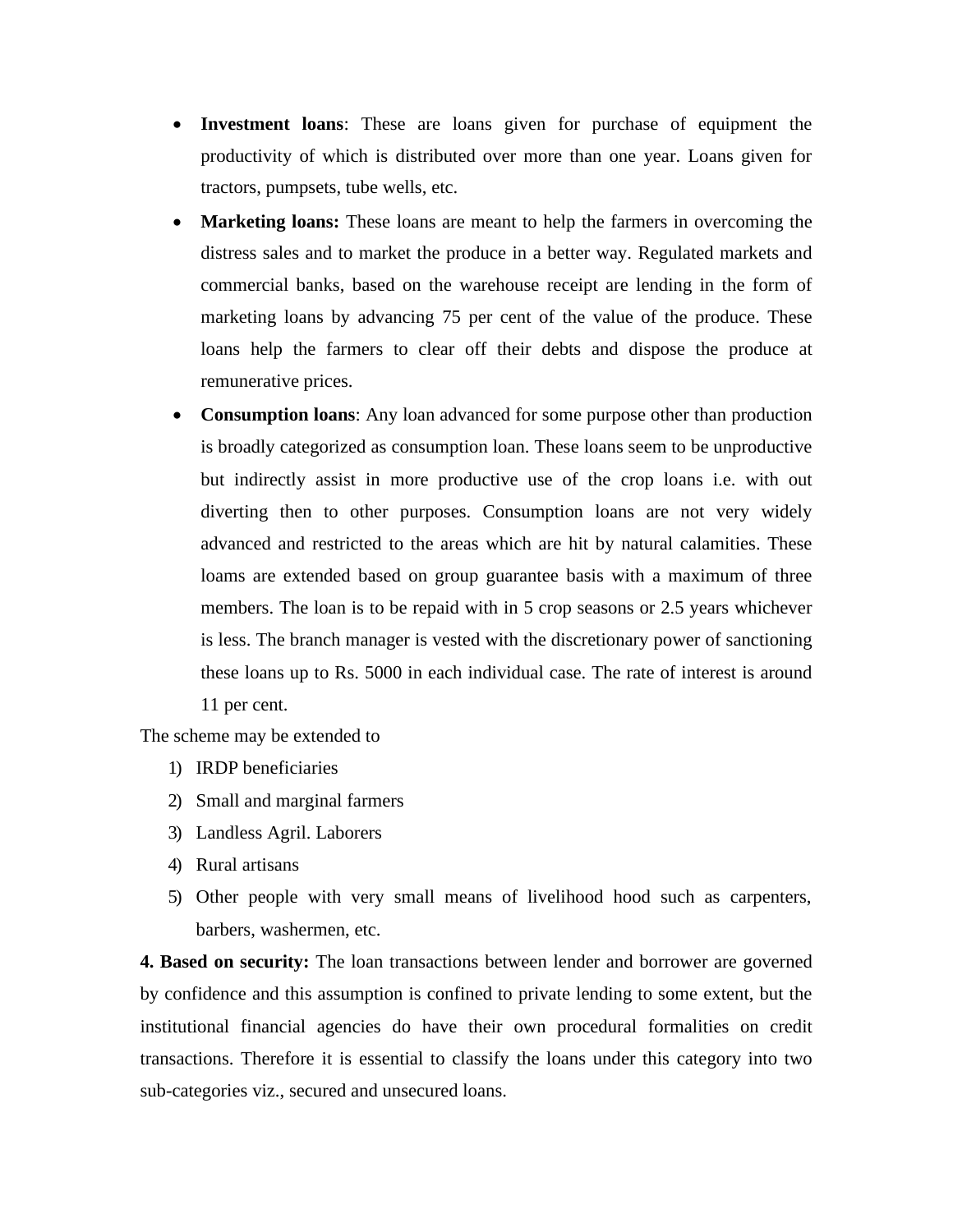• **Secured loans:** Loans advanced against some security by the borrower are termed as secured loans. Various forms of securities are offered in obtaining the loans and they are of following types.

**I. Personal security**: Under this, borrower himself stands as the guarantor. Loan is advanced on the farmer's promissory note. Third party guarantee may or may not be insisted upon (i.e. based on the understanding between the lender and the borrower) **II. Collateral Security**: Here the property is pledged to secure a loan. The movable properties of the individuals like LIC bonds, fixed deposit bonds, warehouse receipts, machinery, livestock etc, are offered as security.

**III. Chattel loans:** Here credit is obtained from pawn-brokers by pledging movable properties such as jewellery, utensils made of various metals, etc.

**IV. Mortgage:** As against to collateral security, immovable properties are presented for security purpose For example, land, farm buildings, etc. The person who is creating the charge of mortgage is called mortgagor (borrower) and the person in whose favour it is created is known as the mortgagee (banker). Mortgages are of two types

- a)**Simple mortgage:** When the mortgaged property is ancestrally inherited property of borrower then simple mortgage holds good. Here, the farmer borrower has to register his property in the name of the banking institution as a security for the loan he obtains. The registration charges are to be borne by the borrower.
- b) **Equitable mortgage:** When the mortgaged property is self-acquired property of the borrower, then equitable mortgage is applicable. In this no such registration is required, because the ownership rights are clearly specified in the title deeds in

the name of farmer-borrower.

**V. Hypothecated loans**: Borrower has ownership right on his movable and the banker has legal right to take a possession of property to sale on default (or) a right to sue the owner to bring the property to sale and for realization of the amount due. The person who creates the charge of hypothecation is called as hypothecator (borrower) and the person in whose favor it is created is known as hypothecate (bank) and the property, which is denoted as hypothecated property. This happens in the case of tractor loans, machinery loans etc. Under such loans the borrower will not have any right to sell the equipment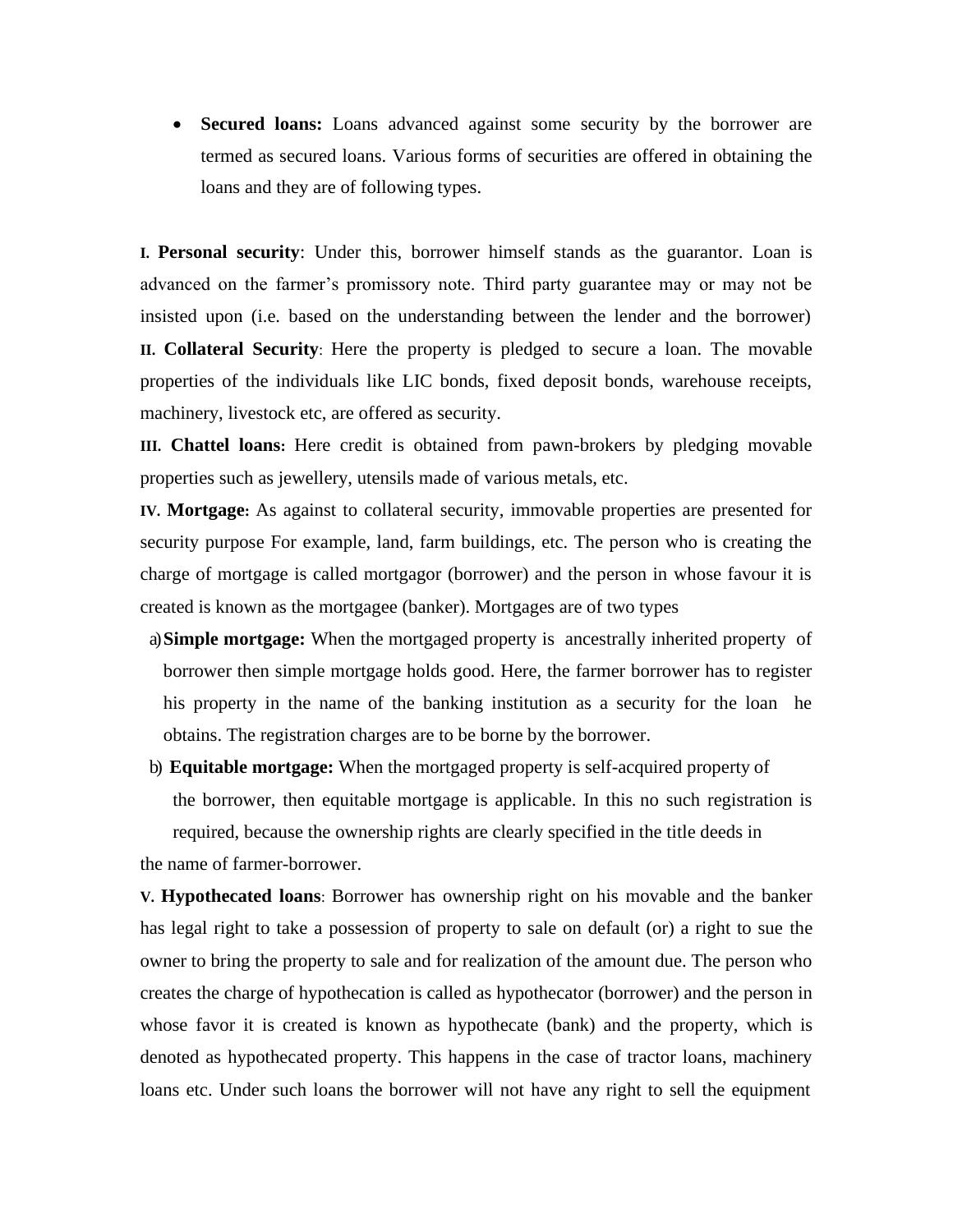until the loan is cleared off. The borrower is allowed to use the purchased machinery or equipment so as to enable him pay the loan installment regularly.

Hypothecated loans again are of two types viz., key loans and open loans.

- a) **Key loans :** The agricultural produce of the farmer borrower will be kept under the control of lending institutions and the loan is advanced to the farmer . This helps the farmer from not resorting to distress sales.
- b) **Open loans:** Here only the physical possession of the purchased machinery rests with the borrower, but the legal ownership remains with the lending institution till the loan is repaid.
	- **Unsecured loans:** Just based on the confidence between the borrower and lender, the loan transactions take place. No security is kept against the loan amount
- **4. Lender's classification:** Credit is also classified on the basis of lender such as
	- **Institutional credit:** Here are loans are advanced by the institutional agencies like co-operatives, commercial banks. Ex: Co-operative loans and commercial bank loans.
	- **Non-institutional credit :** Here the individual persons will lend the loans Ex: Loans given by professional and agricultural money lenders, traders, commission agents, relatives, friends, etc.

**5. Borrower's classification:** The credit is also classified on the basis of type of borrower. This classification has equity considerations.

- Based on the business activity like farmers, dairy farmers, poultry farmers, pisiculture farmers, rural artisans etc.
- Based on size of the farm: agricultural labourers, marginal farmers, small farmers , medium farmers , large farmers ,
- Based on location hill farmers (or) tribal farmers.

**6. Based on liquidity:** The credit can be classified into two types based on liquidity and they are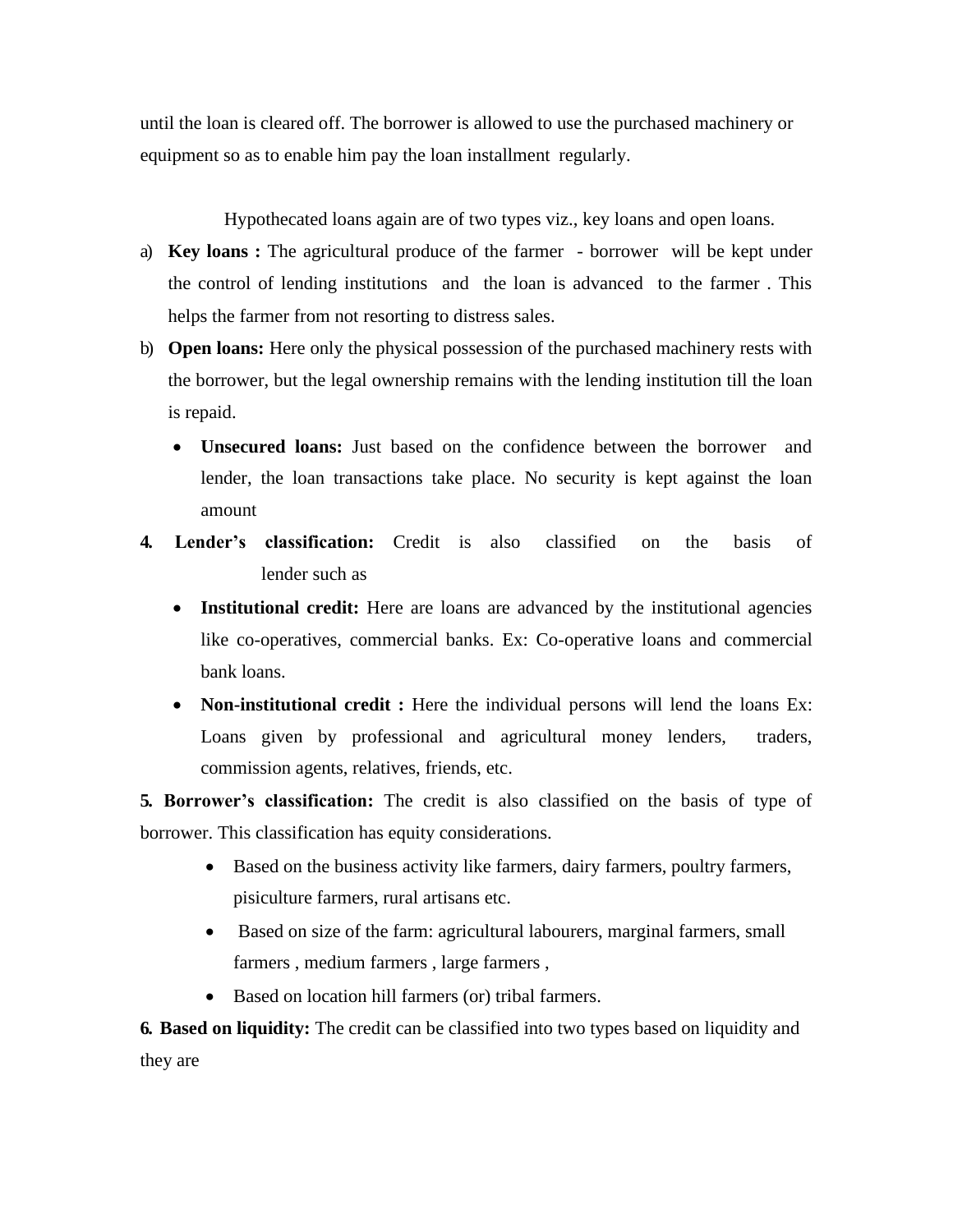- *Self-liquidating loans*: They generate income immediately and are to be paid with in one year or after the completion of one crop season. Ex: crop loans.
- *Partially -liquidating*: They will take some time to generate income and can be repaid in 2-5 years or more, based on the economic activity for which the loan was taken. Ex: Dairy loans, tractor loans, orchard loans etc.,

# **7. Based on approach:**

- *Individual approach*: Loans advanced to individuals for different purposes will fall under this category
- *Area based approach*: Loans given to the persons falling under given area for specific purpose will be categorized under this. Ex: Drought Prone Area Programme (DPAP) loans, etc
- *Differential Interest Rate (DIR) approach*: Under this approach loans will be given to the weaker sections @ 4 per cent per annum.

# **8. Based on contact:**

- *Direct Loans*: Loans extended to the farmers directly are called direct loans. Ex: Crop loans.
- *Indirect loans*: Loans given to the agro-based firms like fertilizer and pesticide industries, which are indirectly beneficial to the farmers are called indirect loans.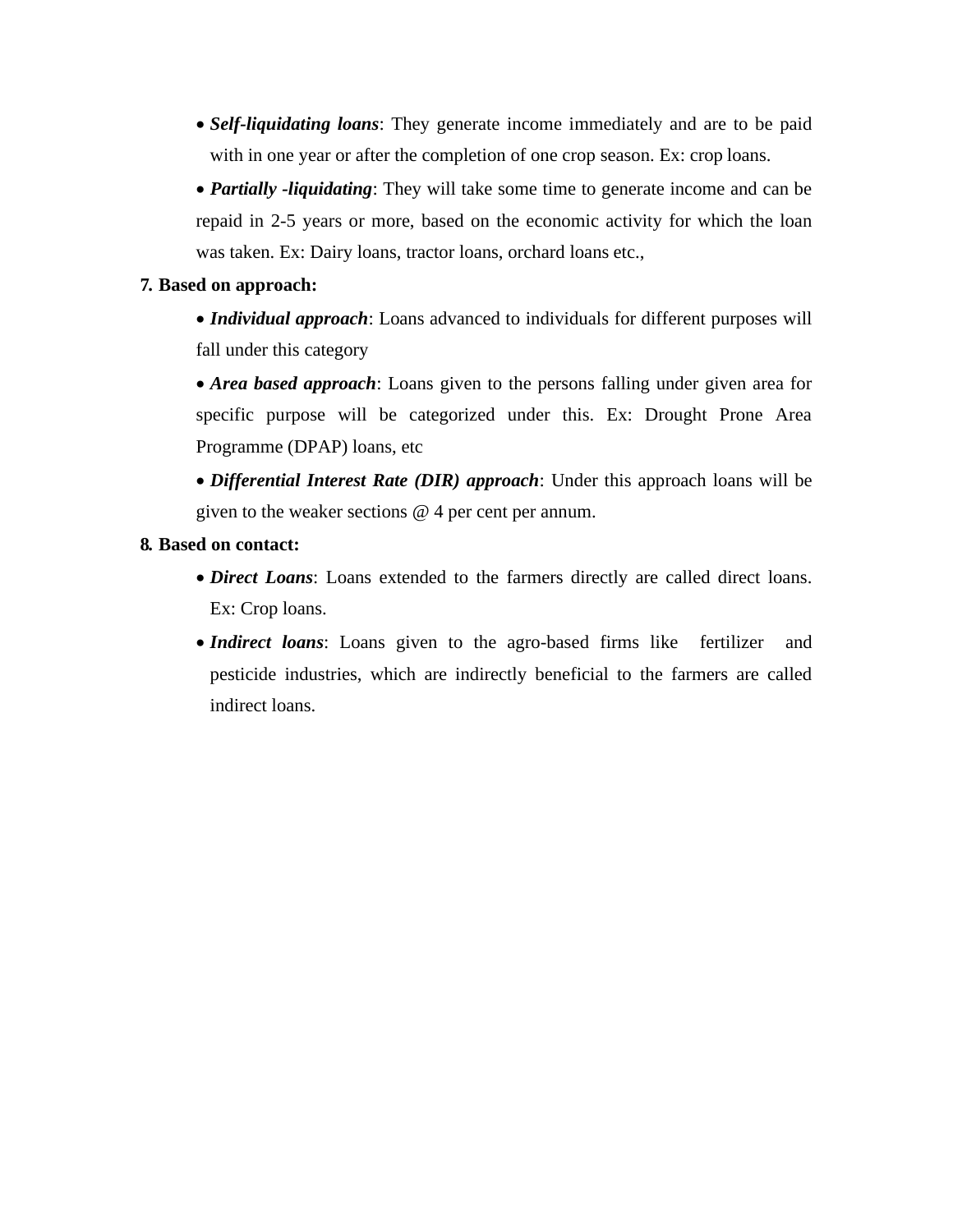## LECTURE NO: 3

## **Credit Analysis-Economic Feasibility Tests- Returns to investment, Repayment capacity and Risk bearing ability (3Rs)**

The technological break-thorough achieved in Indian agriculture made the agriculture capital intensive. In India most of the farmers are capital starved. The farmers need credit at right time, through right agency and in adequate quantity to realize maximum productivity. This is from farmer's point of view.

In contrast to the farmer's point of view, when a farmer approaches an Institutional Financial Agency (IFA) with a loan proposal, the banker should be convinced about the economic viability of the proposed investments.

### Economic Feasibility Tests of Credit

When the economic feasibility of the credit is being observed, three basic financial aspects are to be assessed by the banker.

If the loan is advanced,

1. Will it generate returns more than costs?

2. Will the returns have surplus, to repay the loan when it falls due?

3. Will the farmer stand up to the risk and uncertainty in farming?

These three financial aspects are known as 3 Rs of credit, which are as

follows

- 1. Returns from the proposed investment
- 2. Repayment capacity the investment generates
- 3. Risk- bearing ability of the farmer-borrower

The 3Rs of credit are sound indicators of credit worthiness of the farmers.

#### Returns from the Investment

This is an important measure in credit analysis. The banker needs to have an idea about the extent of returns likely to be obtained from the proposed investment. The farmer's request for credit can be accepted only if he can be able to generate returns that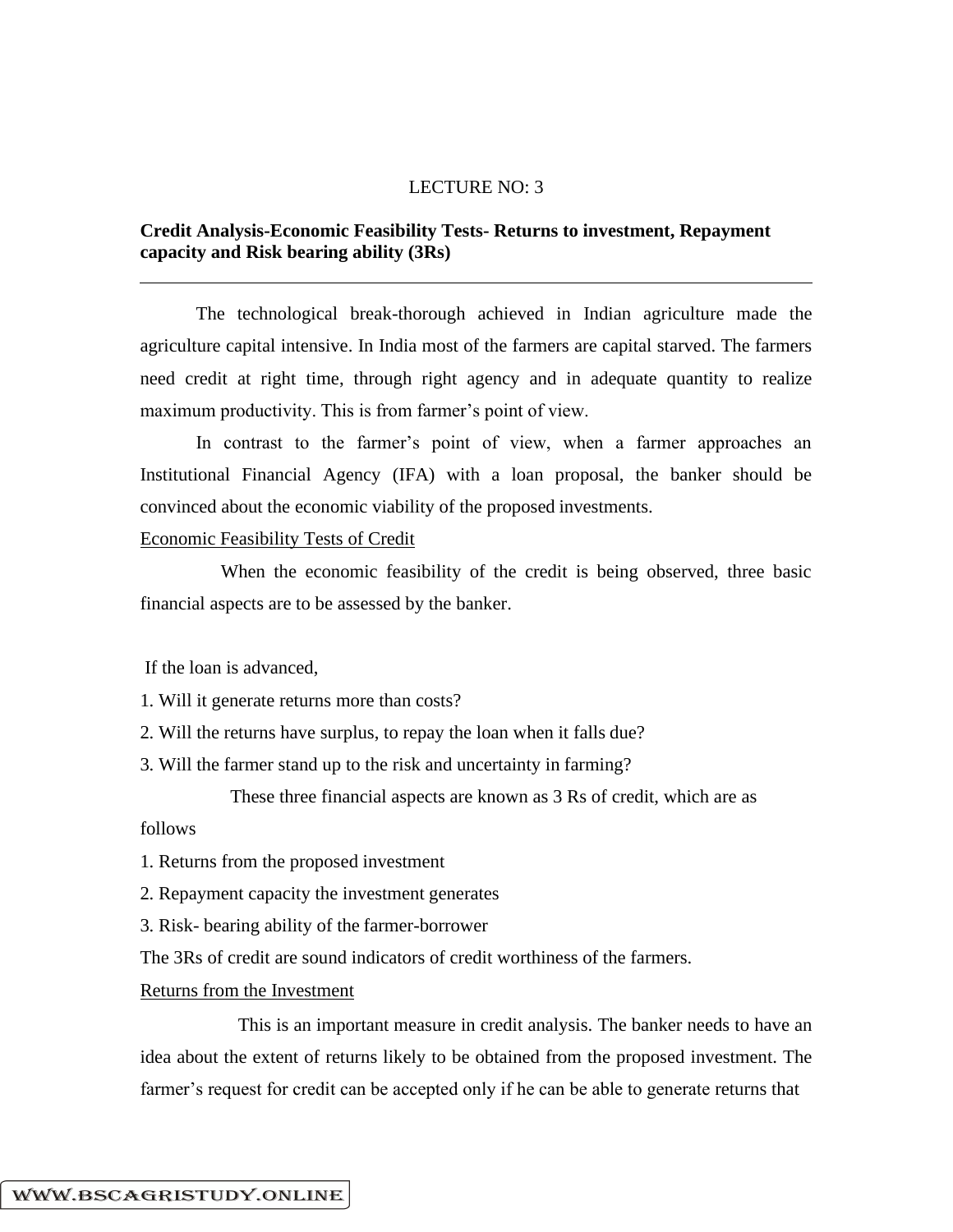enable him to meet the costs. Returns obtained by the farmer depend upon the decisions like,

- What to grow?
- How to grow?
- How much to grow?
- When to sell?
- Where to sell?

Therefore the main concern here is that the farmers should be able to generate incremental returns that should cover the additional costs incurred with borrowed funds.

## Repayment Capacity:

Repayment capacity is nothing but the ability of the farmer to repay the loan obtained for the productive purpose with in a stipulated time period as fixed by the lending agency.

At times the loan may be productive enough to generate additional income but may not be productive enough to repay the loan amount. Hence the necessary condition here is that the loan amount should not only profitable but also have potential for repayment of the loan amount. Under such conditions only the farmer will get the loan amount.

The repayment capacity not only depends on returns, but also on several other quantitative and qualitative factors as given below.

 $Y = f(X1, X_2, X_3, X_4 \quad X_5, X_6, X_7...)$ 

Where, Y is the dependent variable ie., the repayment capacity

The independent variables viz.,  $X_1$  to  $X_4$  are considered as quantitative factors while  $X_5$  to  $X_7$  are considered as qualitative factors.

 $X_1(+)$  = Gross returns from the enterprise for which the loan was taken during a season /year (in Rs.)

 $X_2(-) =$  Working expenses in Rs.

 $X_3(-)$  = Family consumption expenditure in Rs.

 $X_4(-) =$  Other loans due in Rs.

 $X_5(+) =$  Literacy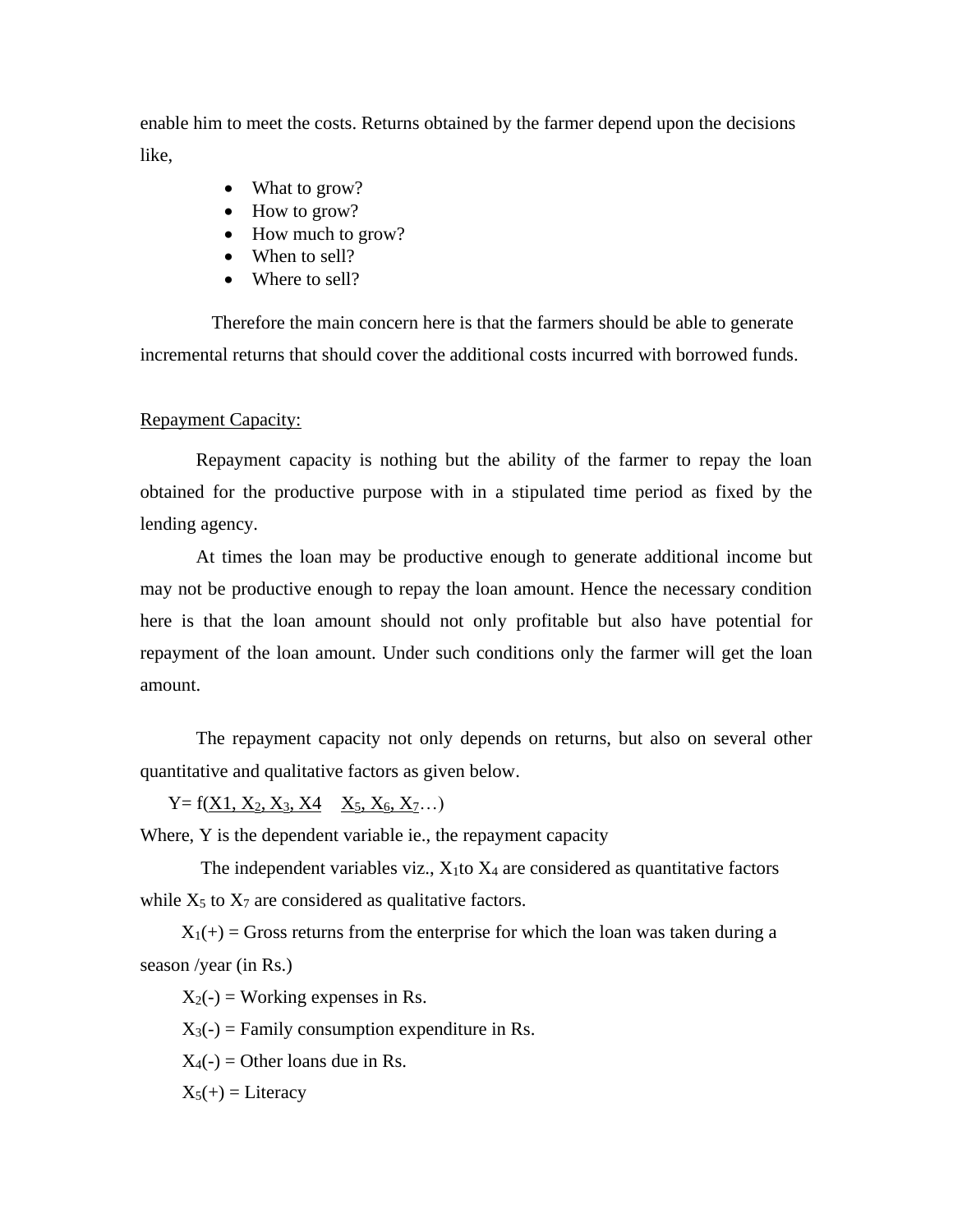$X_6(+) =$  Managerial skill

 $X_7(+)$  = Moral characters like honesty, integrity etc.

Note: Signs in the brackets are apriori signs.

Hence, eventhough the returns are high, the repayment capacity is less because of other factors.

The estimation of repayment capacity varies from crop loans (i.e. self liquidating loans) to term loans (partially liquidating loans)

i) Repayment capacity for crop loans

Gross Income- (working expenses excluding the proposed crop loan + family living expenses + other loans due+ miscellaneous expenditure )

ii) Repayment capacity for term loans

Gross Income- (working expenses + family living expenses + other loans due+ miscellaneous expenditure  $+$  annual installment due for term loan)

Causes for the poor repayment capacity of Indian farmer

- 1. Small size of the farm holdings due to fragmentation of the land.
- 2. Low production and productivity of the crops.
- 3. High family consumption expenditure.
- 4. Low prices and rapid fluctuations in prices of agricultural commodities.
- 5. Using credit for unproductive purposes
- 6. Low farmer's equity/ net worth.
- 7. Lack of adoption of improved technology.
- 8. Poor management of limited farm resources, etc

Measures for strengthening the repayment capacity

- 1. Increasing the net income by proper organization and operation of the farm business.
- 2. Adopting the potential technology for increasing the production and reducing the expenses on the farm.
- 3. Removing the imbalances in the resource availability.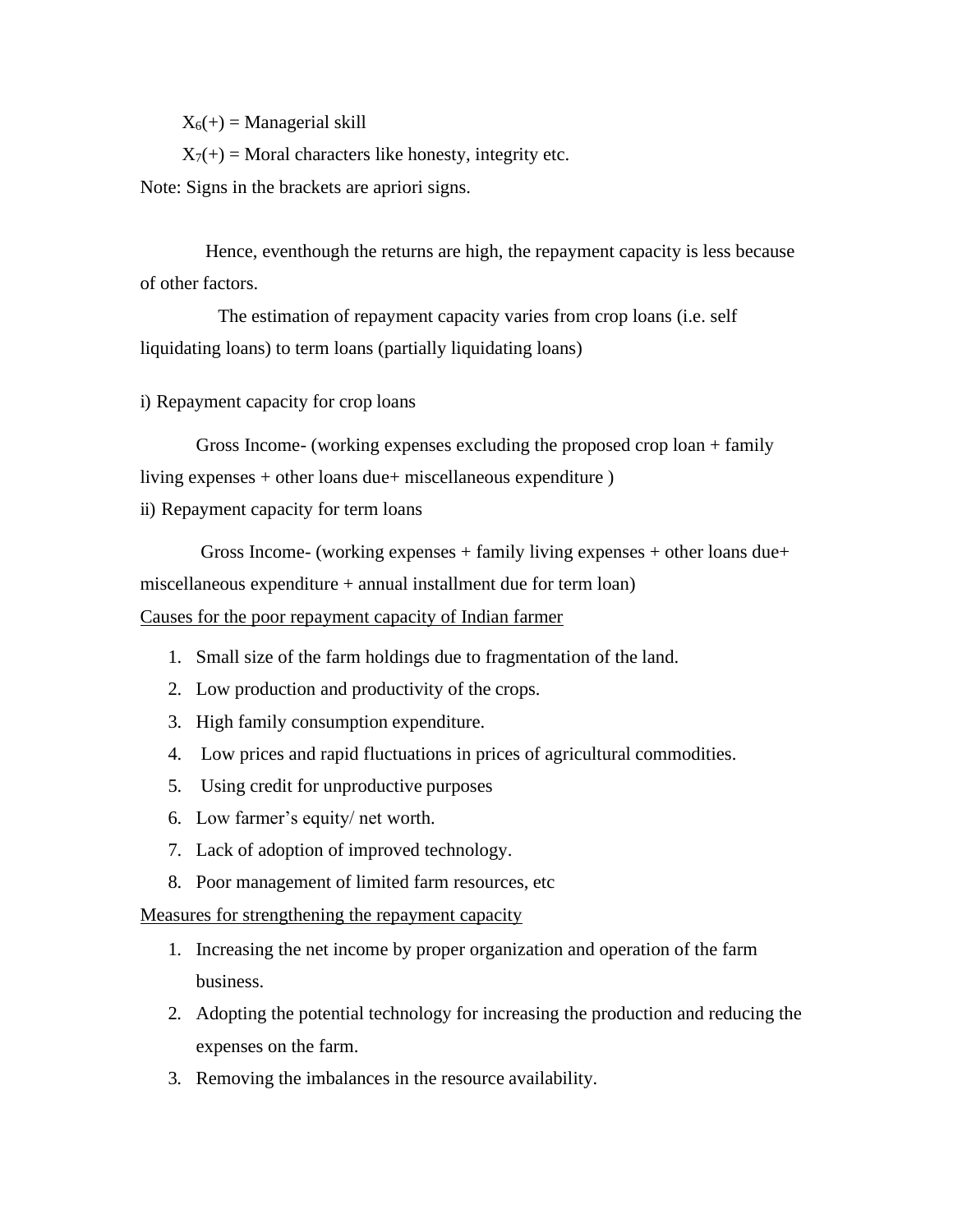- 4. Making the schedule of loan repayment plan as per the flow of income.
- 5. Improving the networth of the farm households.
- 6. Diversification of the farm enterprises.
- 7. Adoption of risk management strategies like insurance of crops, animals and machinery and hedging to control price variations ,etc.,

## Risk Bearing Ability

It is the ability of the farmer to withstand the risk that arises due to financial loss. Risk can be quantified by statistical techniques like coefficient of variation (CV), standard deviation (SD) and programming models. The words risk and uncertainty are synonymously used.

## *Some sources / types of risk*

- 1. Production/ physical risk.
- 2. Technological risk.
- 3. Personal risk
- 4. Institutional risk
- 5. Weather uncertainty.
- 6. Price risk

## *Repayment capacity under risk*

Deflated gross Income- (working expenses excluding the proposed crop loan+ family living expenses + other loans due+ miscellaneous expenditure )

## *Measures to strengthen risk bearing ability*

- 1. Increasing the owner's equity/net worth
- 2. Reducing the farm and family expenditure.
- 3. Developing the moral character i.e. honesty, integrity , dependability and feeling the responsibility etc. All these qualities put together are also called as *credit rating*.
- 4. Undertaking the reliable and stable enterprises ( enterprises giving the guaranteed and steady income)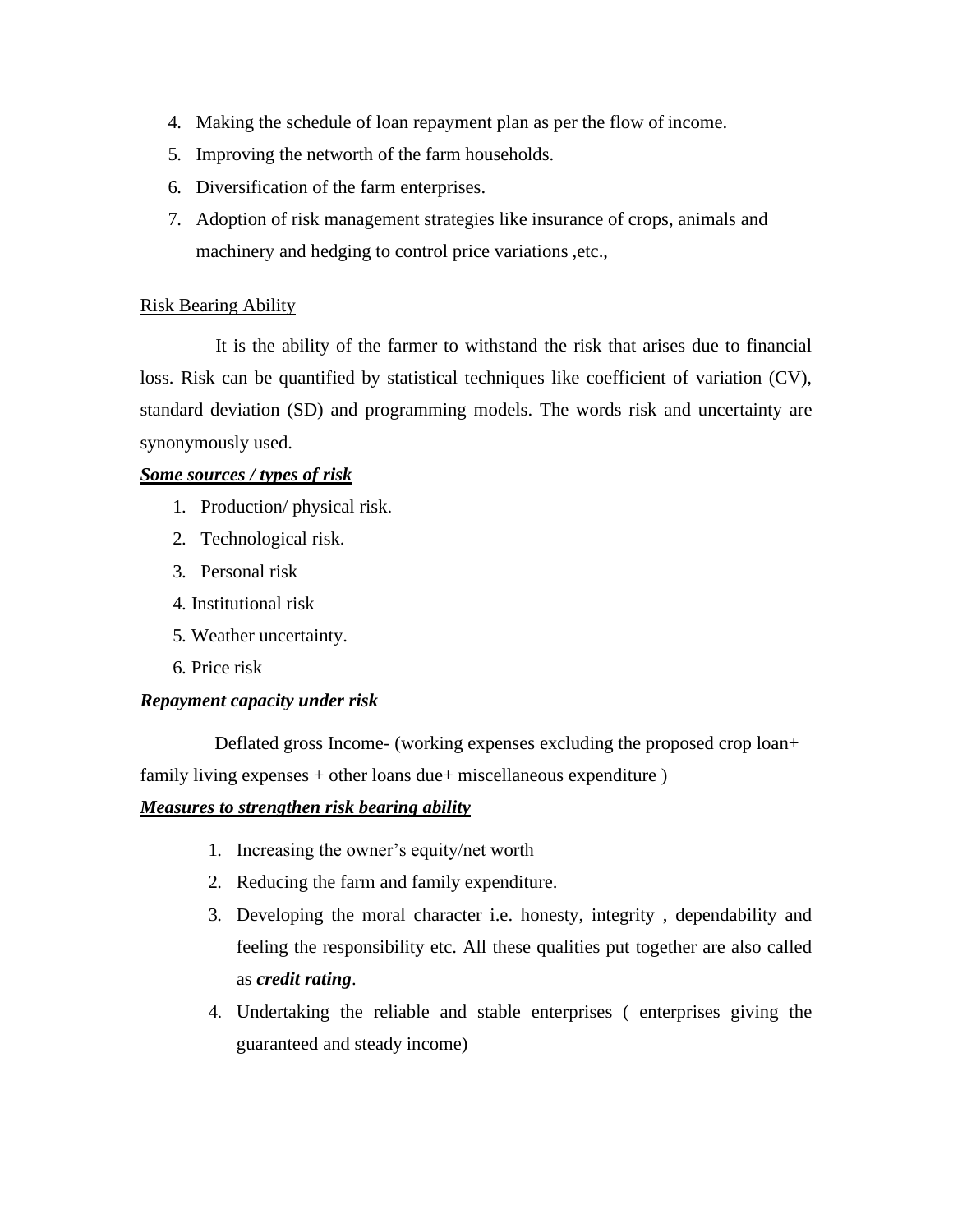- 5. Improving the ability to borrow funds during good and bad times of crop production.
- 6. Improving the ability to earn and save money. A part of the farm earnings should be saved by the farmer so as to meet the uncertainty in future.
- 7. Taking up of crop, livestock and machinery insurance.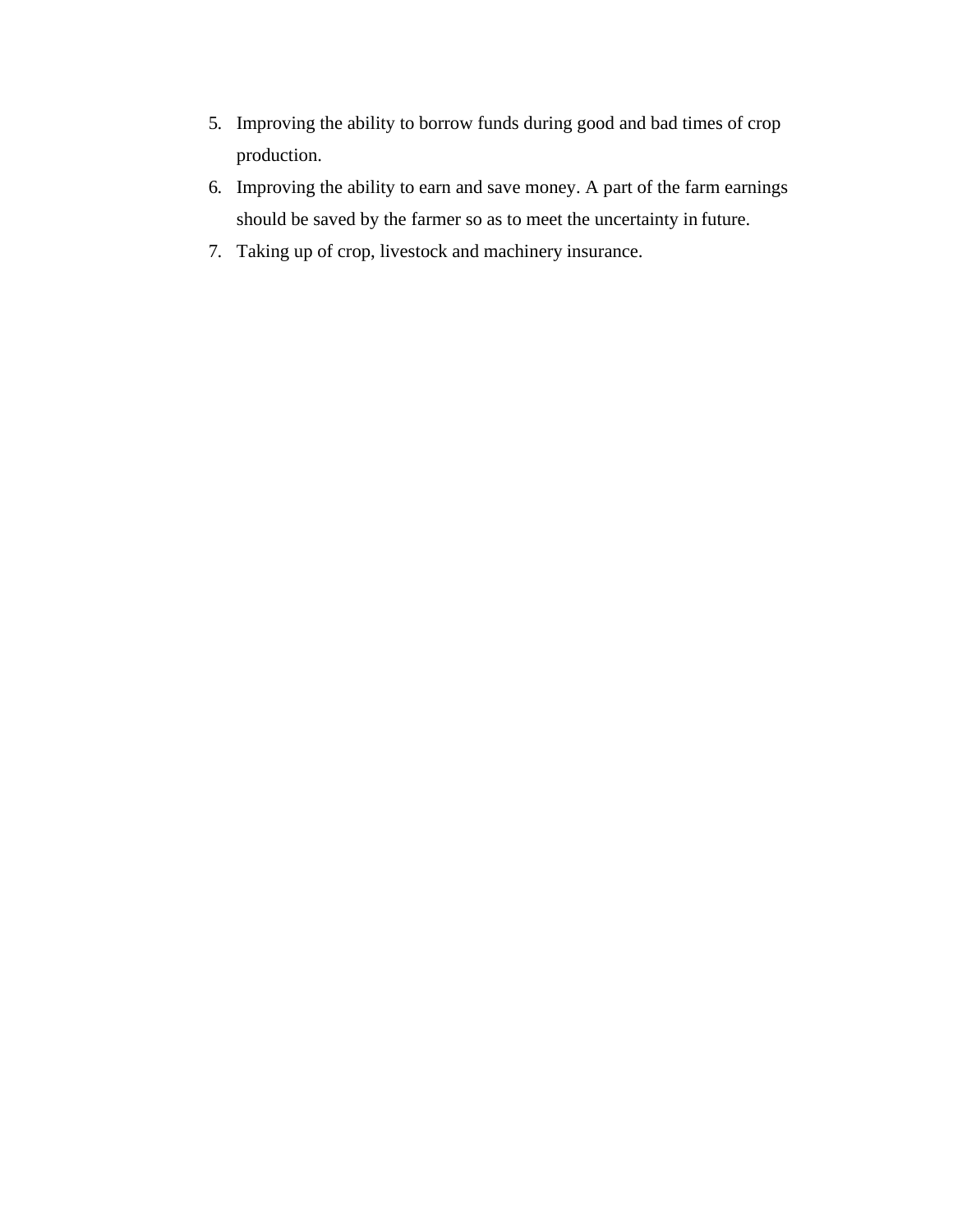### LECTURE NO: 4

**Five Cs of credit - Character, Capacity, Capital, Condition and Commonsense and Seven Ps of credit - Principle of Productive purpose, Principle of personality, Principle of productivity, Principle of phased disbursement, Principle of proper utilization, Principle of payment and Principle of protection**

Next to 3 Rs of credit, the other important tests applied to study the economic feasibility of the proposed investment activity are 5 Cs of credit viz., character, capacity, capital, condition and commonsense.

#### *1. Character:*

The basis for any credit transaction is trust. Even though the bank insists up on security while lending a loan, an element of trust by the banker will also play a major role. The confidence of an institutional financial agency on its borrowers is influenced by the moral characters of the borrower like honesty, integrity, commitment, hard work, promptness etc. Therefore both mental and moral character of the borrowers will be examined while advancing a loan. Generally people with good mental and moral character will have good credit character as well.

#### *2. Capacity:*

It means capacity of an individual borrower to repay the loans when they fall due. It largely depends upon the income obtained from the farm.

 $C = f(Y)$  where  $C =$  capacity and  $Y =$  income

#### *3. Capital:*

Capital indicates the availability of money with the farmer - borrower. When his capacity and character are proved to be inadequate the capital will be considered. It represents the networth of the farmer. It is related to the repayment capacity and risk bearing ability of the farmer - borrower.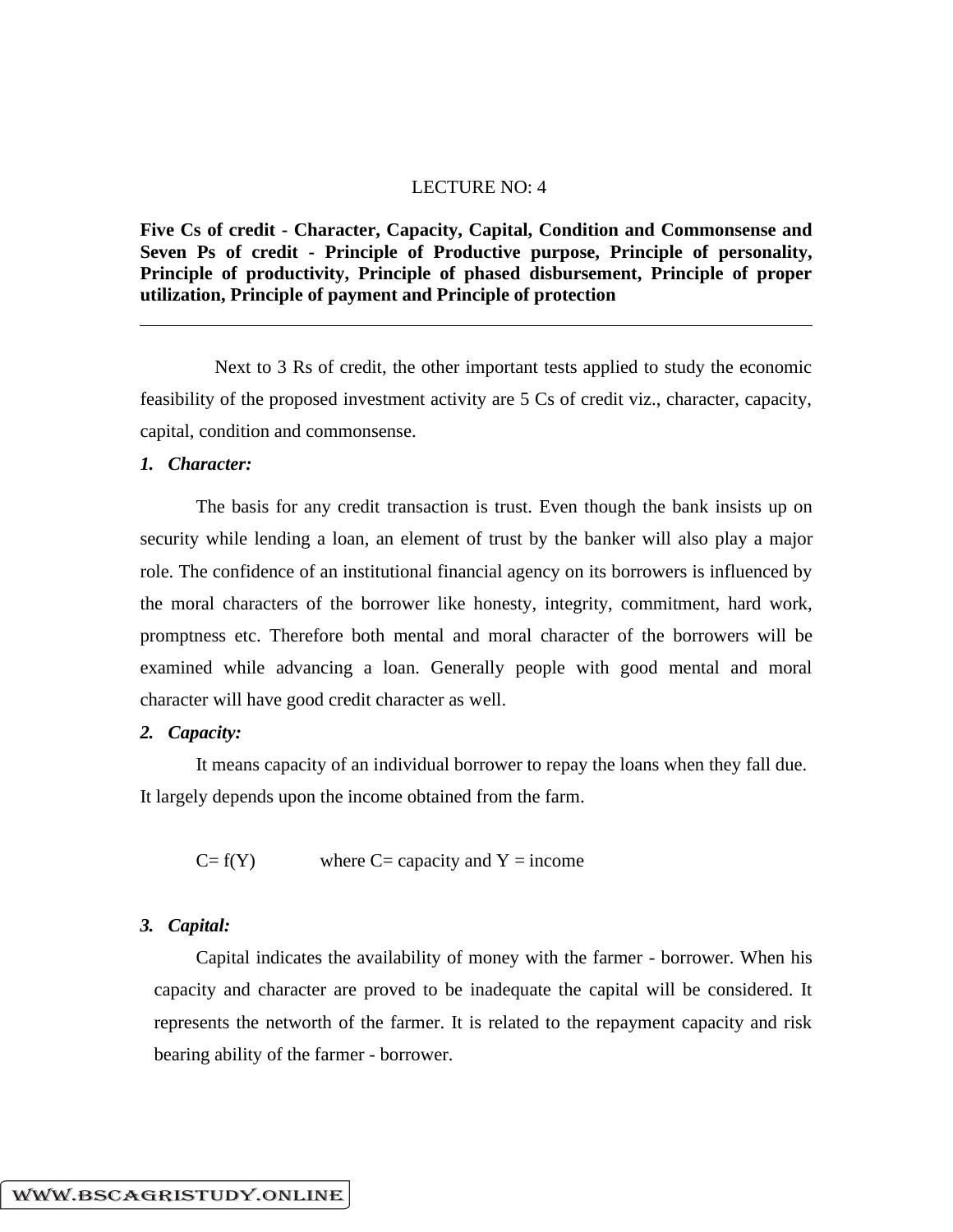#### *4. Condition:*

It refers to the conditions needed for obtaining loan from financial institutions i.e. procedure to be followed while advancing a loan.

#### *5. Commonsense***:**

This relates to the perfect understanding between the lender and the borrower in credit transactions. This is in fact *prima-facie* requirement in obtaining credit by the borrower.

7 Ps of farm credit/ principles of farm finance

The increased role of financial institutions due to technological changes on agricultural front necessitated the evolving of principles of farm finance, which are expected to bring not only the commercial gains to the bankers but also social benefits. The principles so evolved by the institutional financial agencies are expected to have universal validity. These principles are popularly called as 7 Ps of farm credit and they are

- 1. Principle of productive purpose.
- 2. Principle of personality.
- 3. Principle of productivity.
- 4. Principle of phased disbursement.
- 5. Principle of proper utilization.
- 6. Principle of payment and
- 7. Principle of protection.

# *1. Principle of productive purpose:*

This principle refers that the loan amount given to a farmer - borrower should be capable of generating additional income. Based on the level of the owned capital available with the farmer, the credit needs vary. The requirement of capital is visible on all farms but more pronounced on marginal and small farms. The farmers of these small and tiny holdings do need another type of credit i.e. consumption credit, so as to use the crop loans productively (without diverting them for unproductive purposes). Inspite of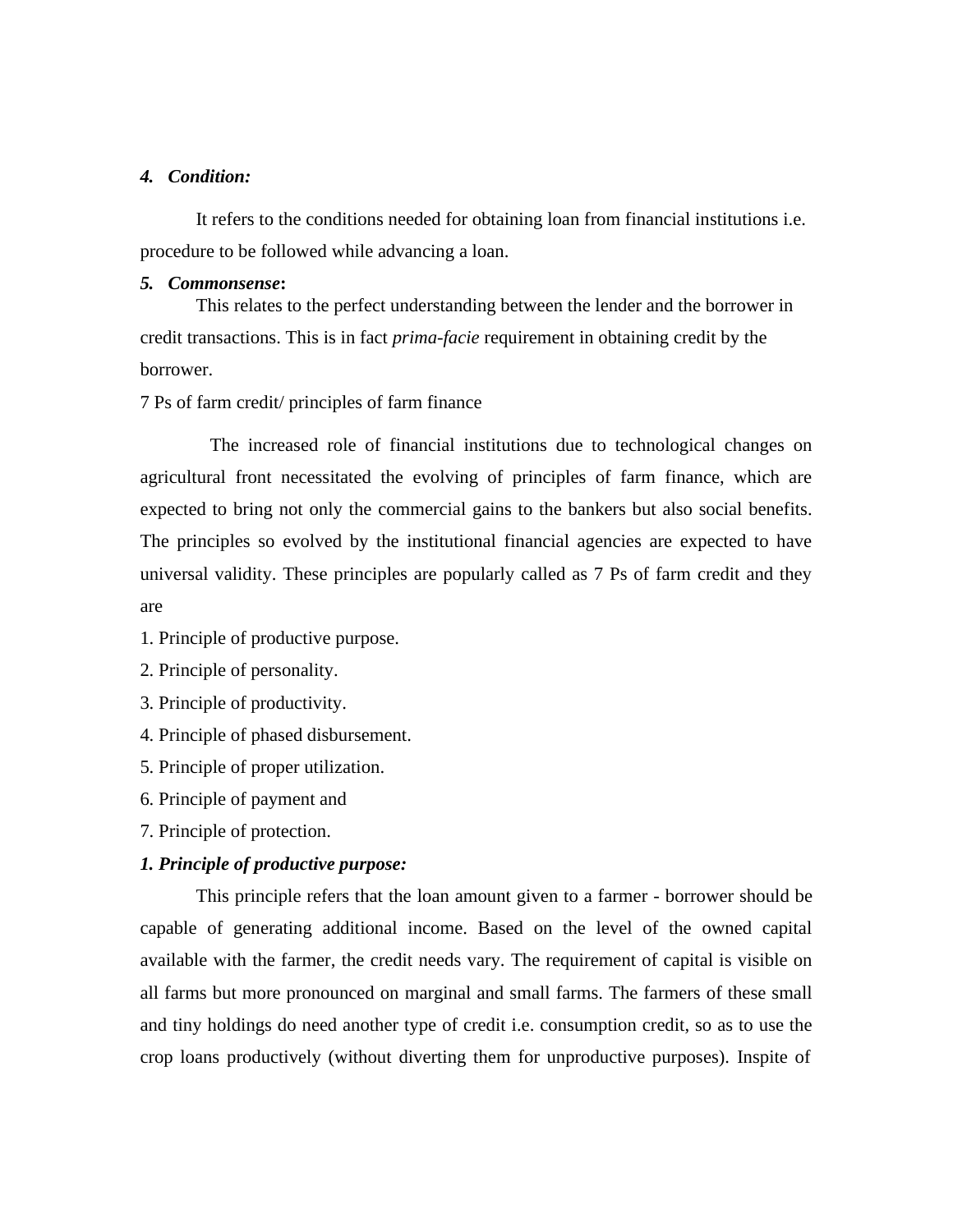knowing this, the consumption credit is not given due importance by the institutional financial agencies.

This principle conveys that crop loanss of the small and marginal farmers are to be supported with income generating assets acquired through term loans. The additional incomes generated from these productive assets add to the income obtained from the farming and there by increases the productivity of crop loans taken by small and marginal farmers.

The examples relevant here are loans for dairy animals, sheep and goat, poultry birds, installation of pumpsets on group action, etc.

### *2. Principle of personality:*

The 3Rs of credit are sound indicators of credit worthiness of the farmers. Over the years of experiences in lending, the bankers have identified an important factor in credit transactions i.e. trustworthiness of the borrower. It has relevance with the personality of the individual.

When a farmer borrower fails to repay the loan due to the crop failure caused by natural calamities, he will not be considered as willful – defaulter, whereas a large farmer who is using the loan amount profitably but fails to repay the loan, is considered as willful - defaulter. This character of the big farmer is considered as dishonesty.

Therefore the safety element of the loan is not totally depends up on the security offered but also on the personality (credit character) of the borrower. Moreover the growth and progress of the lending institutions have dependence on this major influencing factor i.e. personality. Hence the personality of the borrower and the growth of the financial institutions are positively correlated.

## *3. Principle of productivity:*

This principle underlines that the credit which is not just meant for increasing production from that enterprise alone but also it should be able to increase the productivity of other factors employed in that enterprise. For example the use of high yielding varieties (HYVs) in crops and superior breeds of animals not only increases the productivity of the enterprises, but also should increase the productivity of other complementary factors employed in the respective production activities. Hence this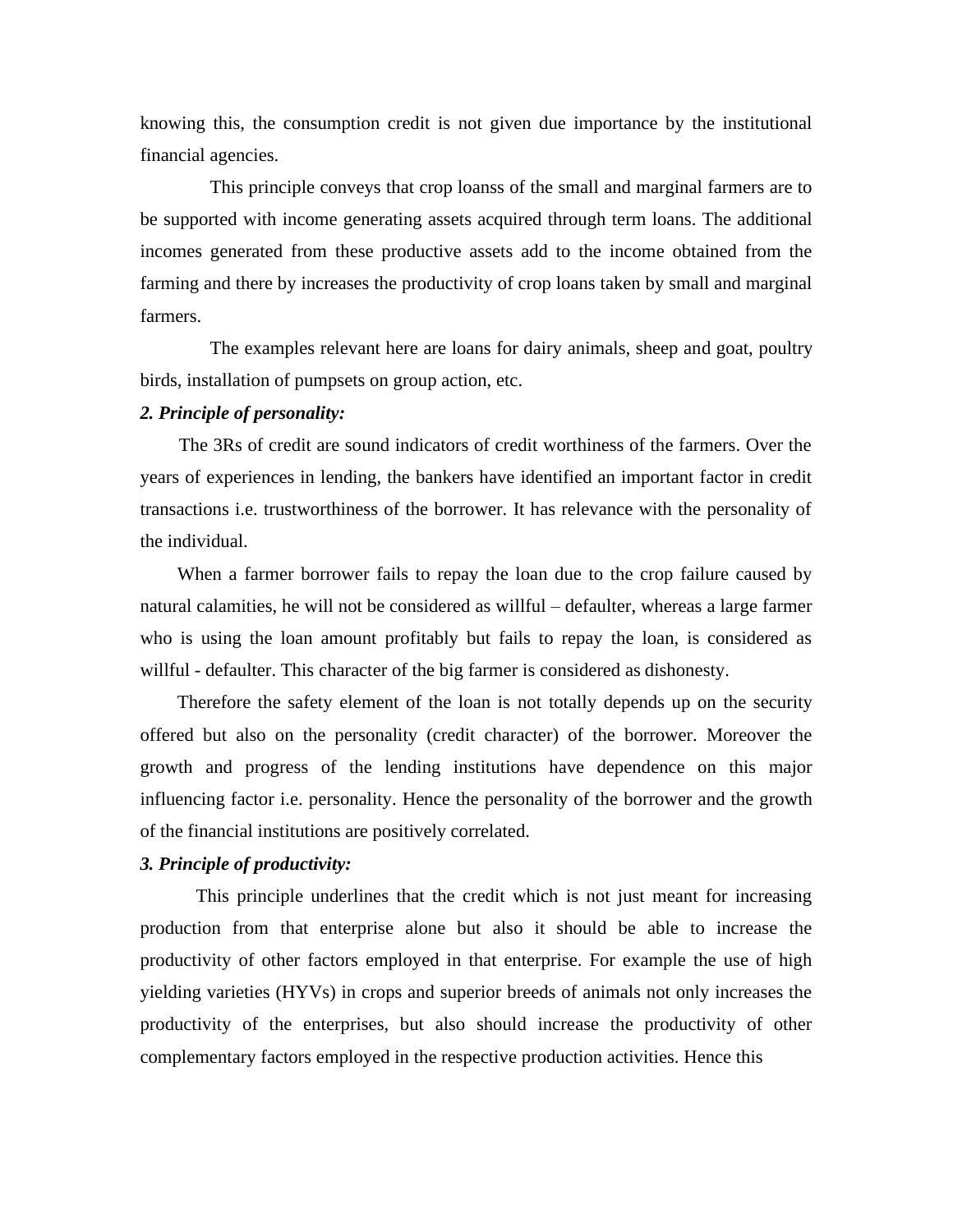principle emphasizes on making the resources as productive as possible by the selection of most appropriate enterprises.

#### *4. Principle of phased disbursement:*

This principle underlines that the loan amount needs to be distributed in phases, so as to make it productive and at the same time banker can also be sure about the proper end use of the borrowed funds. Ex: loan for digging wells

The phased disbursement of loan amount fits for taking up of cultivation of perennial crops and investment activities to overcome the diversion of funds for unproductive purposes. But one disadvantage here is that it will make the cost of credit higher. That's why the interest rates are higher for term loans when compared to the crop loans.

#### *5. Principle of proper utilization:*

Proper utilization implies that the borrowed funds are to be utilized for the purpose for which the amount has been lent. It depends upon the situation prevailing in the rural areas viz., the resources like seeds, fertilizers, pesticides etc., are free from adulteration, whether infrastructural facilities like storage, transportation, marketing etc., are available. Therefore proper utilization of funds is possible, if there exists suitable conditions for investment.

## *6. Principle of payment:*

This principle deals with the fixing of repayment schedules of the loans advanced by the institutional financial agencies. For investment credit advanced to irrigation structures, tractors, etc the annual repayments are fixed over a number of years based on the incremental returns that are supposed to be obtained after deducting the consumption needs of the farmers.With reference to crop loans, the loan is to be repaid in lumpsum because the farmer will realize the output only once. A grace period of 2-3 months will be allowed after the harvest of crop to enable the farmer to realize reasonable price for his produce. Otherwise the farmer will resort to distress sales. When the crops fail due to unfavourable weather conditions, the repayment is not insisted upon immediately. Under such conditions the repayment period is extended besides assisting the farmer with another fresh loan to enable him to carry on the farm business.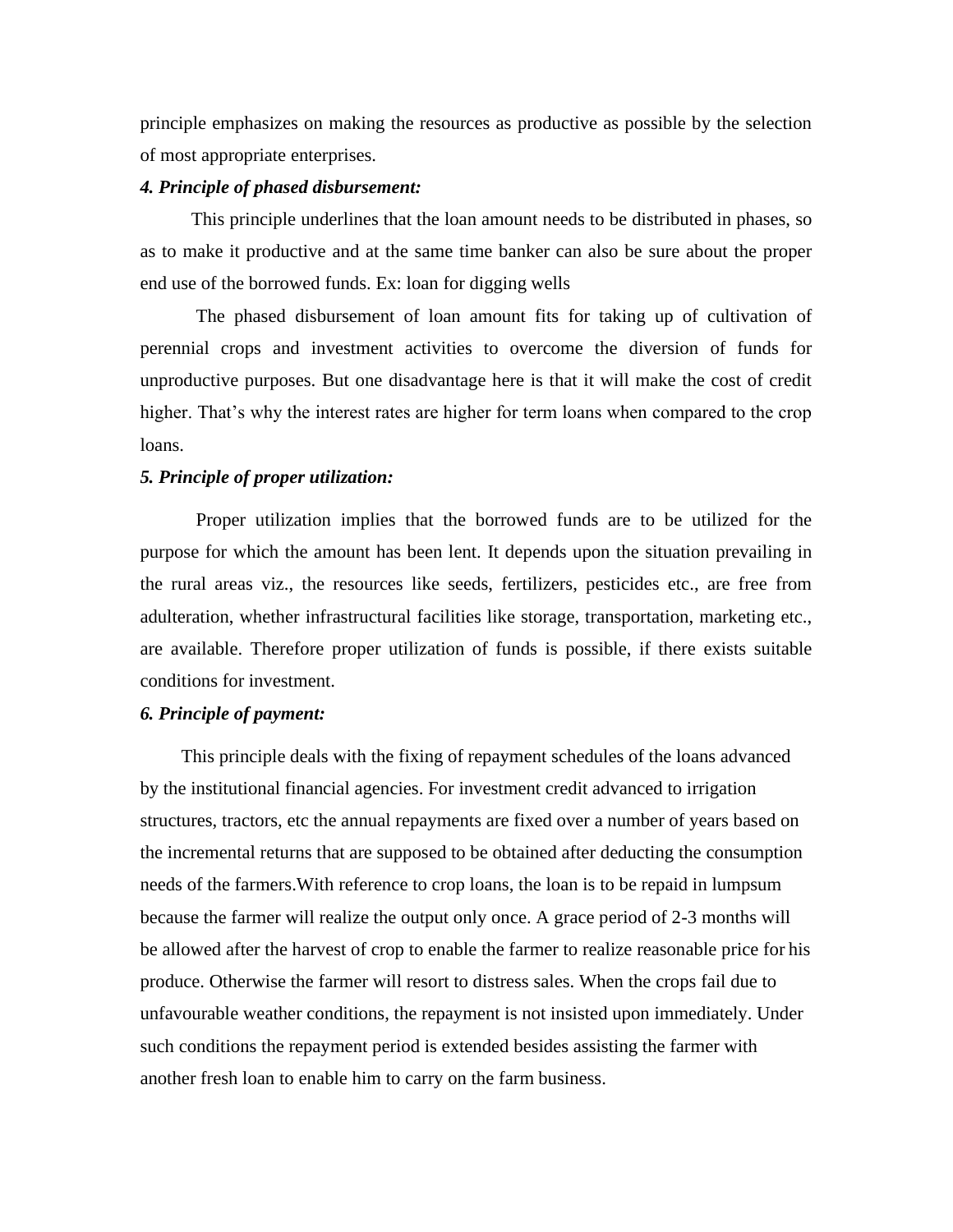# *7. Principle of Protection:*

Because of unforeseen natural calamities striking farming more often, institutional financial agencies can not keep away themselves from extending loans to the farmers. Therefore they resort to safety measures while advancing loans like

- Insurance coverage
- Linking credit with marketing
- Providing finance on production of warehouse receipt
- Taking sureties: Banks advance loans either by hypothecation or mortgage of assets
- Credit guarantee: When banks fail to recover loans advanced to the weaker sections, Deposit Insurance Credit Guarantee Corporation of India (DICGC) reimburses the loans to the lending agencies on behalf of the borrowers.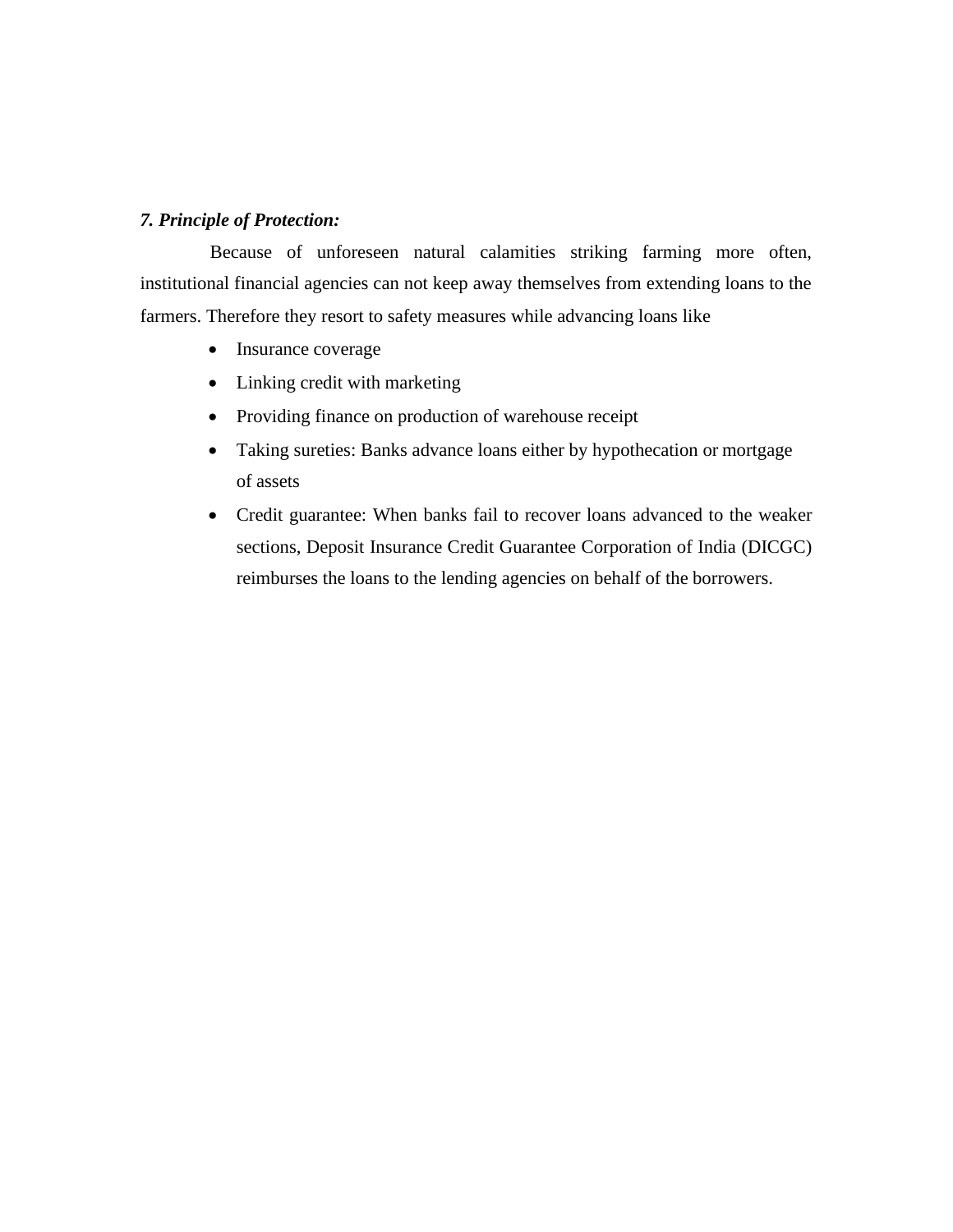# LECTURE – 5 **Methods and Mechanics of Processing Loan Application**

#### *Procedure to be followed while sanctioning farm loan:*

The financing bank is vested with the full powers either to accept or reject the loan application of a farmer. This is nothing but the appraisal of farm credit proposals or procedures and formalities followed in the processing of loans.

The processing procedure of a loan application can be dealt under following ten sub-heads or steps.

- 1. Interview with the farmer
- 2. Submission of loan application by the farmer
- 3. Scrutiny of records.
- 4. Visit to the farmer's field before sanction of loan
- 5. Criteria for loan eligibility
- 6. Sanction of loan
- 7. Submission of requisite documents
- 8. Disbursement of loan
- 9. Post-credit follow-up measures , and
- 10. Recovery of loan.

## **1. Interview with the farmer:**

A banker has a good scope to assess the credit characteristics like honesty, integrity, frankness, progressive thinking, indebtedness, repayment capacity etc, of a farmer-borrower while interviewing. During the interview, the banker explains the terms and conditions under which the loan is going to be sanctioned. Interview also helps the banker to understand the genuine credit needs of farmer. Therefore an interview is not a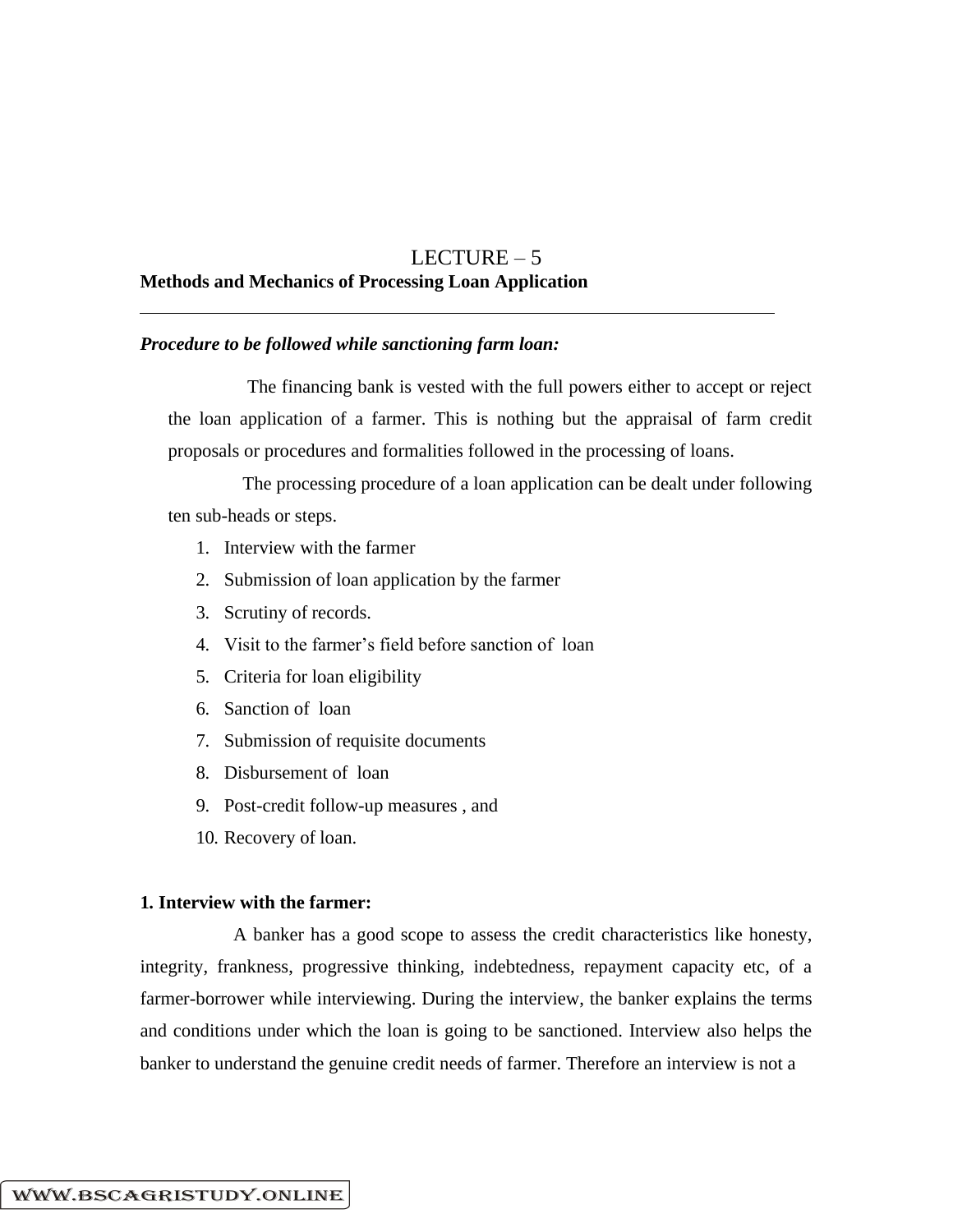formality, but it facilitates the banker to study a farmer in detail and assess his actual credit requirements.

#### **2. Submission of loan application by the farmer:**

The banker gives a loan application to the farmer borrower after getting satisfied with his credentials. The farmer has to fill the details like the location of the farm, purpose of the loan, cost of the scheme, credit requirements, farm budgets, financial statements etc.

The items like 10 -1 (indicating the ownership of land or title deeds) and adangal ( statement showing the cropping pattern adopted by the farmer-borrower ), farm map, no-objection certificate from the co-operatives, non-encumbrance certificate from Sub-Registrar of land assurances, affidavit from the borrower regarding his non-mortgage of land elsewhere are to be appended to the loan application. A passport size photograph of farmer is also to be affixed on the loan application form.

#### **3. Scrutiny of records:**

The relevant certificates indicating the ownership of land and extent of land are to be verified by the bank officials with village karnam or village revenue official.

#### **4. Visit to the farmer's field before sanction of loan:**

After verifying the records at village level, the field officer of the bank pays a visit to the farm to verify the particulars given by the farmer. The pre-sanction visit is expected to help the banker in identifying the farmer and guarantor, to locate the boundaries of land as per the map, assess the managerial capacity of the farmer in farming and allied enterprises and the farmer's attitude towards latest technology. Details on economics of crop and livestock enterprises, economic feasibilities of proposed projects and farmer's loan position with the non- institutional sources are ascertained in the pre -sanction visit. Hence, the pre-sanction visit of the bank officials is very important to verify credit-worthiness and trust-worthiness of the farmer - borrower.

While appraising different types of loans, different aspects should be verified. For advancing loan for well digging, the location of proposed well, availability of ground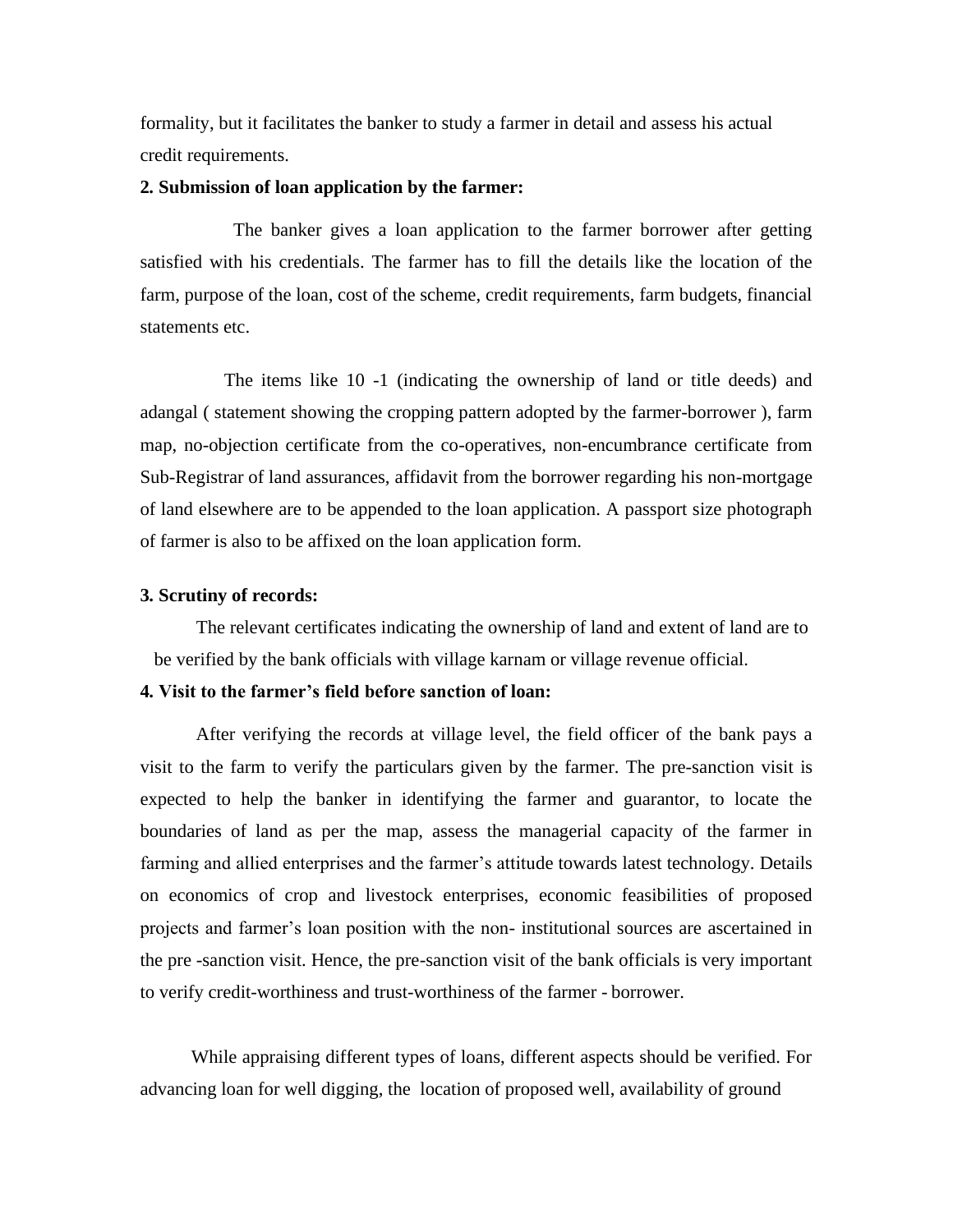water, rainfall, area to be covered (command area of the well) and distance from the nearby well etc, are verified in the pre-sanction visit. In the same way, for other loans, the relevant aspects are verified. All these aspects are included in the report submitted to the branch manager for taking the final decision in sanctioning of the loan amount.

#### **5. Criteria for loan eligibility:**

The following aspects are to be considered while judging the eligibility of a farmer - borrower to obtain loan.

- He should have good credit character and financial integrity.
- His financial transactions with friends, neighbours and financial institutions must be proper (i.e. he should not be a wilful defaulter in the past)
- He must have progressive outlook and receptive to adopt modern technology.
- He should have firm commitment to implement the proposed plan.
- The security provided by the farmer towards the loan must be free from any sort of encumbrance and litigation.

## **6. Sanction of loan:**

The branch manager takes a decision whether to sanction the loan (or) not, after carefully examining all the aspects presented in the pre-sanction farm inspection report submitted by the field officer. Before sanctioning, the branch manager considers the technical feasibility, economic viability and bankability of proposed projects including repayment capacity, risk-bearing ability and sureties offered by the borrower.

If the loan amount is beyond the sanctioning power of branch manager, he will forward it to regional manager (or) head office of bank, incorporating his recommendations. The office examines the proposed projects and take final decision and communicate their decision to the branch manager for further action.

#### **7. Submission of requisite documents:**

After the loan has been sanctioned, the following documents are to be obtained by the bank from the farmer- borrower.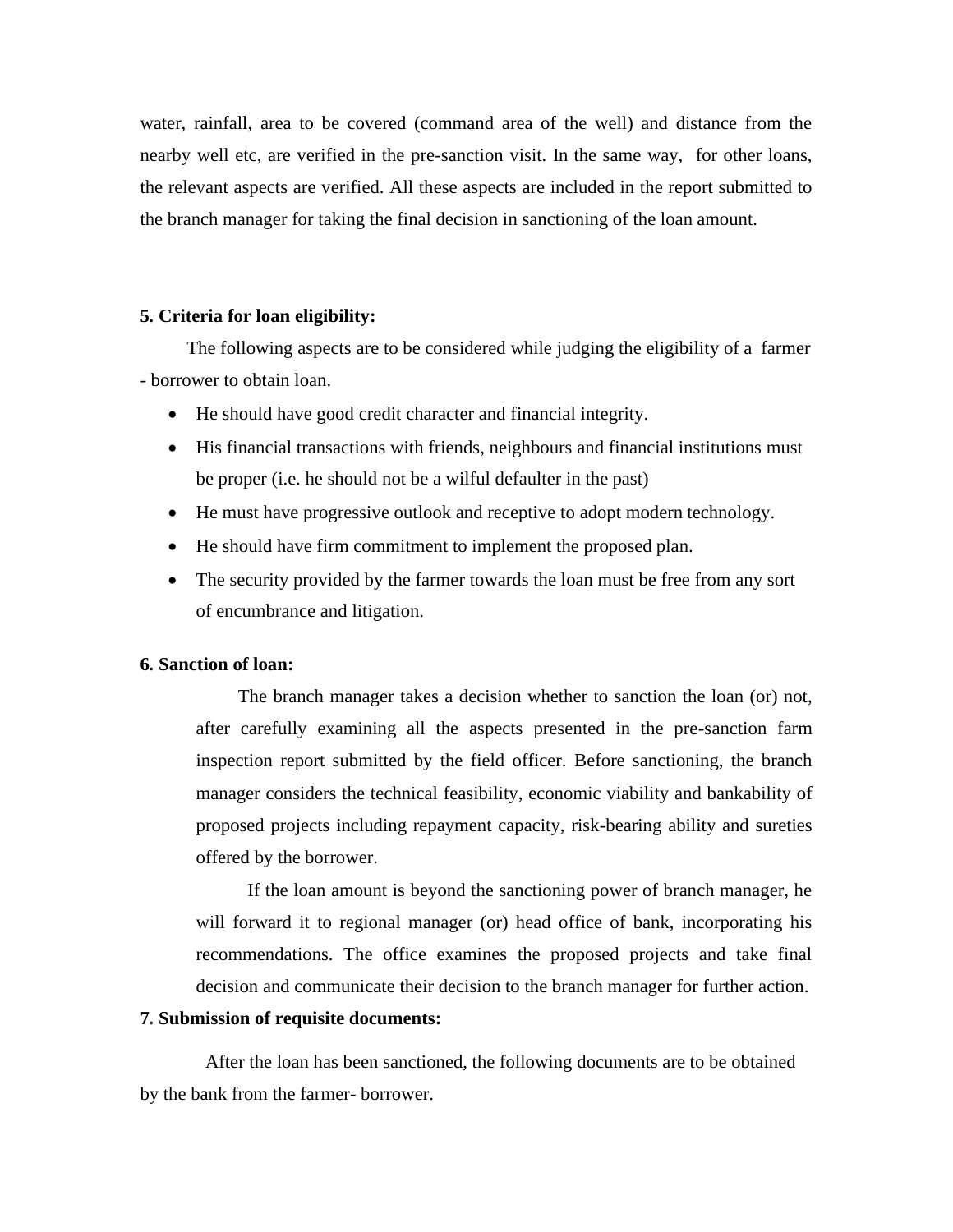- Demand promissory note
- Deed of hypothecation movable property
- Deed of mortgage (for immovable property)
- Guarantee letter
- Instalment letter
- An authorisation letter regarding the repayment of loan from the marketing agencies.

Title deeds are to be examined by the bank's legal officer. Simple mortgage is followed in the case of ancestral property and equitable mortgage in respect of selfacquired property.

### **8. Disbursement of loan:**

Immediately after the submission of requisite documents, the loan amount is credited to the borrower's account. The sanctioned loan amount is disbursed in a phased manner, after ensuring that the loan is properly used by the farmer- borrower. Based on the flow of income of the proposed project a realistic repayment plan is prepared and given to the farmer.

#### **9. Post-credit follow-up measures:**

To ascertain the proper use of the sanctioned loan the branch manager or field officer pays a visit to the farmer's field. Apart from this, farmer can get the technical advice if any needed from the field officer for the implementation of the proposed project. These visits are helpful for developing a close rapport between the farmers and the banker. And these visits are more informal than formal. These visits also help in assessing any further requirement of supplementary credit to complete the scheme.

#### **10. Recovery of loan:**

Well in advance the bank reminds the farmer- borrower about the due date of loan repayment. Some appropriate measures like organising recovery camps, special drives, village meetings etc, are to be organised by banks to recover the loan in time. In case of default, the reasons are to be ascertained as to whether he is a wilful defaulter or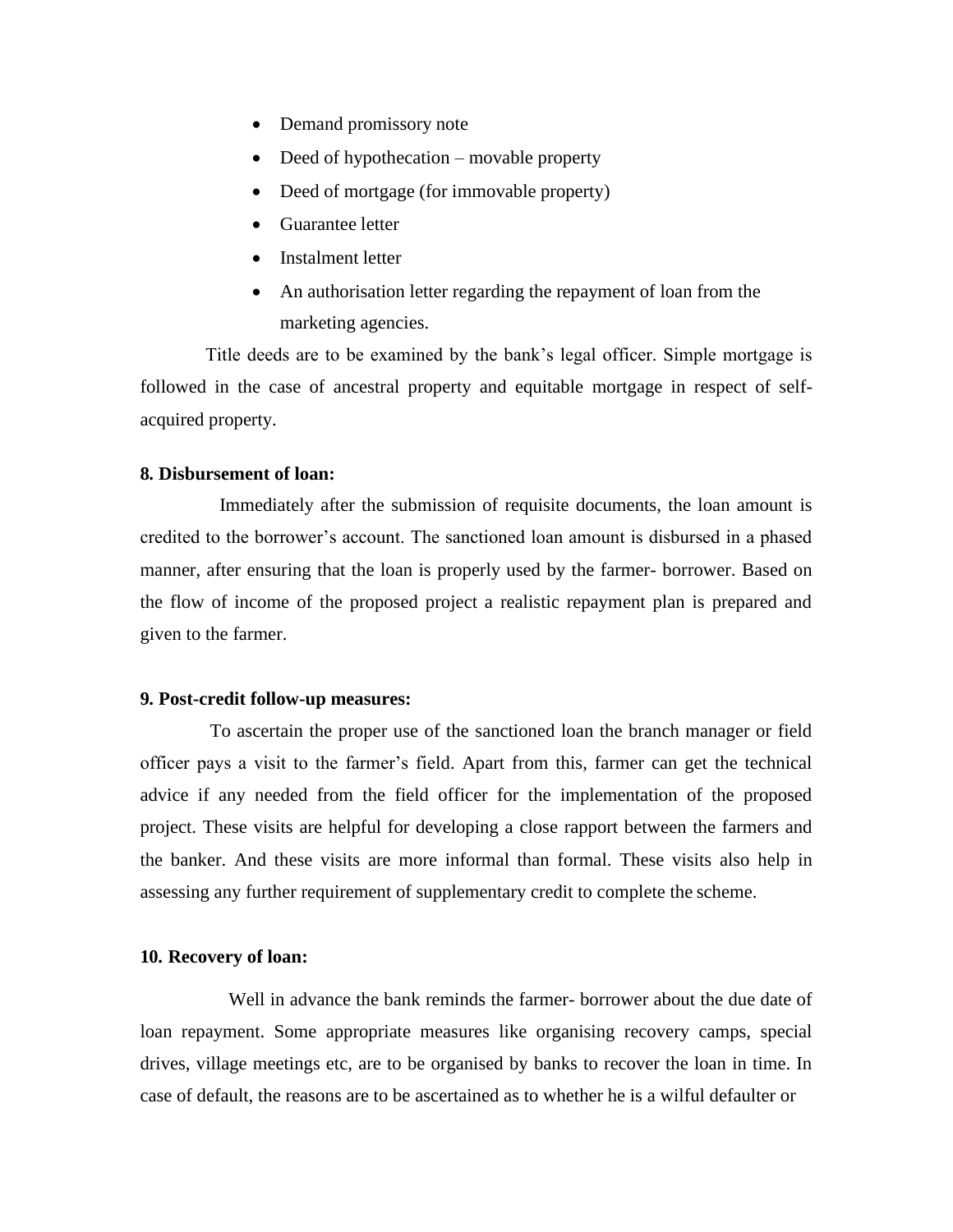not. If he founds to be a non-wilful defaulter, he is helped further by extending fresh financial assistance for increased farm production. In the case of wilful defaulter, the bank officials initiate stringent measures to recover loan through court of law. In some possible cases banks make some tie-up arrangements i.e. the recovery of the loan is linked with marketing. In respect of justifiable cases re-phasing of repayment plan is allowed.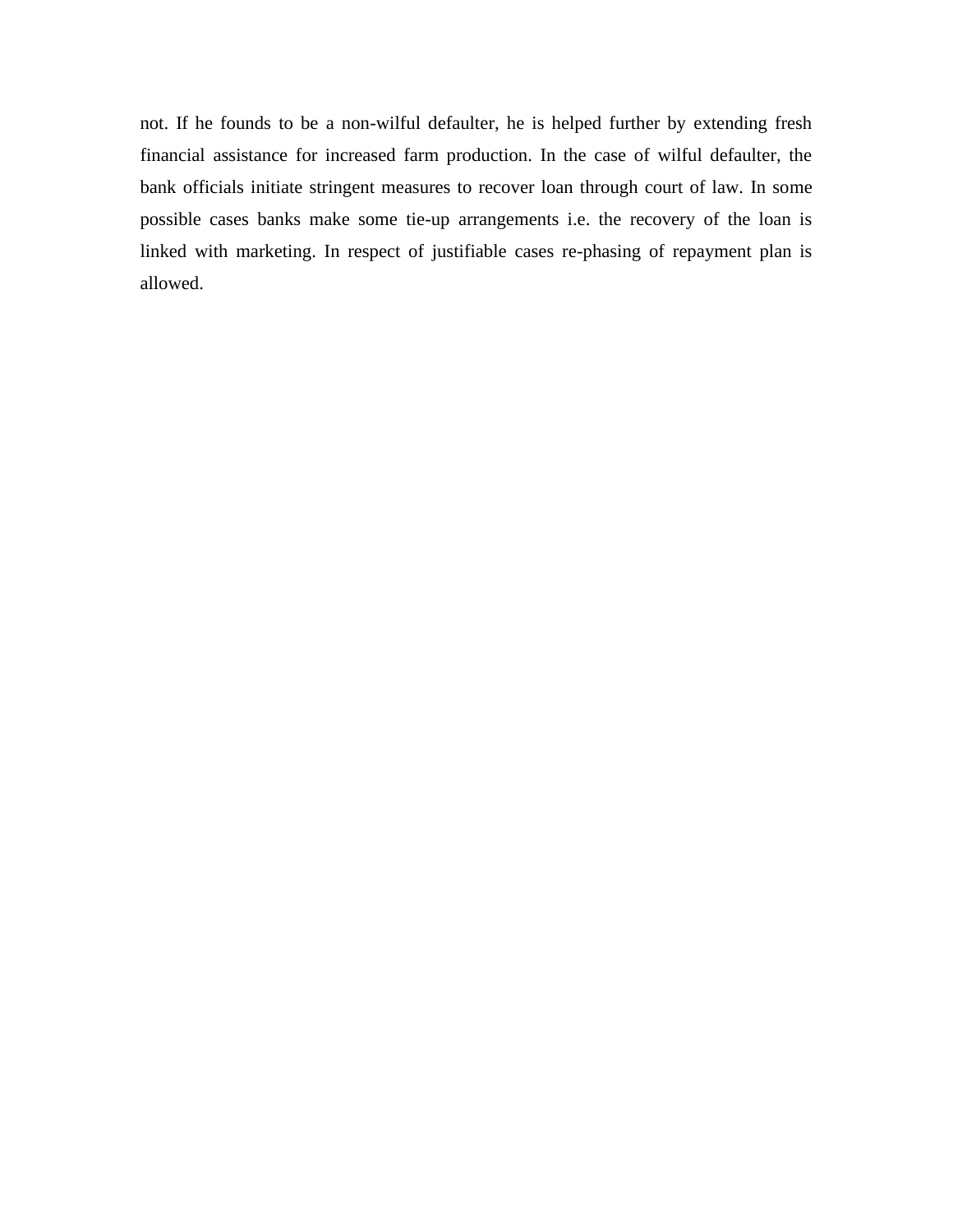# LECTURE-6

## **Repayment plans: Lumpsum repayment /straight-end repayment, Amortized decreasing repayment, Amortized even repayment, Variable or quasi variable repayment plan, Future repayment plan and Optional repayment plan**

The repayment of term loans (i.e. medium term loans and long term loans) differs from that of short term loans because they are characterized by their partially liquidating nature. These loans are recovered by a given number of installments depending up on the nature of the asset and the amount advanced for the asset under consideration.

There are six types of repayment plans for term loans and they are

- 1. Straight-end repayment plan or single repayment plan or lumpsum repayment plan
- 2. Partial repayment plan or Balloon repayment plan
- 3. Amortized repayment plan
	- a) Amortized decreasing repayment plan
	- b) Amortized even repayment plan or Equated annual installment method
- 4. Variable repayment plan (or) Quasi-variable repayment plan
- 5. Optional repayment plan
- 6. Reserve repayment plan (or) Future repayment plan

# *1. Straight-end Repayment Plan or Single Repayment Plan (or) Lumpsum Repayment Plan*

The entire loan amount is to be cleared off after the expiry of stipulated time period. The principal component is repaid by the borrower at a time in lumpsum when the loan matures, while interest is paid each year.

## *2. Partial repayment plan or Balloon repayment plan*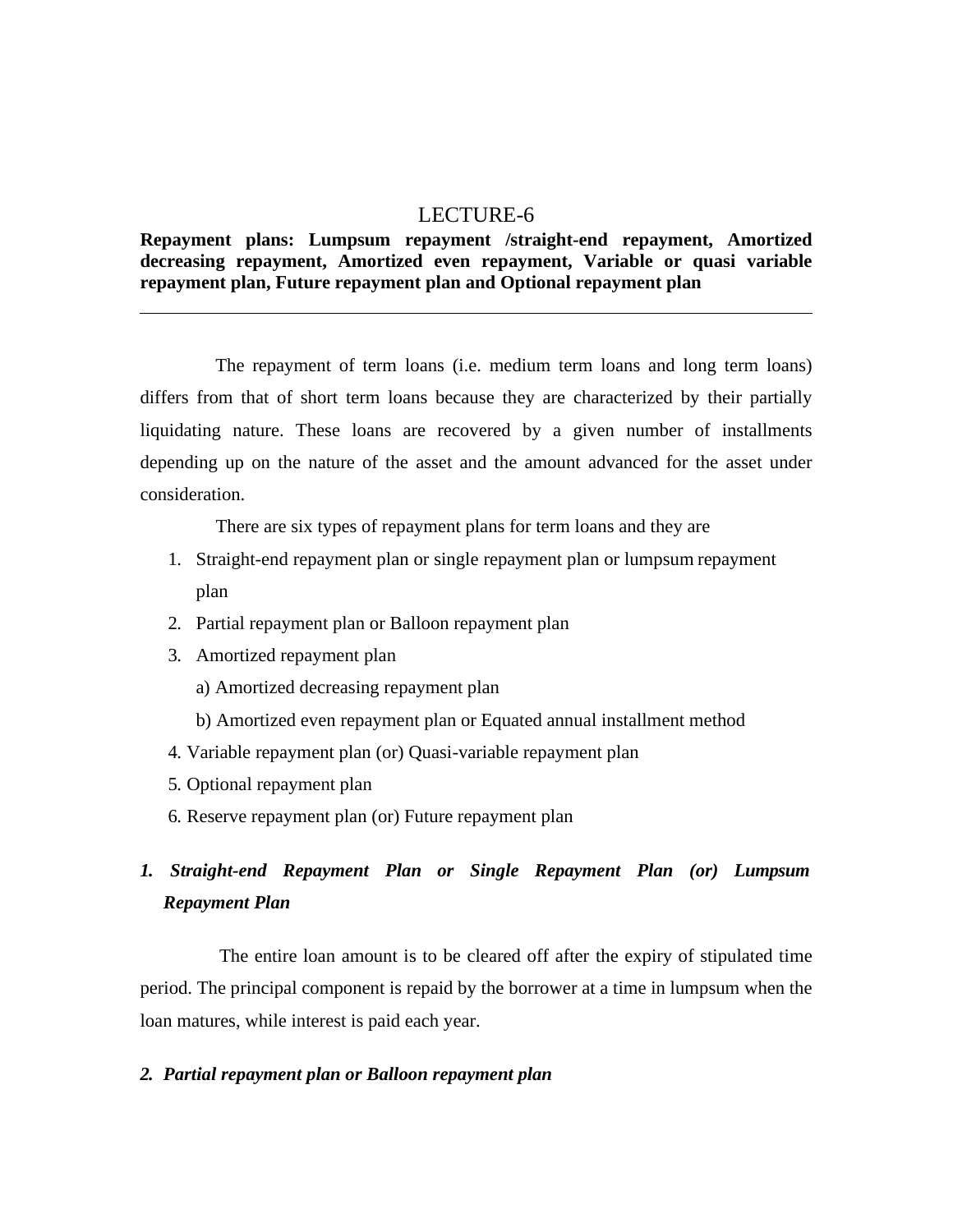Here the repayment of the loan will be done partially over the years. Under this repayment plan, the installment amount will be decreasing as the years pass by except in the maturity year (final year), during which the investment generates sufficient revenue. This is also called as balloon repayment plan, as the large final payment made at the end of the loan period (i.e. in the final year) after a series of smaller partial payments.

## *3. Amortized repayment plan:*

Amortization means repayment of the entire loan amount in a series of installments. This method is an extension of partial repayment plan.

Amortized repayment plans are of two types

### *a) Amortized decreasing repayment plan*

Here the principal component remains constant over the entire repayment period and the interest part decreases continuously. As the principal amount remains fixed and the interest amount decreases, the annual installment amount decreases over the years. loans advanced for machinery and equipment will fall under this category. As the assets do not require much repairs during the initial years of loan repayment, a farmer can able to repay larger installments.



#### **Fig:1 Amortized decreasing repayment plan**

### *b) Amortized even repayment plan*

Here the annual installment over the entire loan period remains the same. The principal portion of the installment increases continuously and the interest component declines gradually. This method is adopted for loans granted for farm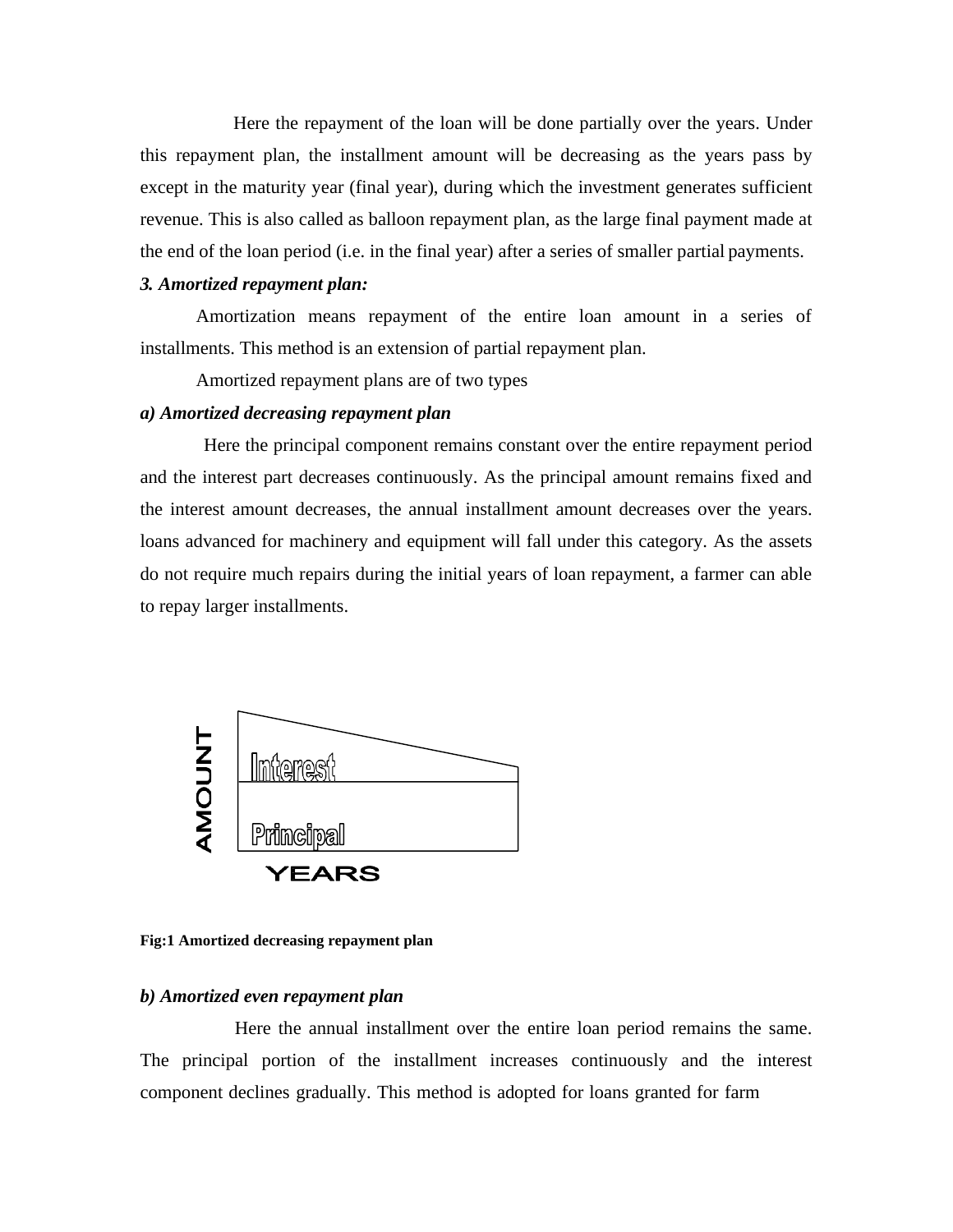development, digging of wells, deepening of old wells, construction of godowns, dairy, poultry units, orchards etc.



#### Fig 2: **Amortized even repayment plan**

The annual installment is given by the formula

$$
I = B^* i/1-(1+i)^{-n}
$$
 Where I= annual installment in Rs.  
\n
$$
B= principal amount borrowed in Rs.
$$
  
\n
$$
n= loan period in years
$$
  
\n
$$
i= annual interest rate
$$

#### *4. Variable repayment plan or Quasi-variable repayment plan*

As the name indicates that, various levels of installments are paid by the borrower over the loan period. At times of good harvest a larger installment is paid and at times of poor harvest smaller installment is paid by the borrower. Hence, according to the convenience of the borrower the amount of the installment varies here in this method. This method is not found in lendings of institutional financial agencies.

#### *5. Optional repayment plan:*

Here in this method an option is given for the borrower to make payment towards the principal amount in addition to the regular interest.

## *6. Reserve repayment plan or Future repayment plan*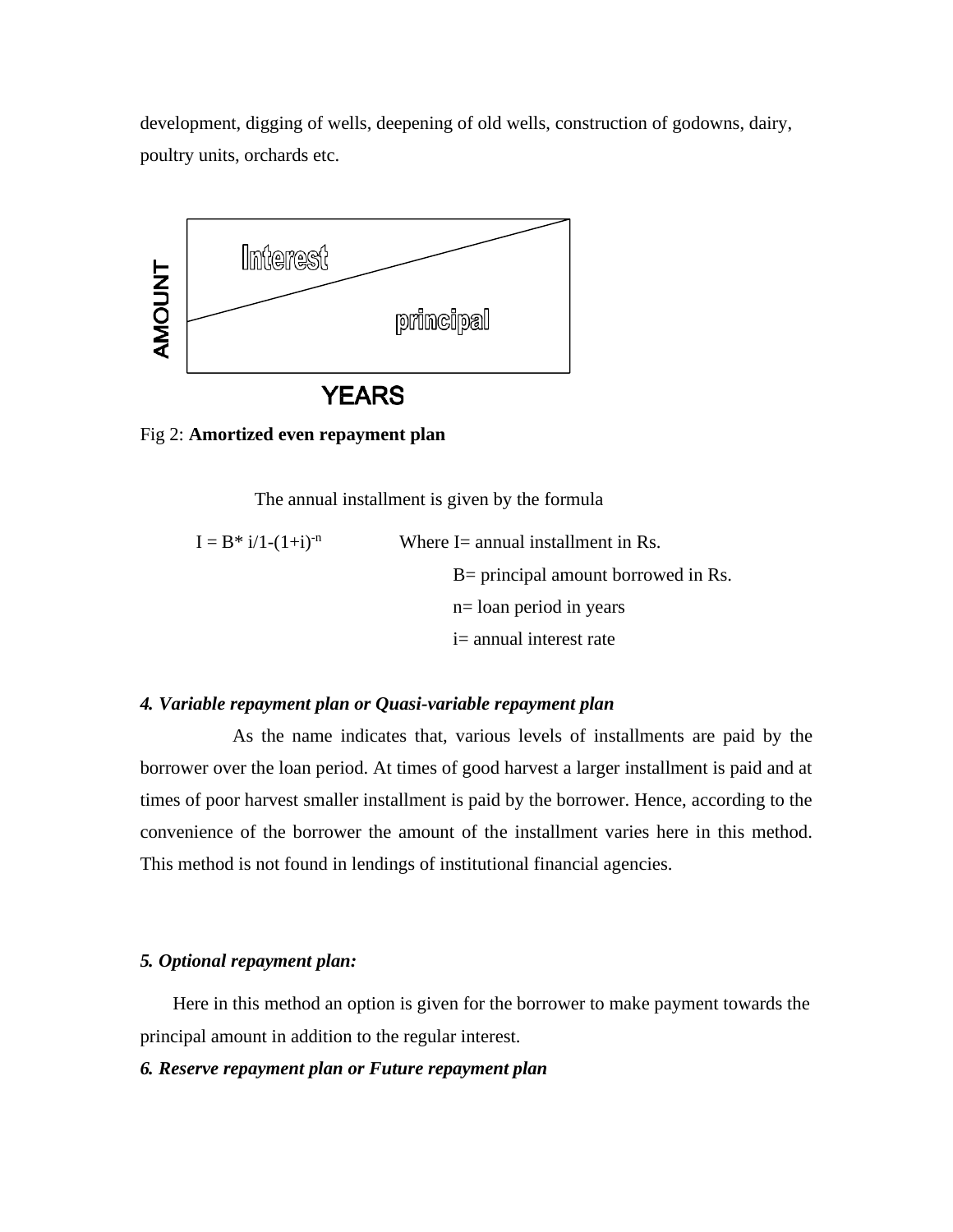This type of repayment is seen with borrowers in areas where there is variability in farm income. In such areas the farmers are haunted by the fear of not paying regular loan installments. To avoid such situations, the farmers make advance payments of loan from the savings of previous year. This type of repayment is advantageous to both the banker and borrower. The bankers need not worry regarding loan recovery even at times of crop failure and on the other hand borrower also gains, as he keeps up his integrity and credibility.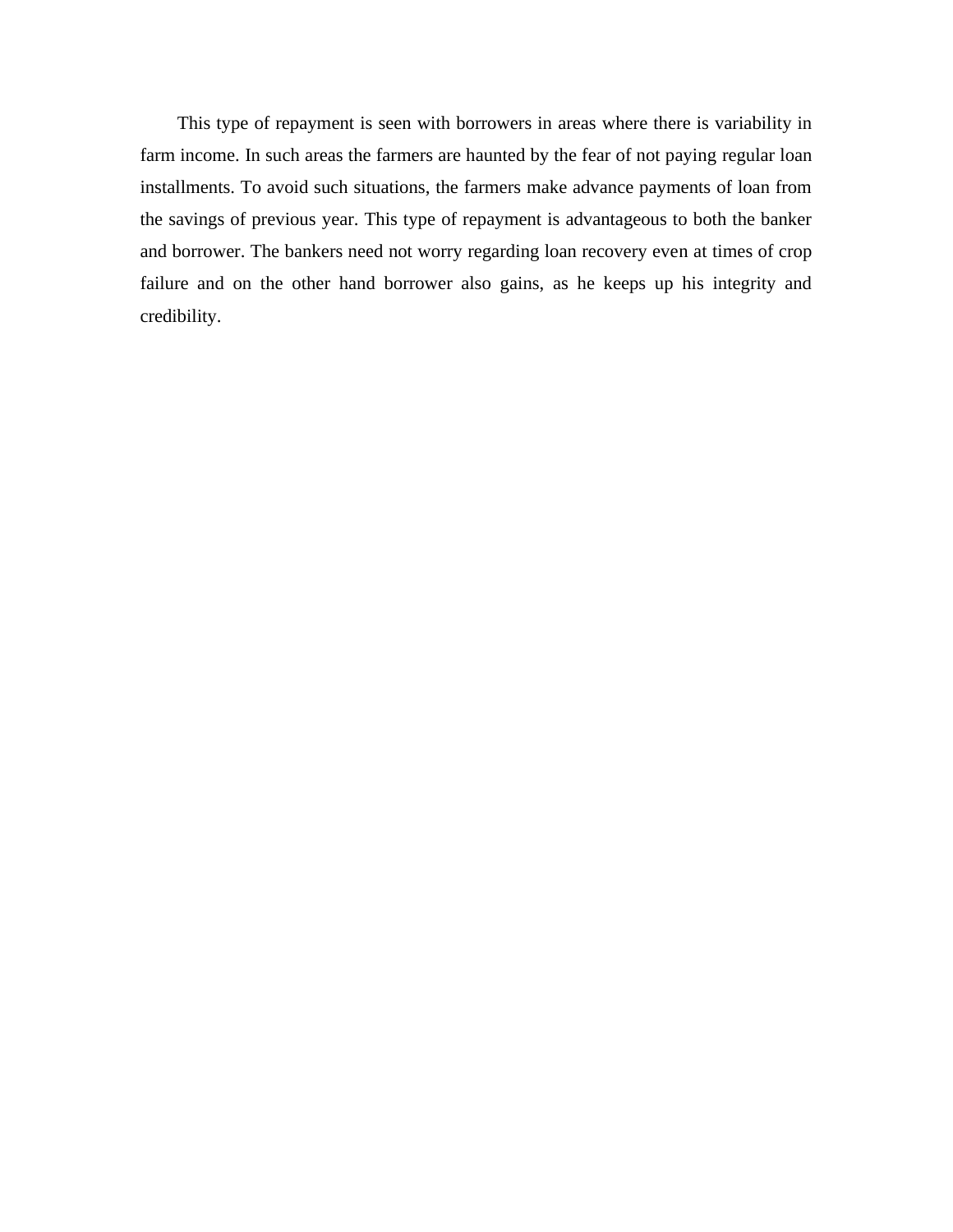# LECTURE-7

### **Recent trends in Agricultural finance***-***Social control and Nationalization of Banks**

#### *Recent trends in Agricultural finance:*

Finance in agriculture is as important as development of technologies. Technical inputs can be purchased and used by farmer only if he has funds. But his own money is always inadequate and he needs outside finance.

Professional money lenders were the only source of credit to agriculture till 1935. They used to charge exorbitantly high rates of interest and follow unethical practices while giving loans and recovering them. As a result, farmers were heavily burdened with debts and many of them are living in perpetuated debts. There was widespread discontentment among farmers against these practices and there were instances of riots also.

With the passing of Reserve Bank of India Act 1934, District Central Cooperative Banks Act and Land Development Banks Act, agricultural credit received impetus and there were improvements in agricultural credit. A powerful alternative agency came into being. Large-scale credit became available with reasonable rates of interest in easy terms, both in terms of granting loans and recovery of them. Both the cooperative banks advanced credit mostly to agriculture. The Reserve Bank of India as the central bank of the country took lead in making credit available to agriculture through these banks by laying down suitable policies.

Although the co-operative banks started financing agriculture with their establishments in 1930s real impetus was received only after independence when suitable legislation were passed and policies formulated. Thereafter, bank credit to agriculture made phenomenal progress.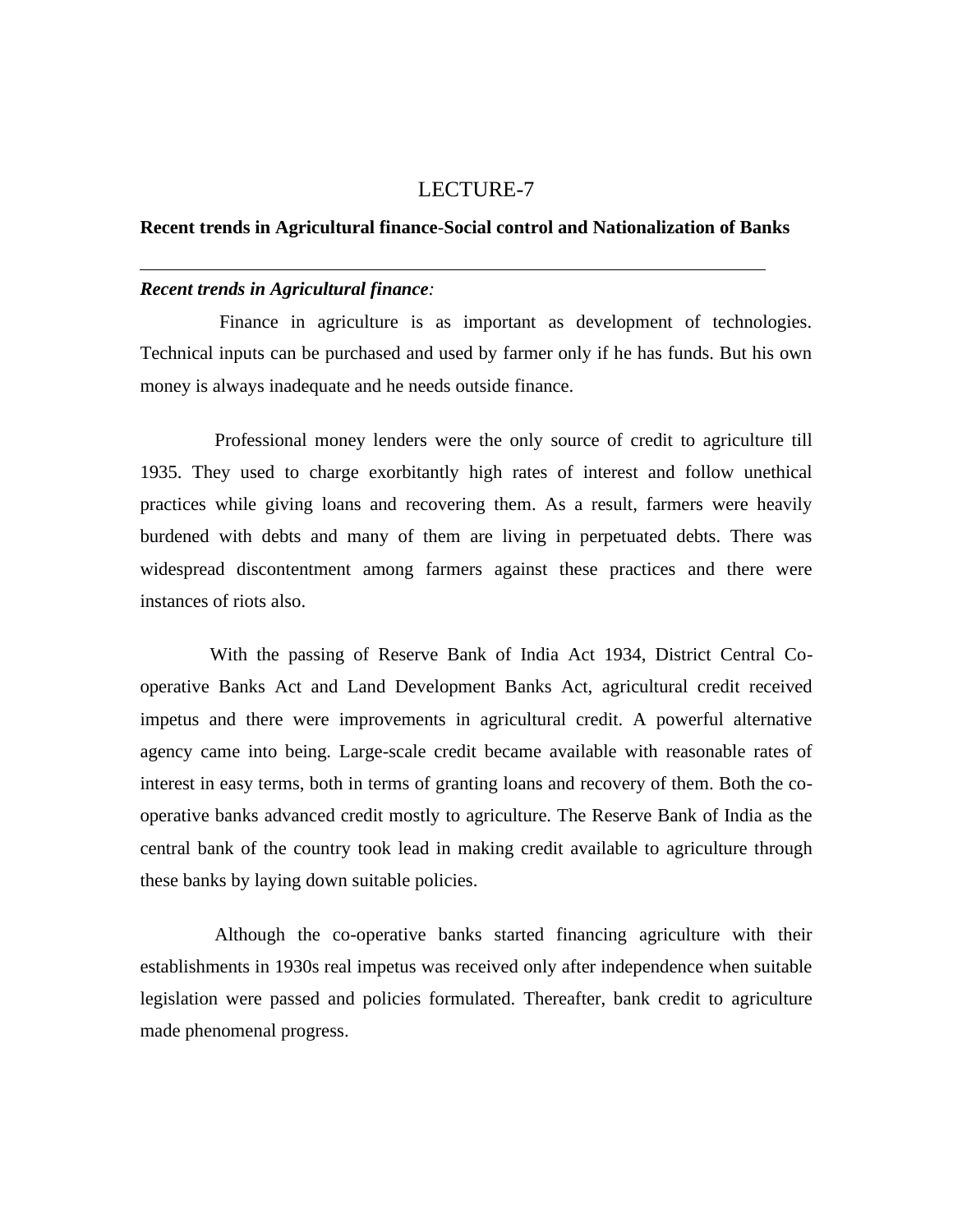Till 14 major commercial banks were nationalized in 1969, co-operative banks were the main institutional agencies providing finance to agriculture. After nationalization, it was made mandatory for these banks to provide finance to agriculture as a priority sector. These banks undertook special programmes of branch expansion and created a network of banking services through out the country and started financing agriculture on large scale. Thus agricultural credit acquired multi-agency dimension. Development and adoption of new technologies and availability of finance go hand in hand Now the agricultural credit, through multi agency approach has come to stay.

The procedures and amount of loans for various purposes have been standardized. Among the various purposes "crop loans" (Short-term loan) has the major share. In addition, farmers get loans for purchase of electric motor with pumpsets, tractor and other machinery, digging wells, installation of pipe lines, drip irrigation, planting fruit orchards, purchase of dairy animals, poultry, sheep and goat keeping and for many other allied enterprises.

The quantum of agricultural credit can be judged from the figures of credit disbursed by all the banks at all India level.

| Year      | Rs. in crore |  |  |  |
|-----------|--------------|--|--|--|
| 1987-88   | 9255         |  |  |  |
| 1988-89   | 9785         |  |  |  |
| 1989-90   | 10186        |  |  |  |
| 1990-91   | 8983         |  |  |  |
| 1991-92   | 11303        |  |  |  |
| 1992-93   | 13000        |  |  |  |
| 1993-94   | 15100        |  |  |  |
| 1994-95   | 16700        |  |  |  |
| 1999-2000 | 43000        |  |  |  |
| 2000-01   | 51500        |  |  |  |
| 2001-02   | <b>NA</b>    |  |  |  |
| 2002-03   | 69560        |  |  |  |
| 2003-04   | 86981        |  |  |  |
| 2004-05   | 125299       |  |  |  |
| 2005-06   | 180486       |  |  |  |
| 2006-07   | 229400       |  |  |  |
| 2007-08   | 254657       |  |  |  |
| 2008-09   | 264455*      |  |  |  |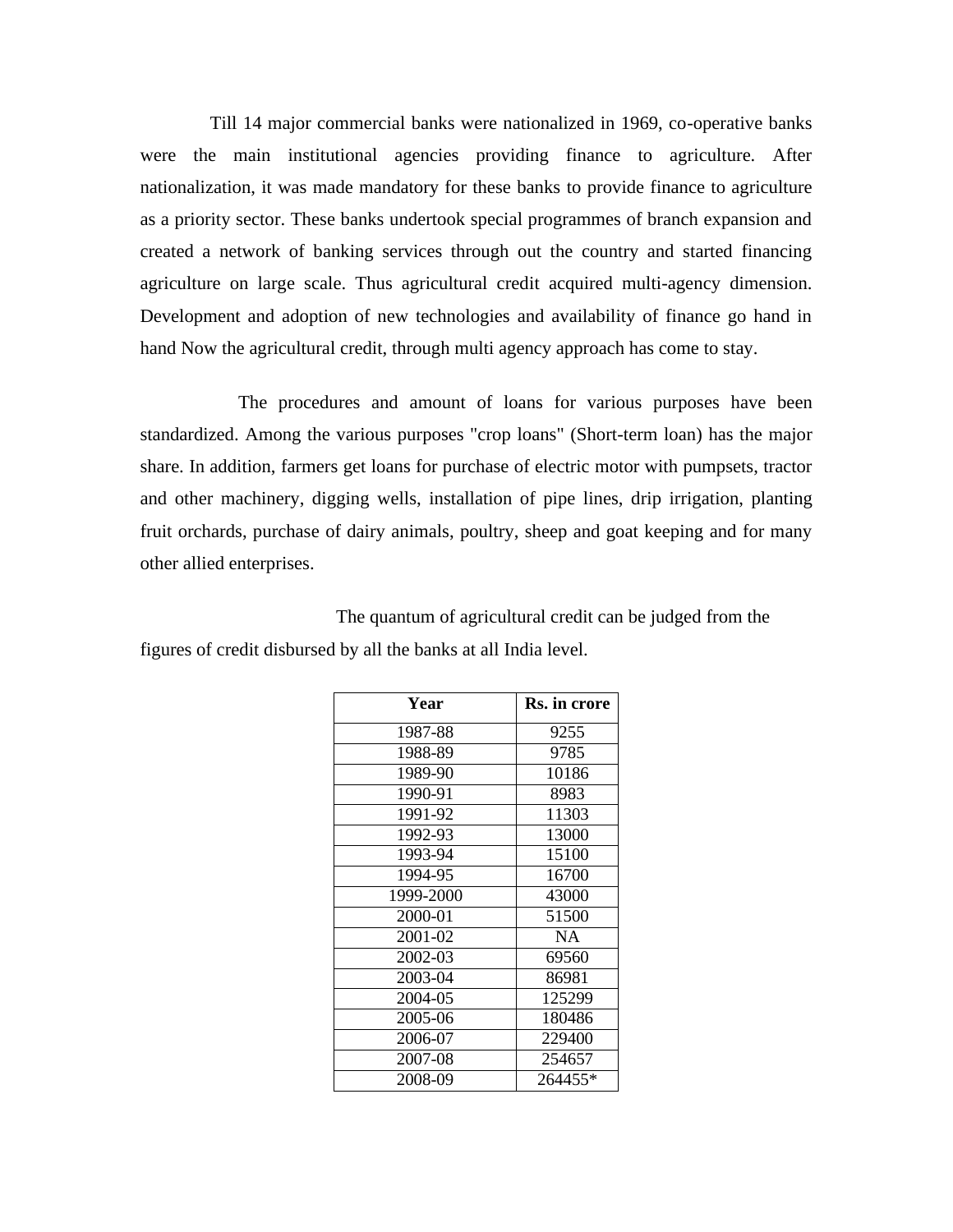|  | 25000**<br>$\boldsymbol{0}$<br>⌒ |
|--|----------------------------------|
|--|----------------------------------|

Note: \* Proposed, \*\* Targeted

## **Table1: Flow of Institutional Credit to Agriculture and Allied Activities (Rs. Crore)**

| Institutional      | 2002-03 | 2003-04 | 2004-05 | 2005-06 | 2006-07 | 2007-08 | $2008 - 09^*$ | $2009 - 10**$ |
|--------------------|---------|---------|---------|---------|---------|---------|---------------|---------------|
| Credit from        |         |         |         |         |         |         |               |               |
| Cooperative        | 23716   | 26959   | 31424   | 39786   | 42480   | 48258   | 35747         |               |
| <b>Banks</b>       |         |         |         |         |         |         |               |               |
| <b>RRBs</b>        | 6070    | 7581    | 12404   | 15223   | 20435   | 25312   | 25852         |               |
| Commercial         | 39774   | 52441   | 81481   | 125477  | 166485  | 181087  | 202856        |               |
| <b>Banks</b>       |         |         |         |         |         |         |               |               |
| <b>Grand Total</b> | 69560   | 86981   | 125299  | 180486  | 229400  | 254657  | 264455        | 325000        |
|                    |         |         |         |         |         |         |               |               |

Sourc[e:http://www.indiabudget.nic.in](http://www.indiabudget.nic.in/) \* Proposed, \*\* Targeted.

## *Extent and Nature of Farmers' Indebtedness*

The National Sample Survey Organization (NSSO) in the country surveyed the extent of indebtedness among farmers in its 59th round of surveys as far back as 2003.

The survey indicated that nearly half (48.6%) of farmer households were indebted and 61 per cent of them were small farmers holding less than one hectare. Of the total outstanding amount, 41.6 per cent was taken for purposes other than the farm related activities. About 30.6 per cent of the total loan was for capital expenditure purposes and 27.8 per cent was for current expenditure in farm related activities. The other important fact was that 42.3 per cent of the outstanding amounts are from informal sources like moneylenders and traders.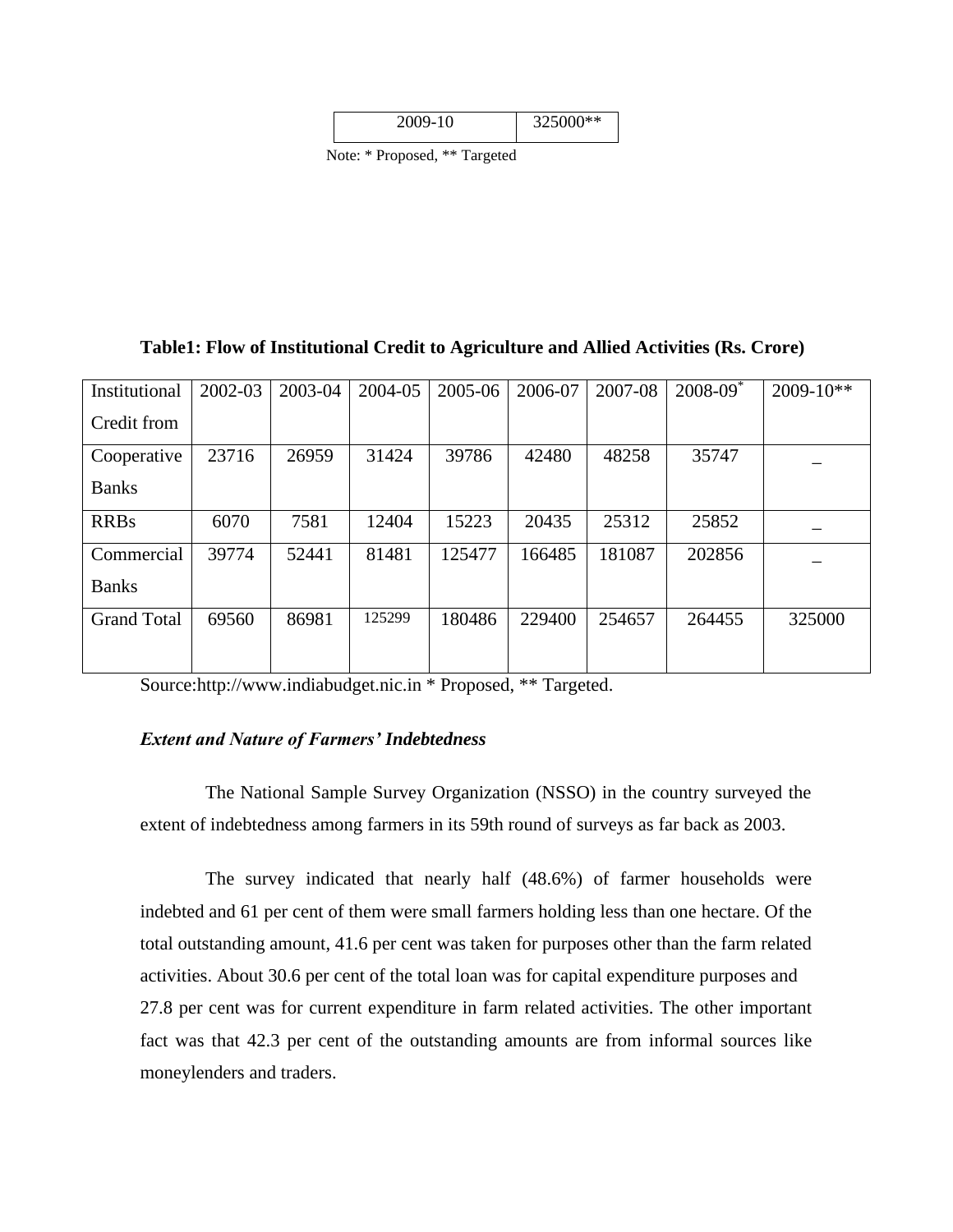An expert group on agricultural indebtedness under the chairmanship of Shri. R. Radhakrishna was formed. In its report in July, 2007, it estimated that in 2003 noninstitutional channels accounted for Rs. 48,000 crore of farmers' debt out of which Rs. 18,000 crore was availed at an interest rate of 30 per cent per annum.

It said that the cropping pattern in India is highly skewed in favour of cash crops in recent years which invited more investment in agriculture. For cash crops, there is a need for long term loans, but short term credit dominates the farm credit structure, accounting for more than 75 per cent of the total.

#### *Social control and Nationalization of Banks*

At the time of independence, the private sector banks were predominantly urban–oriented and under the control of a few industrialists which had not helped in achieving the basic socio–economic objectives. The credit needs of agriculture, small– scale industries and also weaker sections such as small traders and artisans continued to be ignored.

Even though for nearly three fourths of population, agriculture is the main occupation and contributed 50 per cent of gross domestic product, the total bank credit advanced to this sector was only one per cent as on June, 1967. The bulk of the deposits contributed by the public were being advanced to the industrial and trade sectors ignoring the prime sector of agriculture. In agriculture, the credit scene was dominated by the private money lenders who were charging exorbitant rates of interest.

All these situations compelled the imposition of social control over the banks in 1968. The main aim of social control was achieving of wider spread of bank credit to the priority sectors thereby reducing the authority of managing directors in advancing the loans.

Social control created the tempo of banks expansion, as evident by the addition of 785 new branches by the end of first half of 1969. But this did not make dent in increased canalisation of credit to agricultural sector and to the other weaker sections .The directions issued by the Government were also ignored by many of the banks. Under these circumstances the Government thought that the social control of banks was not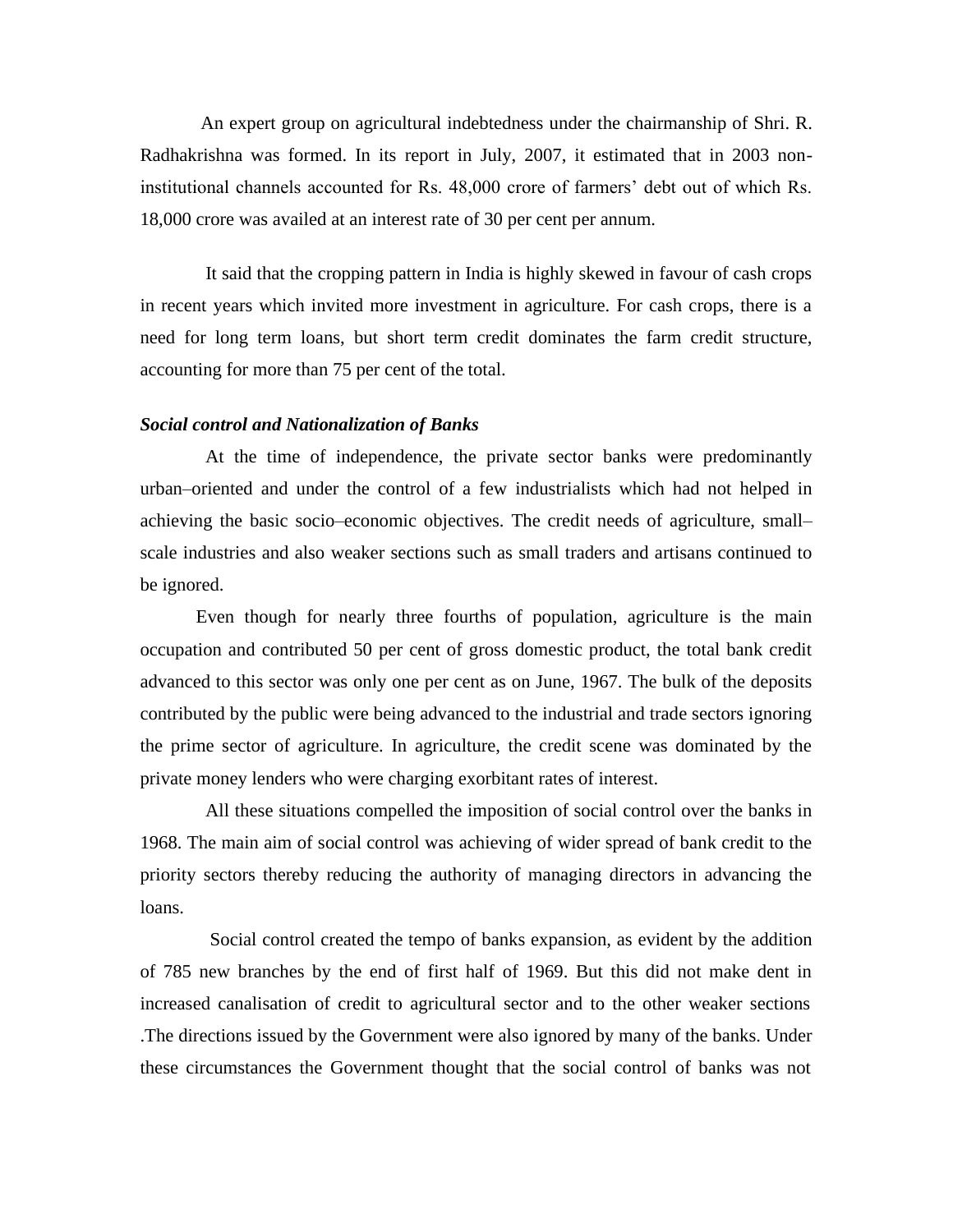sufficient for socio – economic development and nationalisation of banks was considered as an alternative solution.

The Government of India on 19<sup>th</sup> July 1969, promulgated an ordinance called "The Banking companies Ordinance 1969" (Acquisition and Transfer of Undertakings). Under this act 14 commercial banks having deposits of more than Rs. 50 crore each were nationalised and they were

- 1. Central Bank of India
- 2. Bank of India
- 3. Punjab National Bank
- 4. Bank of Baroda
- 5. United commercial Bank
- 6. Canara Bank
- 7. United Bank of India
- 8. Dena Bank
- 9. Union Bank of India
- 10. Allahabad Bank
- 11. Syndicate Bank
- 12. Indian Bank
- 13. Bank of Maharashtra
- 14. Indian overseas Bank

The objectives of nationalisation of banks(done by the former Prime Minister, Smt. Indira Gandhi) were

- Removal of control on banking business by a few industrialists.
- Elimination of the use of bank credit for speculative and unproductive purposes.
- Expansion of credit to priority areas which were grossly neglected like agriculture and small scale industries.
- Giving a professional bent to the bank management
- Encouragement of new entrepreneurs
- Provision of adequate training to bank staff.

The average population served per bank branch declined markedly from 65,000 in June, 1969 to 32,000 by June, 1975.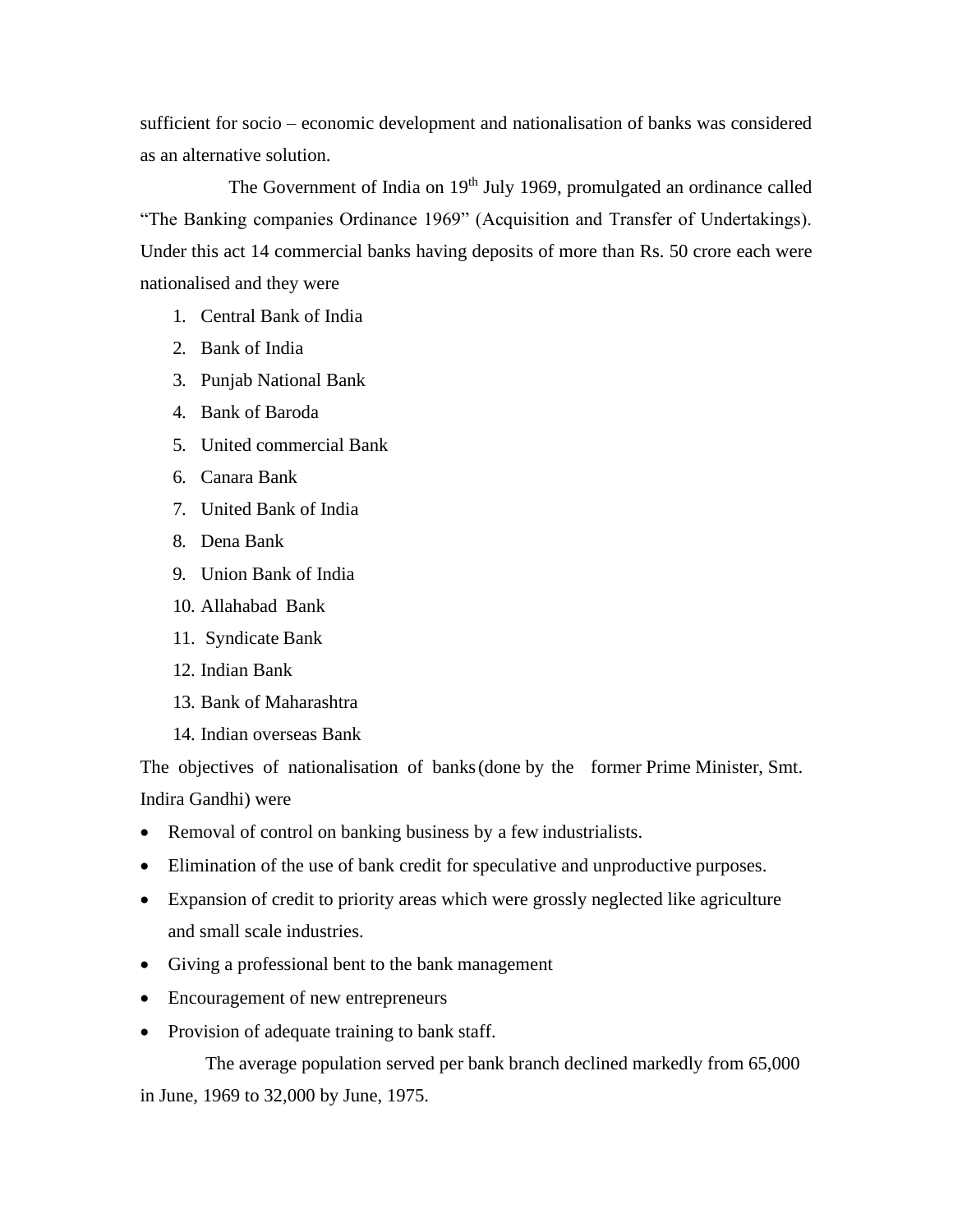Encouraged by the success of first spell of nationalisation of banks, six more banks in the private sector, having deposits more than Rs.200 crore were nationalised on 15th April 1980.

The six banks nationalised in the second spell were

- 1. Punjab and Sind bank
- 2. Andhra Bank
- 3. New Bank of India
- 4. Vijaya Bank
- 5. Oriental Bank of Commerce
- 6. Corporation Bank.

As a result of two spells of nationalisation of banks, by the end of June, 1992 bank advances towards agriculture sector were 16.2 per cent of total credit as against one per cent by the end of June, 1967.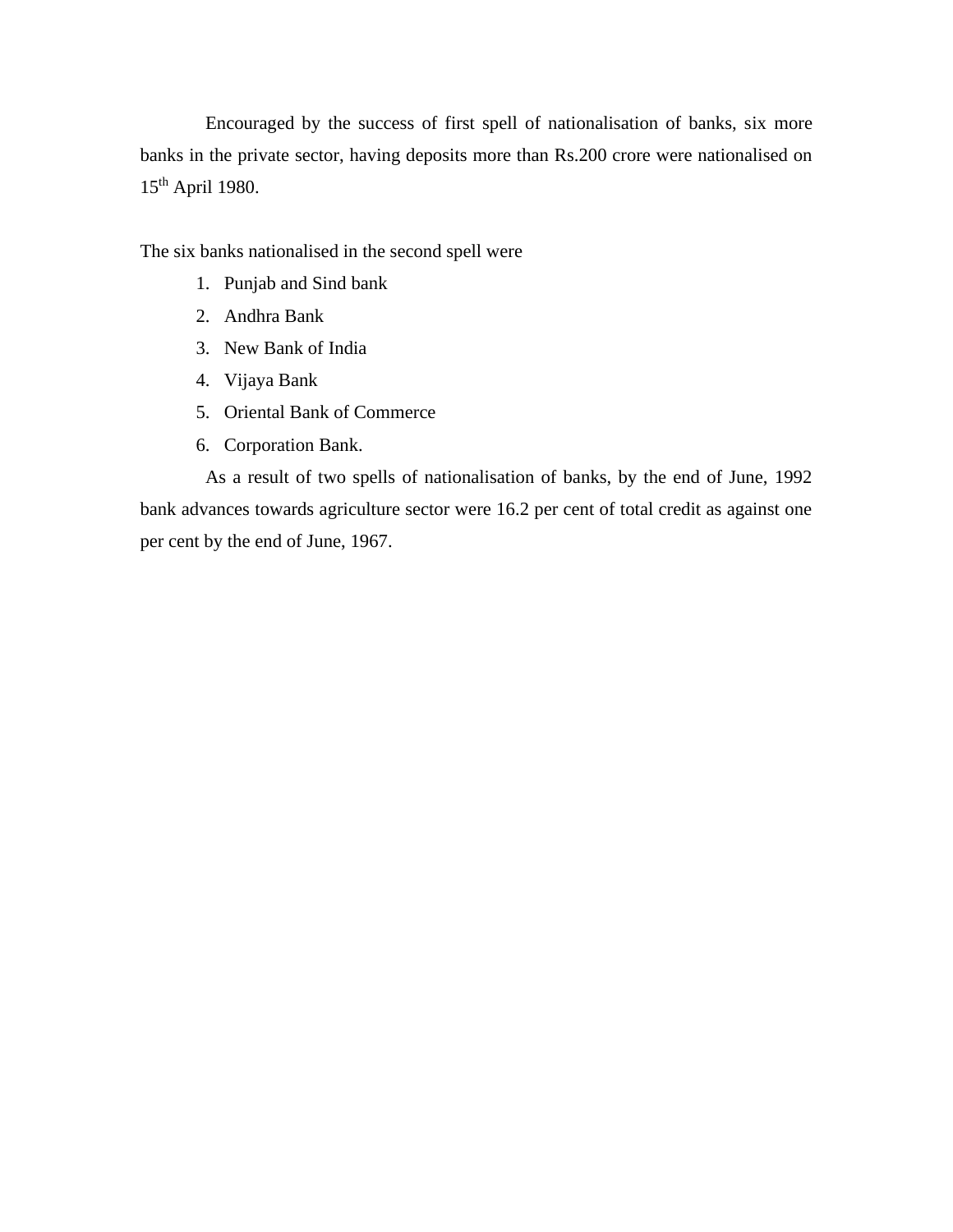# LECTURE-8

# **Lead Bank Scheme- Origin-Objectives-functions and progress; Regional Rural Banks (RRBs )- origin-objectives-functions-progress-RRBs in Andhra Pradesh**

## *Lead Bank Scheme*

The study group appointed by National Credit Council (NCC) in 1969 under the chairmanship of Prof. D.R.Gadgil recommended "Service Area Approach" for the development of financial structure.

In the same year i.e., 1969, RBI appointed Sri. F.K.F Nariman committee to examine recommendations of Prof. Gadgil's study group. The Nariman committee also endorsed the views of the Gadgil committee on "Service Area Approach" and recommended the formulation of "Lead Bank Scheme". The RBI accepted the Nariman's committee recommendations and lead bank scheme came into force from 1969.

Under the lead bank scheme, specific districts are allotted to each bank, which would take the lead role in identifying the potential areas for banking and expanding credit facilities.

Lead bank is the leading bank among the commercial banks in a district i.e. having maximum number of bank branches in the district. Lead bank acts as a consortium leader for coordinating the efforts of all credit institutions in the each allotted district for the development of banking and expansion of credit facilities.

The activities of lead bank can be dealt under two important phases

#### **Phase I: Survey of the lead district**

The RBI has mentioned the following functions of lead bank under phase-I

• Surveying the potential areas for banking in the district.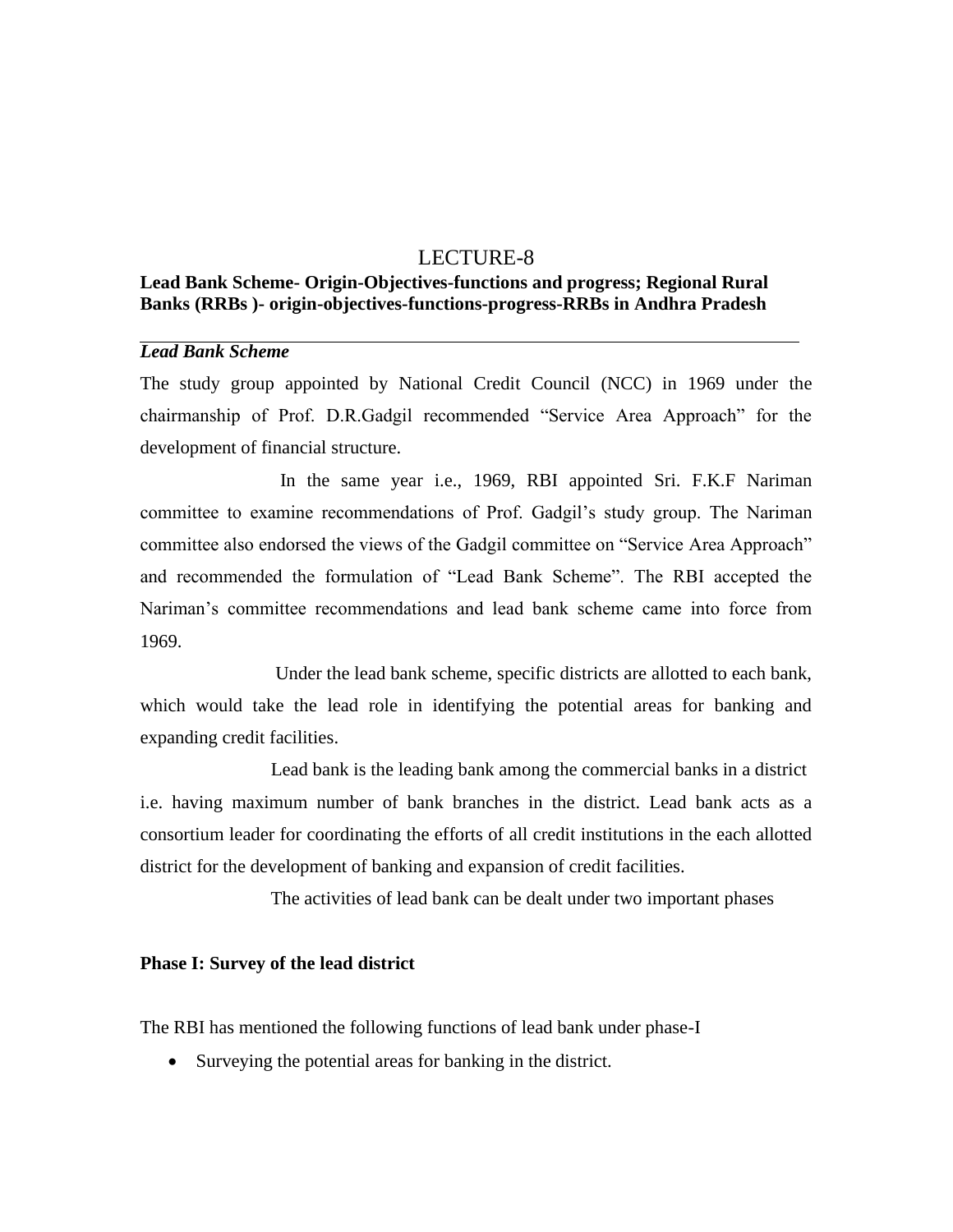- Identifying the business establishments which are so far dependent on non institutional agencies for credit and financing them so as to raise their income
- Examining the available marketing facilities for agricultural and industrial products and linking credit with marketing.
- Invoking cooperation among different banks in opening new bank branches.
- Estimating the credit gaps in various sectors of district economy.
- Developing contacts and maintaining liaison with the Government and other agencies.

# **Phase II-Preparation of credit Plans:**

RBI emphasized that the lead bank should

- Formulate the bankable loaning schemes involving intensive use of labour, so as to generate additional employment.
- Disburse loans to increase the productivity of land in Agriculture and allied activities, so as to increase the income level.
- Give maximum credit to weaker sections of the society mainly for productive purposes.

Therefore lead bank scheme expects the banker to become an important participant in the developmental process in the area of its operation in rural areas, and the service area approach put the banker in the position of implementing the development plans.

**Contd…**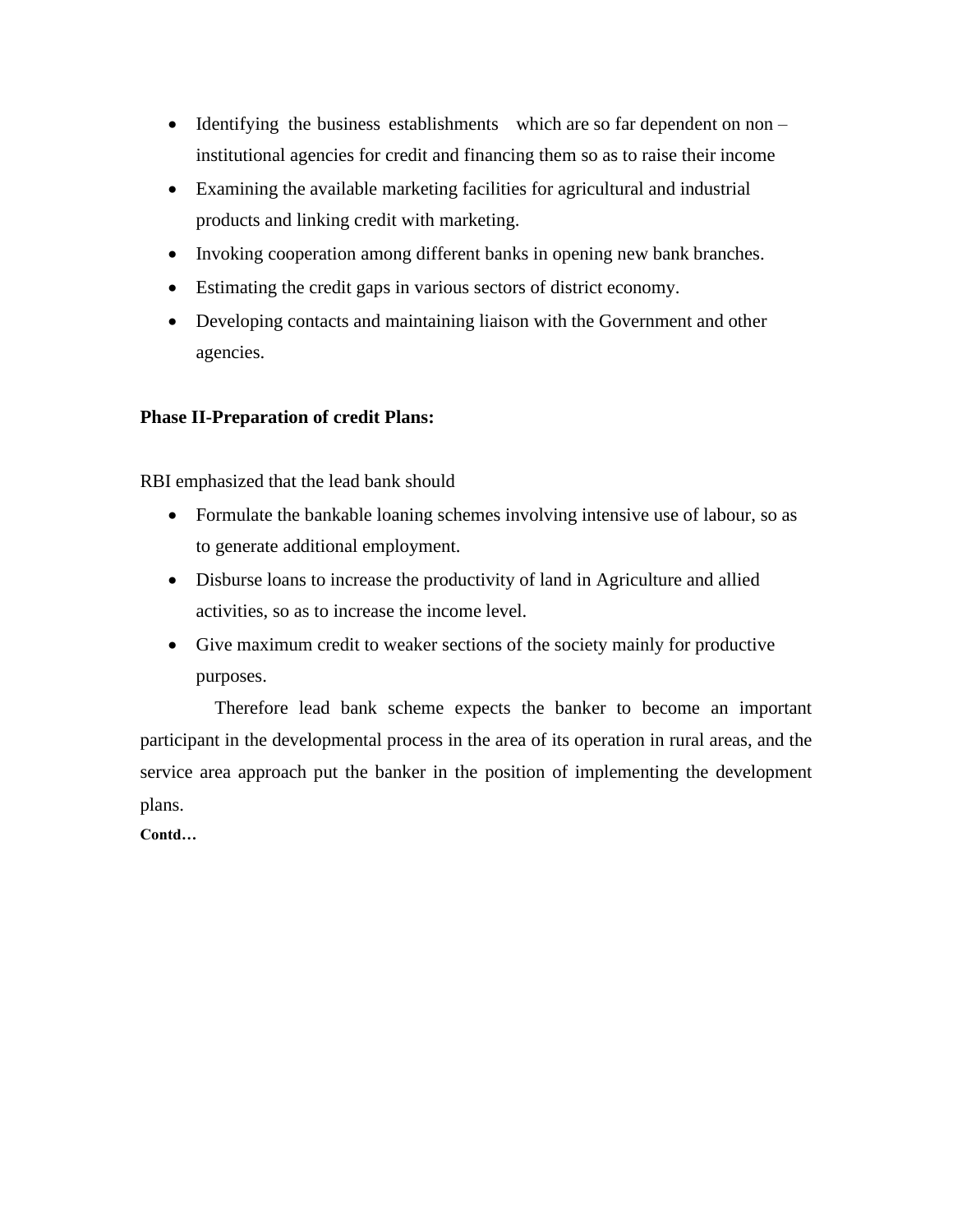| S.No           | <b>District</b><br><b>Lead Bank</b> |                            |
|----------------|-------------------------------------|----------------------------|
| $\mathbf{1}$   | East Godavari                       | Andhra Bank                |
| $\overline{2}$ | West Godavari                       | Andhra Bank                |
| 3              | Guntur                              | Andhra Bank                |
| $\overline{4}$ | Srikakulam                          | Andhra Bank                |
| 5              | Chittoor                            | <b>Indian Bank</b>         |
| 6              | Krishna                             | <b>Indian Bank</b>         |
| $\overline{7}$ | Anantapur                           | <b>Syndicate Bank</b>      |
| 8              | Cuddapah                            | <b>Syndicate Bank</b>      |
| 9              | Kurnool                             | <b>Syndicate Bank</b>      |
| 10             | Nellore                             | <b>Syndicate Bank</b>      |
| 11             | Prakasam                            | <b>Syndicate Bank</b>      |
| 12             | Mahbubnagar                         | <b>State Bank of India</b> |
| 13             | Medak                               | <b>State Bank of India</b> |
| 14             | Visakhapatnam                       | State Bank of India        |
| 15             | Vizianagaram                        | State Bank of India        |
| 16             | Warangal                            | State Bank of India        |
| 17             | Adilabad                            | State Bank of Hyderabad    |
| 18             | Karimnagar                          | State Bank of Hyderabad    |

### **Table2: Lead Banks of Different Districts in Andhra Pradesh**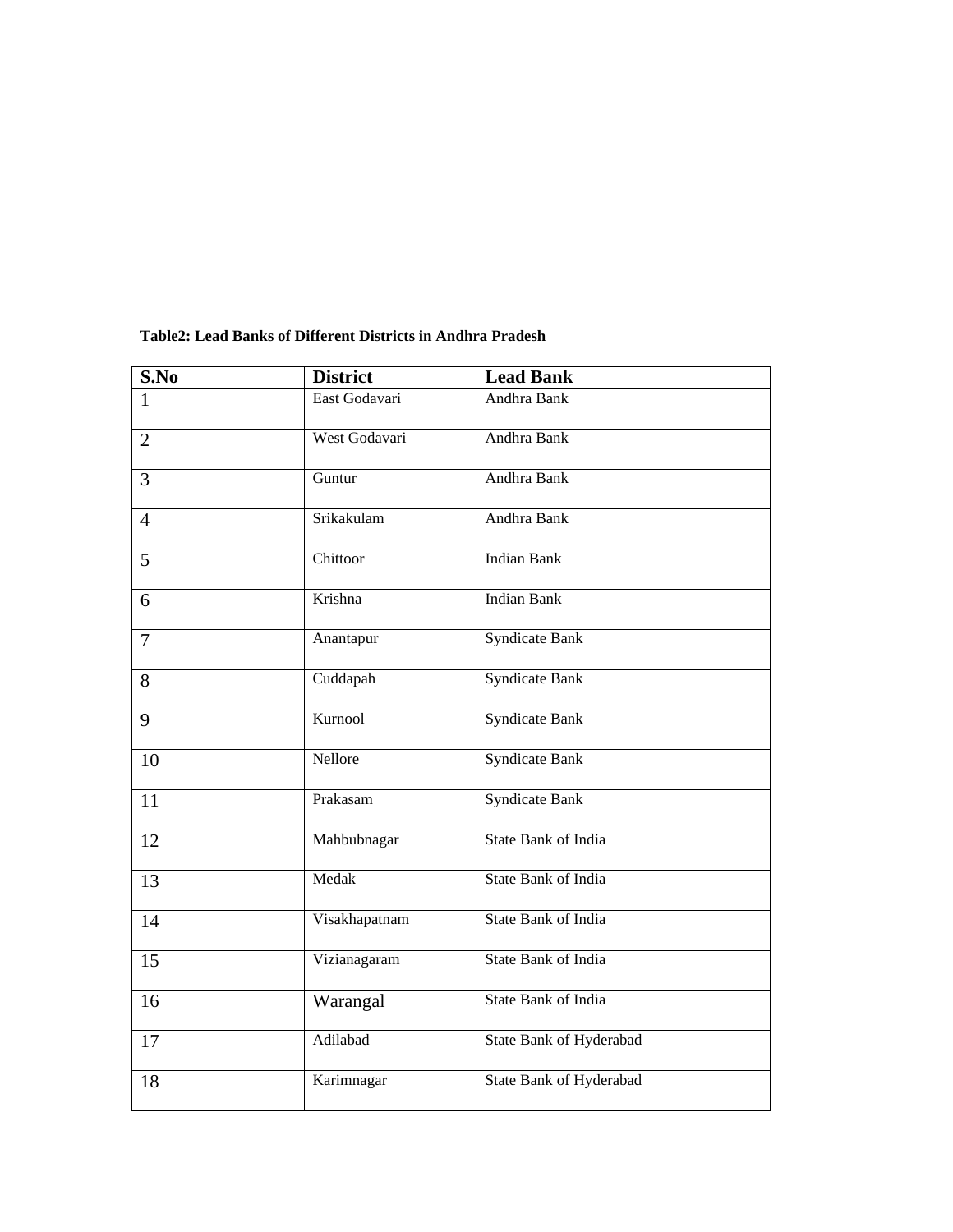| 19 | Khammam     | State Bank of Hyderabad |
|----|-------------|-------------------------|
| 20 | Nalgonda    | State Bank of Hyderabad |
| 21 | Nizamabad   | State Bank of Hyderabad |
| 22 | Ranga Reddy | State Bank of Hyderabad |

# *Regional Rural Banks (RRBs)*

All India Rural Credit Review Committee (AIRCRC) under chairmanship of Sri. B. Venkatappaiah during the year 1969 was of the opinion that over large parts of the country the marginal and small farmers were deprived of having access to the cooperative credit both for production and investment purposes. This stressed the establishment of institutional financial agencies under public sector. Consequently the first spell of nationalization of banks was done with greater expectations, but the situation had not changed as per the expectations.

Hence, the Government of India appointed a working committee under the chairmanship of Sri. M. Narasimham to study the financial assistance rendered to the weaker sections in the rural areas. This working committee recommended the setting up of rural based institutional agencies called "Regional Rural Banks" after identifying shortcomings in the functioning of commercial banks and cooperatives.

The Government of India accepted the recommendations of Sri.Narsimham committee and regional rural banks came in to existence through regional rural banks ordinance on  $26<sup>th</sup>$  September, 1975. Initially only 5 RRBs were set up on pilot basis with sponsorship of commercial banks on October  $2<sup>nd</sup>$ , 1975. This ordinance of 1975 was replaced by the Regional Rural Banks Act, 1976. The list of five RRBs opened in the country is presented in table 3.

| S.No             | <b>Sponsoring Bank</b>      | <b>Name of RRB</b>    | <b>Head quarters</b> |
|------------------|-----------------------------|-----------------------|----------------------|
|                  | <b>Syndicate Bank</b>       | Pratham Bank          | Moradabad (UP)       |
|                  | State Bank of India (SBI)   | Gorakhpur             | Gorakhpur (UP)       |
| $\overline{3}$ . | United Bank of India        | Gaur Grameena<br>Bank | Malda (WB)           |
| $\overline{4}$ . | <b>Punjab National Bank</b> | Haryana Kshetriya     | Bhiwani (Haryana)    |

#### **Table 3.List of RRBs**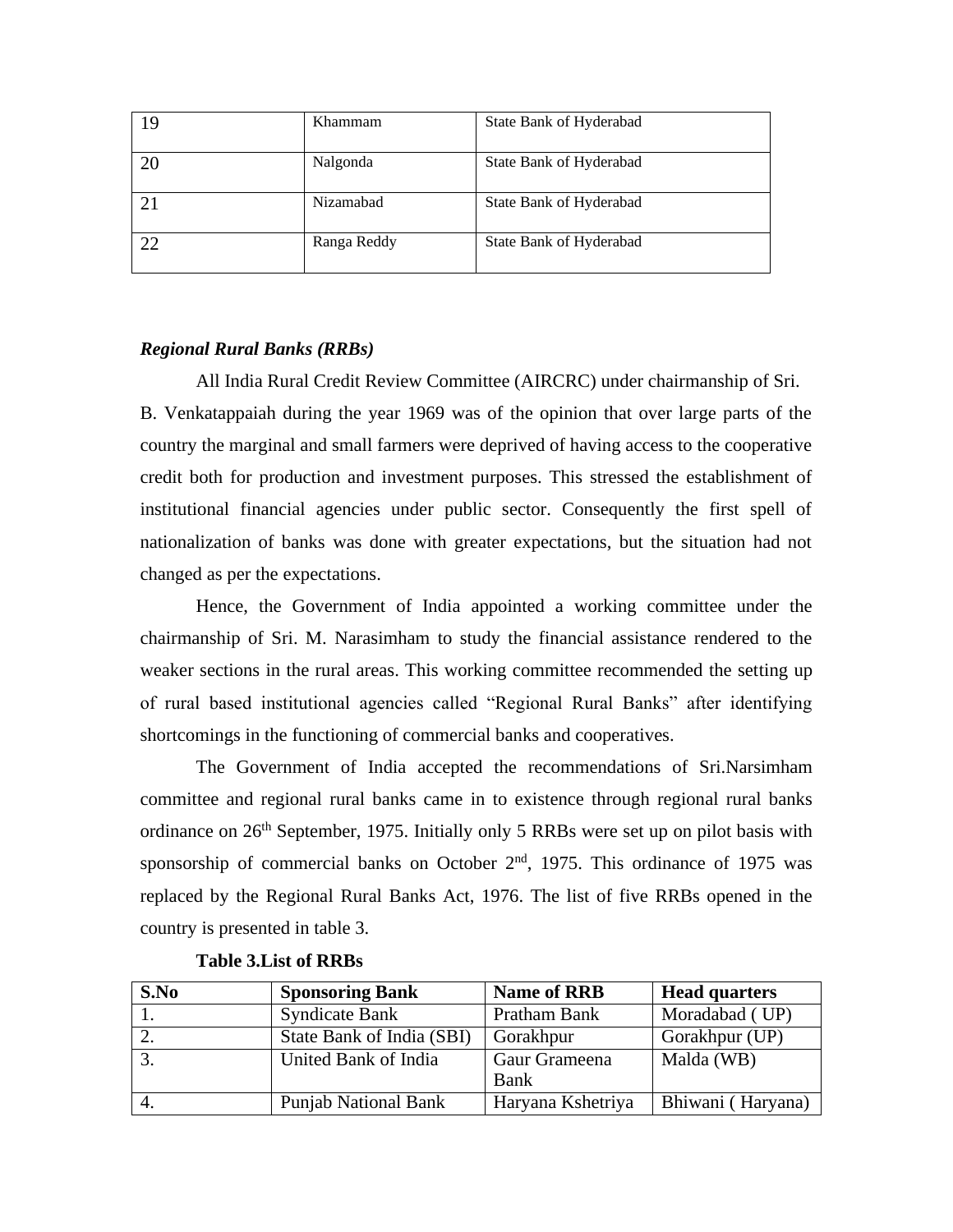|                                         | Grameena Bank     |                   |
|-----------------------------------------|-------------------|-------------------|
| United Commercial Bank   Jaipur Nagalur |                   | Jaipur, Rajasthan |
|                                         | Anchalik Grameena |                   |
|                                         | <b>Bank</b>       |                   |

# *The objectives of RRBs are:*

- To develop rural economy.
- To provide credit for agriculture and allied activities.
- To encourage small scale industries, artisans in the villages.
- To reduce the dependence of weaker sections (Marginal farmers, small farmers and rural artisans) on private money lenders.
- To fill the gap created by the moratorium on borrowings from private money lenders.
- To make backward and tribal areas economically better by opening new bank branches.
- To help the financially poor people in their consumption needs.

# *Functioning of RRBs:*

Each RRB is being sponsored by a scheduled commercial bank. The operational area of each RRB is one or two districts. Each branch of RRB can serve a population of roughly 20,000 people.

Authorized share capital of each RRB is Rs. one crore, contributed by central government, state government and sponsoring commercial bank in the ratio of 50:15:35. Issued capital for each RRB is Rs. 25 lakhs.

The rate of interest charged by RRBs on the loans is same as that of Primary Agriculture Credit Societies (PACS), but they are allowed to offer 0.5 per cent interest more than that of commercial banks on its deposits.

RRBs have simplified procedural formalities in giving agricultural finance on recommendations of Sri. Baldev Singh's working group. RRBs use local languages in their transactions. The cost of operation i.e. user charges are low as compared to that of commercial banks.

# *Contd…*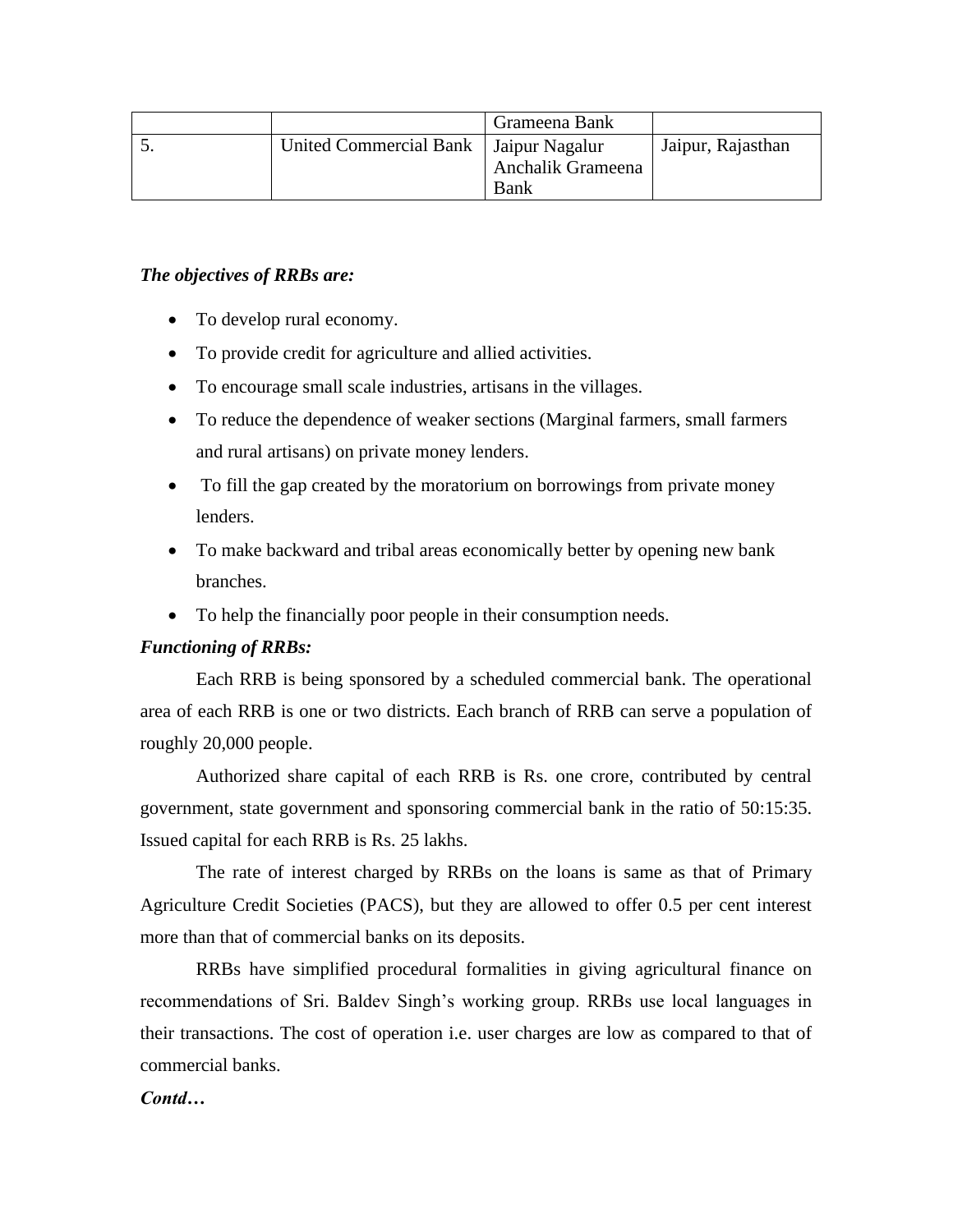# *Regional Rural Banks in AP:*

| S.No             | <b>Sponsoring Bank</b>     | <b>Name of New RRB</b> | <b>Names of Amalgamated RRBs</b> |  |
|------------------|----------------------------|------------------------|----------------------------------|--|
| 1.               | Andhra Bank                | Chitanya Godavari      | Chitanya Grameena bank           |  |
|                  |                            | Grameena bank          | Godavari Grameena bank           |  |
| 2.               | Indian Bank                | Saptagiri Grameena     | Kanakadurga Grameena bank        |  |
|                  |                            | bank                   | Shri Venkateswara Grameena       |  |
|                  |                            |                        | bank                             |  |
| 3.               | State Bank of Hyderabad    | Deccan Grameena bank   | Golconda Grameena bank           |  |
|                  |                            |                        | Sri Rama Grameena bank           |  |
|                  |                            |                        | Sri Saraswathi Grameena bank     |  |
|                  |                            |                        | Sri Satavahana Grameena bank     |  |
| $\overline{4}$ . | <b>State Bank of India</b> | Andhra Pradesh         | Kakatiya Grameena bank           |  |
|                  |                            | Grameena Vikas Bank    | Manjira Grameena bank            |  |
|                  |                            | (APGVB)                | Nagarjuna Grameena bank          |  |
|                  |                            |                        | Sangameswara Grameena bank       |  |
|                  |                            |                        | Sri Visakha Grameena bank        |  |
| 5.               | <b>Syndicate Bank</b>      | Andhra Pragathi        | Pinakini Grameena bank           |  |
|                  |                            | Grameena bank          | Rayalseema Grameena bank         |  |
|                  |                            |                        | Sree Anantha Grameena bank       |  |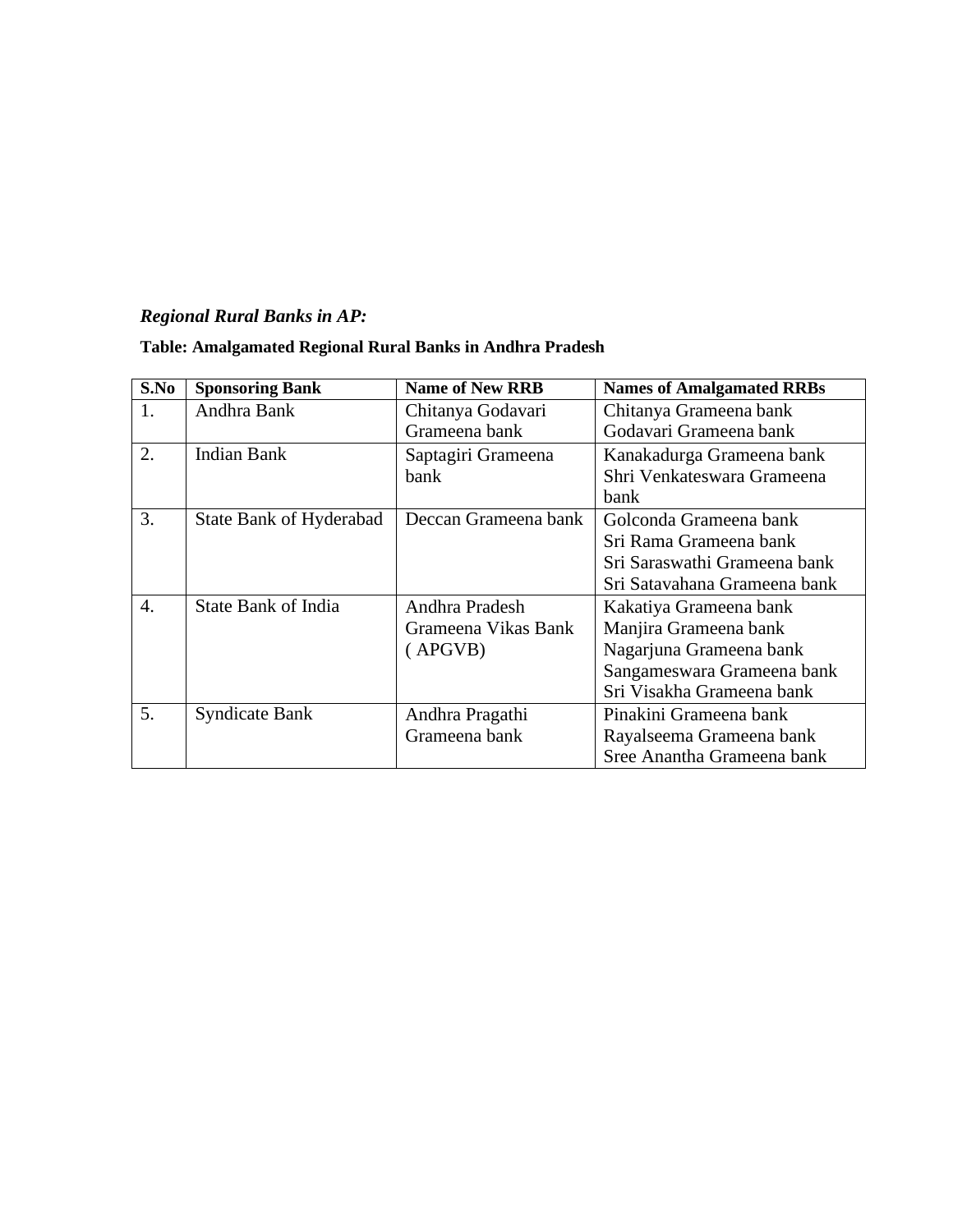# LECTURE - 9

# **Crop Loan System: Objectives- Importance- Scale of Finance-Estimation- Term Loans – Objectives and Interest Rates, Kisan Credit Card**

# *Crop Loan System:*

Even though All India Rural Credit Survey Committee (AIRCSC) under the chairmanship of Sri. Gorwala during 1954 and V.L. Mehra Committee on Co-operative credit in 1960 recommended the adoption of crop loan system in all states; it was not implemented due to several reasons. After a lapse of five years i.e. in the year 1965 it was introduced throughout the country and in Andhra Pradesh from Karif, 1966.

# *The twin objectives of crop loan system are:*

- 1. Treating the crop as security instead of immovable property like land.
- 2. Fixing the scale of finance depending up on the actual farm expenditure i.e. based on cost of cultivation.

# *Salient features of the crop loan system*:

- $\triangleright$  The credit requirements of the farmers are to be estimated based on the cost of cultivation of the crops cultivated by them.
- $\triangleright$  The eligibility to receive the loan by the farmer is not measured by the ownership of land but by the fact that he is a real farmer who needs credit for cultivation.
- $\triangleright$  The crop loans should be advanced on the hypothecation of the crop.
- ➢ The disbursement and recovery of the loans are to be made in accordance with the crop production schedule.
- ➢ The loans should include both cash and kind components.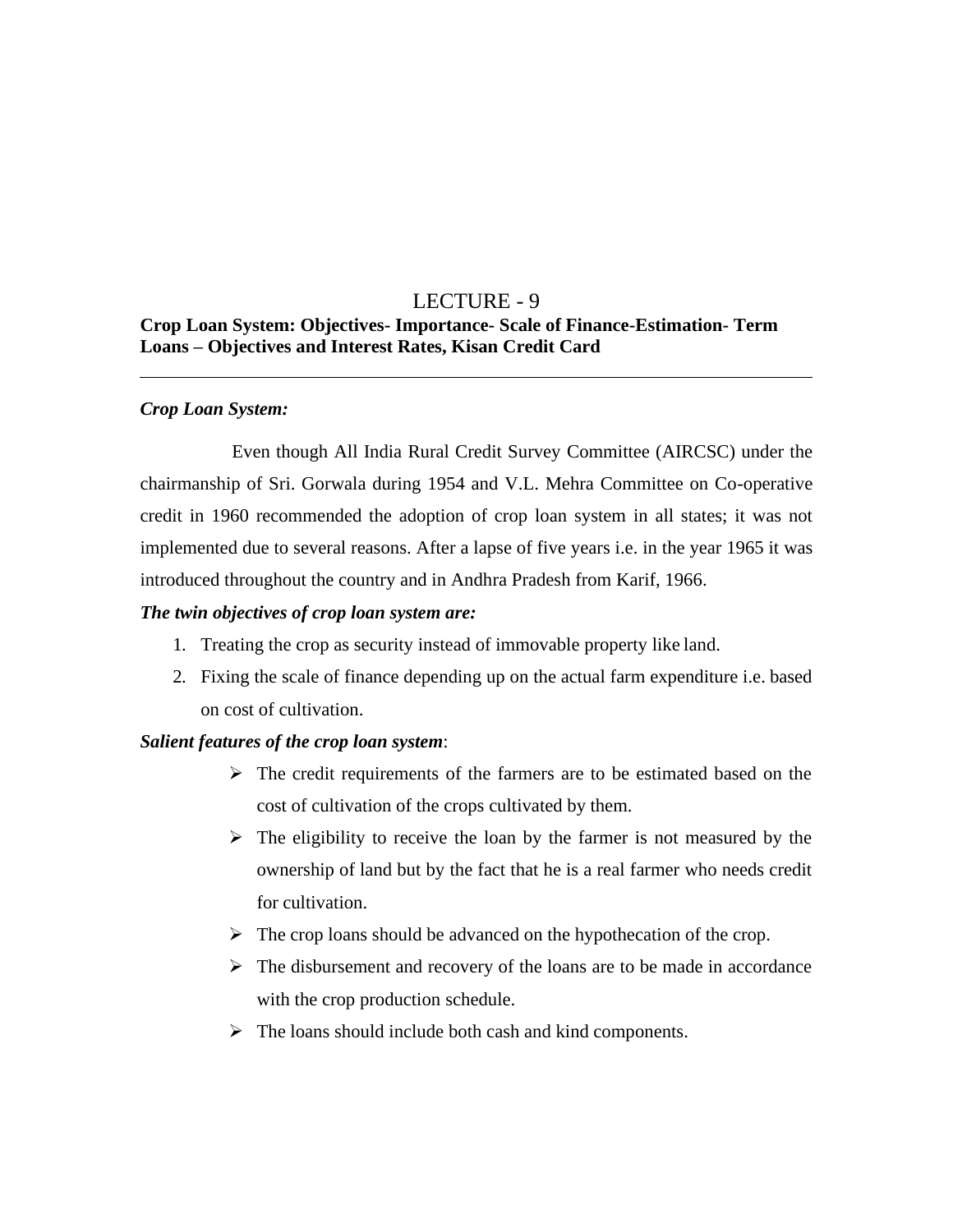- $\triangleright$  The quantum of loan should be fixed according to the variety (i.e. local, improved variety or HYV), the season in which it is grown and the type of crop i.e. whether it is irrigated or rainfed crop.
- ➢ Crop loan is fixed by the District Level Technical Committee (DLTC) consisting of experts from the fields of agriculture, animal husbandry, banking etc.

# *Scale of Finance*

*Definition:* It is an indicative cost taken as base cost depending on which the amount to be financed to a farmer is fixed.

Normally scale of finance is given in a range, as the cost of cultivation for a farmer practicing traditional methods of farming and that of a progressive farmer practicing modern methods of cultivation differs. The lower value of the range corresponds to the requirement of the former while the upper value corresponds to the latter.

Scale of finance is fixed for annual, perennial crops and livestock also. Livestock will have fixed costs of finance and they are termed as unit costs. The unit varies with the type of livestock. Ex: for milch cattle the unit refers to two animals, for sheep and goat a minimum of 10 animals and for poultry a minimum of 500 birds.

# *Factors influencing the scale of finance:*

1. Type of the crop: It varies from crop to crop.

2. Nature of the crop: With in the same crop between the improved varieties and high yielding varieties (HYVs) the scale of finance differs.

3. Season: Scale of finance differs with season for the same crop.

4. Type of land: Based on the type of the land i.e. irrigated or dry the scale of finance differs with the same crop.

5. District/Area: For the same crop the scale of finance varies from district to district.

# *How Scale of Finance is fixed:*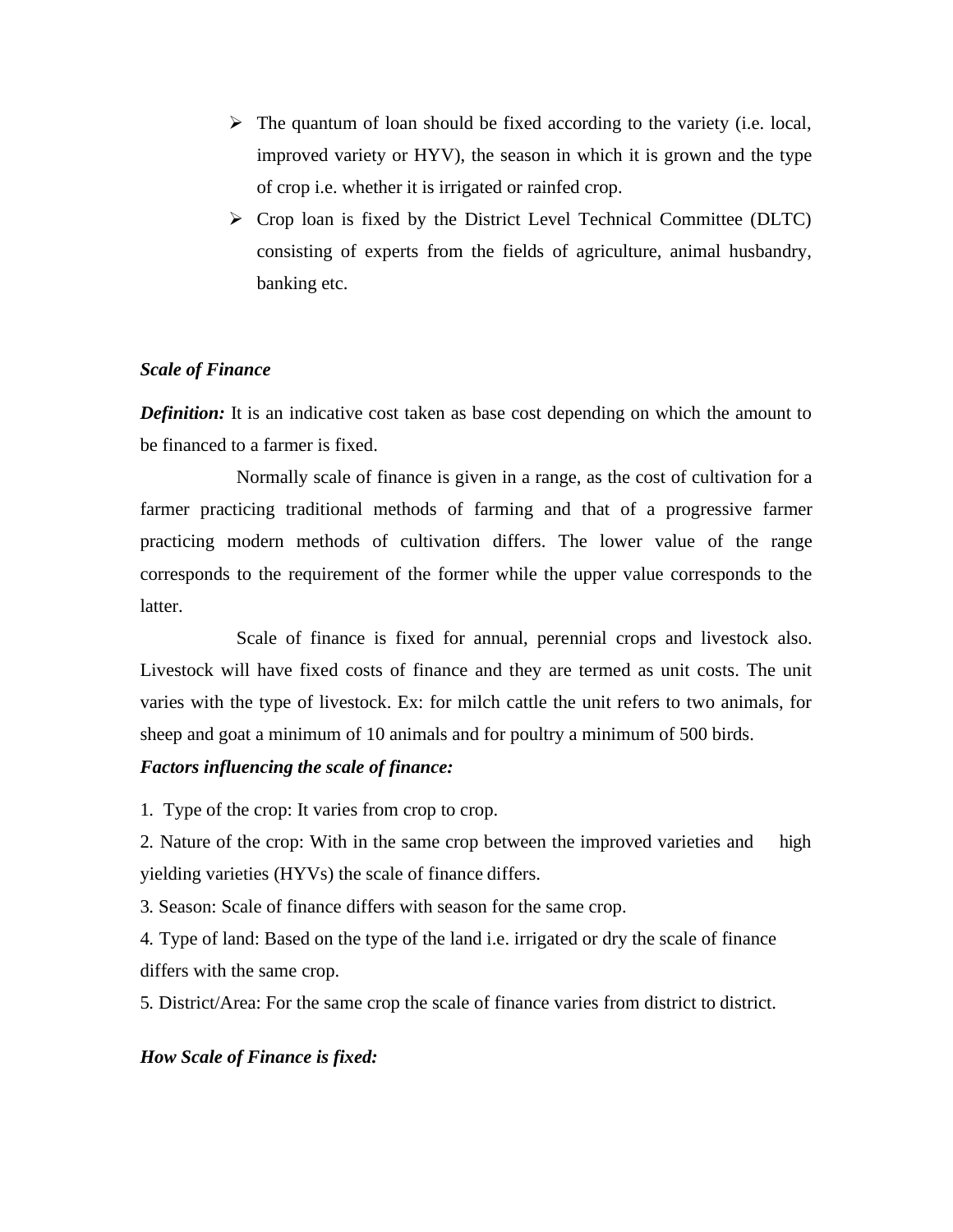Scale of finance is fixed for each district by a committee known as District Level Technical Committee (DLTC).The members of DLTC constitute representatives of lead bank of that district, NABARD, local co-operative banks and commercial banks, officials of department of agriculture& animal husbandry etc. The meetings of DLTC are chaired by district magistrate/ district collector and convened by respective lead bank district manager.

DLTC compiles technical survey report with the information obtained from NABARD. NABARD in turn obtains information from the state agricultural department every year, which will have the necessary details like what are crops grown, their extent etc. By using the above details a potential map is prepared. By using this one can list out the priority activities to be financed in each part of the district and extent to which these are to be financed. Finally cost of cultivation is estimated based on the market trends and needs. This scale of finance is not fixed and keeps on changing every year.

#### **Kisan Credit Card (KCC)**

The Government of India introduced Kisan Credit Card scheme by banks during 1998 -99. The scheme was designed by NABARD. KCC aims at adequate and timely support from the banking system to the farmers for their short-term production credit needs in cultivation of crops, purchase of inputs etc in a flexible and cost effective manner.

Under this scheme, the farmers would be issued a credit card-cum pass book incorporating the name, address, particulars of land holding, borrowing limit, validity period etc and it will serve both as an identity card as well as facilitates the financial transactions.

Credit limit on the card may be fixed on the basis of operational holding, cropping pattern and scale of finance as recommended by the District Level Technical committee (DLTC) / State Level Technical committee (SLTC)

As per the recommendations of Sri R.V. Gupta committee in the year 1998, on the flow of credit to agricultural sector, apart from the total credit need, a 20 per cent of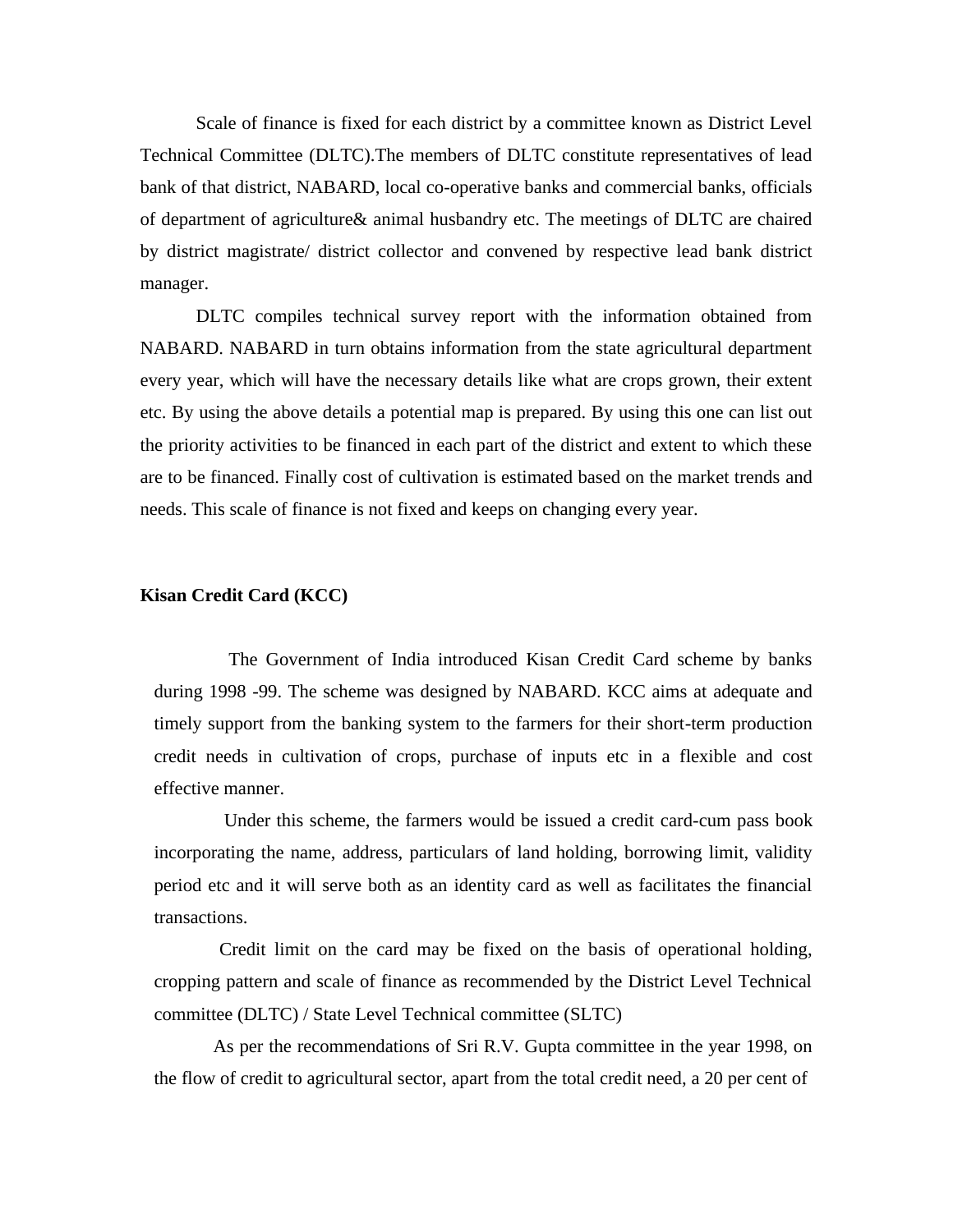total peak level credit requirement (PLCR) will be given contingent credit need (with a maximum ceiling of Rs.10,000)

The KCC should normally valid up to 3 years and subject to annual review. The KCC will be considered as a non-performing asset (NPA) if it remains inoperative for a period of two successive crop seasons.

| (Rs. in Lakhs)    |                |                             |            |              |                     |                 |            |
|-------------------|----------------|-----------------------------|------------|--------------|---------------------|-----------------|------------|
| Name of the       | Target         | From 1-4-2006 to 31-12-2007 |            | $%$ of       | Cumulative position |                 |            |
| <b>Bank Group</b> | 2007-          |                             |            |              | achievement         | since inception |            |
|                   | 08             |                             |            |              | of target           |                 |            |
|                   | N <sub>o</sub> | No of                       | Limit      | Disbursement |                     | N <sub>o</sub>  | Amount     |
|                   |                | Cards                       | sanctioned |              |                     |                 | sanctioned |
|                   |                | issued                      |            |              |                     |                 |            |
| Commercial        | 63100          | 31349                       | 17521      | 16391        | 49.68               | 199567          | 75311      |
| <b>Banks</b>      |                |                             |            |              |                     |                 |            |
| Cooperatives      | 189300         | 118384                      | 29640      | 10382        | 62.53               | 956276          | 291201     |
|                   |                |                             |            |              |                     |                 |            |
| <b>RRBs</b>       | 60900          | 27421                       | 6776       | 11801        | 45.02               | 428703          | 40200      |
|                   |                |                             |            |              |                     |                 |            |
| Total             | 313300         | 177154                      | 53947      | 38574        | 56.54               | 1584546         | 406712     |
|                   |                |                             |            |              |                     |                 |            |

Table5: Bank-Wise Position of Kisan Credit Card during Financial Year, 2006-07

*Source[: www.pdfxp.com/kisan-credit-card-pdf.html](http://www.pdfxp.com/kisan-credit-card-pdf.html)*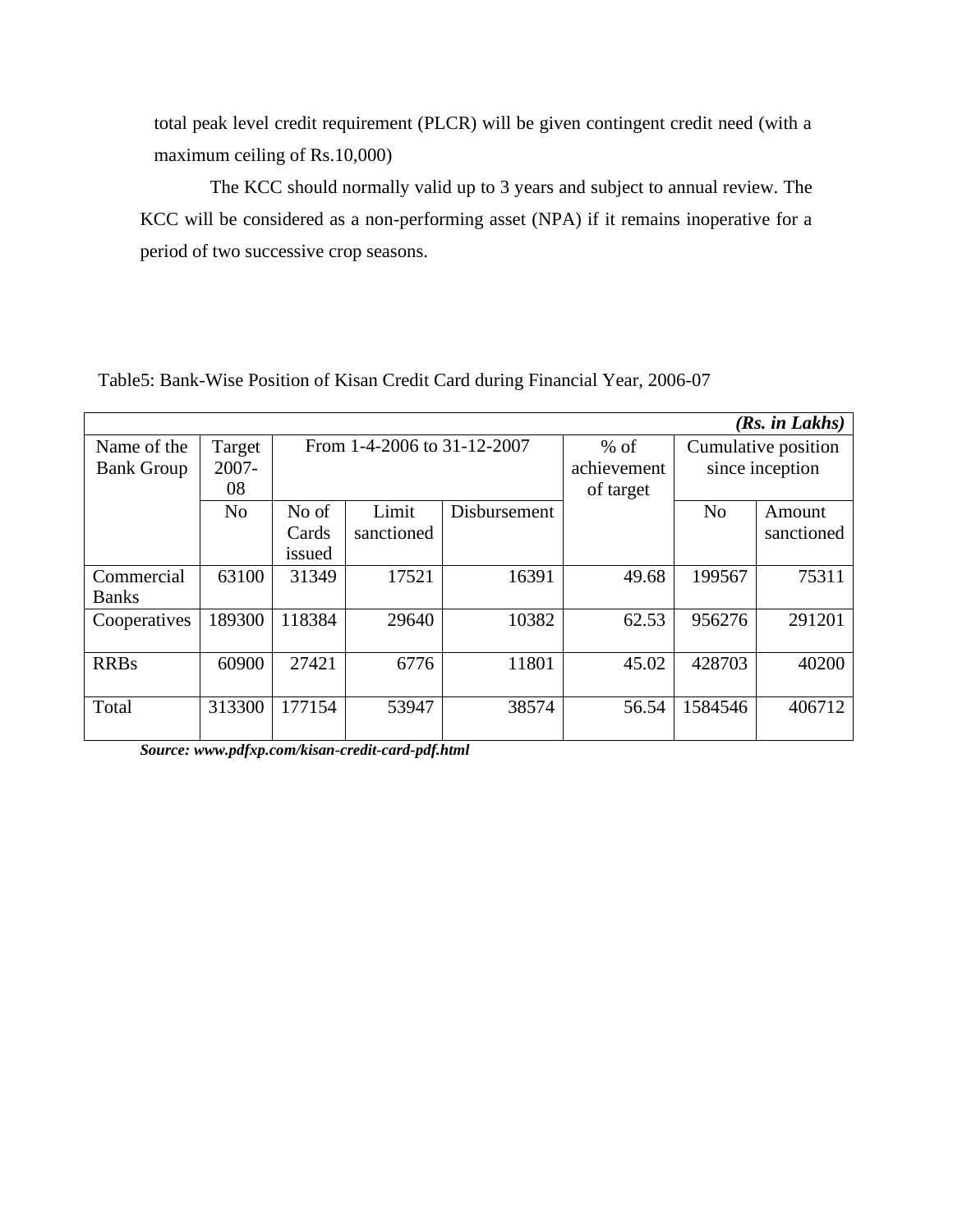# LECTURE-10

**Schemes for financing weaker sections- Differential Interest Rate (DIR), Integrated Rural development Programme (IRDP), Ganga Kalyan Yozana (GKY), Swarnajayanti Gram Swarozgar Yojana (SGSY), Self Help Groups etc.**

**Schemes for financing weaker sections: Following are the schemes for the benefit of weaker sections.**

#### **Differential Rate of Interest Scheme (DIR)**

On the recommendations of RBI committee under the chairmanship of Dr. B. K. Hazare, the Ministry of Finance, and the Government of India instructed all the public sector commercial banks to introduce differential rate of interest scheme (DIR). All the commercial banks under public sector implemented DIR scheme since 1975 and private sector banks also volunteered to participate in the scheme from 1977 onwards. The scheme was originally implemented at selected bank branches in 265 backward districts of the country and later on the scheme was extended to cover all parts of the country. Under DIR scheme, loans are being extended to the weaker sections of the society, who do not possess tangible assets to put as security, at a concessional rate of 4 per cent per annum. The DIR loans are covered by Deposit Insurance and Credit Guarantee Corporation of India (DICGC). Under DIR scheme the loans are extended to marginal farmers and agricultural labourers, schedule castes and schedule tribes engaged in agriculture, people having rural industries and cottage industries, hoteliers, rickshaw pullers, cobblers, basket makers, carpenters, physically challenged persons, orphans and indigent students having higher education etc. From 1981 onwards , the banks were allowed to give their advances under DIR scheme through RRBS in their area of operation on refinance basis and these advances will be kept under lending account of the respective sponsoring banks only.

The size of the borrower's holding should not exceed 1.0 acre of wet land and acres of dry land. Family incomes of the borrowers should not exceed **Rs.24000**  per annum in urban and semi urban areas and Rs.18000/- in rural areas as per the revision in 2008-09. However, the restrictions on the loan amounts are relaxed for persons belonging to schedule castes and schedule tribes.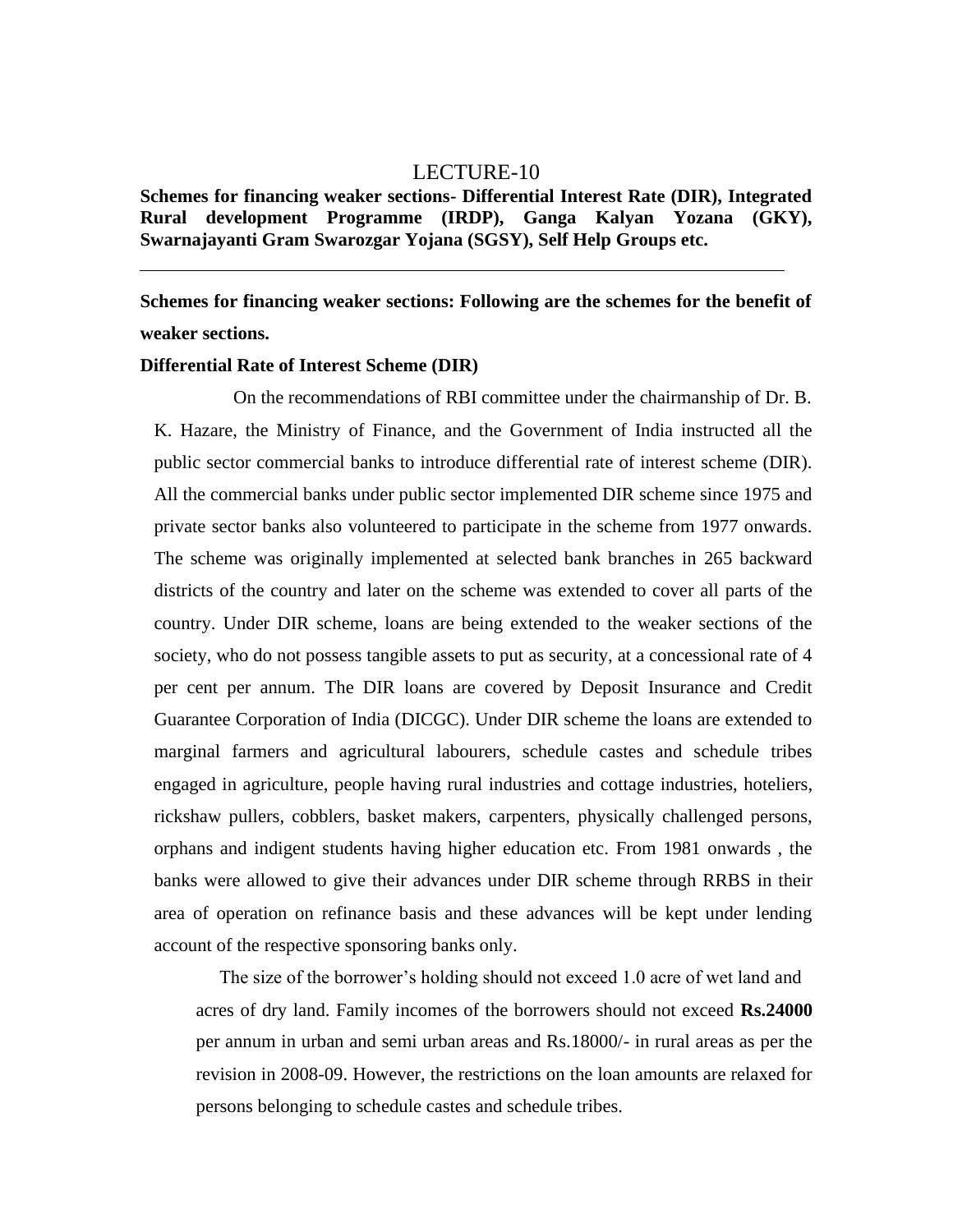The commercial banks are required to advance 0.5 to 1.00 per cent of their aggregate lending towards this scheme and forty per cent of total amount available under the scheme should be made available to SC and ST borrowers.

During the April, 1983 a task force was appointed to examine the various provisions of the DIR scheme. As per the task force recommendations, GOI decided the DIR scheme, IRDP and Self Employment Programme for the Urban Poor (SEPUP) would be mutually exclusive (i.e. if a person is assisted under IRDP or SEPUP, he will not be eligible for the benefit under DIR scheme).

Therefore, DIR scheme is a measure to attain "social justice" as it safeguards the interests of the weaker sections of the society.

#### **Integrated Rural Development Programme (IRDP)**

Most of the programmes aimed at improving the economic conditions of the rural poor, did not create an expected impact. The reasons for this failure were

- None of the programmes covered the entire country
- Frequent overlapping of the schemes in the same area
- Lack of coordination among the implementing agencies etc.

Hence, the Government of India has decided to replace all these programmes with one single integrated programme, in 1978 -79, with the twin objectives of

- Elimination of poverty and unemployment in rural areas.
- Rural development.

This programme was named as integrated rural development programme. IRDP is basically an action-oriented and time bound programme. Under IRDP other existing programmes like SFDA, MFAL, DPAP, CADA, National Rural Employment Programme (NREP) and Training of Rural Youth for Self Employment (TRYSEM) etc, have been merged. IRDP scheme is funded by central and state governments in the ratio 50: 50

IRDP is popularly called as anti-poverty programme. Under this programme in addition to small and marginal farmers , agricultural labourers, landless agricultural workers, artisans, schedule castes and schedule tribes and others living below Poverty line ( BPL) are covered .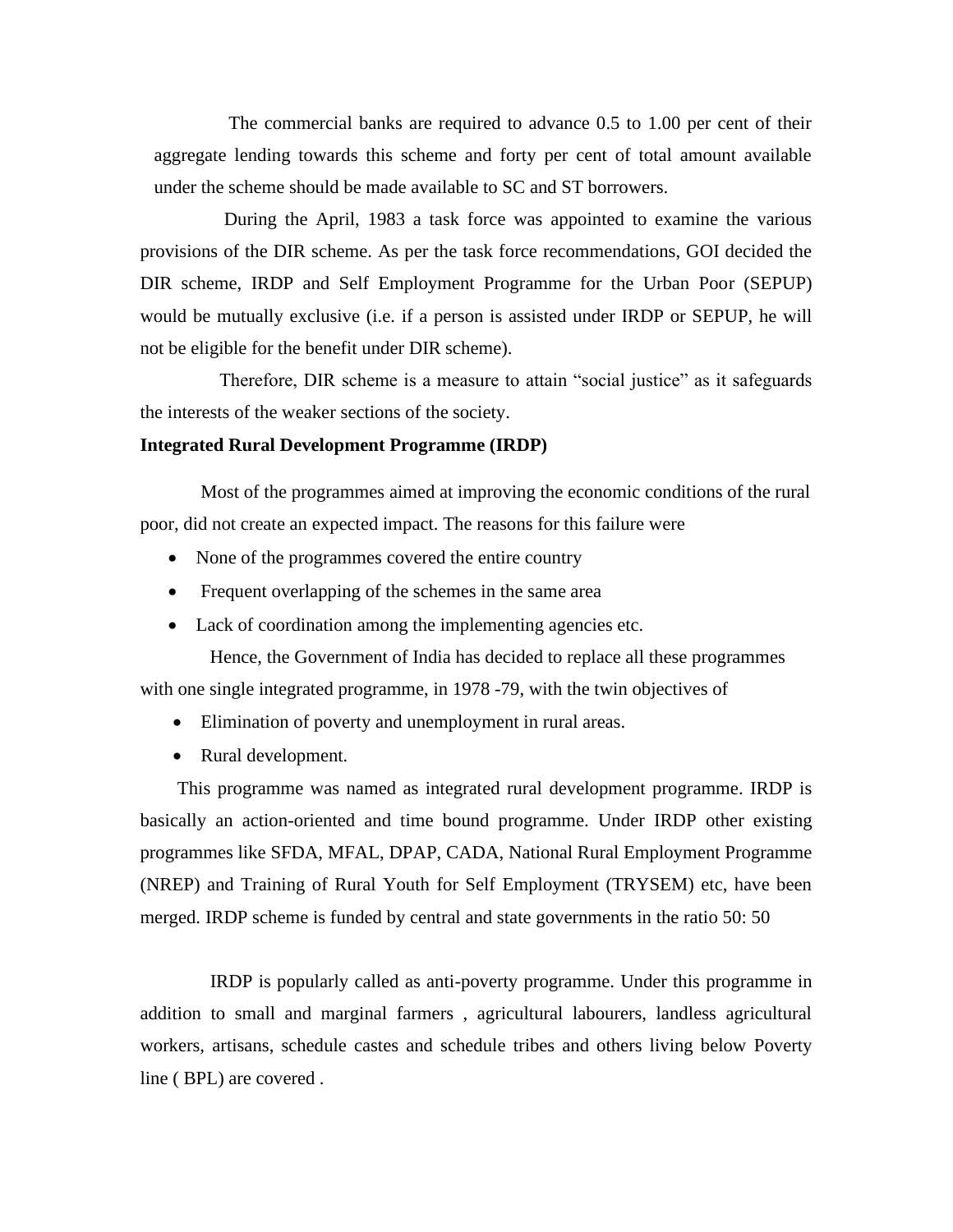As Per 1976 data a family of 5 members was said to be below the poverty line, if it earns an annual income of less than Rs.11, 600/- in rural areas and Rs.12, 800 /- in urban areas. As per 2005-06 data the same was Rs.22, 080/- and Rs. 33600/ respectively.

### *Specific Objectives:*

- 1. Increasing the productivity of land by providing the needed inputs in required quantities at right time, thereby raising the productivity and production in agriculture.
- 2. Creating tangible assets for the rural poor to improve their economic conditions.
- 3. Augmenting the resources and income levels of weaker sections.
- 4. Diversifying the agriculture through poultry, dairy, fishery, sericulture etc.
- 5. Providing infrastructural facilities like processing, storage, organised marketing, milk chilling and collection centres, artificial insemination centres etc.

# *Identification of beneficiaries:*

Those people living below poverty line are eligible to be covered under this programme apart from small and marginal farmers, agricultural and non-agricultural labourers, and rural artisans, schedule castes and schedule tribe families. Each bank branch should finance IRDP scheme in villages falling under its service area.

#### *Purpose of advance under IRDP*

Three major kinds of activities capable of income generation on continuous basis have been selected for targeted families. They are

- 1) Primary sector: The activities are agricultural, animal husbandry, fisheries, farm forestry etc.
- 2) Secondary sector: Activities like khadi and village industries, handlooms, handicrafts, blacksmithy, pottery, carpentary etc., are included.
- 3) Tertiary sector: Activities like transport, small business and other activities like tailoring, workshops, repair shops etc., are included.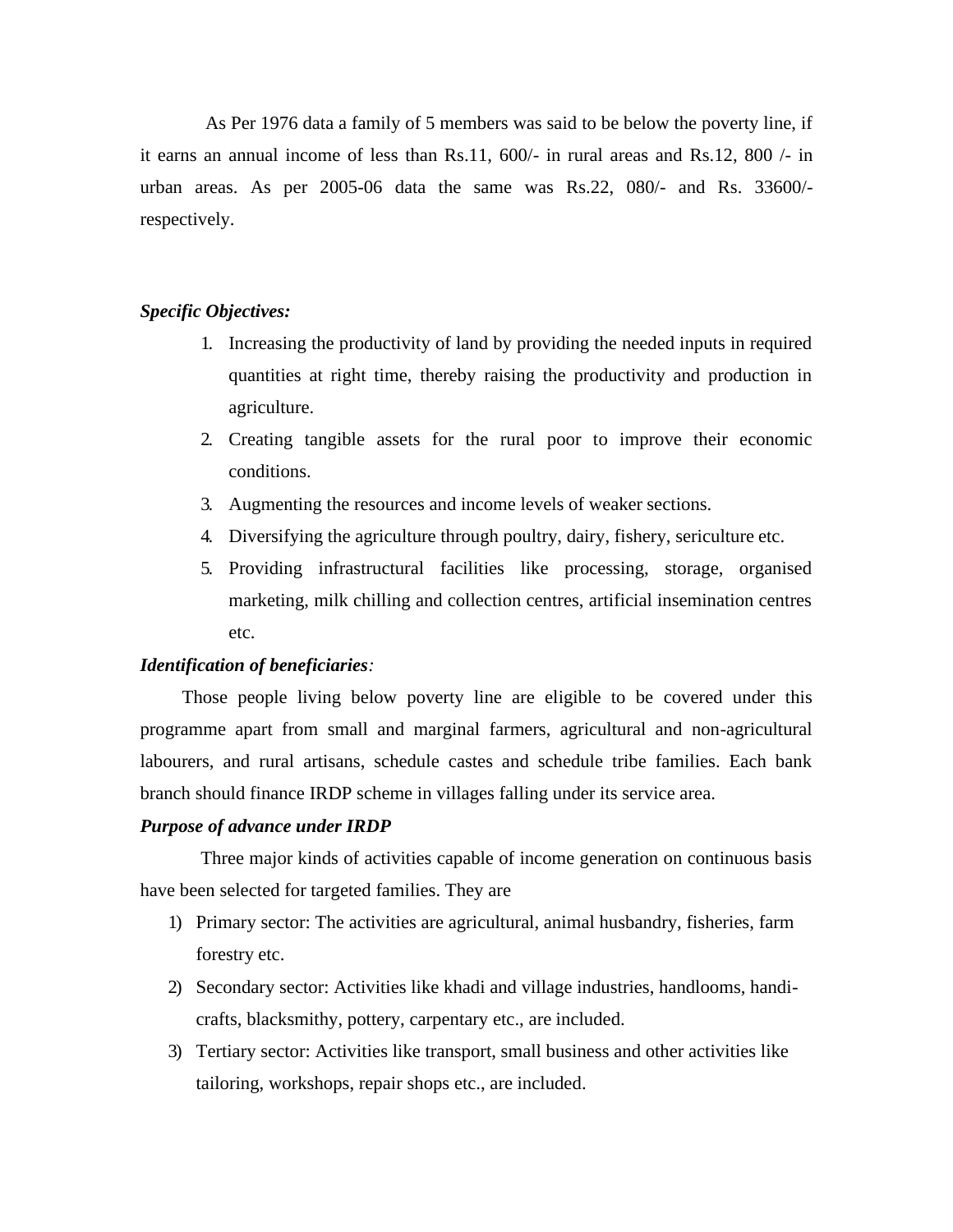### *Implementing Agency:*

At national level IRDP is administrated by the Ministry of Rural Development. The states and union territories have set up bodies known as DRDAs (District Rural Development Agencies).

DRDA identifies beneficiaries, draws up income generating projects for them and brings them into contact with banks. DRDA provides capital subsidy to the identified families and supply the list of such families along with suggested economic activities to the financing institutions for extending loan assistance. DRDA also ensures backward linkages (supply of inputs, technical advice, etc) and forward linkages (processing facility and marketing arrangements, etc) in respect of the proposed economic activities.

*Subsidies:* The subsidy in the case of small farmers is 25 per cent while for marginal farmers and agricultural labourers 33.33 per cent and for scheduled tribes 50 per cent.

#### **Ganga Kalyan Yojana (GKY)**

A central Government. sponsored scheme i.e. Ganga Kalyan Yojana was launched in the year 1997. The objective of the scheme is to provide irrigation through exploitation of ground water by tube wells and bore wells to individual as well as group of beneficiaries belonging to the target groups i.e. small and marginal farmers, falling below poverty line (BPL).

#### **Swarnajayanti Gram Swarozgar Yojana [SGSY]:**

SGSY is an ambitious programme launched by Government of India from 1-4-1999 for poverty alleviation through self employment. It is a holistic programme covering all aspects of self-employment such as organization of the poor into self-help groups, training, credit, technology, infrastructure and marketing. It replaces earlier poverty alleviation programmes viz. Integrated Rural Development Programme, Training of Rural Youth for Self Employment (TRYSEM), Development of Women and Children in Rural Areas (DWCRA).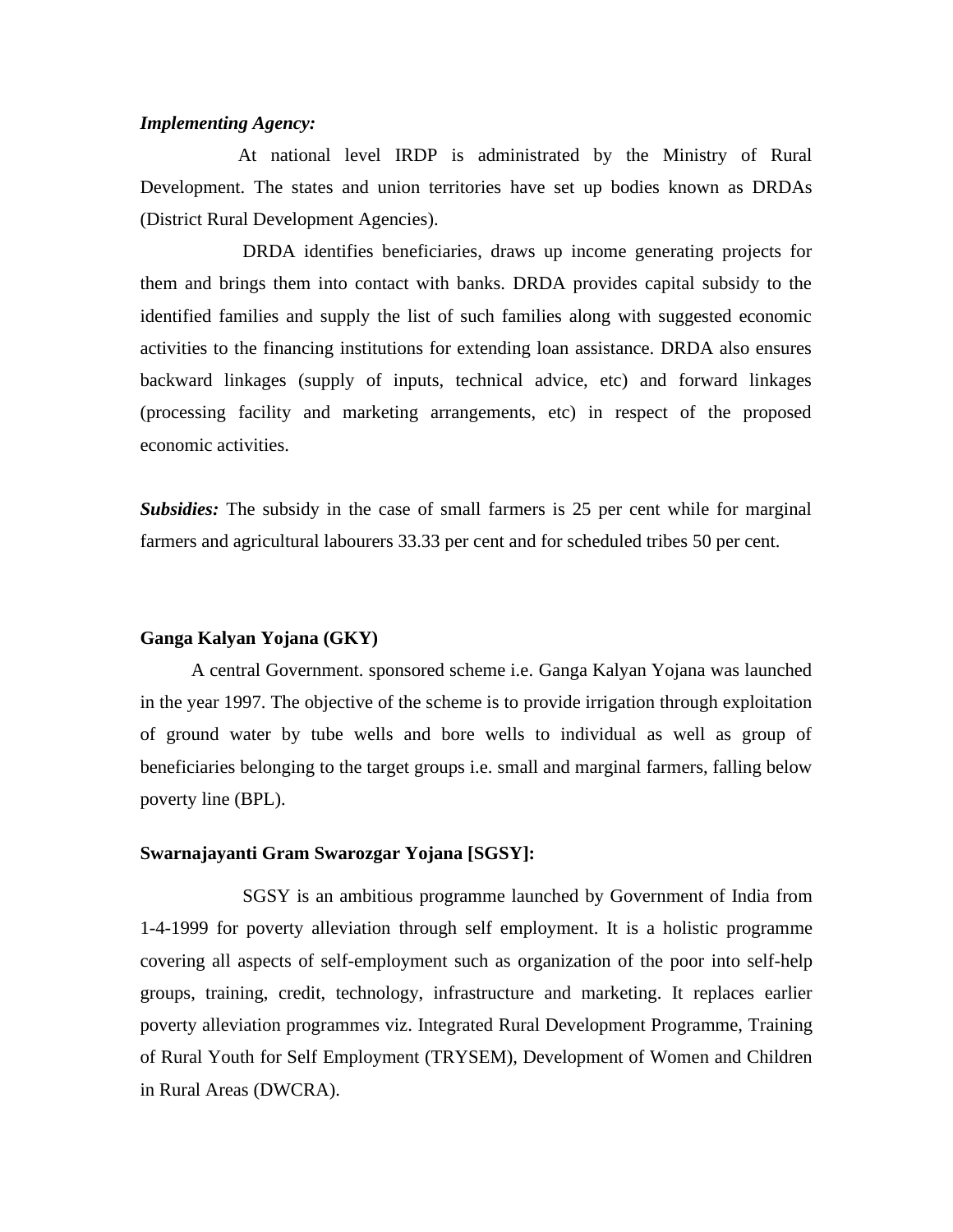SGSY places emphasis on group financing for poverty alleviation by organizing the rural poor into self-help groups (SHGs). Accordingly, the bulk of assistance under SGSY is expected to be provided to SHGs for supporting the group level micro-enterprises established by their members.

The objective of SGSY is to bring the Swarozgaris (poor families) below the poverty line by providing them with income generating assets through a mix of bank credit and government subsidy by ensuring appreciable sustained level of income over a period of time. The target group under SGSY consists of all families below poverty line.

SGSY envisages providing training of basic orientation and skill development, critical infrastructural facilities, revolving fund and credit linked subsidy to SHGs and individuals. The key activities under implementation in the District are dairy development, fisheries, vegetable growing and vending, cane and bamboo work, agarbatti , artistic pottery, pickles and papad, wood carving, etc.,

#### **Self Help Groups (SHGs):**

In the year 1992, the National Bank for Agriculture and Rural Development (NABARD) introduced a pilot project for linking 500 Self-Help Groups (SHGs) with banks, after thorough discussions with the RBI, commercial banks and non-governmental organizations (NGOs).

#### **Other Programmes of Rural Development:**

# *Small Farmers Development Agency (SFDA) and Marginal Farmers and Agricultural Labourers Development Agency (MFAL).*

Small and marginal farmers were however denied to receive the benefits from the nationalization of banks due to

- Cumbersome lending procedures
- Their inadequacy to furnish tangible securities for obtaining loan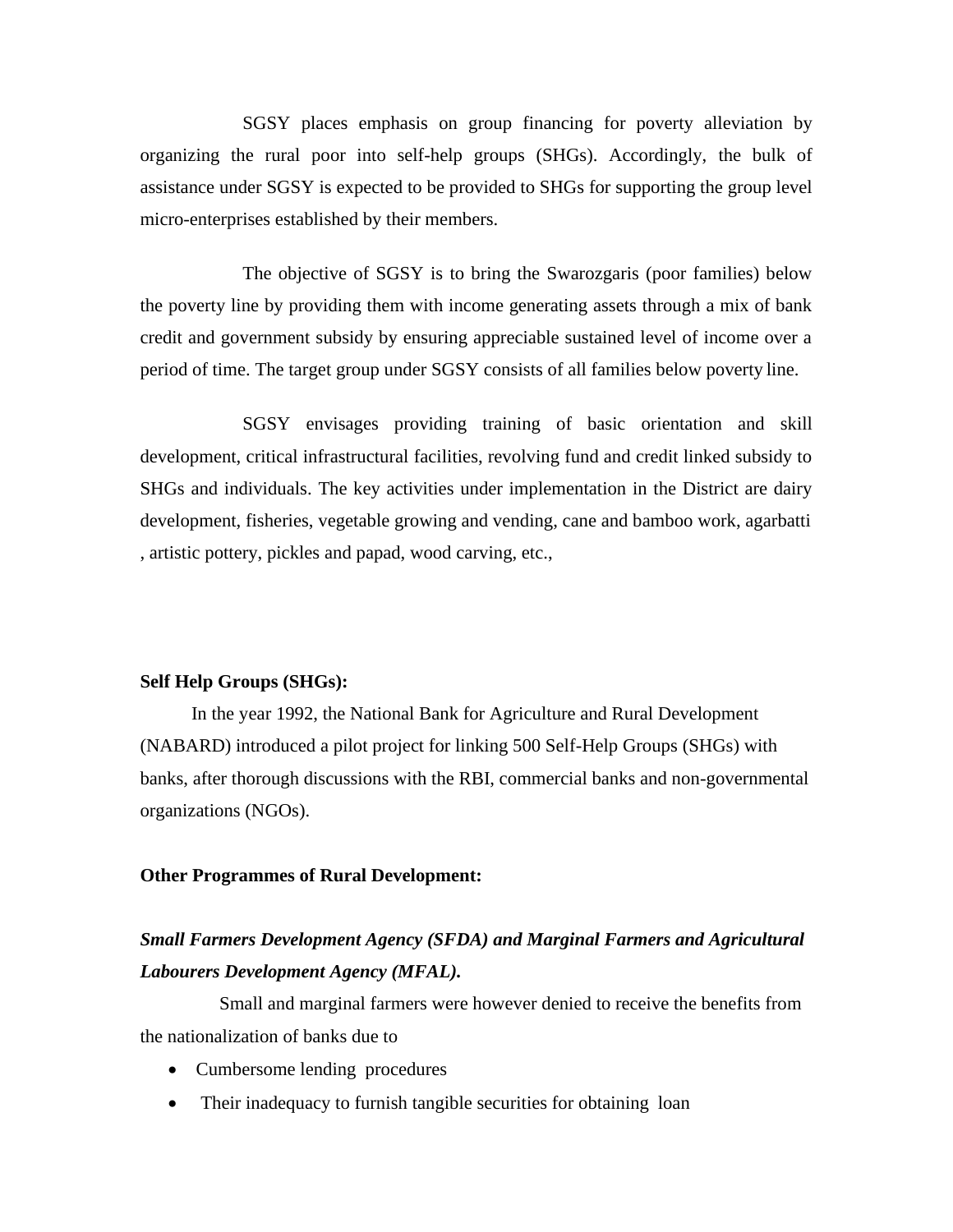• Undue delays in disbursement of loans

As a result, the marginal and small farmers depended mostly on the private money lenders for their credit needs paying high rates of interest. To avoid this situation prevailing in rural areas, "All India Rural Credit Review Committee, 1969 under the chairmanship of Sir. Venkatappaiah (AIRCRC) recommended the establishment of SFDA and MFAL in 1969. They came into operation in 1971.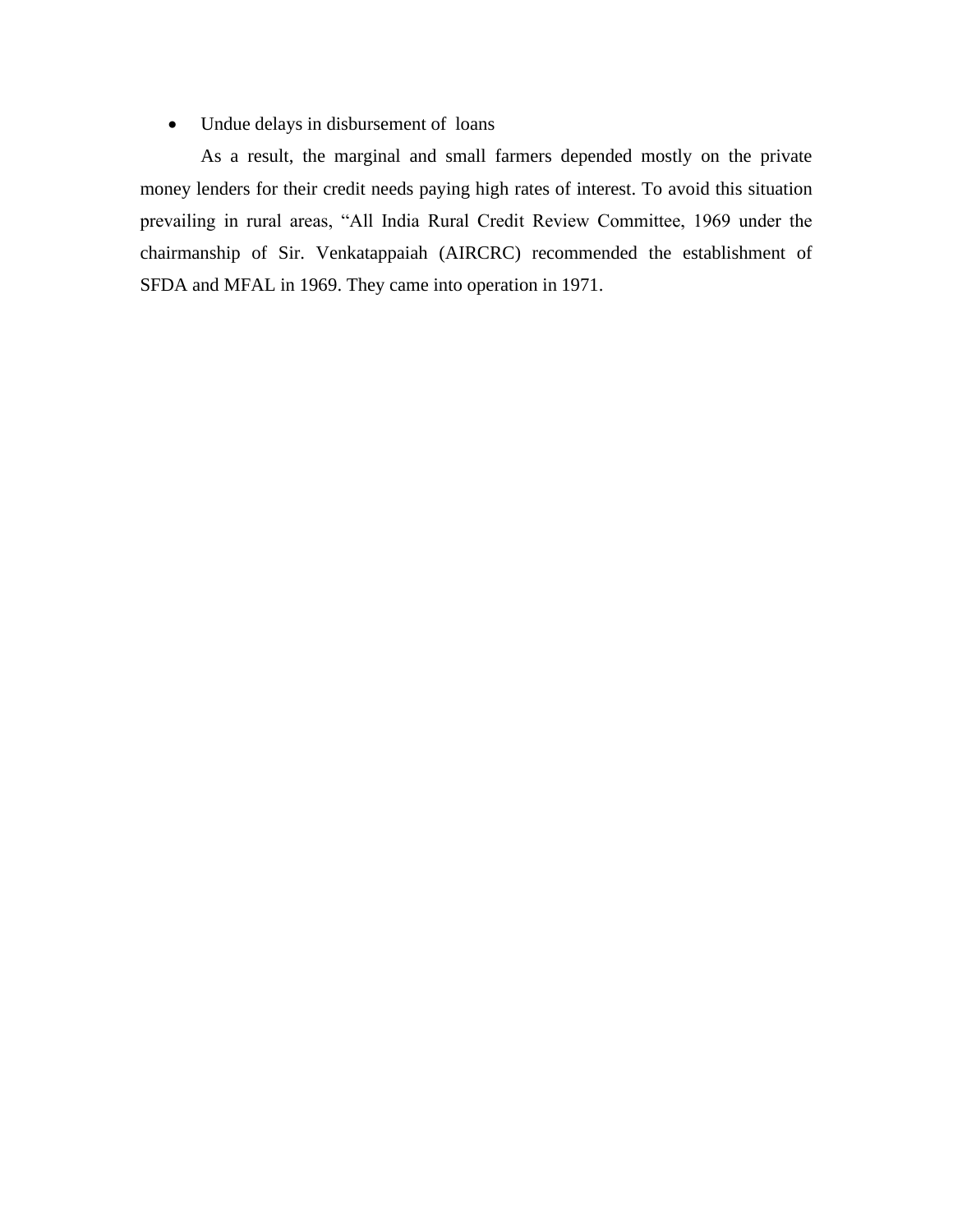# LECTURE: 11

# **Crop Insurance-meaning and its- advantages-progress of crop insurance scheme in India-limitations in application-Agricultural Insurance Company of India-National Agricultural Insurance scheme (NAIS) - salient features-Weather insurance \_\_\_\_\_\_\_\_\_\_\_\_\_\_\_\_\_\_\_\_\_\_\_\_\_\_\_\_\_\_\_\_\_\_\_\_\_\_\_\_\_\_\_\_\_\_\_\_\_\_\_\_\_\_\_\_\_\_\_\_\_\_\_\_\_\_\_\_\_\_\_**

### *Origin and Importance of crop Insurance scheme:*

#### *Insurance-meaning*

Insurance is a legal contract that transfers risk from a policy holder to an insurance company in exchange for a premium.

- Risk: The possibility of financial loss
- Policyholder: The person who has purchased and owned an insurance policy.
- Insurance Company: A company that provides the insurance coverage for its policyholders
- Premium: The cost of insurance

The desire to introduce two pilot schemes viz., crop insurance and cattle insurance with the objective of protecting the farmers from the heavy losses of crop and livestock by Government of India was dates back to 1948 soon after the independence. But due to paucity of funds, none of the state governments agreed to implement the programme.

The Government of India during the year 1970 appointed an expert committee on crop Insurance under the chairmanship of Dharam Narain to examine and analyse the administrative and financial implications of the scheme. Sri. Dharam Narain ruled out the possibility of implementing the scheme in India. In contrast to the above committee, Prof. Dhandekar strongly supported the implementation of the scheme. By accepting Prof. Dhandekar's views in 1973, the GOI had set up General Insurance Corporation (GIC) to carry out all types of insurance business throughout the country with four subsidiary insurance companies. They are

- 1. National Insurance Company Limited
- 2. The New India Assurance Company Limited
- 3. The oriental Insurance Company Limited
- 4. United India Insurance Company Limited

On pilot basis in 1973, the GIC introduced the crop Insurance scheme in selected centres of Gujarat covering only H<sup>4</sup> variety of cotton. Later on the same was extended to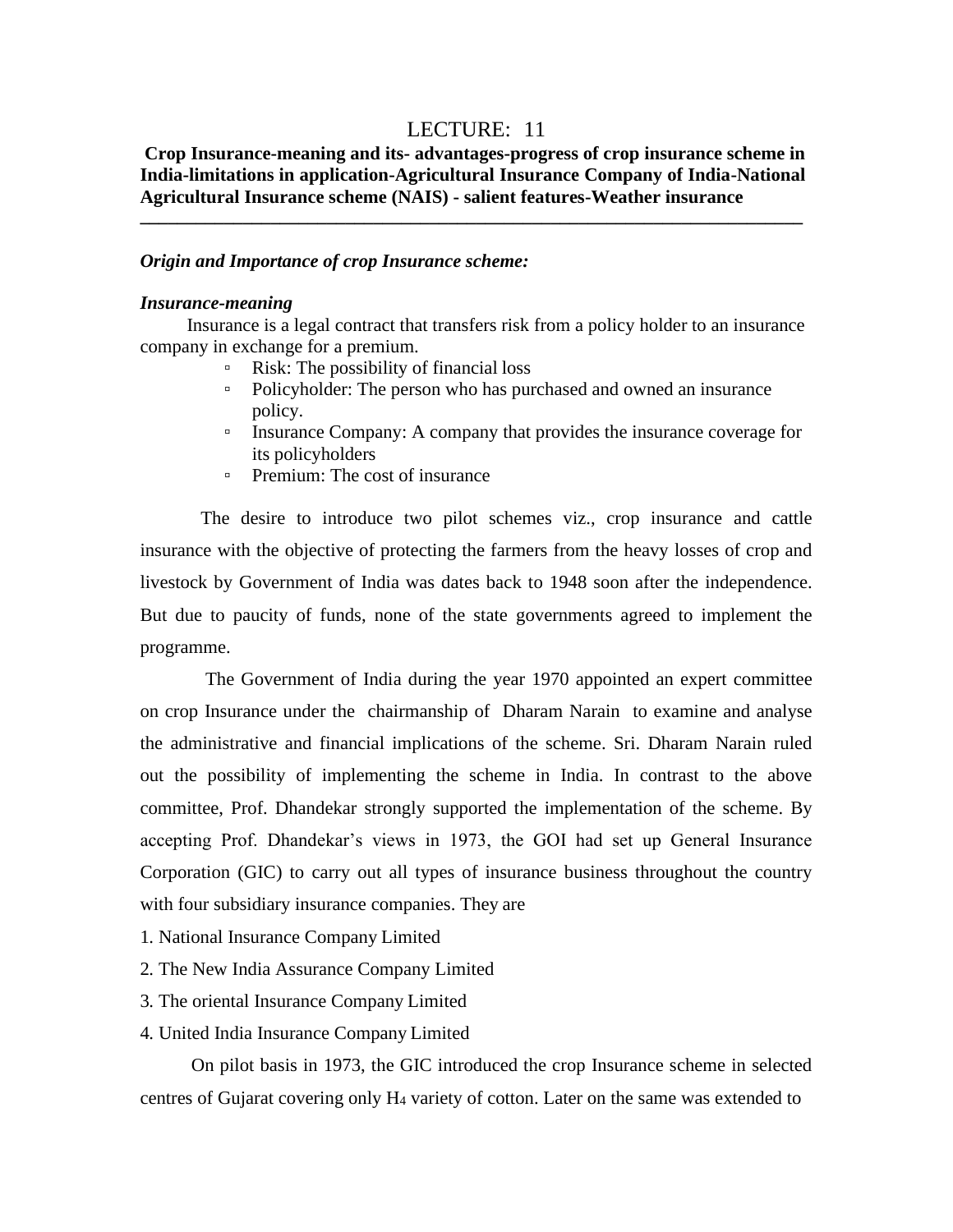West Bengal, Tamilnadu and Andhra Pradesh for the cotton crop and this scheme was in operation till 1979.

In 1979, area based crop Insurance scheme was introduced on pilot basis in selected areas. If the actual average yield of the crop in the area was less than the guaranteed yield of the crop, then the indemnity would be payable to all the insured farmer-borrowers. Sum insured under crop insurance was 100 per cent but with a ceiling limit of Rs.5000 per farmer in the case of dry land and Rs.10, 000 per farmer - borrower in the case of irrigated areas. The scheme was implemented in 12 states up to 1984.

*Comprehensive Crop Insurance Scheme (CCIS):* In the year 1985, the Comprehensive Crop Insurance Scheme (CCIS) was introduced by GIC in all the states. This scheme covers all farmers who availed the crop loan and it is limited to cereals such as paddy, wheat, millets, oil seeds and pulses. The loans given from  $1<sup>st</sup>$  April to  $30<sup>th</sup>$  September were considered for kharif insurance business. The loans granted from 1<sup>st</sup> October to March  $31<sup>st</sup>$  of next year qualify for rabi insurance. Therefore the insurance cover will be considered as built-in-aspect of crop loan.

Crop insurance risk is taken by GIC and the respective state governments in 2:1 ratio. The sum insured is 100 per cent of crop loan taken by the farmers during that season. Here the sum insured was limited to Rs. 10000 /- per farmer for all insurable crops irrespective of the quantum of loan taken by the farmer. Only that part of crop loan is insurable which is utilized for the purpose of covering insured crops.

The insurance premium is fixed at 2 per cent of sum insured for paddy, wheat and millets and for oilseeds and pulses it is one per cent. The premium is sanctioned as an additional loan to the farmers and should not be deducted from original loan amount. For small and marginal farmers, 50 per cent of insurance premium is subsidized by the central and state governments in equal proportion.

Indemnity payable under the scheme is calculated on the basis of "threshold yield" and it is equal to 80 per cent of the average yield for a given crop for the previous 5 years . Normally 80 per cent of the average annual yield of the given crop in a given area over the last preceding five years is considered as "threshold yield" of that area. Short fall in yield of crop is difference between threshold yield and actual yield of the crop in particular area for the year under consideration.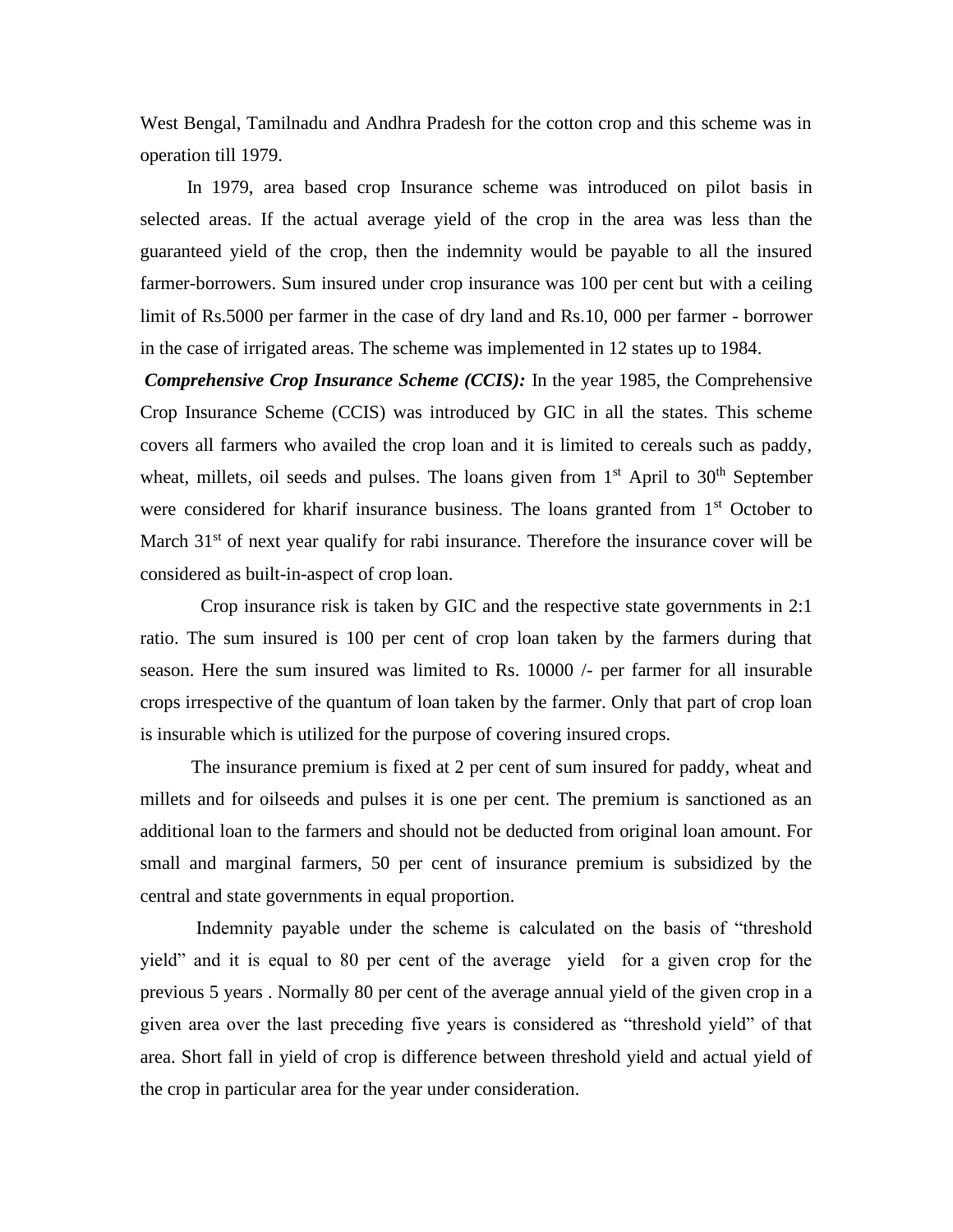### Shortfall in the yield of the crop

Indemnity  $=$ (Guaranteed Compensation) Threshold yield of the crop

The yield data for this purpose is obtained from the crop-cutting experiments conducted by the state Government in accordance with the prescribed procedure as approved by National Sample Servey organization (NSSO), Ministry of Planning, Government of India.

x Sum insured.

# *Advantages of CCIS:*

Comprehensive crop insurance scheme has some specific advantages, which is in operation in all the states from 1985 onwards. They are

- It stabilizes the farm business during the periods of crop failure.
- The farmer can act much more confidently in farm business as there is protection against hazards of farming.
- It prevents the farmers to approach non-institutional agencies at times of crop failure.
- It enhances the use of modern inputs to boost the productivity in agriculture
- In high-risk areas crop insurance serves as a catalyst in bringing areas under cultivation, which otherwise would have remained uncultivated.

# *Demerits of CCIS are*

- It provided coverage only to a limited number of crops like wheat, paddy, oilseeds, millets and pulses excluding important cash crops like sugarcane, potato, cotton etc.
- As the coverage was restricted to rainfed crops only, the scheme was not effective in agriculturally intensive states such as Punjab, Haryana and Western U.P.
- The scheme covered only those farmers who had availed crop loans from financial institutions. Sum insured per farmer was also limited to a maximum of Rs.10, 000 /- only.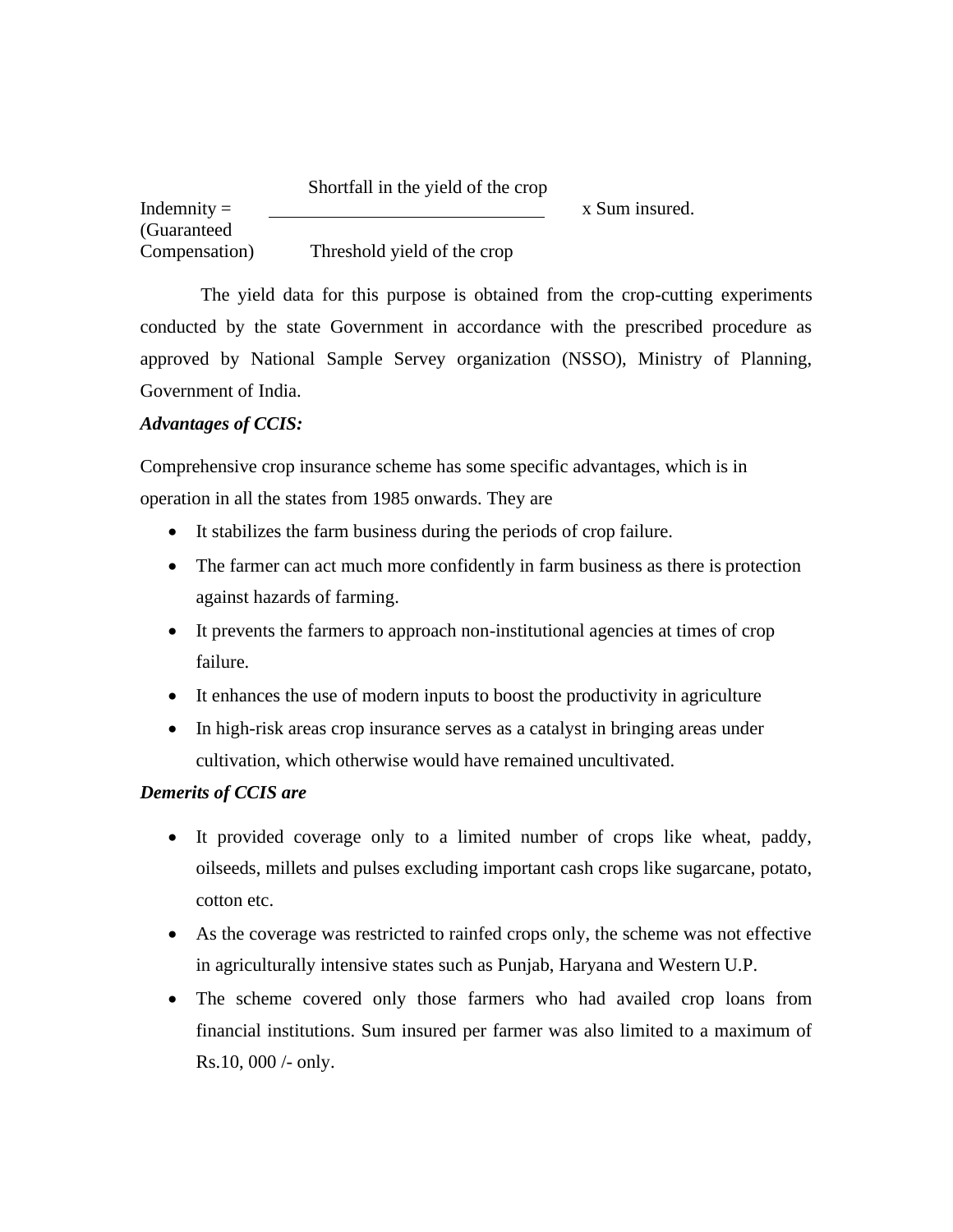Eminent economists made some suggestions for the satisfactory functioning and improvement of CCIS and they are:

- All crops and all the farmers should be brought under the purview of the scheme.
- The premium rates should vary with the nature and indices of crop production in different areas.
- The unit area considered for paying indemnity should be a village or group of villages as against block/mandal.
- Threshold yield should be worked out on the basis of crop production indices over a ten year period as against five year period.

# *National Agricultural Insurance Scheme (NAIS)/Bharatiya Krishi Bhima Yojana (BKBY):*

With a view to take insurance closer to the farmers, a newly improved insurance package over the existing CCIS was launched by the former Prime minister Sri. Atal Bihari Vajpayee on 23-06-1999. It is National Agricultural Insurance Scheme.

Irrespective of the size of their holdings, the NAIS would provide insurance facilities to all farmers from 1999 -2000 season onwards. The NAIS would cover all crops, including coarse cereals, all pulses and oil seeds. Apart from these, three more cash crops viz., sugarcane, potato and cotton were also brought under the purview of the scheme in the first year i.e.1999-2000 itself.

All the other crops i.e. horticulture and commercial crops were also proposed to be included under the scheme from the year 2002. There was no maximum limit for the sum insured. The premium rates were 3.5 per cent of sum insured for bajra and oilseeds and 2.5 per cent for other kharif crops. It was 1.5 per cent of sum insured for wheat and 2 per cent for other rabi crops. Similar to that CCIS, in this NAIS also 50 per cent subsidy in premium is there for small and marginal farmers. However, this subsidy will be proposed to be phased out from five years after its inception. i.e 2005 onwards.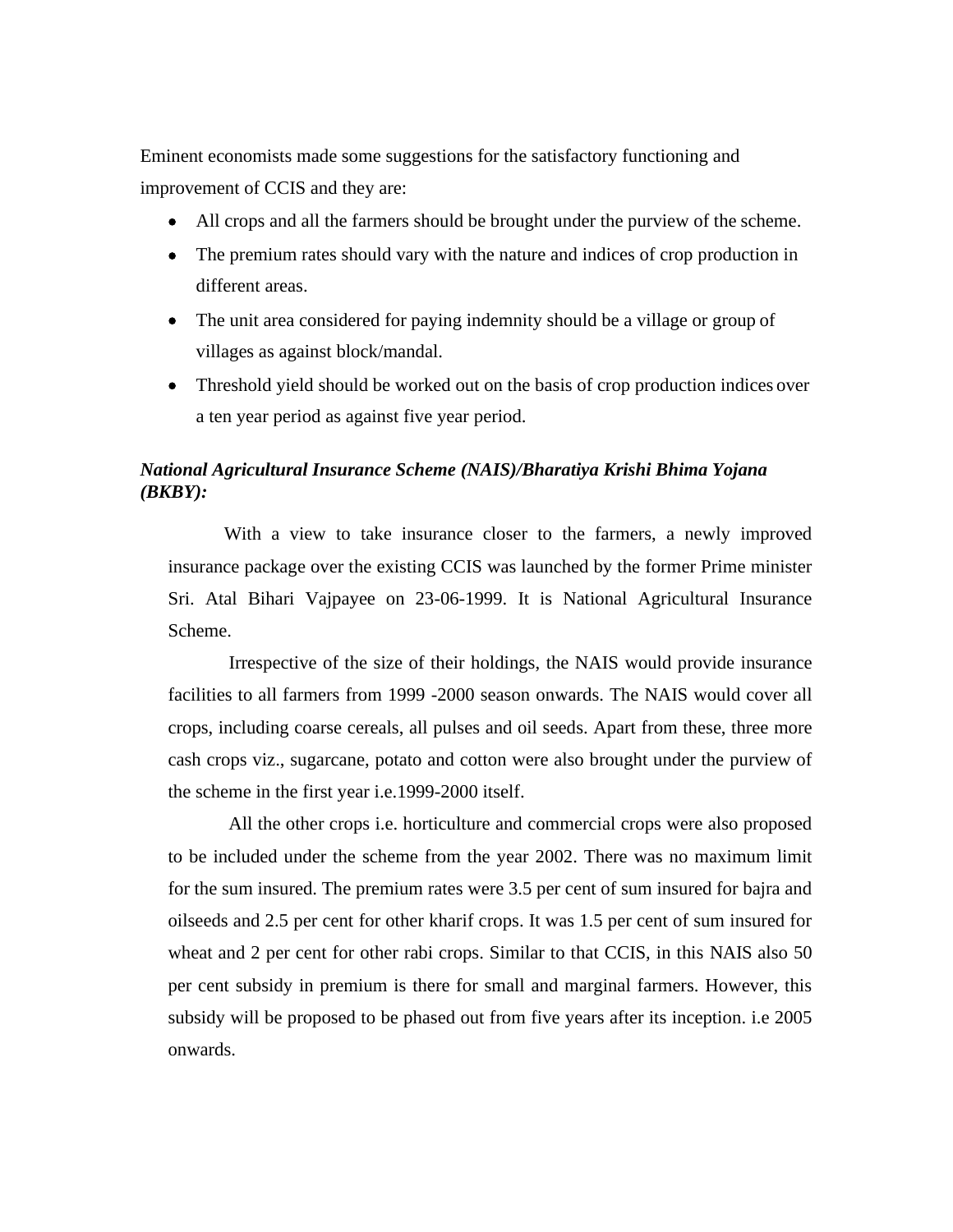The scheme would be operated on the basis of area approach. All the farmers in a defined area would be entitled for payment of insurance claim according to the indemnity rates prescribed for that area. Individual claims of the affected farmers would also be entertained in the case of localized calamities like hailstorm, land slip, cyclone, floods etc.

#### **Agriculture Insurance Company of India (AIC) Limited:**

Agriculture Insurance Company of India Limited (AIC) had been formed by the Government of India in 2003 to subserve the needs of farmers better and to move towards a sustainable actuarial regime. It was proposed to set up a new corporation for agriculture Insurance. AIC has taken over the implementation of National Agricultural Insurance Scheme (NAIS) which until 2003 was implemented by General Insurance Corporation of India. In future, AIC would also be transacting other insurance businesses directly or indirectly concerning agriculture and its allied activities.

Agriculture Insurance Company of India Limited is a public sector undertaking with headquarters at [New Delhi.](http://en.wikipedia.org/wiki/New_Delhi) It currently offers area based and weather based crop insurance programs in almost 500 districts of India. It covers almost 20 million farmers, making it one of the biggest crop insurers in the world.

Agriculture Insurance Company of India Ltd (AIC) is promoted by General Insurance Corporation of India (GIC), NABARD and the 4 public sector general Insurance companies. AIC has taken over the implementation of National Agricultural Insurance Scheme (NAIS) in 2003 which until the financial year 2002 – 03 was implemented by GIC.

AIC is under the administrative control of [Ministry of Finance,](http://en.wikipedia.org/wiki/Ministry_of_Finance) [Government of](http://en.wikipedia.org/wiki/Government_of_India) [India,](http://en.wikipedia.org/wiki/Government_of_India) and under the operational supervision of [Ministry of Agriculture.](http://en.wikipedia.org/wiki/Ministry_of_Agriculture) [Insurance](http://en.wikipedia.org/wiki/Insurance_Regulatory_and_Development_Authority) [Regulatory and Development Authority,](http://en.wikipedia.org/wiki/Insurance_Regulatory_and_Development_Authority) Hyderabad, is the regulatory body governing AIC.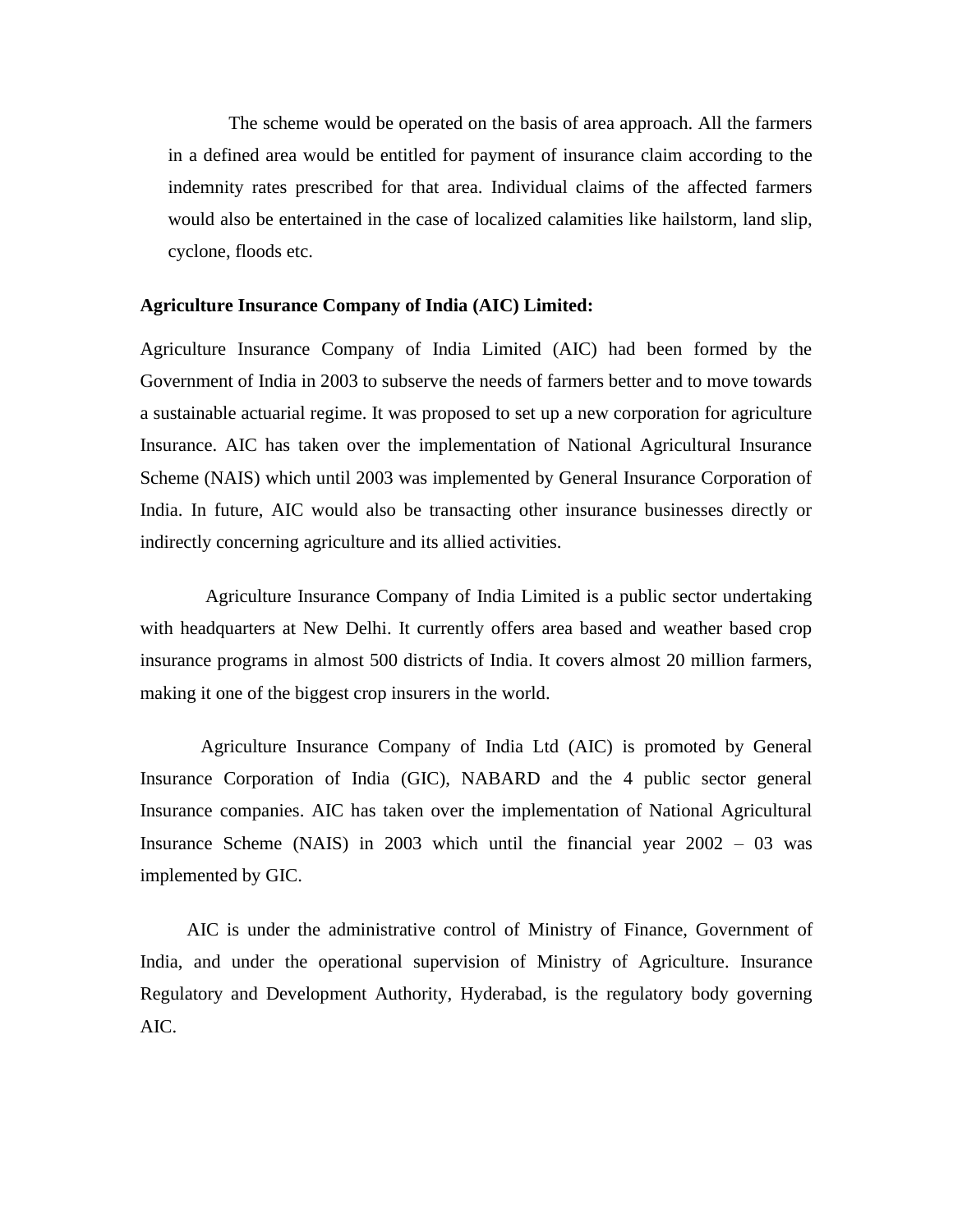Main objective of AIC:

To provide financial security to persons engaged in agriculture and allied activities through insurance products and other support services.

#### Share Capital

- Authorized share capital Rs. 1500 crores
- Paid-up share capital Rs. 200 crores

#### Promoted by:

- General Insurance Corporation of India share holding: 35 %
- National Bank for Agriculture And Rural Development (NABARD) share holding: 30 %
- National Insurance Company Ltd share holding: 8.75 %
- New India Assurance Company Ltd- share holding: 8.75 %
- Oriental Insurance Company Ltd share holding: 8.75 %
- United India Insurance Company Ltd.- share holding: 8.75%

# **Weather Insurance:**

Agriculture is still the dominant sector in India, contributing around 20 per cent of GDP and providing employment to two-thirds of its population. Therefore, even the slightest change in this sector can affect the economy. However, most of it is rain-fed and prone to unfavourable weather conditions like deficit or excess rainfall and variations in temperature. Though phenomenon of unpredictable rainfall in India remains an unresolved issue, weather insurance has emerged as a ray of hope to farmers to tackle the uncertain pattern of their crops.

Weather Insurance- an insurance cover against crop losses incurred due to unfavorable weather conditions such as deficit, excess or untimely rainfall or variations in temperature. Weather insurance product is designed on the basis of location's agricultural and climatic properties and productivity levels over the last several years. This serves as a good alternative to farmers for mitigating their production related losses. Weather insurance is now a common term in countries likes US, Canada, UK and other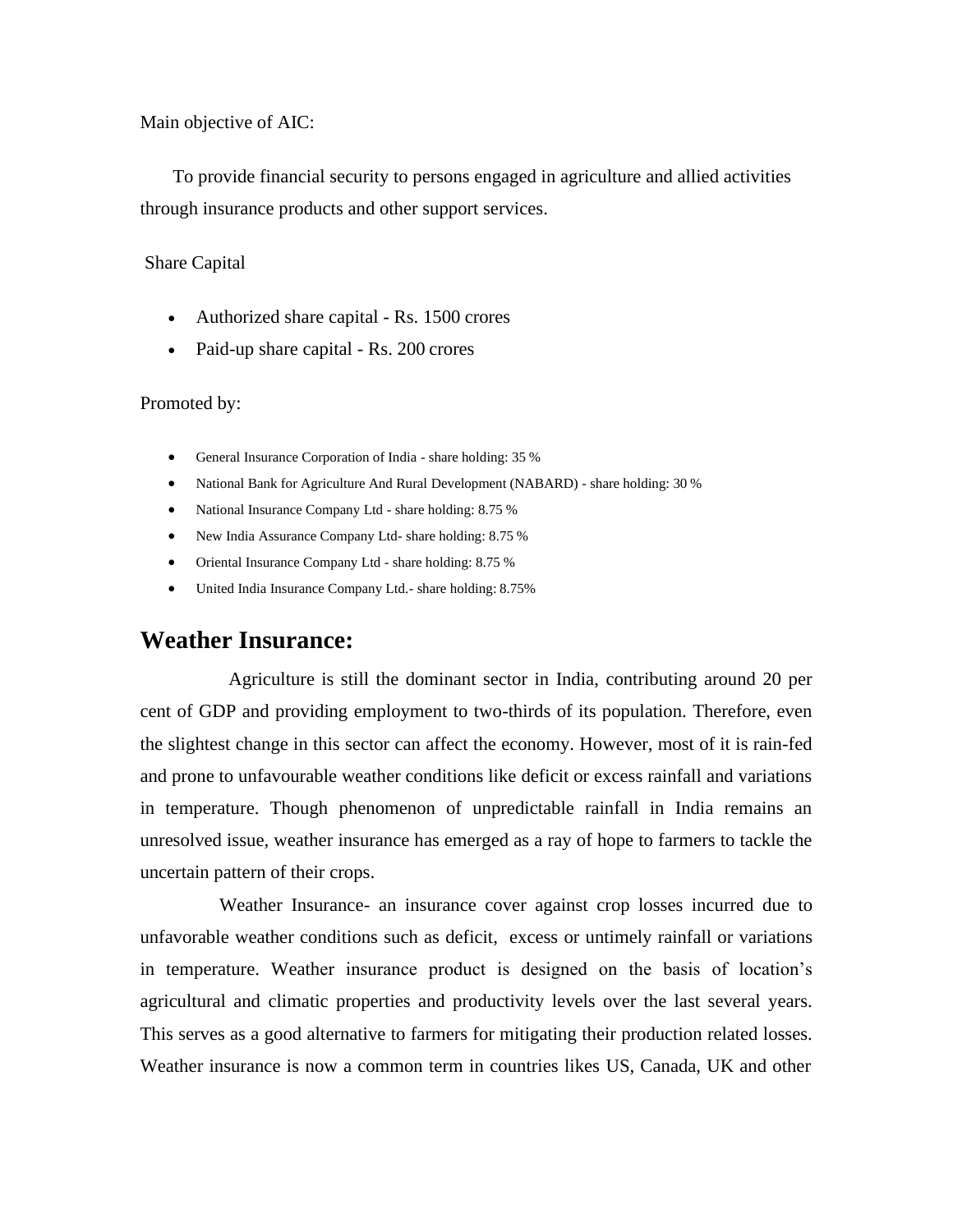western countries. In India, ICICI Lombard is the most popular company in the field of weather insurance.

In India Weather Insurance was developed by government of India in association with the World Bank and launched in kharif 2007 in Karnataka. In 2008-09 it was extended to states like Andhra Pradesh, Rajasthan, Bihar, Haryana, West Bengal Chhttisgarh, Gujarat, Madhya Pradesh, Maharastra, Orissa, Tamilnadu, Jharkhand, Himachal Pradesh, Kerala, Uttaranchal and Uttar Pradesh. It was launched as a pilot scheme to insure groundnut in Andhra Pradesh during Kharif 2008. There are several benefits of weather insurance.

They include:

- High level of client comfort
- Low management expenses
- Scientifically developed objective

Weather insurance provides protection to the farmers, banks, micro-finance lenders and agro-based industries. This in turn results in boosting the entire rural economy. Some vital factors of Weather Insurance are:

- Peril/ hazard Identification
- Index Setting
- Back testing for payouts
- Pricing
- Monitoring
- Claims Settlement

There are some examples of deals initiated by Weather Insurance for oranges in Jhalawar, Rajasthan, 782 farmers were aided by the Weather Insurance which provided a cover for 613 acres for a sum insured of **Rs.**18.3 million to them. Another example states various crops in Andhra Pradesh were provided cover when they faced losses due to deficit rainfall.

# **Weather Insurance – Broad Challenges/limitations**

1. Needs large no. of Automatic Weather Stations (AWS) to minimize Basis Risk (*Basis risk:* Without sufficient correlation between the index and actual losses, index insurance is not an effective risk management tool. This is mitigated by self-insurance of smaller basis risk by the farmer; supplemental products underwritten by private insurers; blending index insurance and rural finance; and offering coverage only for extreme events.)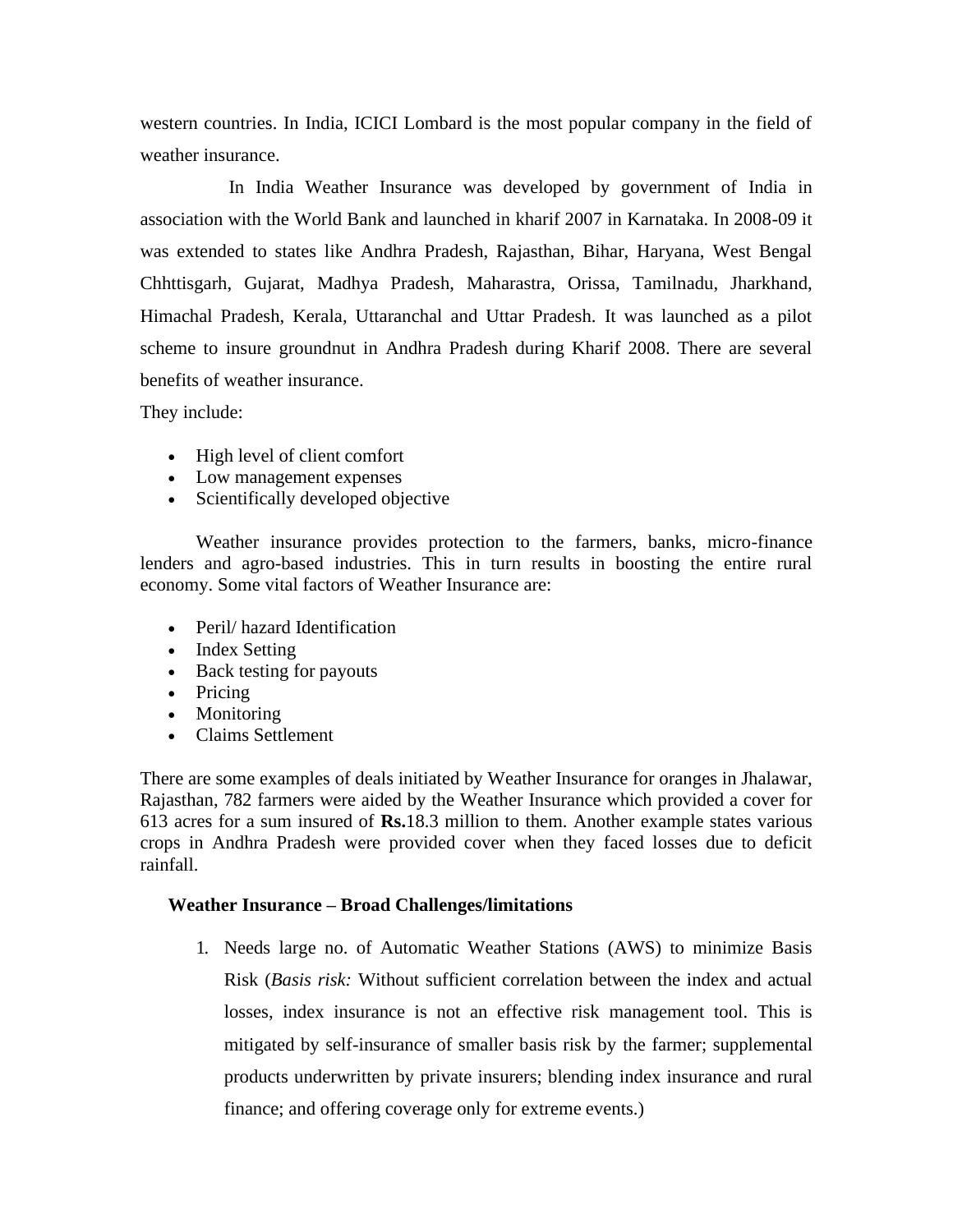- 2. Precise actuarial modeling: Insurers must understand the statistical properties of the underlying index.
- 3. Education: Required by users to assess whether index insurance will provide effective risk management.
- 4. Market size: The market is still in its infancy in developing countrieslike India and has some start-up costs.
- 5. Weather cycles: Actuarial soundness of the premium could be undermined by weather cycles that change the probability of the insured events
- 6. Microclimates: Make rainfall or area-yield index based contracts difficult for more frequent and localized events.
- 7. Reliable and verifiable data
- 8. Tamper proof weather stations (Automatic Weather Stations AWS)

### **Weather Insurance for Farmers in Andhra Pradesh**

The former Chief-Minister Dr Y. S. Rajasekhara Reddy launched the Weather Based Crop Insurance Scheme (WBCIS) in Andhra Pradesh during kharif 2009- 10. The new scheme is intended to provide compensation to farmers who lose their crop due to insufficient rainfall. The scheme in the first phase covered the red chilli crop in Guntur district during kharif 2009-10. The Weather Based Crop Insurance Scheme helps to mitigate the hardships of the farmers against the likelihood of financial losses on account of anticipated crop loss resulting from the incidence of adverse weather conditions like rainfall, temperature, humidity, frost etc.

The crop selected is "Red " which includes both irrigated and unirrigated Red chilli crop under WBCIS for Kharif-2009 season. All the cultivators (including sharecroppers and tenant cultivators) growing the notified crop i.e., red either irrigated or unirrigated in any of the Reference Unit Areas shall be eligible for coverage. Sum Insured is equivalent to the total cost of cultivation i.e. Rs.1,50,000/- per hectare in respect of red chilli (Irrigated) and Rs.1,00,000/- per hectare for red chilli (Unirrigated) crop. For this purpose weather stations were established in the 42 mandals of Guntur district, during the lunching of the scheme. The Chief Minister said the weather-based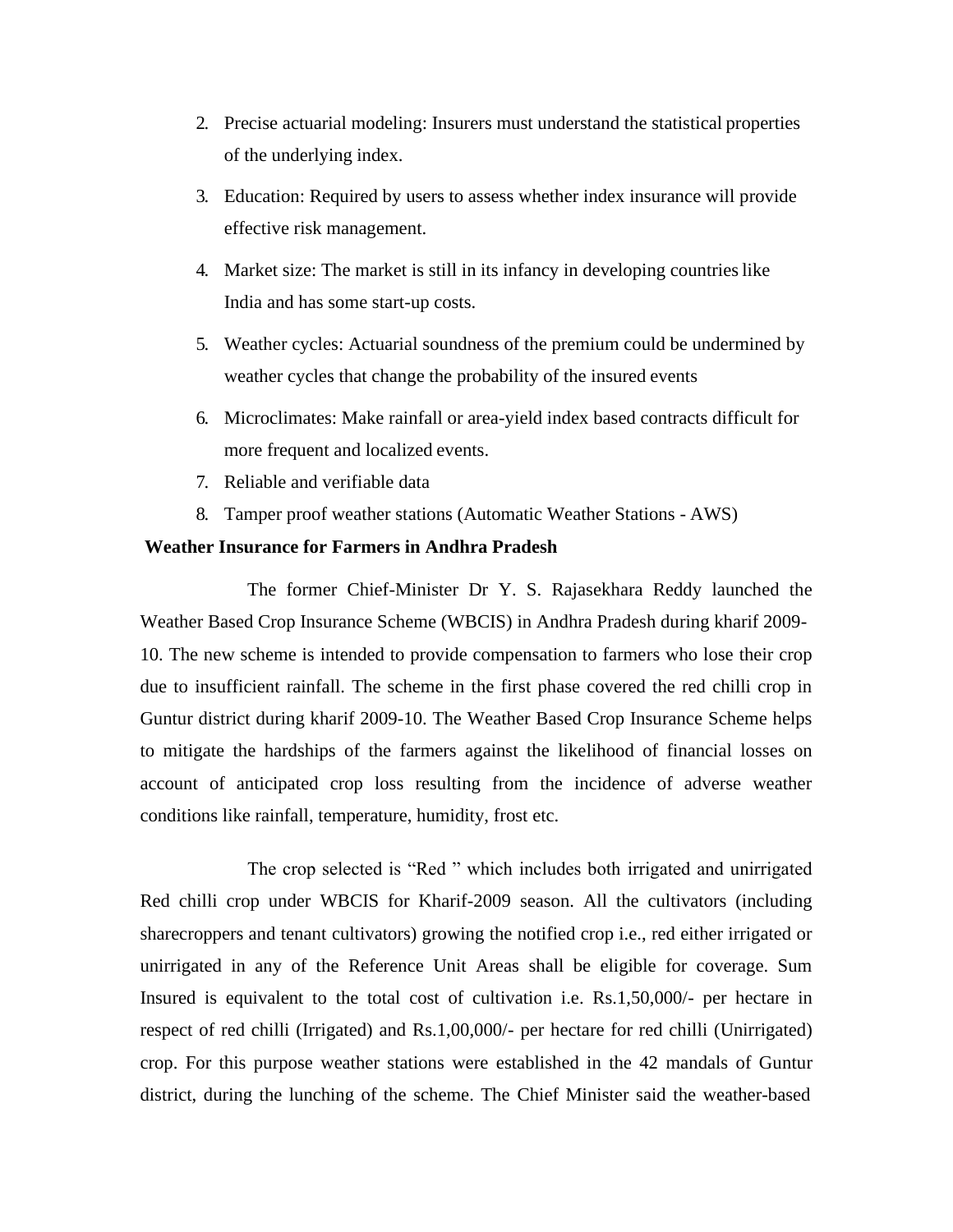crop insurance should be extended to all horticulture crops in phases in all the districts of the State. Weather stations will be established in all mandals of the state.

The National Agricultural Insurance Scheme (NAIS) which is already in force provided relief only if the crop is damaged to the extent of 50%. However, the new scheme i.e. WBCIS will provide compensation to all farmers irrespective of the quantity of crop damaged.

In the last five years (2005-2009), the AP government has allocated RS.19.61 billion for crop insurance scheme as against Rs. 7 billion spent during 1999 to 2004. About 16,500 farmers in the Guntur district of Andhra Pradesh have received the first-ever insurance claim under the Weather-based Crop Insurance Scheme launched by the Agriculture Insurance Company (AIC) for farmers. The scheme covered events like deficit rainfall, excess rainfall and uneven distribution of rainfall. It calculates the crop damages with **village** as a unit as against block, mandal or district in the other agriculture insurance schemes.

The state government received a cheque for Rs 17.34 crore from Agricultural Insurance Company( AIC), towards insurance claims for the farmers who the lost the crop during the kharif season 2009-10 benefiting the farmers of 38 mandals in Guntur district. As the weather-based insurance scheme provided better coverage, the Andhra Pradesh state government had decided to extend the scheme to cotton farmers in Adilabad, Khammam and Warangal districts, sweet lime in Nalgonda districts, palm oil in West Godavari district and mangoes in Chittoor and Rangareddy district," during 2010-2011.

#### Lecture-12

**Higher Financing Agencies- Reserve Bank of India (RBI)- origin –objectives and functions- role of RBI in agricultural development and finance; National Bank for Agricultural and Rural Development (NABARD)**- **origin, functions, activities and its role in agricultural development; International Bank for Reconstruction and Development** (I**BRD); International Monetary Fund (IMF); International**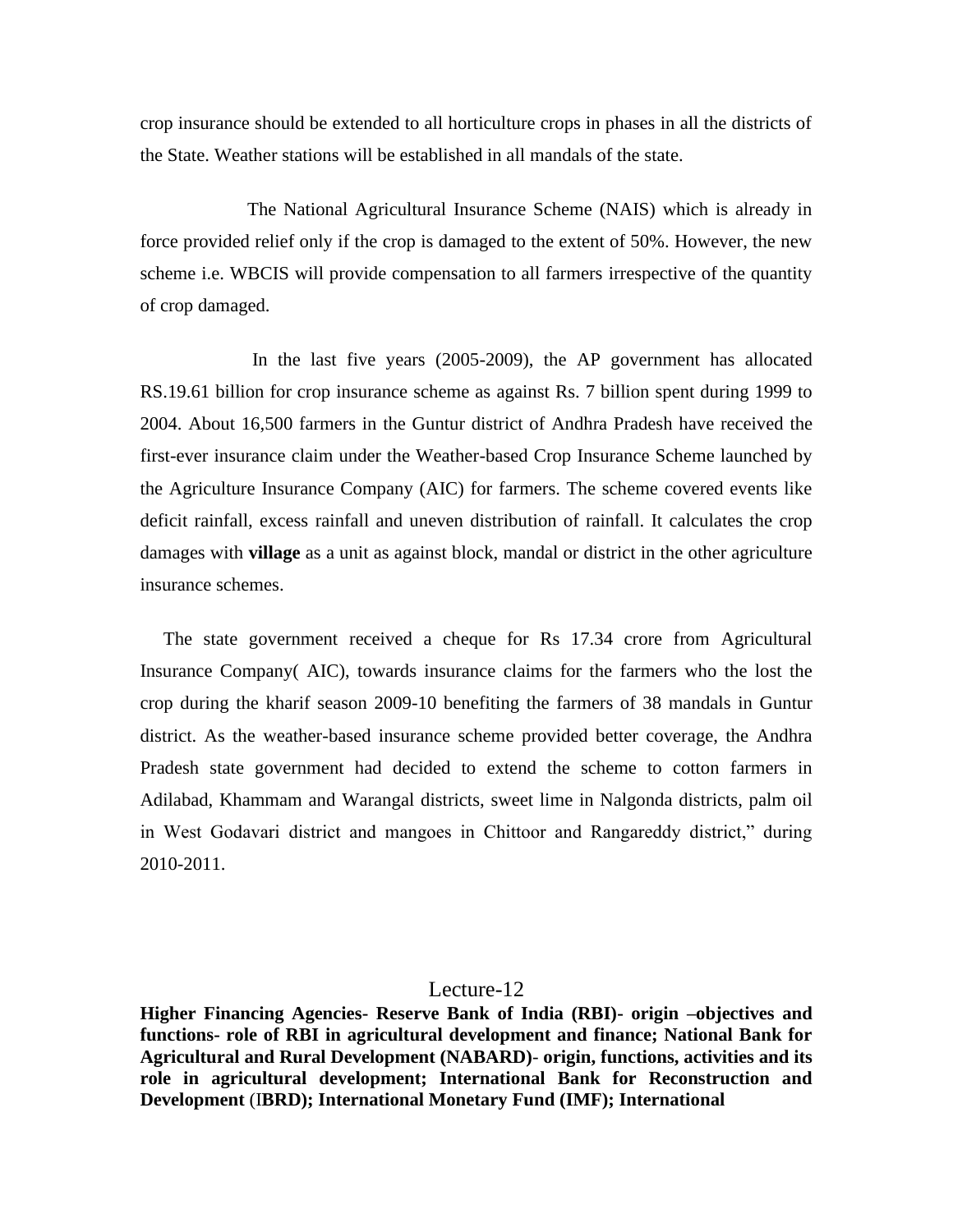**Higher Financing Agencies**: An account of higher financing agencies is furnished hereunder

# **Reserve Bank of India (RBI)**

# *Origin, functions and role of RBI in agricultural development and finance:*

The Reserve Bank of India (RBI) was established in 1935 under the Reserve

Bank of India Act, 1934. Its headquarters is located at Mumbai

The RBI was set up to

- regulate the issue of bank notes
- secure monetary stability in the country
- operate currency and credit system to its advantage

The role of RBI in agricultural credit was found in the establishment of

Agricultural Credit Department (ACD).

The primary functions of ACD are

- To coordinate the functions of RBI with other banks and state cooperative banks in respect of agricultural credit
- To maintain expert staff to study all the questions of agricultural credit and be available for consultation by central government, state governments, scheduled commercial banks and state cooperative banks.
- To provide legislations to check private money lending and checking other malpractices.

All India Rural Credit Survey Committee (AIRCSC) under the chairmanship of Sri. Gorwala in 1954 suggested several recommendations with regard to the activities of RBI in the sphere of rural credit. Based on this, two funds were established after amending RBI act, 1934.

> 1. *National Agricultural credit (Long-term operations) fund-1955:* It has **s**tarted with an initial capital of Rs.10 crores and annual contribution of Rs.5 crore and later this was increased to Rs. 15 crore**.**  This fund was meant to provide long–term loans to various state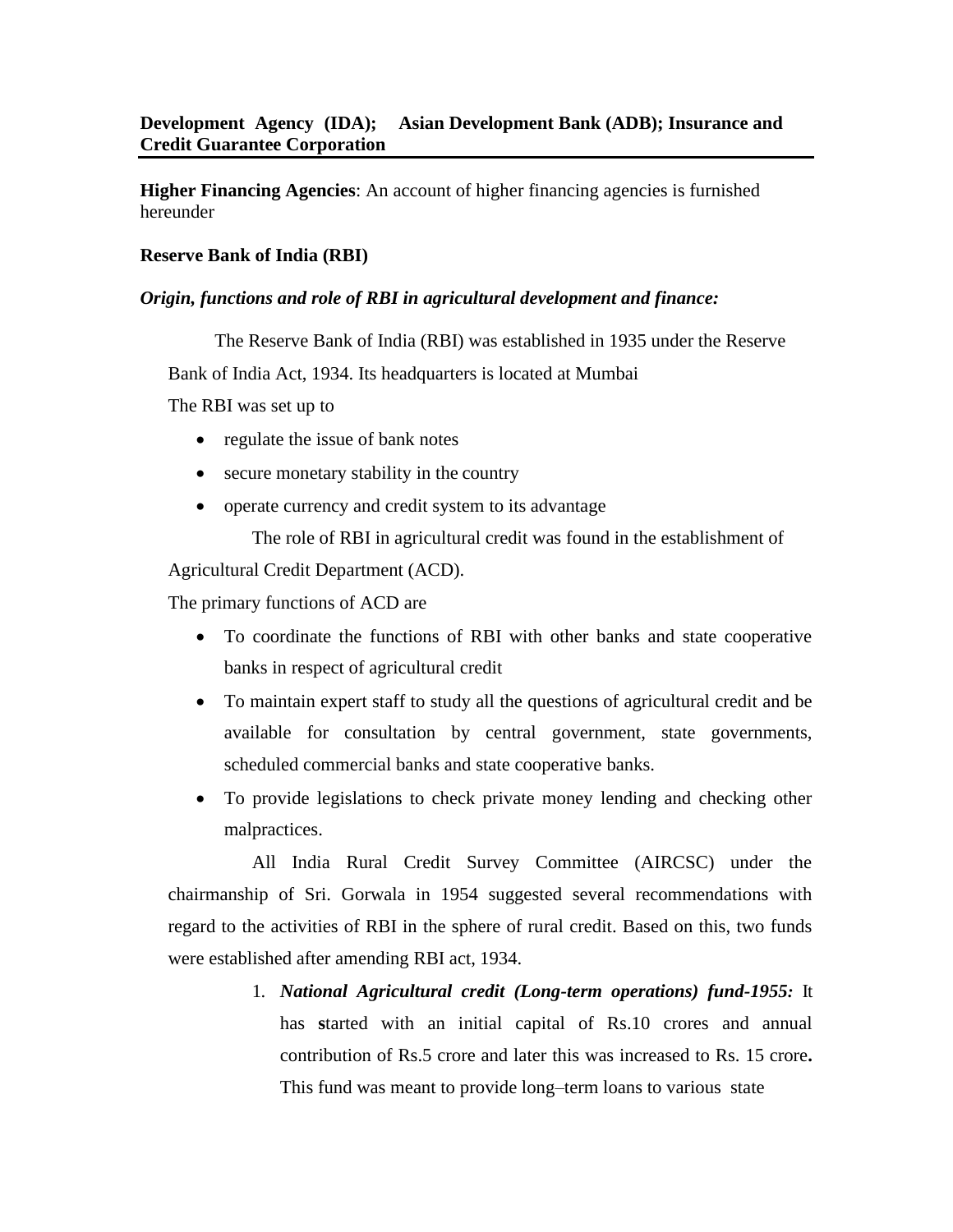governments so as to enable them to contribute to the share capital of different types of cooperative societies including Land Mortgage Banks (LMBs). Loans and advances out of this fund are made to state governments for a period not exceeding 20 years.

2. *National Agricultural credit (Stabilization fund)-1956***:** It was started with RBIs initial contribution of Rs. 1 crore and subsequent annual contribution of Rs. 1crore. This fund is utilized for the purpose of granting medium-term loans to State Co-operative Banks (SCBs), especially during the times of famines, droughts and other natural calamities when they are unable to repay their loans to RBI.

The state and central cooperative banks and PACS in turn provide a similar facility to the farmer - borrowers regarding short-term production loans taken for crops affected by the natural calamities. This helps the farmers in getting additional finance at the same time reducing their burden of repaying the loans immediately.

The functions of RBI in the sphere of rural credit can be dealt seen under three aspects:

- 1. Provision of finance
- 2. Promotional activities, and
- 3. Regulatory functions

# *Provision of Finance:*

- Reserve Bank of India provides necessary finances needed by the farmers through the commercial banks, cooperative banks and RRBs on refinance basis.
- It advances long-term loans to state governments for their contribution to the share capital of the cooperative credit institutions like State Cooperative Banks (SCBs) and District Cooperative Central Banks (DCCBs).
- It advances medium-term loans to State Cooperative Banks.
- It extends refinance facility to the RRBs only to an extent of 50 per cent of outstanding advances.

# *Promotional activities:*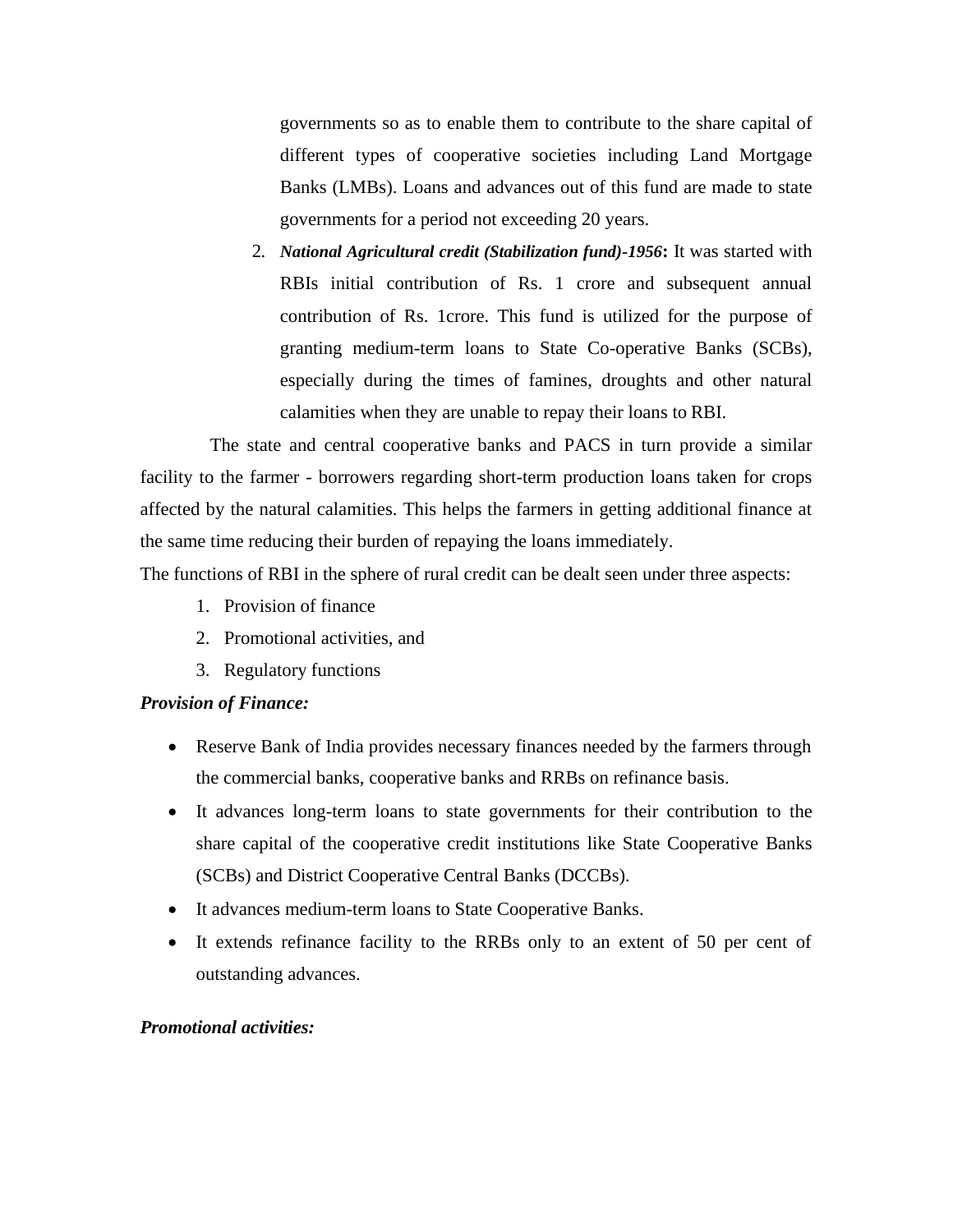Reserve Bank of India constitutes study teams to look into the organisation and operation of the cooperative credit institutions all over the country. It also conducts number of surveys and studies pertaining to rural credit aspects in the country.

The RBI felt that the cooperatives are the major force in the field of agricultural credit and hence following measures were framed for the strengthening of cooperatives.

- Reorganisation of the state and central cooperative banks on the principle of one apex bank for each state and one central bank for each district.
- Rehabilitation of those central cooperative banks, which are financially weak due to mounting overdues, insufficiency of internal finances, untrained staff, poor management etc.
- Strengthening of PACS to ensure their financial and operational viability.
- Arranging suitable training programmes for the personnel of cooperative institutions.

### *Regulatory functions*

- Reserve bank of India is concerned with efficiency of channels through which credit is distributed.
- Banking Regulation Act, 1966 makes the RBI to exercise effective supervision over cooperative banks and commercial banks.
- As per the Credit Authorized Scheme (CAS) of 1976, the cooperative banks should get prior authorization from RBI for providing finances beyond a certain limit.
- The cash liquidity ratio (CLR) and cash reserve ratio (CRR) are fixed by RBI for cooperatives, farmers service societies (FSS), regional rural banks (RRBs) and agricultural development banks (ADBs) at lower levels than those fixed for commercial banks. For these cooperative banks the bank rate was 3 per cent less than that of commercial banks. They are permitted by RBI to pay 0.5 per cent higher rate of interest on deposits.

# *Credit Control/ Credit Squeeze:*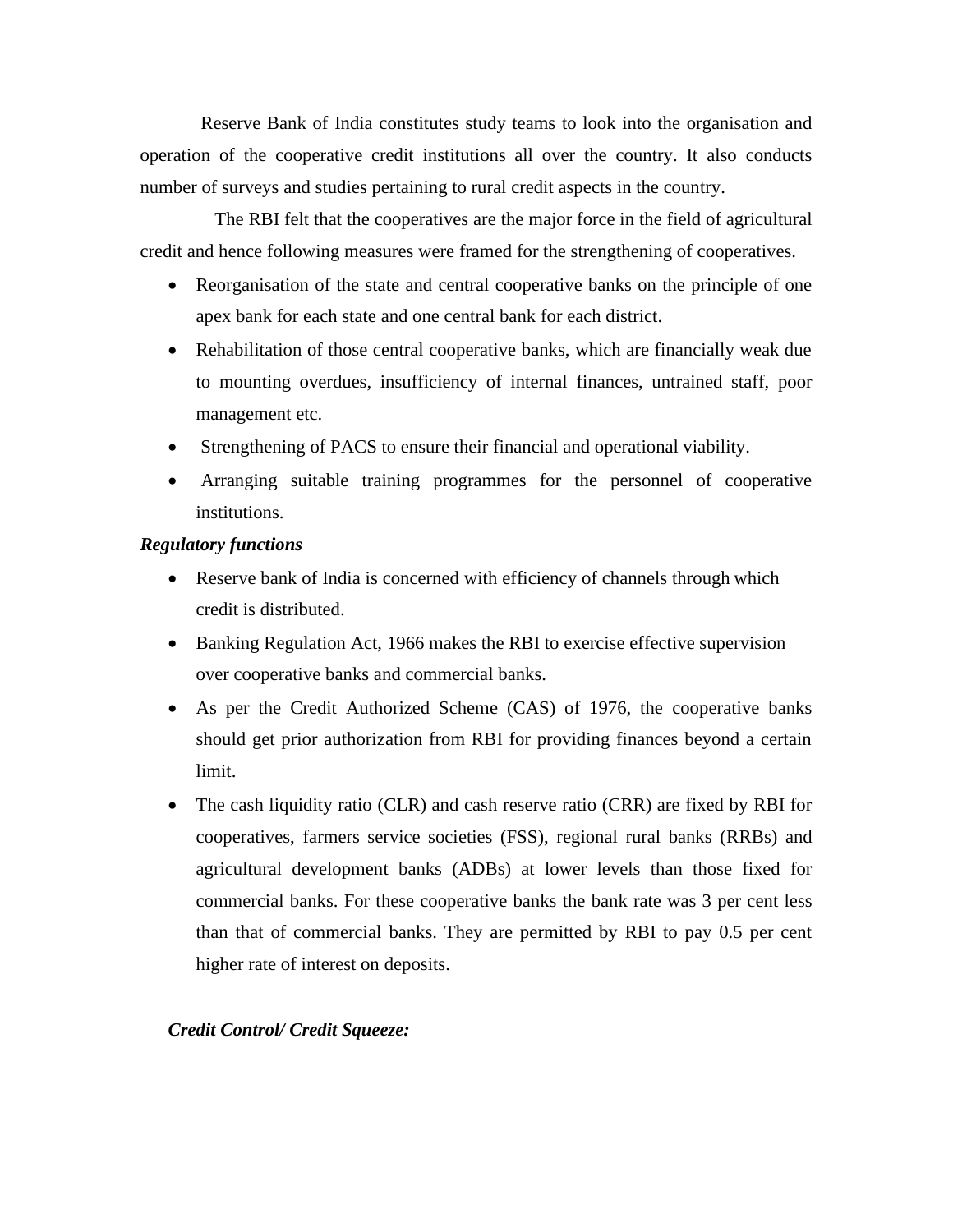The term credit control or credit squeeze indicates the regulation by monetary authority i.e. RBI, on the volume and direction of credit advanced by the banking system, particularly the commercial banks.

At times of inflation, credit control operations aim at contraction of credit, while during deflation they aim at expansion of credit. There are two methods of credit control

- 1. *Quantitative or General Credit control*: It aims at regulating the amount of bank advances i.e. to make banks to lend more or less.
- 2. *Qualitative or Selective credit control*: It aims at diverting the bank advances into certain channels or to discourage them from lending for certain purposes. These controls, in recent times assumed special significance, especially in under developed economies.

*Credit Rationing:* It is nothing but rationing of loans by non-price means at times of excess demand for credit. Under variable capital-asset ratio, the RBI fixes a ratio of capital to the total assets of the commercial banks.

### *Origin of National Bank for Agricultural and Rural Development (NABARD)*:

Agricultural Refinance and Development Corporation (ARDC) had not made an expected dent in the field of direct financing and delivery of rural credit against the massive credit demand for rural development. As a result many committees and commissions were constituted like,

\* Banking commission in 1972

\*National Commission on Agriculture (NCA) in 1976

\* Committee to Review Arrangements for Institutional Credit in Agricultural and Rural Development (CRAFICARD) in 1979. This CRAFICARD, under the chairmanship of Sri. B. Sivaraman, a former member of planning commission recommended the setting up of a national level institution called NABARD for providing all types of production and investment credit for agriculture and rural development. As a result of CRAFICARD'S recommendations NABARD came into existence on July 12<sup>th</sup>, 1982.

The then existing national level institutions such as Agricultural Refinance and Development Corporation (ARDC), Agricultural Credit Department (ACD) and Rural Planning and Credit Cell (RPCC) of RBI were merged with NABARD with a share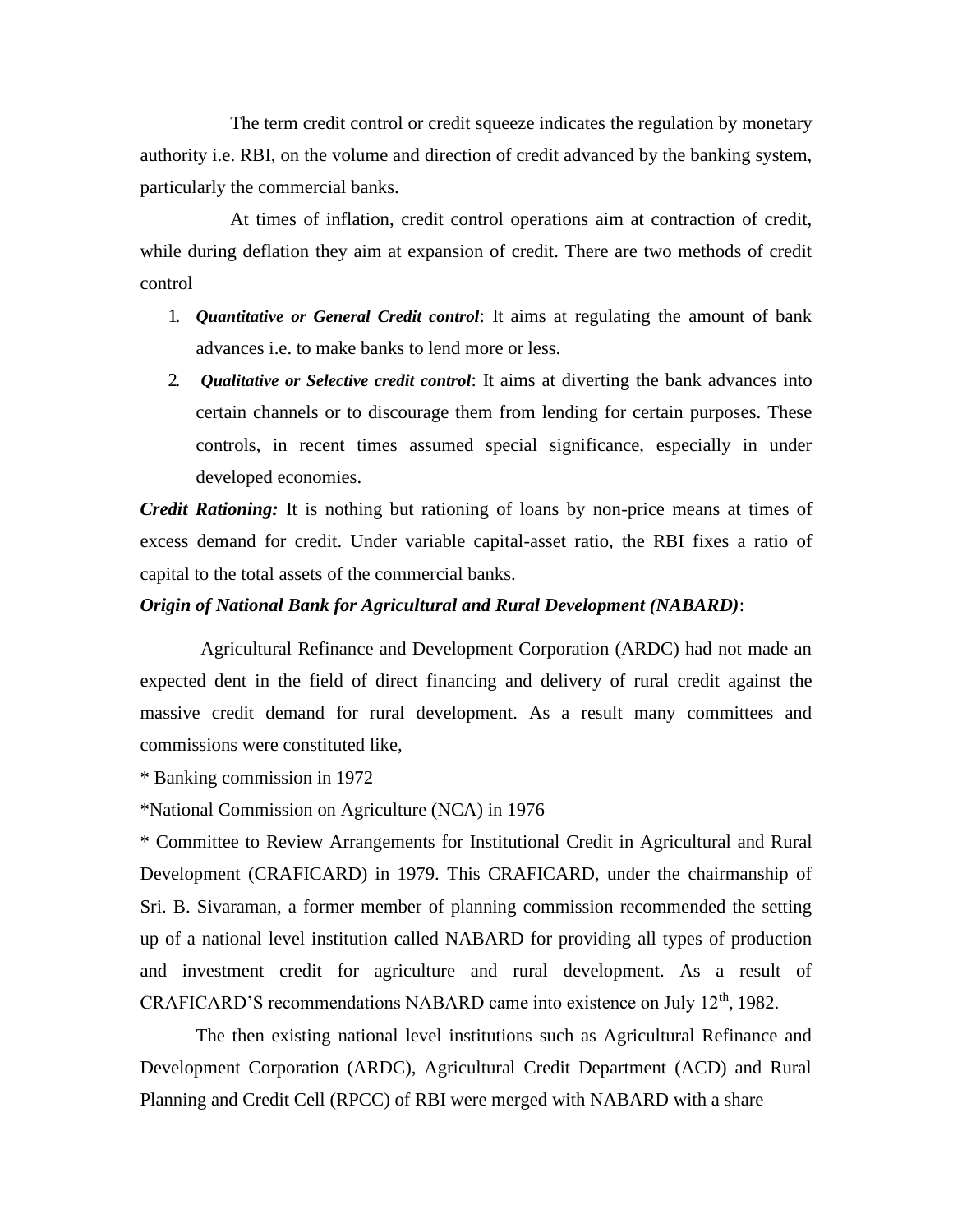capital of Rs.500 crore equally contributed by Government of India and RBI. NABARD operates through its head office at Mumbai and 17 regional offices-one each in major states, 10 sub-offices in smaller states / U.Ts and 213 district offices.

#### *Board of Management:*

Central Government in consultation with RBI appoints all the directors in the "Board of Management "along with the chairman and the managing director (MD). The M.D. is the chief executive officer (C.E.O) of NABARD and he is primarily responsible for the various operations of the bank. Apart from M.D and Chairman, the Board of Management consists of 13 other directors and these directors will act as "Advisory council" of NABARD. Of the 13 directors of Advisory council

- 2 are experts in rural economics and rural development.
- 3 are representatives of co- operatives
- 3 are representatives of commercial banks
- 3 are the officials of Government of India
- 2 officials belong to State Governments

### *Sources of funds:*

Authorized share capital of NABARD is Rs. 500 crore equally contributed by Government of India and RBI and Issued and paid up capital of Rs. 100 crore. Other sources are:

- Borrowings from Government of India (GOI) and any institution approved by GOI
- Borrowings from RBI
- Deposits from state governments and local authorities
- Gifts and grants received.

#### *Objectives:*

- As an apex refinancing institution, NABARD survey and estimates all types of credit needed for the farm sector and rural development
- Taking responsibility of promoting and integrating rural development activities through refinance.
- With the approval of Government of India, NABARD also provides direct credit to any institution or organization or an individual.
- Maintaining close links with RBI for guidance and assistance in financial matters.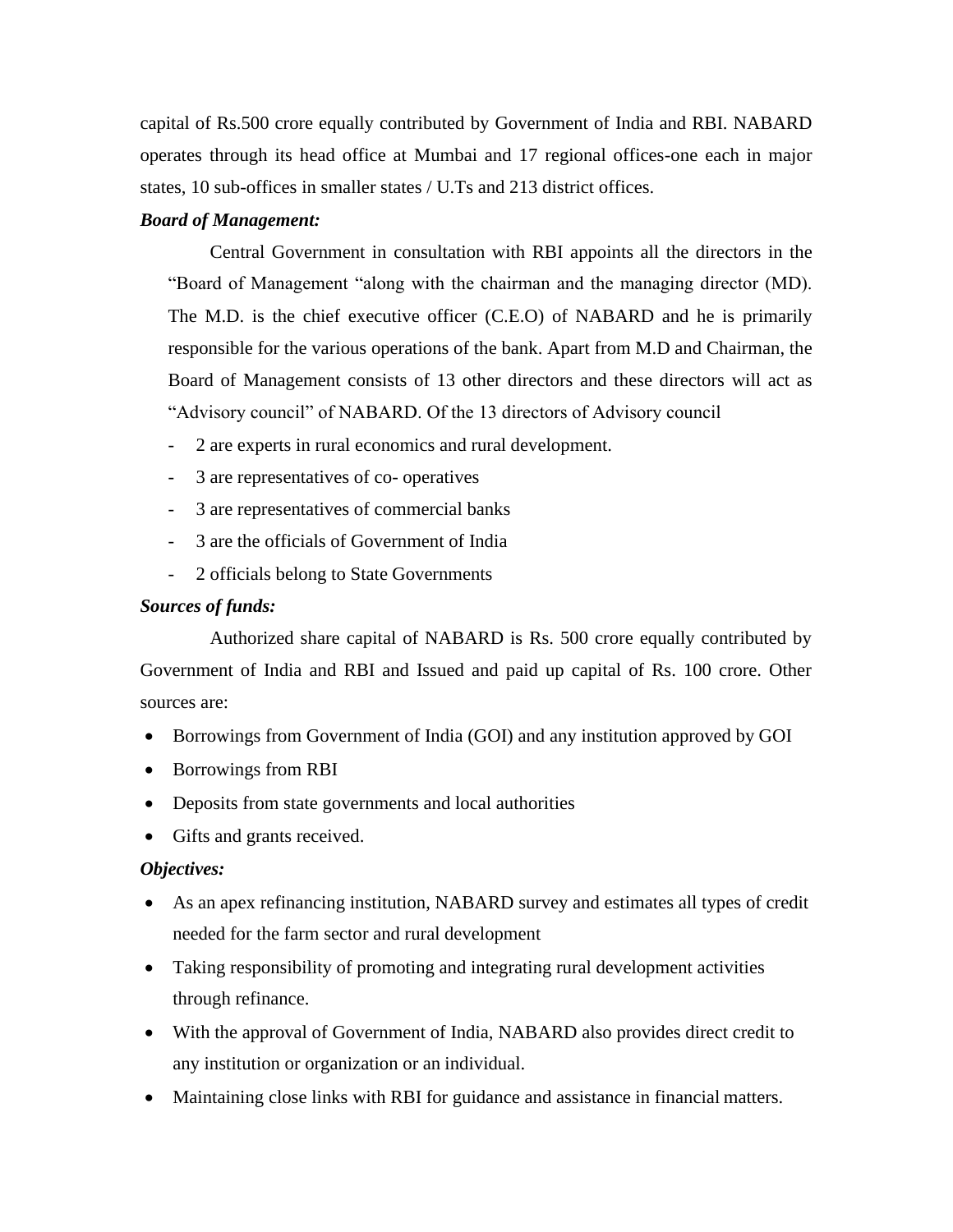• Acting as an effective catalytic agent for rural development i.e in formulating appropriate rural development plans and policies.

# *Functions of NABARD:*

The functions of NABARD are broadly categorized as

- a) Credit activities
- b) Development activities, and
- c) Regulatory activities
- *a) Credit activities:*
- NABARD prepares for each district a potential linked credit plan annually and this forms the basis for district credit plan.
- It participates in finalization of annual action plan at block, district and state level.
- It monitors the implementation of credit plans.
- It frames the terms and conditions to be followed by credit institutions in financing rural farm and non- farm sectors.
- It provides refinance facilities.

Refinance is of two types

1. Short-term refinance is extended for agricultural production operations and marketing of crops by farmers and farmers' cooperatives and production and marketing activities of village and cottage industries.

The eligible institutions for short term refinance are state cooperative banks (SCBs), regional rural banks, commercial banks and other banks approved by RBI. The time period is 12 months.

2. Medium term and long term refinance is extended for investments in agriculture and allied activities such as minor irrigation, farm mechanization, dairy, horticulture and for investment activities of rural artisans, small scale industries(SSI) etc. The period is up to a maximum of 15 years. The eligible institutions are land development banks( LDBs). The extent of refinance under various schemes is

- Pilot rainfed farming projects (100%)
- Wasteland development scheme of individuals (100%)
- Non-farm sector schemes (out side the purview of IRDP) 100%
- Agro-processing units (75%)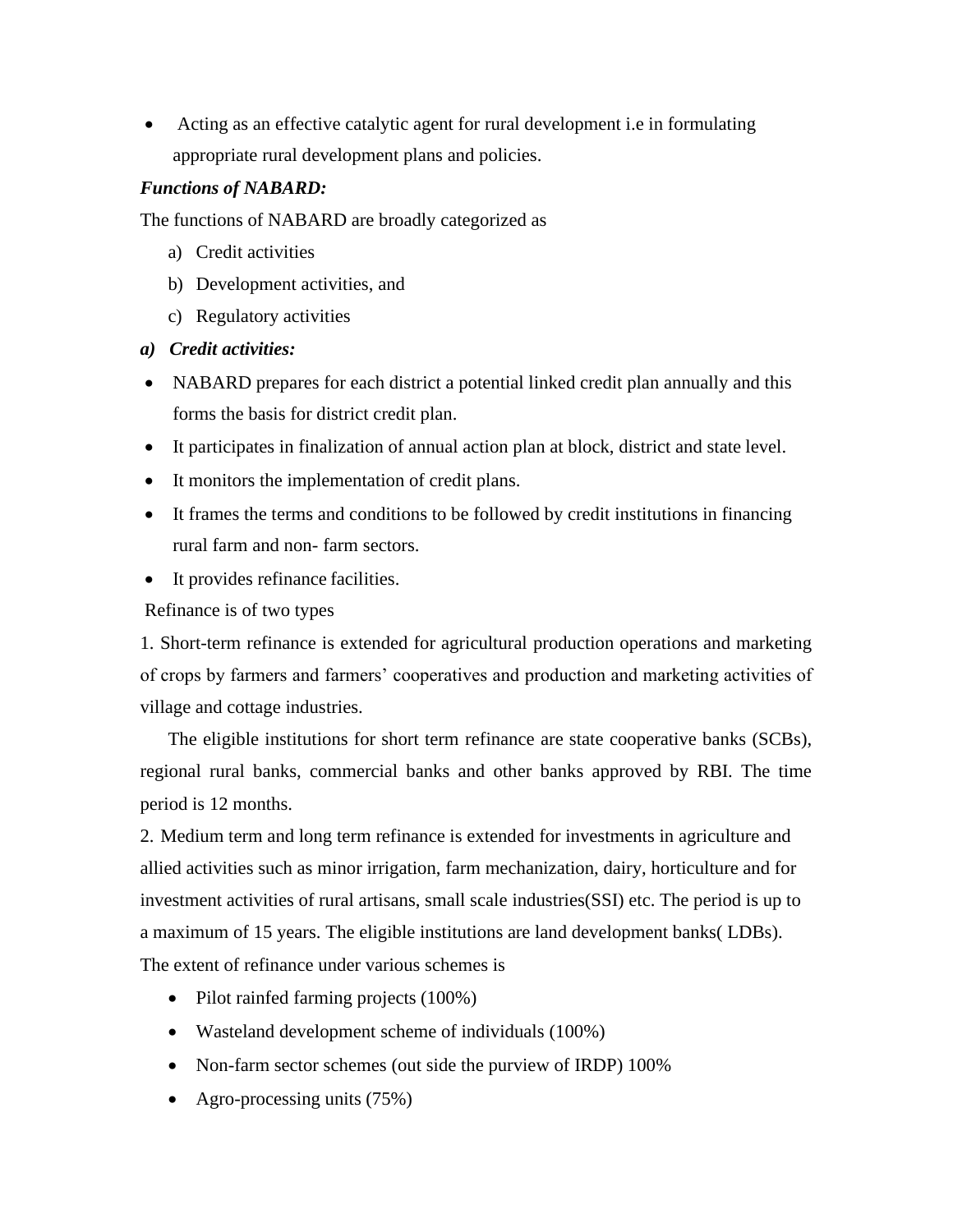- Bio-gas scheme (75%)
- All other schemes including IRDP(70%)
- Farm mechanization (50%)
- Rural Electrification Corporation (50%)
- Apart from refinance, NABARD also provides direct finance to state governments, state sponsored corporations.

NABARD will monitor its assisted projects in order to ensure their proper implementation. It also undertakes consultancy work for projects even though they are not refinanced by NABARD.

# *b) Development activities:*

For the productive use of credit the following developmental activities are under taken by NABARD.

- $\Box$  Institutional development: Providing financial assistance for establishment and development of institutional financial agencies.
- $\Box$  Research and Development Fund: Providing funds for research and development efforts of institutional financial agencies.
- □ Agricultural and Rural Enterprises Incubation Fund (AREIF): For providing assistance while inception of new enterprises.
- $\Box$  Rural Promotion Corpus Fund (RPCF)

It is meant to provide financial assistance for training - cum production centers, rural entrepreneurship development programmes, and technical monitoring and evaluation centers.

 $\Box$  Credit and Financial Services Fund (CFSF)

It aims at providing the assistance for innovations in rural banking and credit system, supports institutions for research activities, surveys, meets etc.

 $\Box$  Linking SHGs to credit institutions: During the year 1992, NABARD started the pilot project of linking SHGs to credit institutions. Under this, it provides 100 per cent refinance to banks for loans extended to SHGs.

# *c)* **Regulatory activities**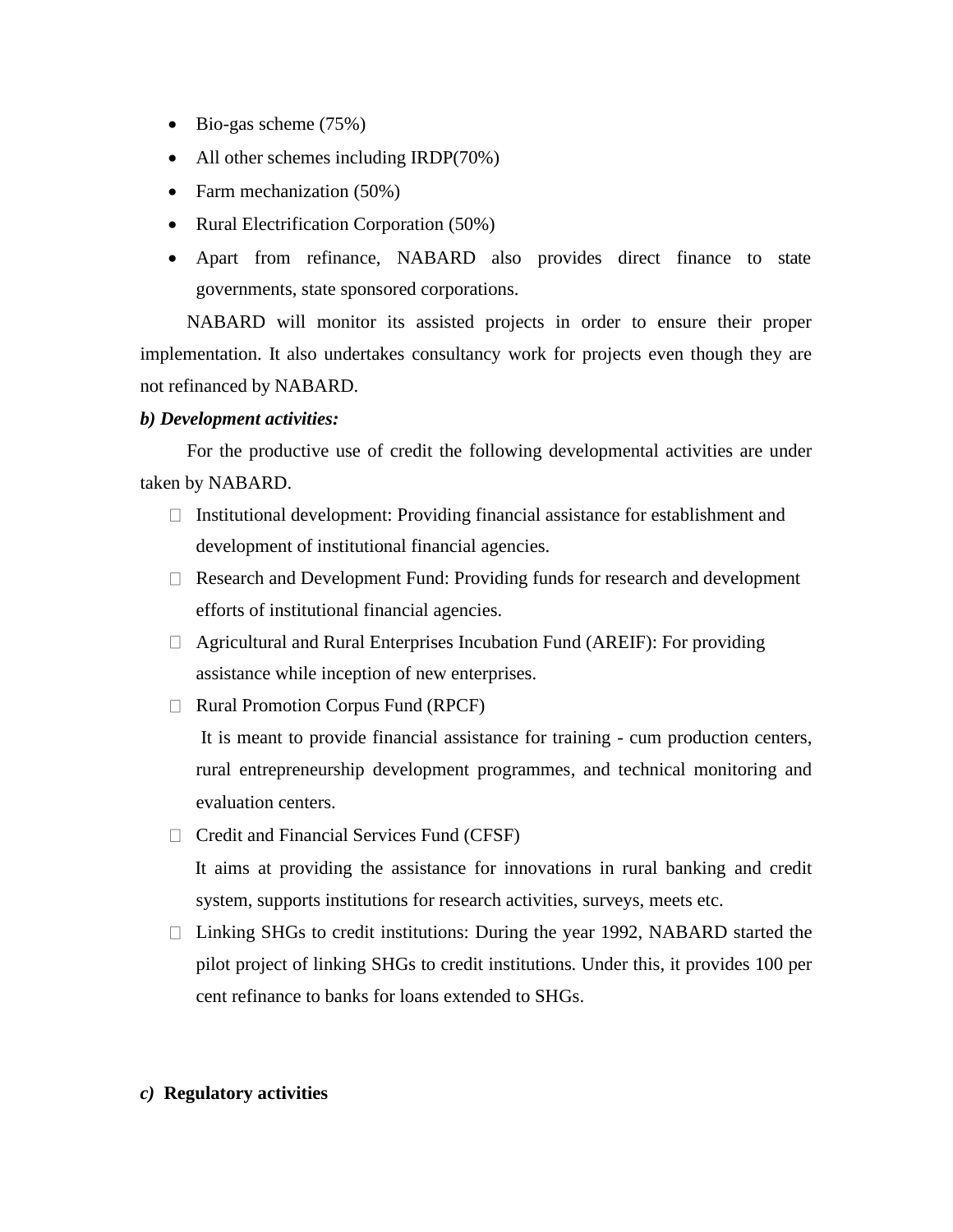As an apex development bank, NABARD shares with RBI, some of the regulatory and supervisory functions in respect of cooperative banks and regional rural banks (RRBs). They are

- $\Box$  Under Banking regulation act 1949, NABARD undertakes the inspection of RRBs and cooperative banks ( other than PACs)
- $\Box$  Any RRB or cooperative bank seeking permission of RBI, for opening branches needs recommendation of NABARD.
- $\Box$  The state and district central cooperative banks also need an authorization from NABARD for extending assistance to units outside the cooperative sector and non -credit cooperatives for certain purposes beyond the cut-off limit.

#### **World Bank (WB):**

The International Bank for Reconstruction and Development (IBRD) also called as World Bank was established in the year 1945 and started its operations in the year 1946. It is the sister institution of another international financial agency, International Monetary Fund (IMF)

The IBRD/world bank's main aim is to reduce the poverty by promoting sustainable economic development in member countries. It attains this goal by providing loans and technical assistance for projects and programmes in its developing member countries.

The financial strength of IBRD is based on the support it receives from its shareholders and financial policies and practices adopted by it. The main activity of World Bank is to provide loans to the member- countries.

#### **Functions of World Bank**

#### ❖ *Development activities*:

It provides loans to its member-countries to meet their developmental needs. It also provides technical assistance and other services to the member countries to reduce poverty.

#### ❖ *Providing Loans:*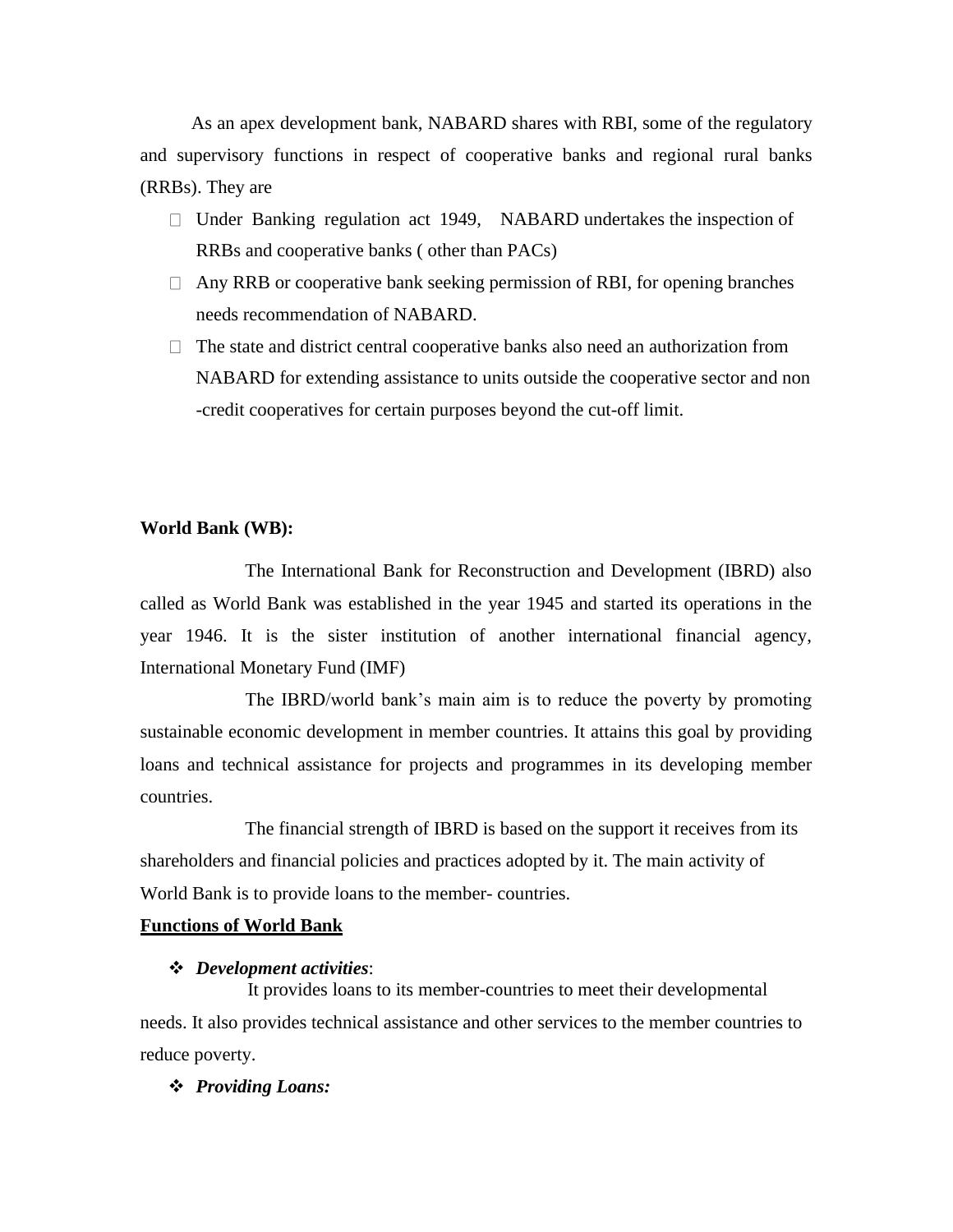Each loan must be approved by IBRD's executive directors. Apart from providing loans it also waives the loans under special circumstances i.e. occurrence of natural calamities. After providing loans, the appraisal of the projects is carried out by IBRD's operational staff comprising engineers, financial analysts, economists and other specialists.

The loan disbursements are subjected to the fulfillment of conditions laid in the loan agreement. During the implementation, IBRD's experienced staff periodically visits the project site to review the progress and monitor whether the execution of project is inline with IBRD's policies. During these visits the bank staff help in resolving any problems that may arise during the execution of the project.

After the completion, the projects are evaluated by an independent body and findings will be reported to the executive directors to determine the extent to which project objectives were fulfilled.

### ❖ *Consultancy:*

In addition to the financial help, IBRD also provides technical assistance to its member countries irrespective of loans taken from it or not. There is a growing demand from borrowers for strategic advise, knowledge transfer and capacity building.

#### ❖ *Research and Training:*

For assisting its member countries, the World Bank offers courses and training related to economic policy development and administration for governments and organizations that work closely with IBRD.

### ❖ *Trust–Fund Administration:*

IBRD itself or jointly with International Development Agency (IDA), on behalf of donors restricts the use of funds for specific purposes only. The funds so obtained are not included in the list of assets owned by IBRD.

### ❖ *Investment Management:*

IBRD provides investment management services for external institutions by charging a fee. The funds thus obtained are not included in the assets of IBRD.

### *Affiliated Organizations of IBRD:*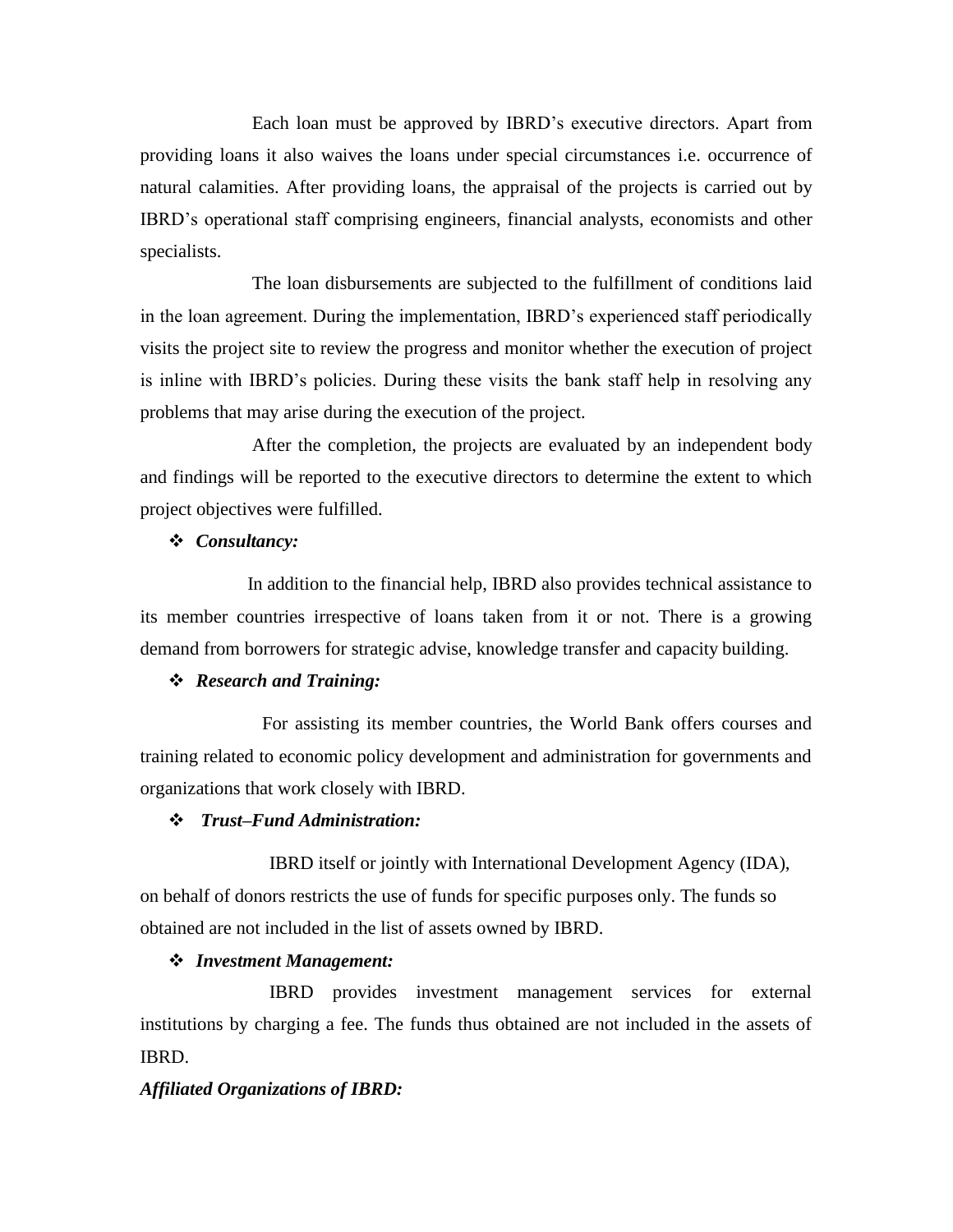To complement the activities of IBRD, there are three affiliated organizations and they are

### *1. International Development Association (IDA):*

It was established in the year 1960. Its main goal is to reduce the poverty through promoting economic development in less developed areas of the world.

The International Bank for Reconstruction and Development (IBRD), better known as the World Bank, was established in 1944 to help Europe recover from the devastation of World War II. The success of that enterprise led the bank, within a few years, to turn its attention to developing countries. By the 1950s, it became clear that the poorest developing countries needed softer terms than those that could be offered by the bank, so they could afford to borrow the capital they needed to grow.

With the United States taking the initiative, a group of the bank's member countries decided to set up an agency that could lend to the poorest countries on the most favorable terms possible. They called the agency the "International Development Association." Its founders saw IDA as a way for the "haves" of the world to help the "have-nots." But they also wanted IDA to be run with the discipline of a bank. For this reason, US President [Dwight D. Eisenhower](http://www.presidency.ucsb.edu/ws/index.php?pid=12050) proposed, and other countries agreed, that IDA should be part of the World Bank.

IDA's Articles of Agreement became effective in 1960. The first IDA loans, known as credits, were approved in 1961 to Chile, Honduras, India and Sudan.

IDA currently has [169 member countries.](http://egln0002.worldbank.org/public/sec/secrm/member.nsf/webalphaIDADate?OpenView&count=500) Members subscribe to IDA's initial subscriptions and subsequent replenishments by submitting the necessary documentation and making the required payments under the replenishment arrangements.

The International Development Association (IDA) is the part of the World Bank that helps the world's poorest countries. Established in 1960, IDA aims to reduce poverty by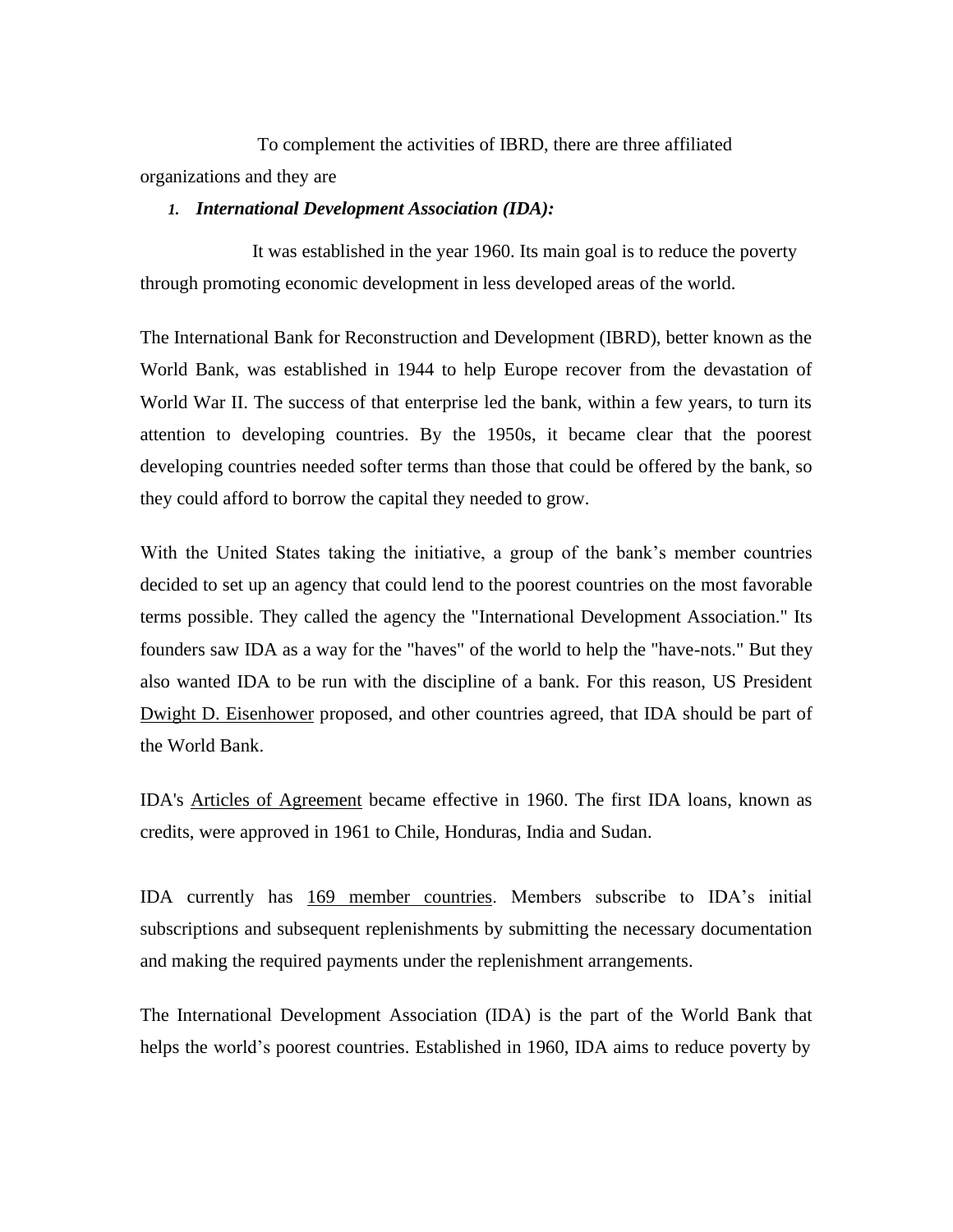providing interest-free credit and grants for programmes that boost economic growth, reduce inequalities and improve people's living conditions.

IDA complements the World Bank's other lending arm–the International Bank for Reconstruction and Development (IBRD)–which serves middle-income countries with capital investment and advisory services. IBRD and IDA share the same staff and headquarters and evaluate projects with the same rigorous standards.

IDA is one of the largest sources of assistance for the world's 79 poorest countries, 39 of which are in Africa. It is the single largest source of donor funds for basic social services in the poorest countries.

IDA lends money (known as credits) on concessional terms. This means that IDA credits have no interest charge and repayments are stretched over 35 to 40 years, including a 10 year grace period. IDA also provides grants to countries at risk of debt distress.

Since its inception, IDA credits and grants have totaled US\$207 billion, averaging US\$14 billion a year in recent years and directing the largest share, about 50 percent, to Africa.

#### *2. International Financial Corporation (IFC):*

It was established in the year 1955.Its main aim is to encourage the growth of productive private enterprises in the member- countries by providing loans and investments without a member's guarantee.

# *3. Multilateral Investment Guarantee Agency (MIGA):*

Its main aim is to encourage the flow of investments for productive purposes among member countries particularly in developing countries.

IBRD, IDA, IFC and MIGA are collectively called as *World Bank Group.* Each of them is financially independent*,* with separate assets and liabilities*.*

### *International Monetary Fund (IMF):*

The International Monetary Fund (IMF) is an international organization. At present 185 countries are the members of IMF. Its headquarters is located at Washington, DC., USA.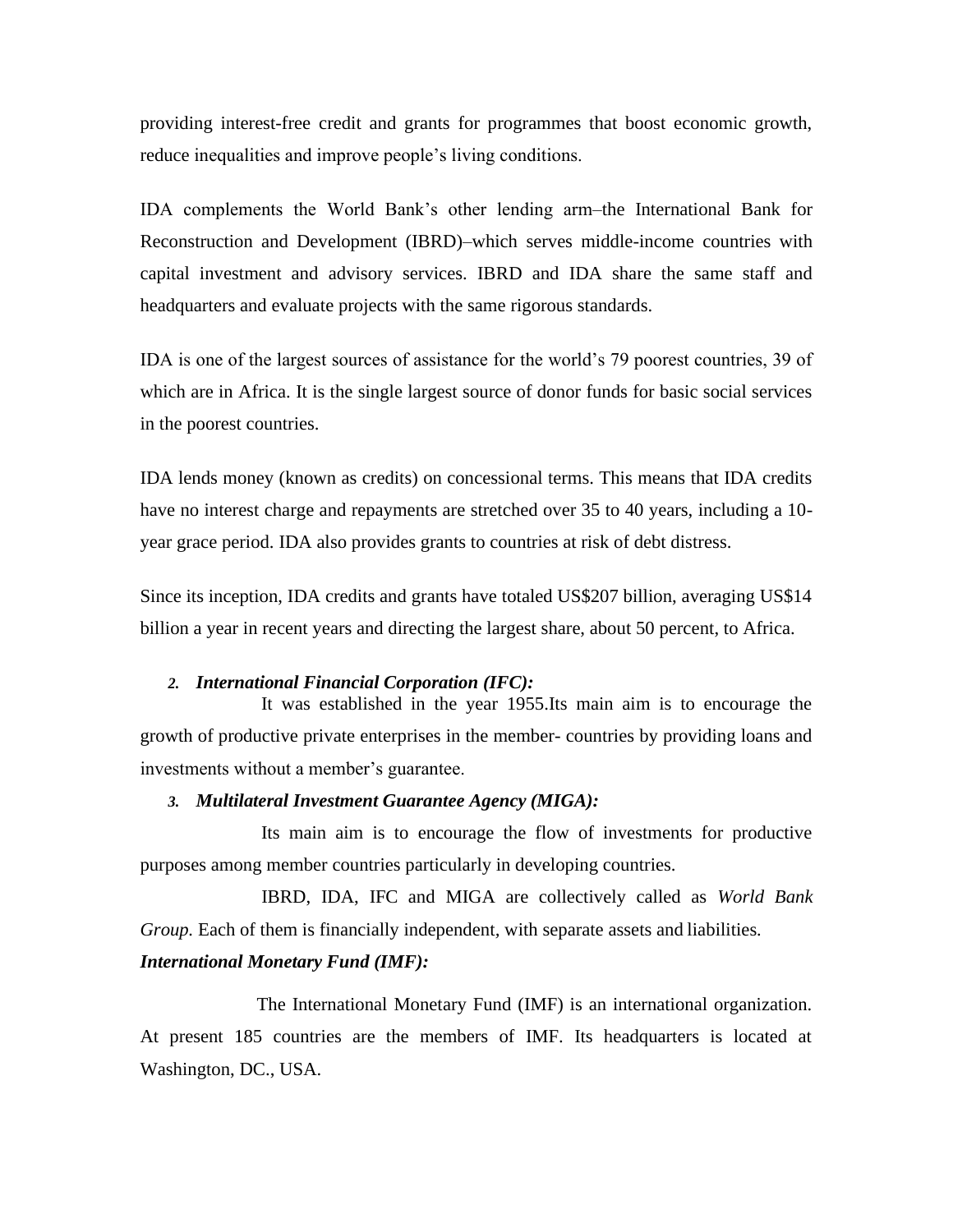*Origin:* After the [Second World War,](http://simple.wikipedia.org/wiki/Second_World_War) many countries felt the need to have an organization to get help in monetary matters between countries. To begin with, 29 countries discussed the matter, and signed an agreement. The agreement was the Articles of Association of the International Monetary Fund. IMF came in to being in December 1945.

*Membership:* Any country can apply to become a member of the IMF. When a country applies for membership, the IMF's Executive Board examines the application. If found suitable, the Executive Board gives its report to IMF's Board of Governors. After the Board of Governors clears the application, the country may join the IMF. However, before joining, the country should fulfill legal requirements, if any, of its own country. Every member has a different voting right. Likewise, every country has a different right to draw funds. This depends on many factors, including the member country's first subscription to the IMF.

### *Functions:*

The IMF does a number of supervisory works relating to financial dealings between different countries. Some of the works done by IMF are:

- $\Box$  Helping in international trade, that is, business between countries
- □ Looking after exchange rates
- □ Looking after balance of payments
- $\Box$  Helping member countries in economic development

#### **Management**

A Board of Directors manages the IMF. One tradition has governed the selection of two most senior posts of IMF. Firstly, IMF's managing director is always European. IMF's president is always from the United States of America.

The major countries of Europe and America control the IMF. This is because they have given more money to IMF by way of first subscriptions, and so have larger share of voting rights.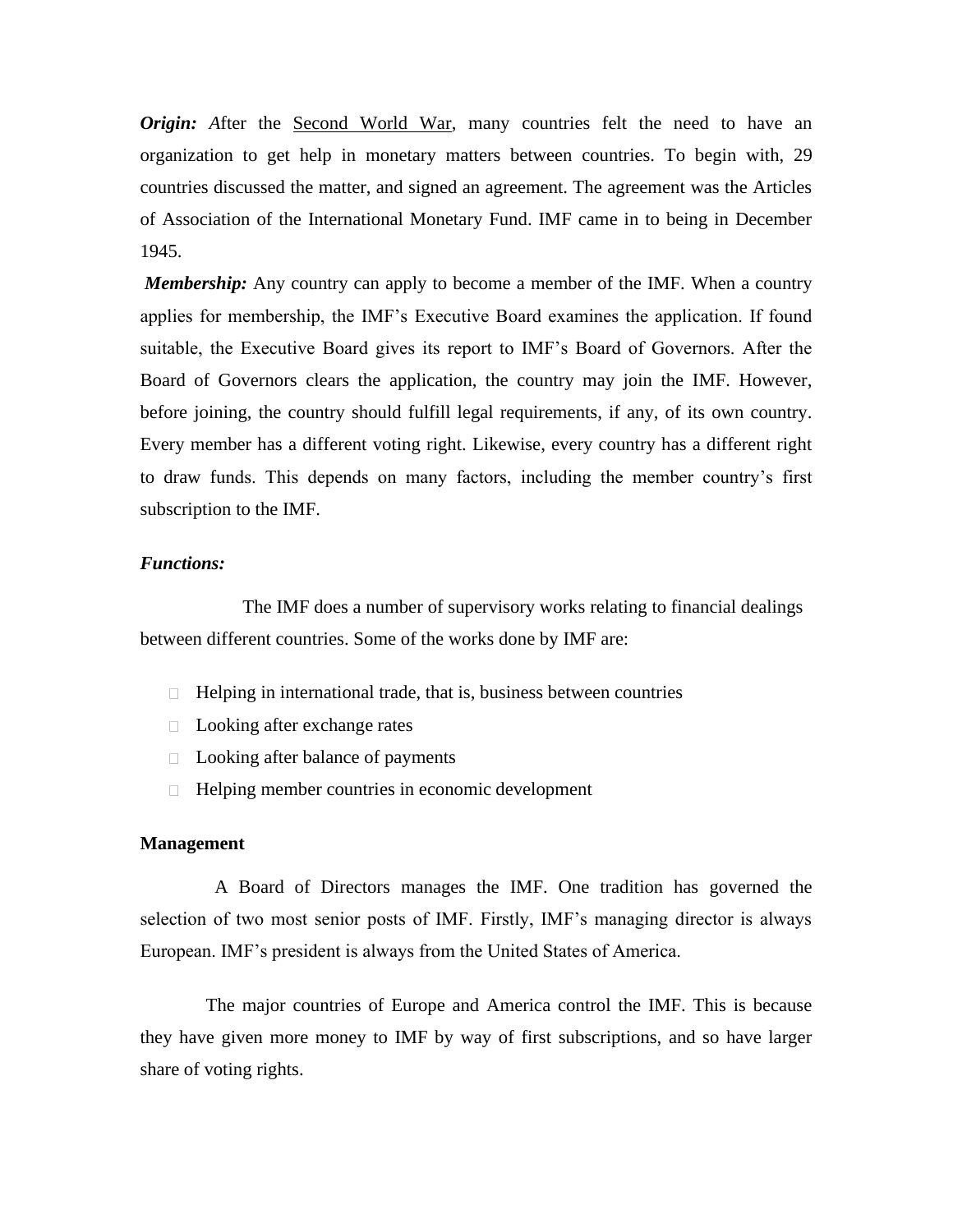#### *Asian Development Bank (ADB):*

The Asian Development Bank is a regional development bank established in the year 1966 to promote economic and social development in Asia and Pacific countries by providing loans and technical assistance. The ADB's head quarters are located at Manila, Philippines. It aims at eradication of poverty in the Asia –Pacific region.

It is a multilateral financial institution owned by 67 members, with 48 members from the region of Asia- pacific and 19 from other parts of globe. The highest policymaking body of the bank is the *Board of Governors* consists of one representative from each member country. The Board of Governors, in turn, elect among themselves, the 12 member *Board of Directors*. Eight of the twelve members come from Asia- Pacific members, while the rest come from non-regional members.

The Board of Governors also elects the bank's president who is the chairperson of the Board of Directors and manages the ADB. The term of office of president lasts for five years, and may be reelected for second term. As Japan is the largest share holder of the bank, traditionally the president has always been from Japan.

The ADB was founded in 1966 with goal of eradicating the poverty in the Asia-Pacific region. With over 1.9 billion people living on less than \$2 a day in Asia, the institution has a formidable challenge. It plays the following functions for countries in the Asia –Pacific region:

- ➢ Provides loans and equity investments to its developing member countries (DMCs).
- $\triangleright$  Provides technical assistance for the planning and execution of development projects, programmes and for advisory services.
- ➢ Promotes and facilitates investment of public and provide capital for development.
- ➢ Assists in coordinating developmental policies and plans of its DMCs.

### **Deposit Insurance and Credit Guarantee Corporation (DICGC):**

The concept of insuring deposits kept with banks received attention for the first time in the year 1948 after the banking crisis in Bengal. The question came up for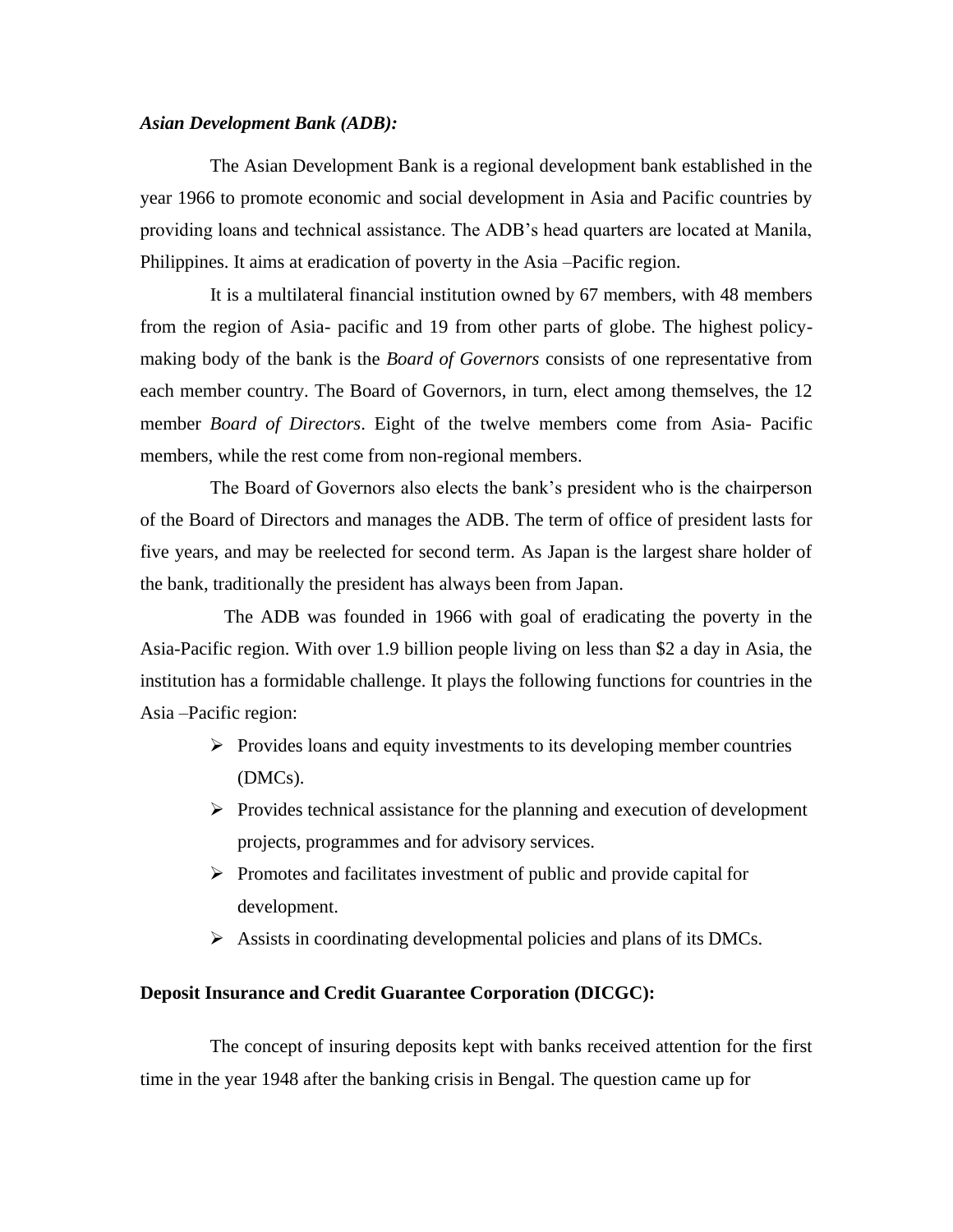reconsideration in the year 1949, but it was decided to hold it in abeyance till the Reserve Bank of India ensured adequate arrangements for inspection of banks. Subsequently, in the year 1950, the Rural Banking Enquiry Committee also supported the concept. Serious thought to the concept was, however, given by the Reserve Bank of India and the Central Government after the crash of the Palai Central Bank Ltd., and the Laxmi Bank Ltd. in 1960. The Deposit Insurance Corporation (DIC) Bill was introduced in the Parliament on August 21, 1961. After it was passed by the Parliament, the Bill got the assent of the President on December 7, 1961 and the Deposit Insurance Act, 1961 came into force on January 1, 1962.

The Deposit Insurance Scheme was initially extended to functioning commercial banks only. This included the State Bank of India and its subsidiaries, other commercial banks and the branches of the foreign banks operating in India.

Since 1968, with the enactment of the Deposit Insurance Corporation (Amendment) Act, 1968, the Corporation was required to register the 'eligible cooperative banks' as insured banks under the provisions of Section 13 A of the Act. An eligible co-operative bank means a co-operative bank (whether it is a state co-operative bank, a central co-operative bank or a primary co-operative bank) in a state which has passed the enabling legislation amending its Co-operative Societies Act, requiring the State Government to vest power in the Reserve Bank to order the Registrar of Cooperative Societies of a state to wind up a co-operative bank or to supersede its committee of management and to require the registrar not to take any action for winding up, amalgamation or reconstruction of a co-operative bank without prior sanction in writing from the Reserve Bank of India.

Further, the Government of India, in consultation with the Reserve Bank of India, introduced a Credit Guarantee Scheme in July 1960. The Reserve Bank of India was entrusted with the administration of the scheme, as an agent of the Central Government, under Section 17 (11 A)(a) of the Reserve Bank of India Act, 1934 and was designated as the Credit Guarantee Organization (CGO) for guaranteeing the advances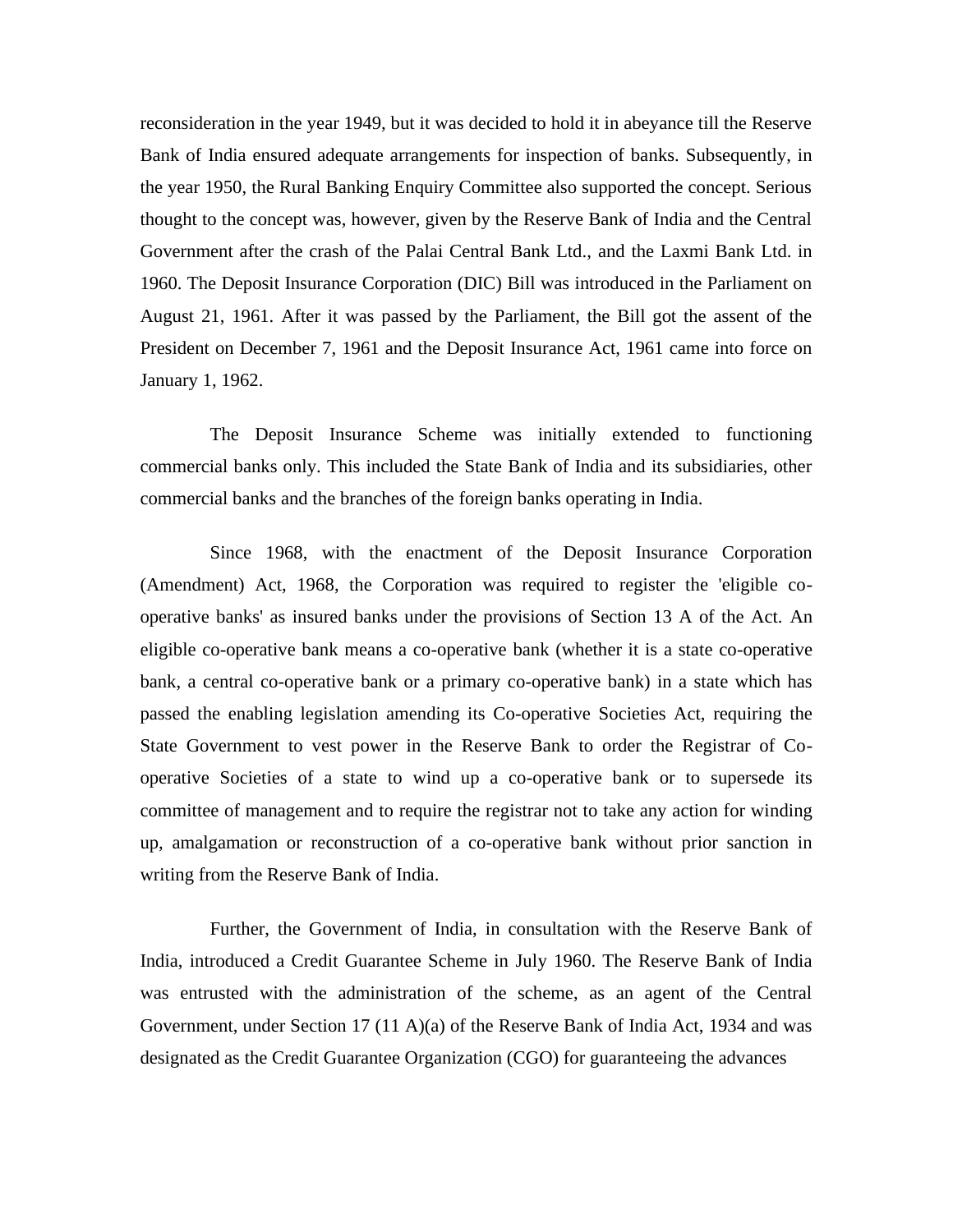granted by banks and other credit institutions to small scale industries. The Reserve Bank of India operated the scheme up to March 31, 1981.

The Reserve Bank of India also promoted a public limited company on January 14, 1971, named the Credit Guarantee Corporation of India Ltd. (CGCI). The main thrust of the Credit Guarantee Schemes, introduced by the Credit Guarantee Corporation of India Ltd., was aimed at encouraging the commercial banks to cater to the credit needs of the hitherto neglected sectors, particularly the weaker sections of the society engaged in non-industrial activities, by providing guarantee cover to the loans and advances granted by the credit institutions to small and needy borrowers covered under the priority sector.

With a view to integrating the functions of deposit insurance and credit guarantee, the above two organizations (DIC and CGCI) were merged and the present Deposit Insurance and Credit Guarantee Corporation (DICGC) came into existence on July 15, 1978. Consequently, the title of Deposit Insurance Act, 1961 was changed to 'The Deposit Insurance and Credit Guarantee Corporation Act, 1961.

Effective from April 1, 1981, the corporation extended its guarantee support to credit granted to small scale industries also, after the cancellation of the Government of India's credit guarantee scheme. With effect from April 1, 1989, guarantee cover was extended to the entire priority sector advances, as per the definition of the Reserve Bank of India. However, effective from April 1, 1995, all housing loans have been excluded from the purview of guarantee cover by the corporation.

*Objective of DICGC:* To contribute to stability and public confidence in the banking system through provision of deposit insurance and credit guarantee to small depositors and borrowers.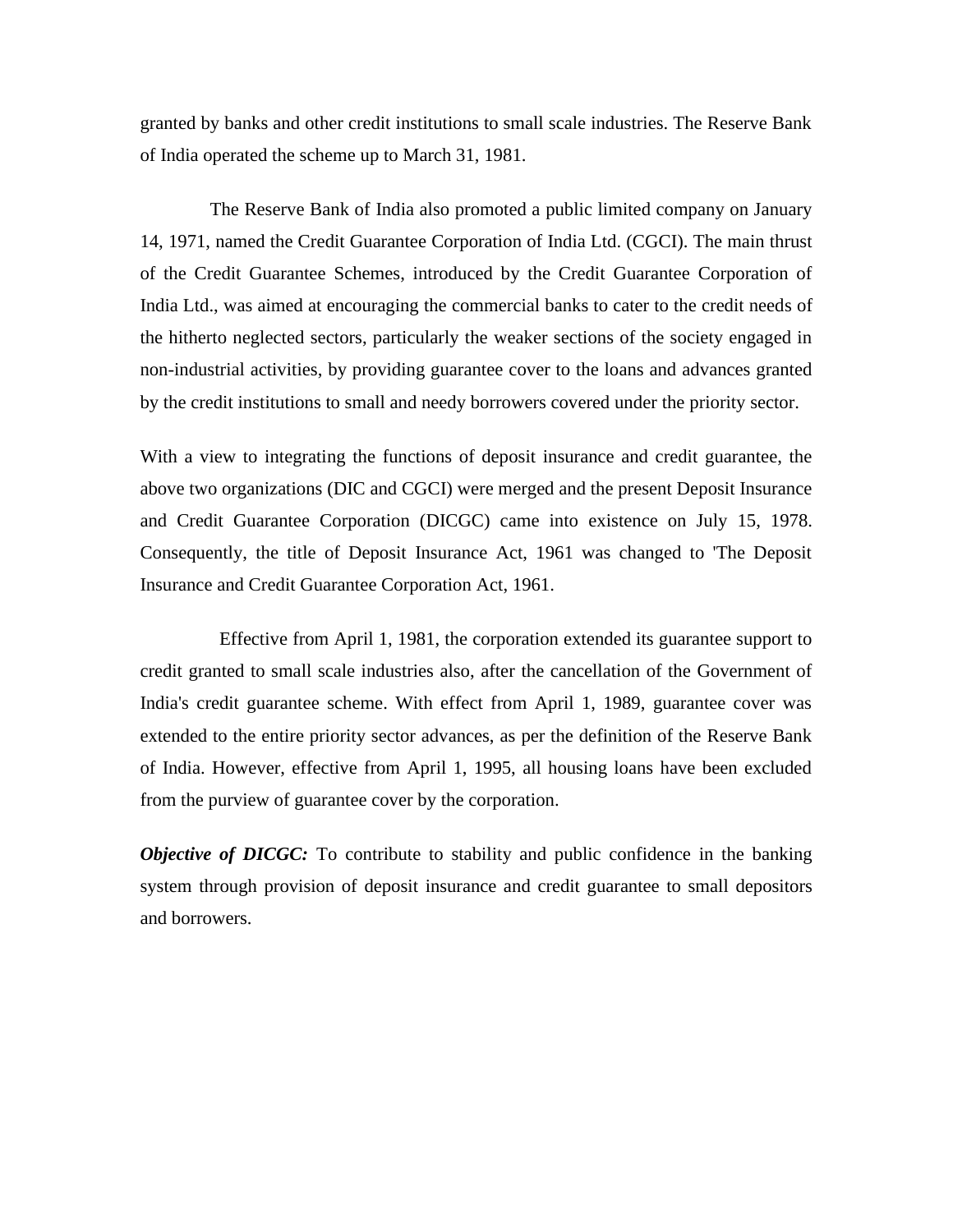## Lecture: 13

**Co-operation-Meaning-Scope, Importance and definition - principles objectives of co-operation.**

## *Meaning of co-operation:*

Co-operation is voluntary association of persons for achieving a common goal. It generally means working together for a common goal. It indicates joint effort and coordinated action of all the members of the association. Ex: Producer's cooperatives, Consumer's cooperatives, Marketing cooperatives, Credit cooperatives, Multi-purpose cooperative societies, etc.

**Definition:** According to Huber Calvert "Co-operation is a form of organization, where in persons voluntarily associate together on the basis of equality for the promotion of common economic interest of themselves"

According to Sir. Horace Plunkett, "Co-operation is self - help made effective by organization."

Co-operation helps in protecting the weak, provides equal justice to all and promotes welfare of the society. The motto of co-operation is *"Each for all and all for each."*

#### *Principles of Cooperation:*

Rochdale pioneers were a group of 28 weavers and other artisans in Rochdale region of England formed against the advent of industrial revolution forcing many skilled workers into poverty. Rochdale pioneers were most famous for designing the Rochdale principles i.e. a set of principles of co-operation now followed worldwide. The important principles of co-operation are

*1. Principle of open and voluntary association:*

The admission and membership into a co-operative society is open to everybody irrespective of caste, religion, any social and political affiliations. It does not allow any discrimination. The membership is open as well as voluntary. It implies that there is no compulsion exercised on any individual to join the cooperative. Once an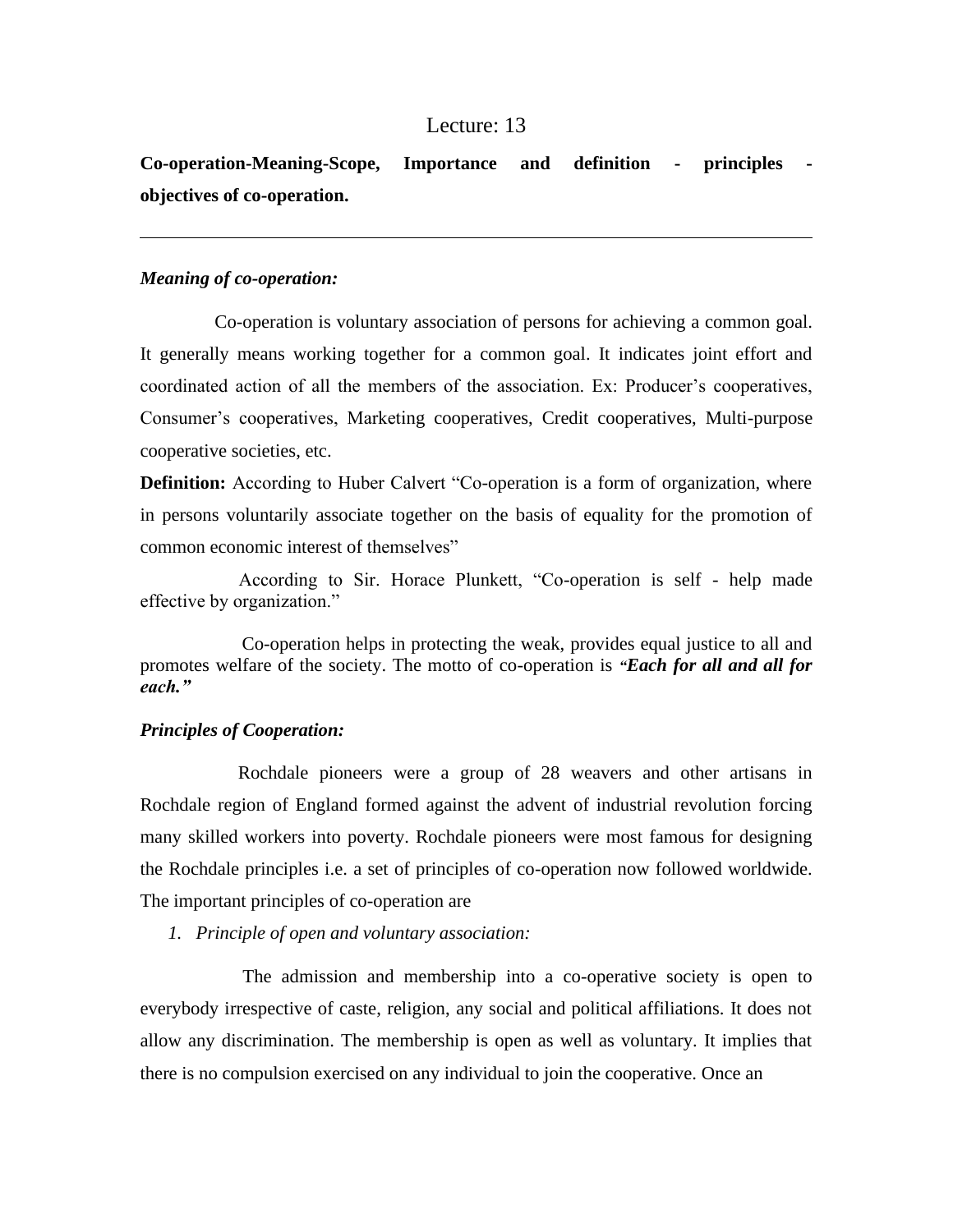individual joins as a member, there is no compulsion on him to continue as such. At any time he has every freedom to withdraw from the society.

*2. Principle of Democratic organization:*

Co-operatives are organized and managed based on the principle of democracy. Each member is given equal right to vote irrespective of his share capital in the society. "One man one vote" is the important principle of cooperation. The elected board of management will work based on the acts, rules and laws guiding the matters of co-operation.

*3. Principle of service:*

Co-operatives main aim is to cater to the needs of its members. Unlike business organizations, the cooperatives are more service - oriented rather than profit oriented. This spirit of service invokes loyalty among the members.

*4. Principle of self-help and mutual help:*

The funds of society are contributed by the members in the form of share capital. In co-operatives generally, the members are financially weak. The society can barrow required capital from different financial sources at lower interest rates and offer the same to the members for productive purposes. This may not be possible at individual level. Hence, in co-operatives, the principle of self-help and mutual-help can work for the welfare of the members.

*5. Principle of distribution of profits and surpluses:*

Co-operatives are not interested in making profits like business organizations. But, they are also required to run on same minimum profits through efficient working. In co-operatives a certain amount of profits i.e. 25 per cent will be kept back as reserve fund and the remaining 75 per cent can be distributed among the members based on their contribution to the share capital.

*6. Principle of political and religious neutrality:*

The important strength for growth of the cooperatives is the unity among the members and non-interference of political parties. The members of the cooperatives should continuously work for the growth of the society with harmony, integration and un-biasedness towards any religion or political party. The political and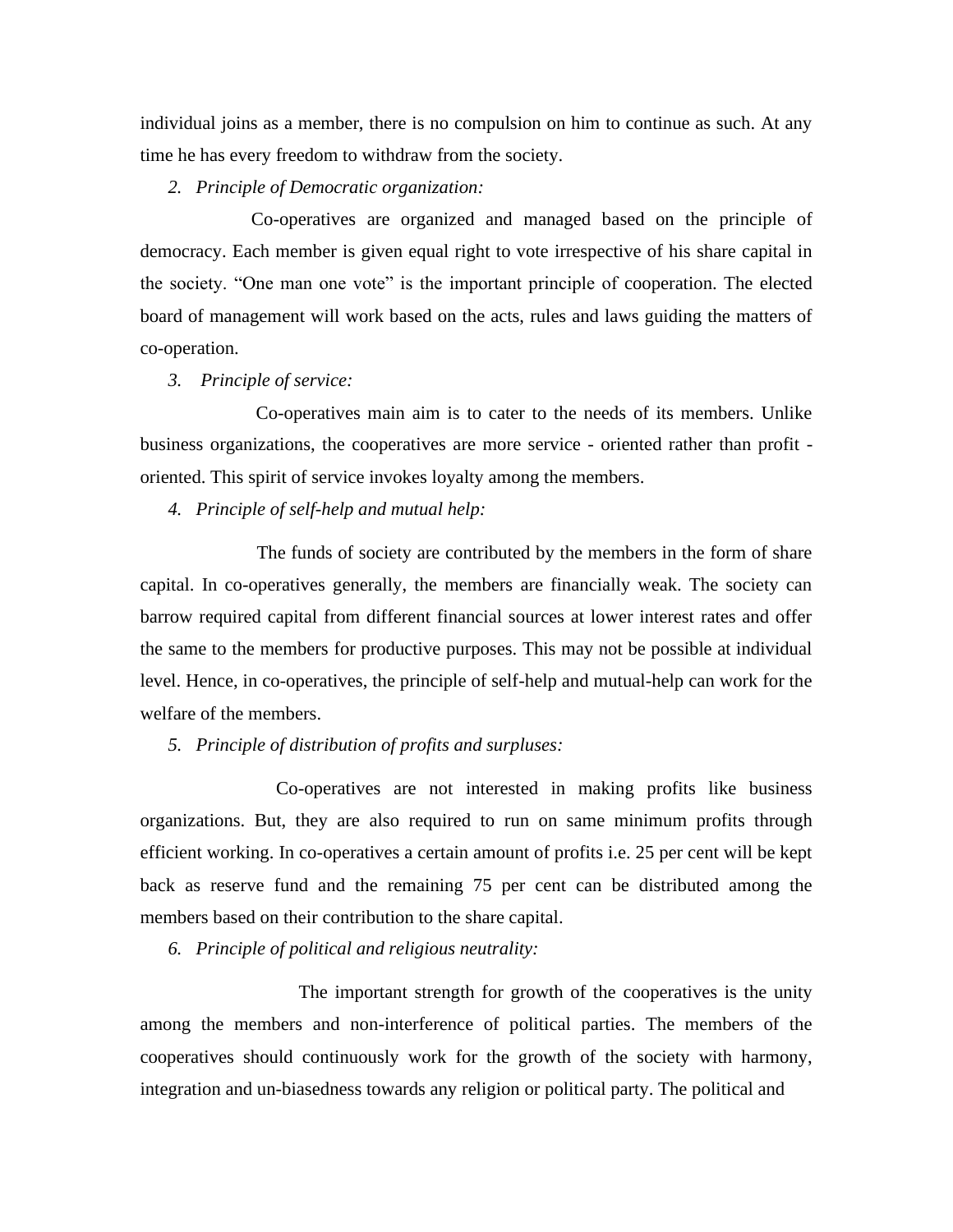religious differences of the members should be kept away for the smooth running of the cooperatives.

#### *7. Principle of Education:*

If the members in cooperative society are illiterate, their participation is poor in running the cooperatives and they cannot understand what is going on in the society. Hence, first such type of illiterate members should be made literate. For promoting awareness and efficiency in the operations of cooperatives, education to members and training to office bearers and executives is necessary.

*8. Principle of thrift:*

The cooperatives must aim at inculcating the habit of thrift i.e. "propensity to save" among the members. Thrift and service are part and parcel of cooperation. The members who save their money with cooperatives should get incentives. Thrift is very much basis of self-help, but it must precede credit. It implies that in sanctioning of credit, a priority should be given to the members who save.

*9. Principle of publicity:*

The cooperatives should make sincere efforts to tell their members about the society and all the dealings of the society should be made public.

*10. Principle of honorary service:*

The honorary personnel will simply supervise and direct operations of cooperatives. But to have efficiency in the society, trained secretaries with salaries are needed. But if the societies are started with poor members, it is better to have honorary office bearers, because such societies cannot afford to pay salaries to such office bearers.

#### *Maxims of co-operation:*

The founder of Irish co-operative movement Sir Horace Plunkett sums up cooperation in three famous maxims.

#### 1. *Better Farming*:

It means helping the farmer to realize a better production in the farm business through adoption of requisite technology. The farmers' objective of achieving higher production and productivity will be realized only when the resources are available in adequate quantities and at right time. For this necessary capital for the farmer also should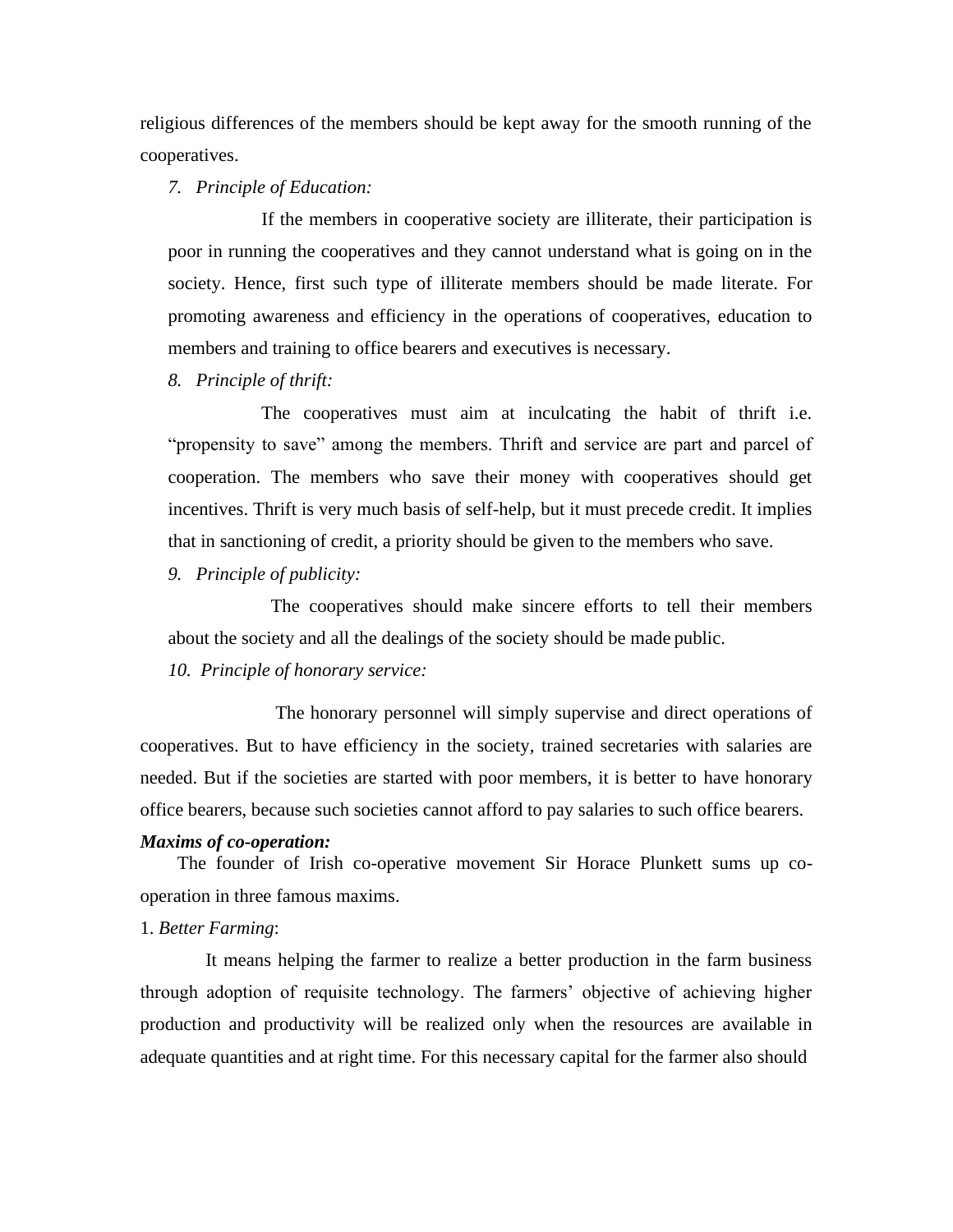be provided by institutional agencies at right time. A well developed co-operative network helps in meeting this particular requirement of the farmers.

## 2. *Better Business*:

Farmers should get a better deal in buying the inputs as well as disposing the products. The efforts of the farmer will be fruitful only when an efficient marketing system is accessible to him. Farmers as a group enjoy better bargaining power when compared individually. Hence co-operatives should provide inputs needed by the farmers at reasonable rates and arrange for the disposal of produce at favourable prices.

## 3. *Better Living*:

This implies that the cooperative societies should supply consumer goods to the consumers at reasonable rates. This helps the consumers to pay less than what they pay in open market. A good and successful cooperative help in preventing marketing middlemen (as minimum as possible) especially private traders from taking undue advantage.

Thus co-operatives help in getting favourable prices to producers for their products and providing the same products for consumers at reasonable prices.

# **Lecture 14: origin and history of Indian cooperative movementcooperative movement during pre-independence period-progress of cooperative movement during post- independence period.**

**Lecture 15: Short comings of Indian co-operative movement and remedies- recommendations of various committees –development of cooperative credit and non-credit organizations- co-operative credit structure**

The origin and history of cooperative movement in India can be dealt

under two eras.

#### *a) Pre-Independence Era:*

The cooperative movement in India during pre-independence era can be

divided in to four phases viz.,

- 1. Initiation phase (1904-1911)
- 2. Modification phase (1912-1918)
- 3. Expansion phase (1919-1929)
- 4. Restructuring phase (1930-1946)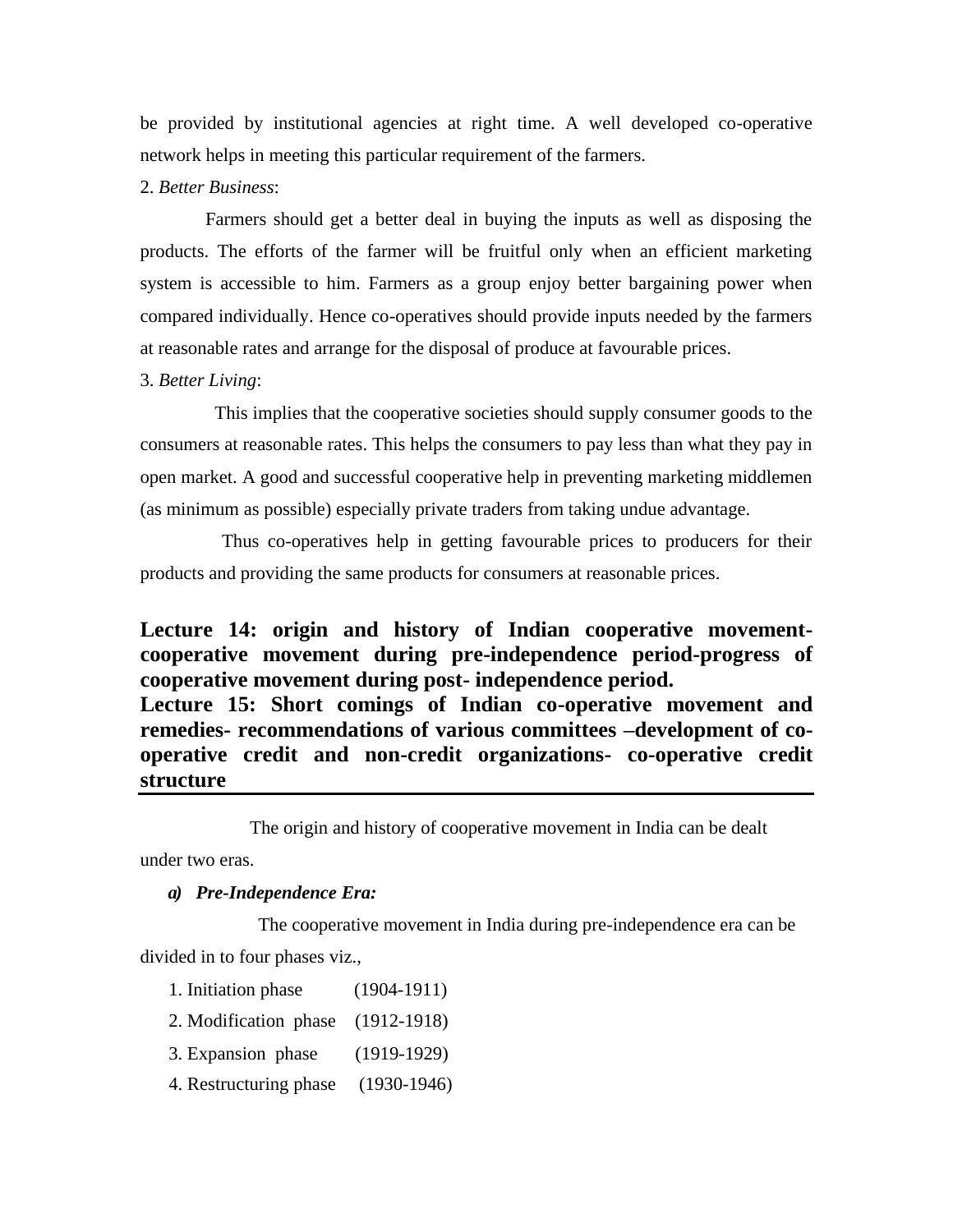## *Initiation phase (1904-1911):*

In olden days rural credit service was dominated by non-institutional financial agencies (i.e. private money lenders) charging exorbitant interest rates from farmers. In extreme cases or out of distress the poor farmers have to sell their belongings to clear their debts. This precarious situation triggered a sort of agitation by farmers against private money lenders in certain areas. The revolts found in Poona and Ahemadnagar areas of Maharashtra attracted the attention of government. Immediately the government passed three acts viz.,

- Deccan Agriculture Relief Act (1879)
- Land Improvement Loan Act (1883)
- Agriculturists Loan Act (1884)

In 1892, the Madras government appointed Federick Nicholson to study and examine the village banks organized on cooperative lines in Germany. After coming from there Nicholson submitted a report and raised a slogan "Find Raiffeissen".

During 1901, Indian Famine Commission and another committee headed by Sir Edward Law recommended the formation of credit societies on Raiffeissen model. These recommendations resulted in the enactment of Cooperative Credit Societies Act (1904).

#### *Important/salient features of 1904 Cooperative Credit Societies Act:.*

- Classification of cooperative societies into rural and urban was made. According to this, rural societies are those having  $4/5$ <sup>ths</sup> of the total members from farming community and urban societies are those having  $4/5<sup>ths</sup>$  of the total members from non-agriculturists.
- Both the organization and control of these societies was to be done by Registrar of cooperatives.
- Loans could be extended to the members on personal and collateral security.
- The principle of "one man one vote" was specified in the Act.

## *Modification phase (1912-1918):*

Cooperative Societies Act of 1912 was enacted for rectifying the shortcomings of 1904 Act.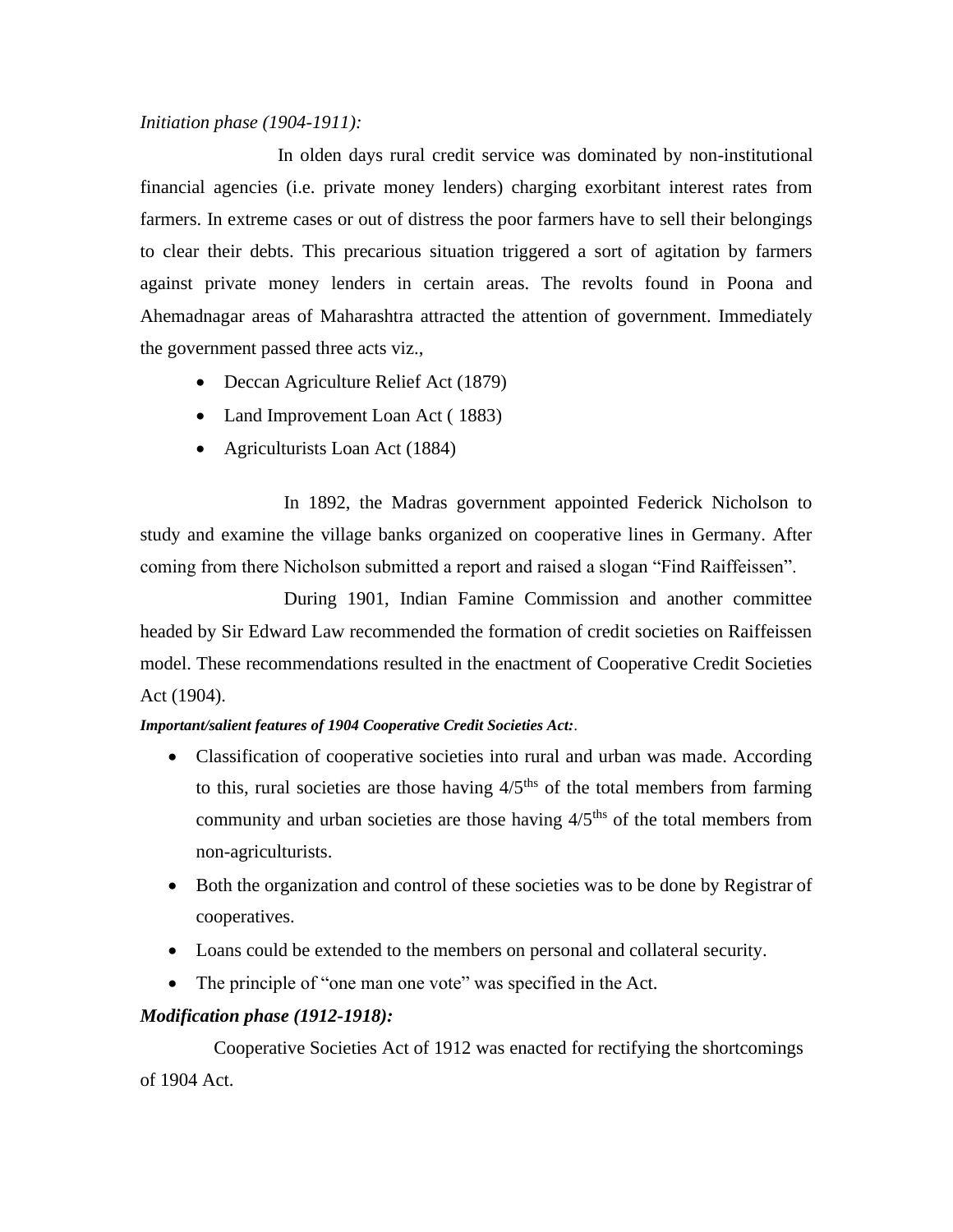# *Important features of 1912 Cooperative Societies Act:*

- It provided legal protection to all types of cooperatives
- Liability is limited in the case of primary societies and unlimited for central societies.
- As this act of 1912 gave provision for registration of all types of cooperative societies, it led to the emergence of rural cooperatives both on credit and noncredit fronts. But this growth was uneven spatially i.e. localized in some areas only.

During the year 1914, the Government appointed a committee under the chairmanship of Edward Mac Lagan to look in to the performance of the societies. He presented his report in 1915. The Mac Lagan committee's recommendations and Cooperative Societies Act of 1912 introduced the cooperative planning process in India.

# *The important observations of Mac Lagan committee were:*

- Illiteracy among the members.
- Misappropriation of funds.
- Rampant nepotism.
- Undue delays in sanctioning of loans.
- Irregularity in repayment of loans.

# *Suggestions offered by Mac Lagan committee for the effective functioning of cooperatives:*

- All the members of the society should be made aware of the cooperative principles.
- Dealings should be restricted to the members only.
- Honesty should be the main criterion for extending a loan to some one.
- Careful scrutiny of applications before advancing a loan and effective follow up for proper utilization of loan amount.
- Loans should not be advanced for speculative purposes like investment in stock markets, lotteries etc.
- Ultimate authority should be with all the members but not with the office bearers.
- Thrift should be encouraged among the members, so as to build reserve fund.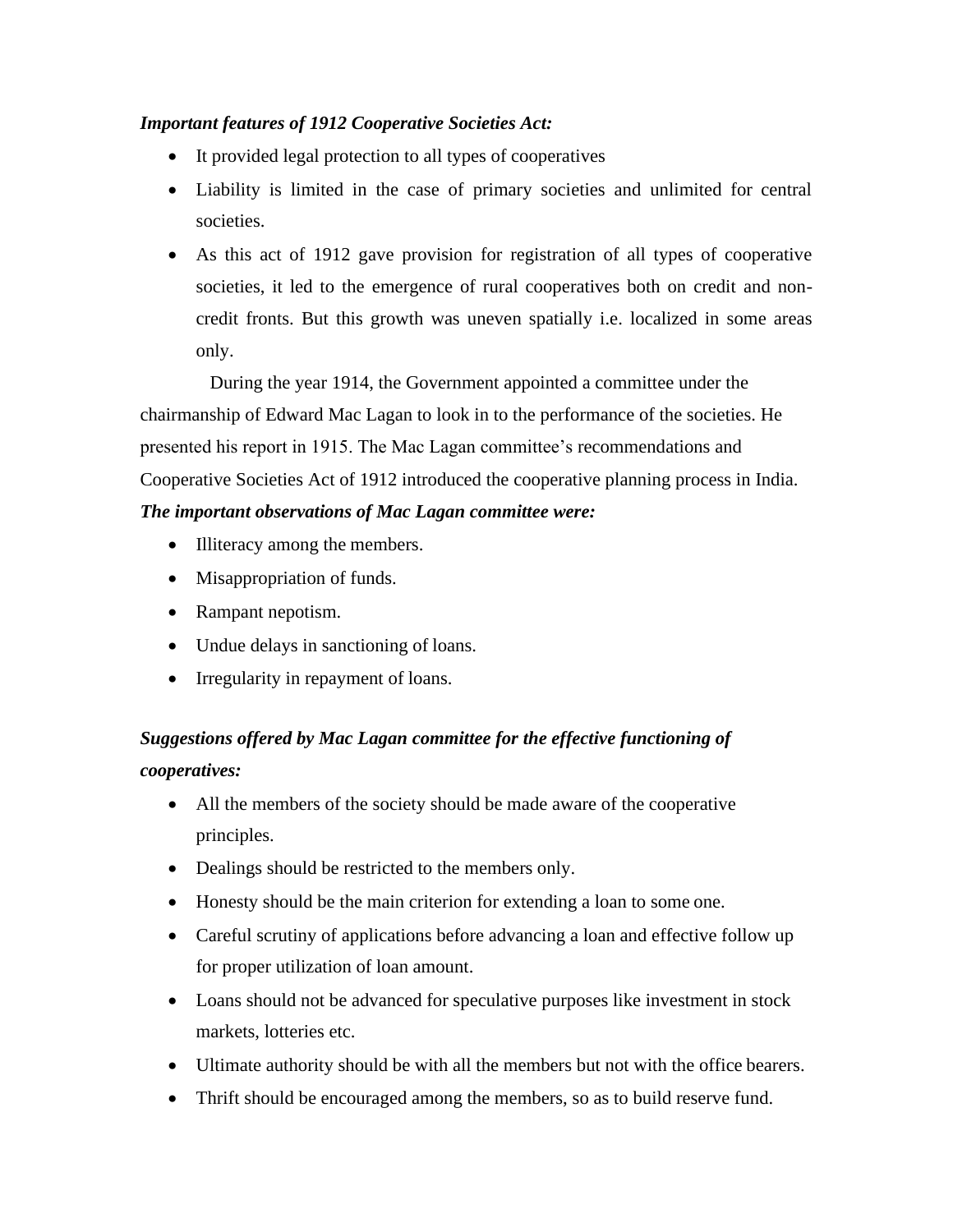- The principle of "one man one vote" should be strictly followed.
- As far as possible, the capital should be raised from the savings of the members only.
- Punctuality in repayment should be strictly insisted up on the borrowers.

## *Expansion phase (1919-1929):*

This phase was considered as "Golden Era" for the cooperative movement in India. Cooperative movement got impetus as the cooperatives became a provincial subject under Montague Chelmsford Act of 1919. The economic prosperity during the period 1920-1929 also contributed to the growth of cooperative movement.

During the same period, the birth of Land Mortgage Banks (LMBs) took place first in Punjab (1924) subsequently in Madras (1925) and in Bombay (1926).

## *Restructuring phase (1930-1946):*

In the year 1931, Indian Central Banking Enquiry Committee also emphasized shortcomings with reference to undue delays in advancing loans and inadequacy of credit.

In the year 1932, Madras Cooperative Societies Act came into existence aiming at the growth of the cooperative movement. Madras Cooperative Land Mortgage Banks Act (1934) came into force for the development of long-term credit. Excessive and abnormal fall in prices of agricultural commodities and the economic depression of early thirties lead to the collapse of the cooperative movement. Various enquiry committees were also constituted for restructuring and reorganization of cooperative societies. They were

- Vijayaraghavacharya committee in Madras.
- Rehabilitation Enquiry committee of Travancore (Kerala) and Mysore.
- Kale committee of Gwalior.
- Wace committee of Punjab.

The Agricultural Finance sub-committee under the chairmanship of Prof.

D.R. Gadgil, in 1944 recommended the

- $\Box$  Adoption of limited liability for cooperatives.
- $\Box$  Assessing the credit –worthiness of a farmer based on his repayment capacity.
- $\Box$  Subsidizing the cost of administration of small cooperative societies.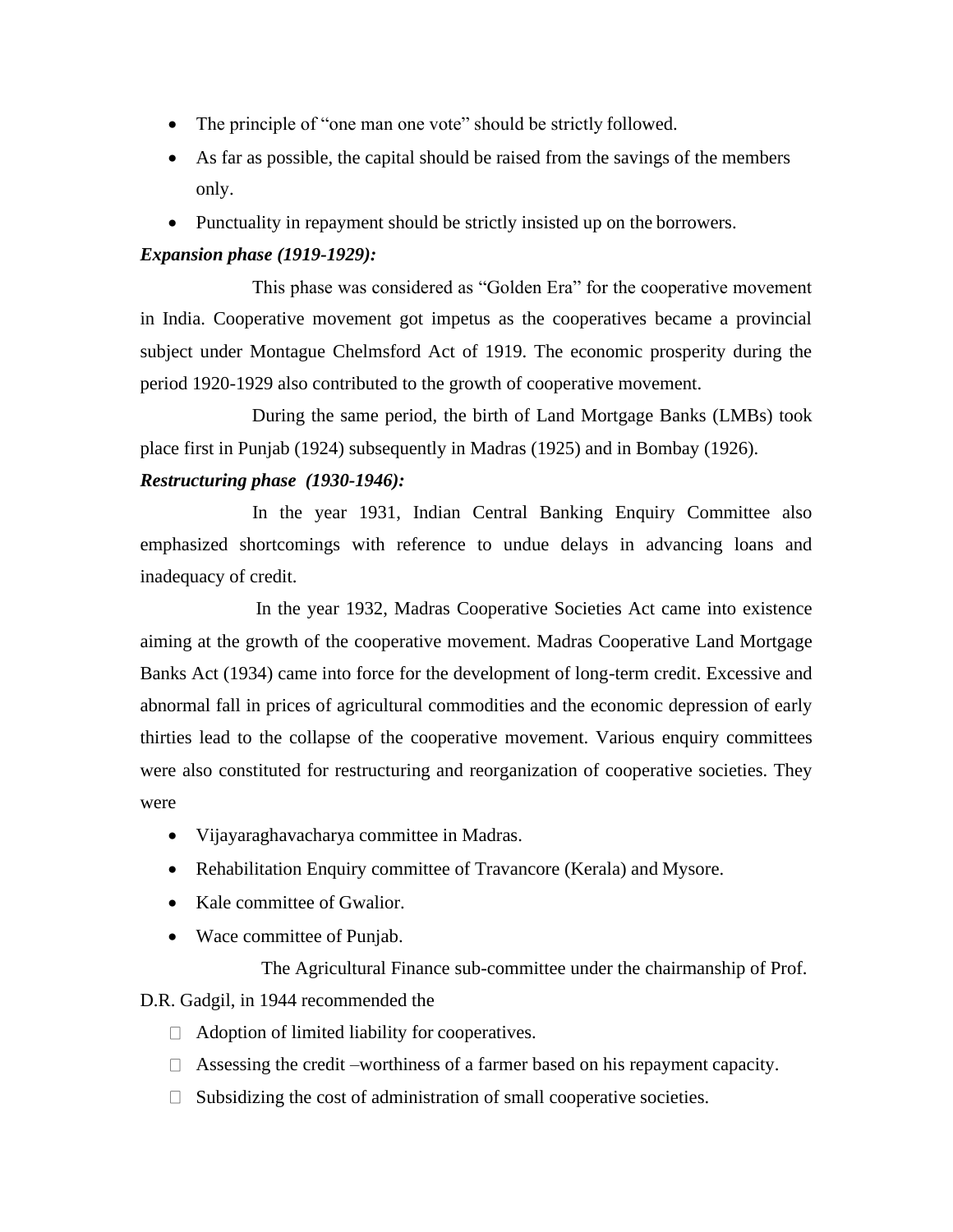$\Box$  Linking credit with marketing.

In 1945, the Cooperative Planning Committee (CPC) under the chairmanship of Sri. R.G. Saraiya pointed out that the limited progress of cooperatives is due to the Laissez-faire policy of Government and illiteracy of the people, etc.

## *b) Post-Independence Era:*

Planning commission was established in March, 1950, prepared *first five year plan* (1951-1956) in 1951 under which main objectives with regard to cooperatives were

- Involvement of cooperatives in rural development programmes.
- Development of well organized credit system.
- Extending cooperatives to the fields of farming, industry, housing, marketing etc.
- Training of higher level personnel engaged in cooperatives.

During the year 1951, All India Rural Credit Survey Committee (AIRCSC) appointed under the chairmanship of Sri. A.D. Gorwala pointed out two main drawbacks of cooperative credit. They were

- Cooperative credit was unevenly distributed.
- Cooperative credit was inadequate and mostly lent to the asset-oriented large cultivators rather than small and marginal farmers.

He also pointed that weakest link in chain of cooperatives was the primary credit societies. The All India Rural Credit Survey Committee also observed that "Cooperation has failed in India but must succeed". This All India Rural Credit Survey Committee also recommended an integrated scheme as a remedy for the then existing situation. The important recommendations of it were

- State/Govt partnership in cooperatives at all levels.
- There should be coordination between cooperative credit, marketing and processing.
- Development of adequate warehousing.
- Giving adequate training for cooperative personnel engaged at all levels.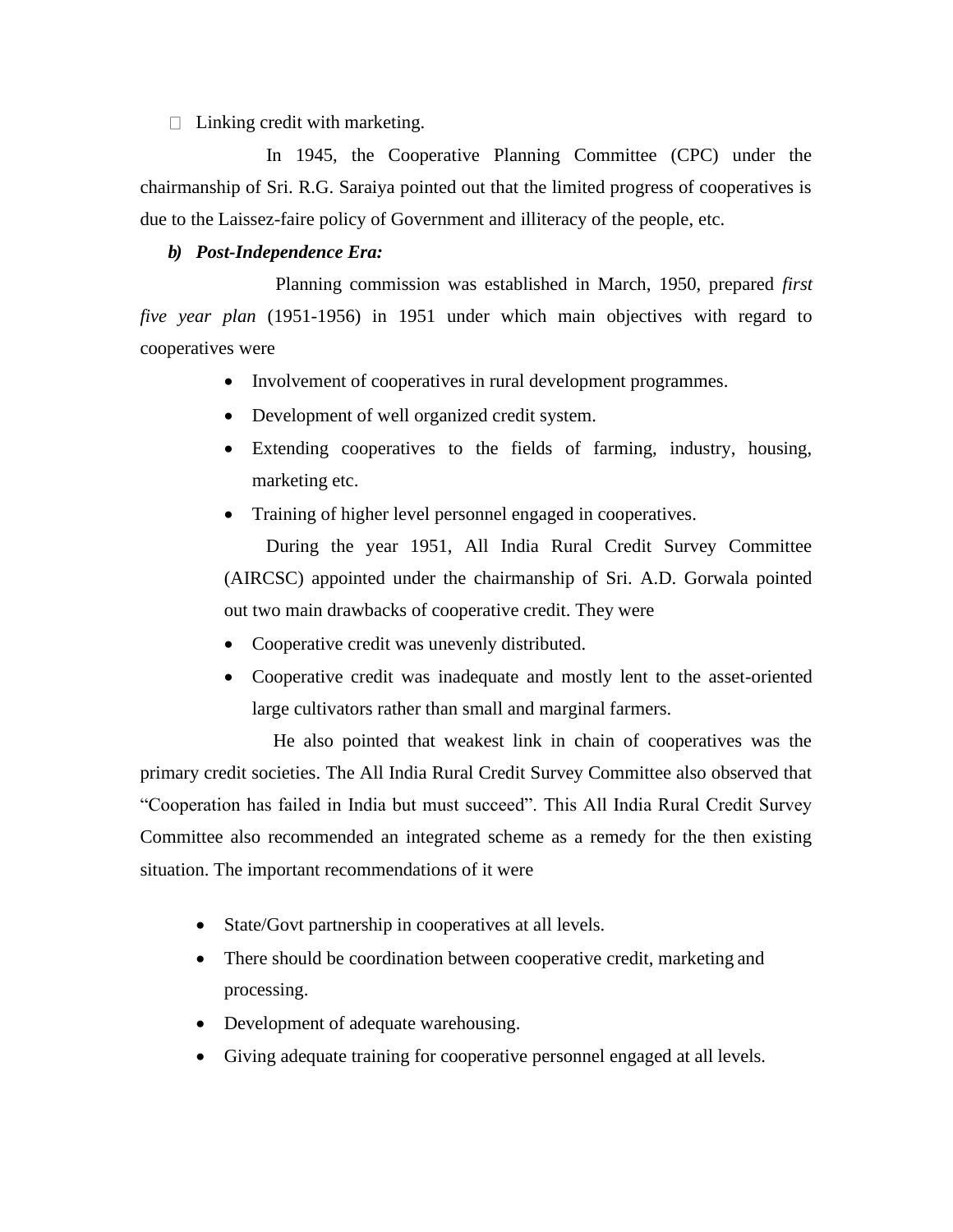Under *Second five year plan (1956-1961),* on the recommendations of All India Rural Credit Survey Committee during the year 1956, National Cooperative Development and Warehousing Board (NCDWB) was established. Apart from this, the second five year plan initiated the setting up of producers' cooperatives and processing cooperatives.

During the year 1959, the Committee on Cooperative Credit under the chairmanship of Sri. V. L. Mehtha opined that the membership in a cooperative should not be too large and each village falling under the service area of the cooperative should be at a distance of less than 3-4 miles.

The Committee on Taccavi (Govt) loans and cooperative credit under the chairmanship of Sri. B.P Patel in 1961-62, stressed that the cooperatives should provide loans to the farmers for carrying out agricultural operations and land improvement. These loans should be given only to the farmers under distressed conditions.

The Committee on Cooperative Administration headed by Sri. V. L. Mehta said that the supervision of cooperatives at grassroots level i.e. PACSs should be done by District Cooperative Banks.

During *Third five year plan (1961-1966),* the emphasis was placed on the revitalization of dormant societies apart from increased emphasis on cooperative credit and cooperative farming. During this period National Cooperative Development Corporation (NCDC) was established in 1963 and also National Federation of Cooperative Sugar Factories (NFCSF).

All India Rural Credit Review Committee (AIRCRC) was constituted during July, 1966 under the chairmanship of Sri. B. Venkatappaiah. He submitted his final report in the year 1969 and recommended the

- □ Setting up of Small Farmers Development Agency (SFDA), Marginal Farmers and Agricultural Labourers Development Agency (MFAL) and Rural Electrification Corporation (REC).
- $\Box$  Reorganization of primary societies into economically viable units.
- $\Box$  Revitalization of weak cooperative central banks.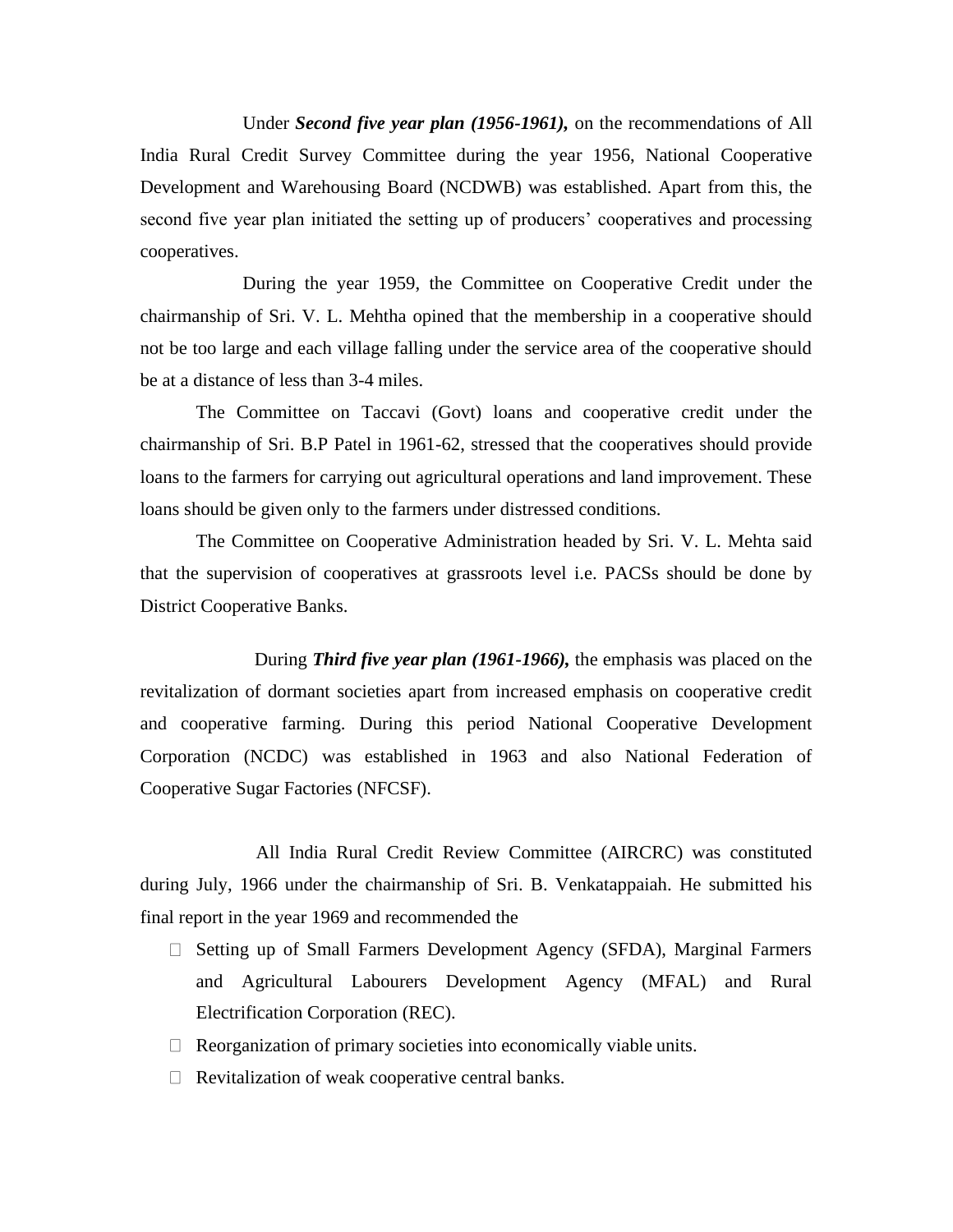- $\Box$  Checking of overdues.
- $\Box$  Greater flexibility in conversion of short-term loans into medium-term loans.
- $\Box$  Simplification of loan application.
- $\Box$  Disbursement of a part of loan in kind form.

During the third five year plan period itself the new concept of transport cooperatives was initiated.

After the third five year plan, during 1966-1968 there were three annual plans called rolling plans. In the year 1967, Vaikunth Mehta National Institute of Cooperative Management (VAMNICOM) was started in Poona.

*Fourth five year plan (1969-1974)*, gave impetus for the rehabilitation and reorganization of District Cooperative Credit Societies for the smooth flow of cooperative credit. During this plan, Indian Farmers Fertilizer Cooperative Limited (IFFCO) was established at Kandla, Gujarat.

During *Fifth five year plan (1975-1979)* new fertilizer projects were initiated with the success during fourth five year plan.

National Bank for Rural Development (NABARD) was established for providing credit to agriculture and allied activities under *Sixth plan (1980-1985) .*The strengthening of dairy cooperatives was also given importance in this period.

#### *Seventh five year plan (1985-1990),* stressed up on

- a) Organizing of special cooperative loan recovery camps
- b) Strengthening of National and State Consumer Federation (NSCF)
- c) Introduction of single window system of credit in Andhra Pradesh.

## *Eighth five year plan (1992-1997)* emphasized replication of Anand

Pattern of cooperatives for milk and strengthening of processing cooperatives.

*During Ninth Five Year Plan (1997-2002)* measures have been initiated to revitalize the co-operatives to make them vibrant democratic institutions with economic viability and active involvement of members by the Government. These include the framing of national policy on cooperatives and finalisation of a new Multi State Cooperative Societies Bill to replace the existing Multi State Cooperative Societies Act, 1984.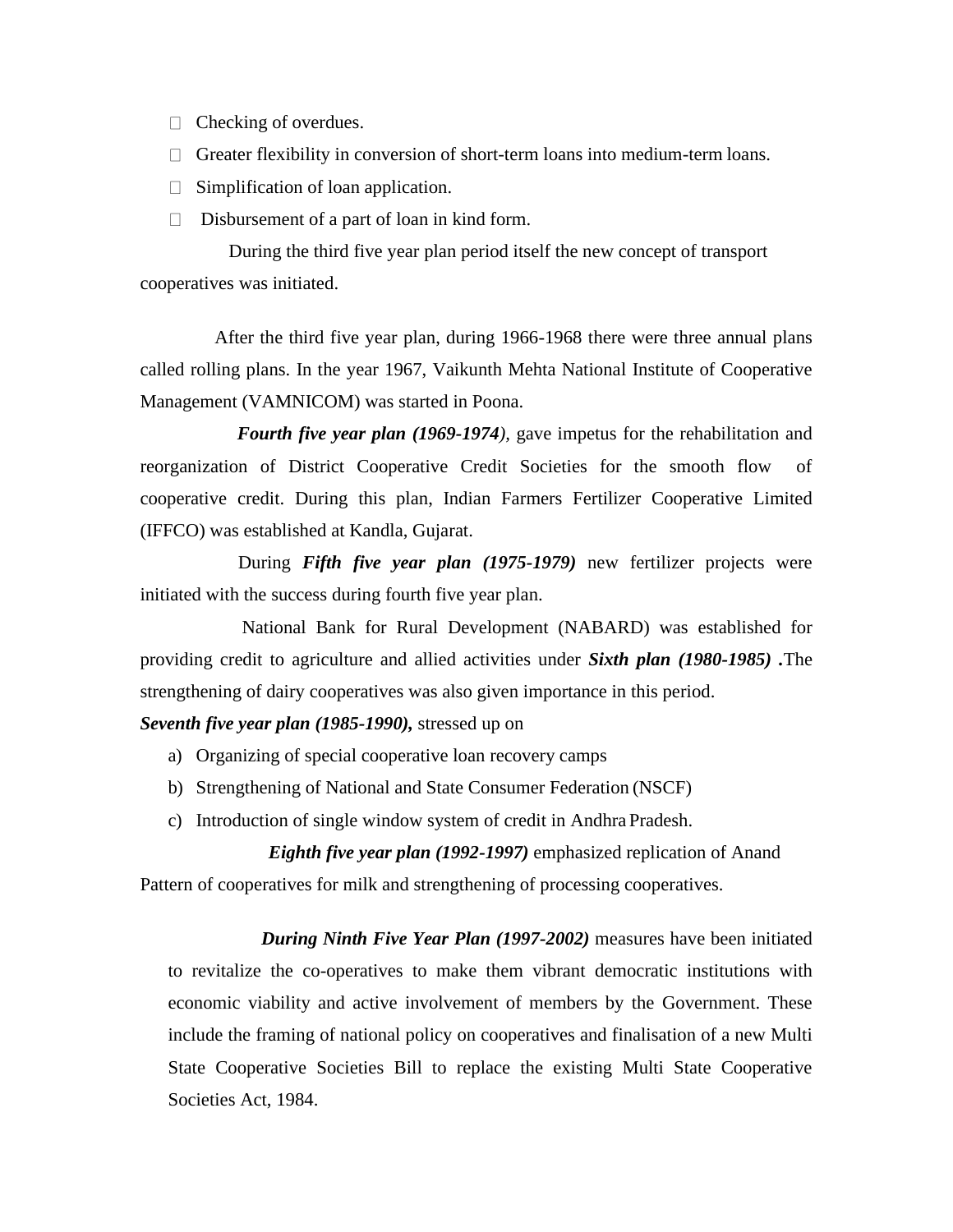Broadly, the following issues have been addressed in the proposed legislation.

(i) Greater degree of autonomy of Multi State Cooperative Societies

- (ii) Reduction in the control and level of intervention of the Government
- (iii) Establishment of Quasi-judicial Dispute Settlement Authority
- (iv) Provisions for safeguarding the interest of members
- (v) Removal of some restrictive provisions on the functioning of societies
- (vi) Freedom of societies to determine their own priorities

Amendments to the NCDC Act are proposed. The main features of the proposed amendment are as follows: (a) expansion of NCDC's scope to include animal husbandry, forestry, horticulture, pisiculture, etc. (b) extension of NCDC's coverage to livestock, industrial goods, handicrafts and the services sector, and (c) provision of loans directly to cooperative societies on appropriate security to be furnished by the borrower.

#### *Tenth Five Year Plan (2002-2007)*

The following initiatives were taken with respect of cooperatives during tenth five year plan

To make a special study of the role of the cooperatives and challenges to be met in the wake of globalization of Indian economy and also the issues relating to competitive efficiency of the cooperatives, constraints and remedial measures for improving the commercial and economic viability of the cooperatives with regard to modernization, diversification, technology upgradation, quality improvement, marketability and export promotion, etc.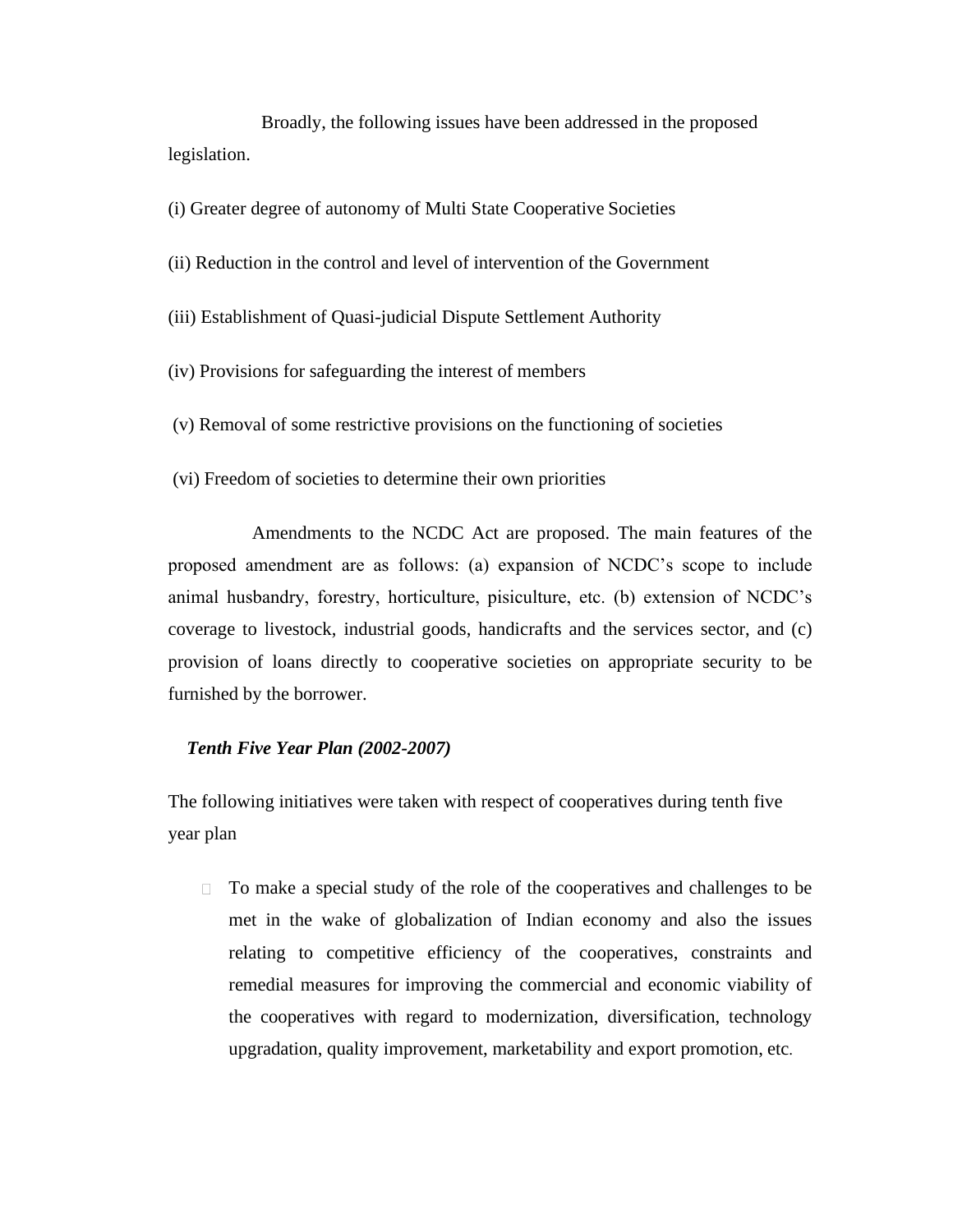- $\Box$  To study the regional disparity in the development of cooperatives, identify the factors inhibiting the development of cooperatives in the states and suggest suitable programmes for encouraging cooperatives in the cooperatively underdeveloped states.
- $\Box$  To suggest measures for human resource development in the cooperatives.
- $\Box$  To review the role and functioning of consumer cooperatives and suggest suitable measures for their improvement

## Lecture: 16

**Classification of co-operative credit institutions- Short Term (ST), Medium Term (MT) and Long Term (LT) Credit- Primary Agricultural Cooperative Credit Societies (PACS)- Farmers Service Societies (FSS)- Multi-Purpose Cooperative Credit Societies (MPCS) and Large-Sized Adivasi Multipurpose Cooperative Societies (LAMPS)- Objectives and functions- Reorganization of Rural Credit Delivery System and concept of single window system- Andhra Pradesh mutually aided Co-operative Societies Act,1995**

Government of India realized that cooperatives were the only alternative to increase agricultural credit and development of rural areas, as recommended by All India Rural Credit Survey Committee (AIRCSC) headed by Sri. Gorwala. Hence, cooperatives received substanti al help in getting credit from Reserve Bank of India and large-scale assistance and encouragement from both central and state governments for their growth and development. Many schemes of Government with components of subsidies and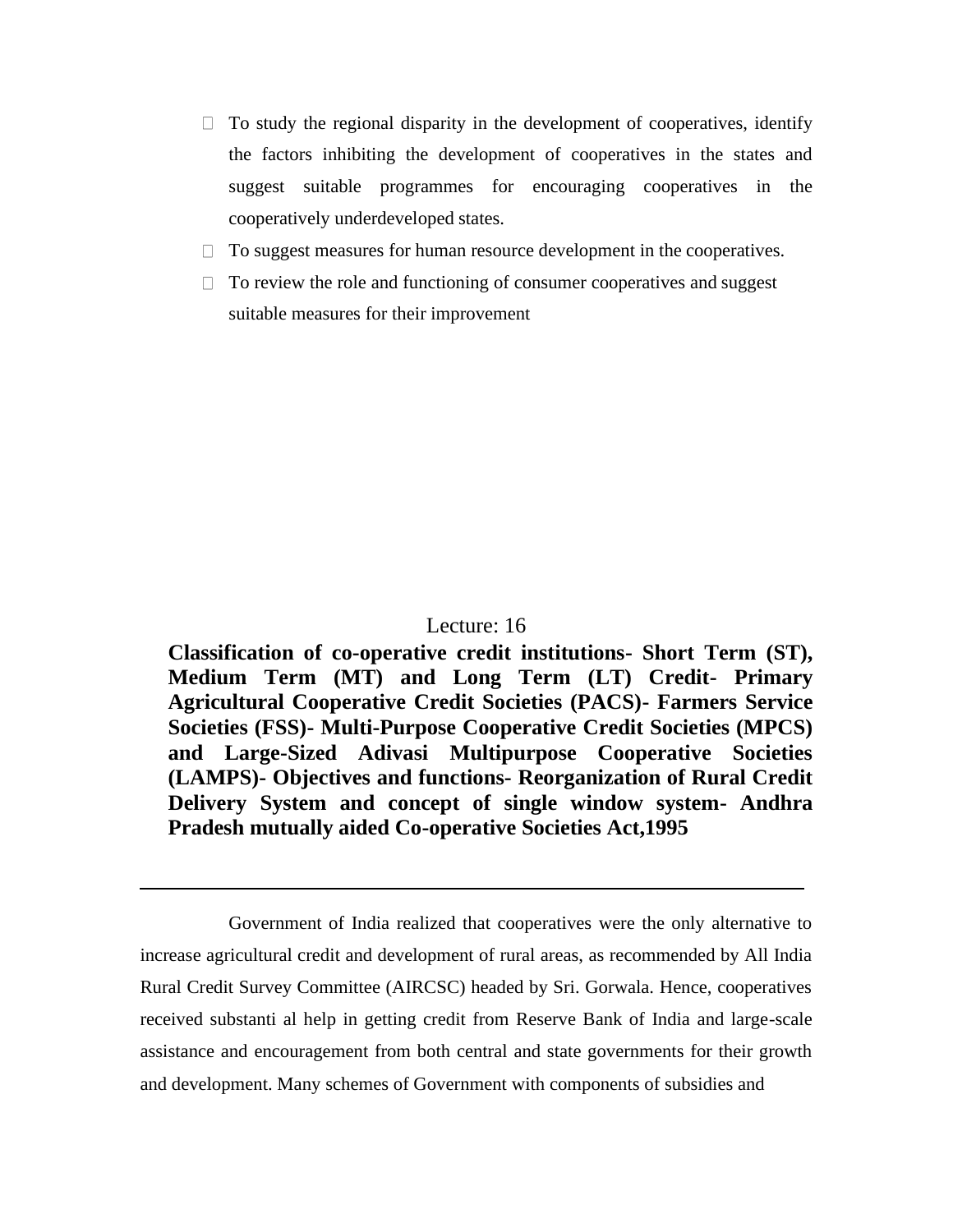concessions to the weaker sections were enrooted through the cooperatives. With this the cooperative institutions registered a remarkable progress in the post-independence period. Cooperative structure was delineated into two types viz., three-tier structure for providing short-term and medium-term loans and two-tier structure for long-term loans in all states except Bihar, Jammu and Kashmir, Maharashtra and Uttar Pradesh, where the structure is unitary i.e. concentrated at a single point. The cooperative credit structure is illustrated in Fig

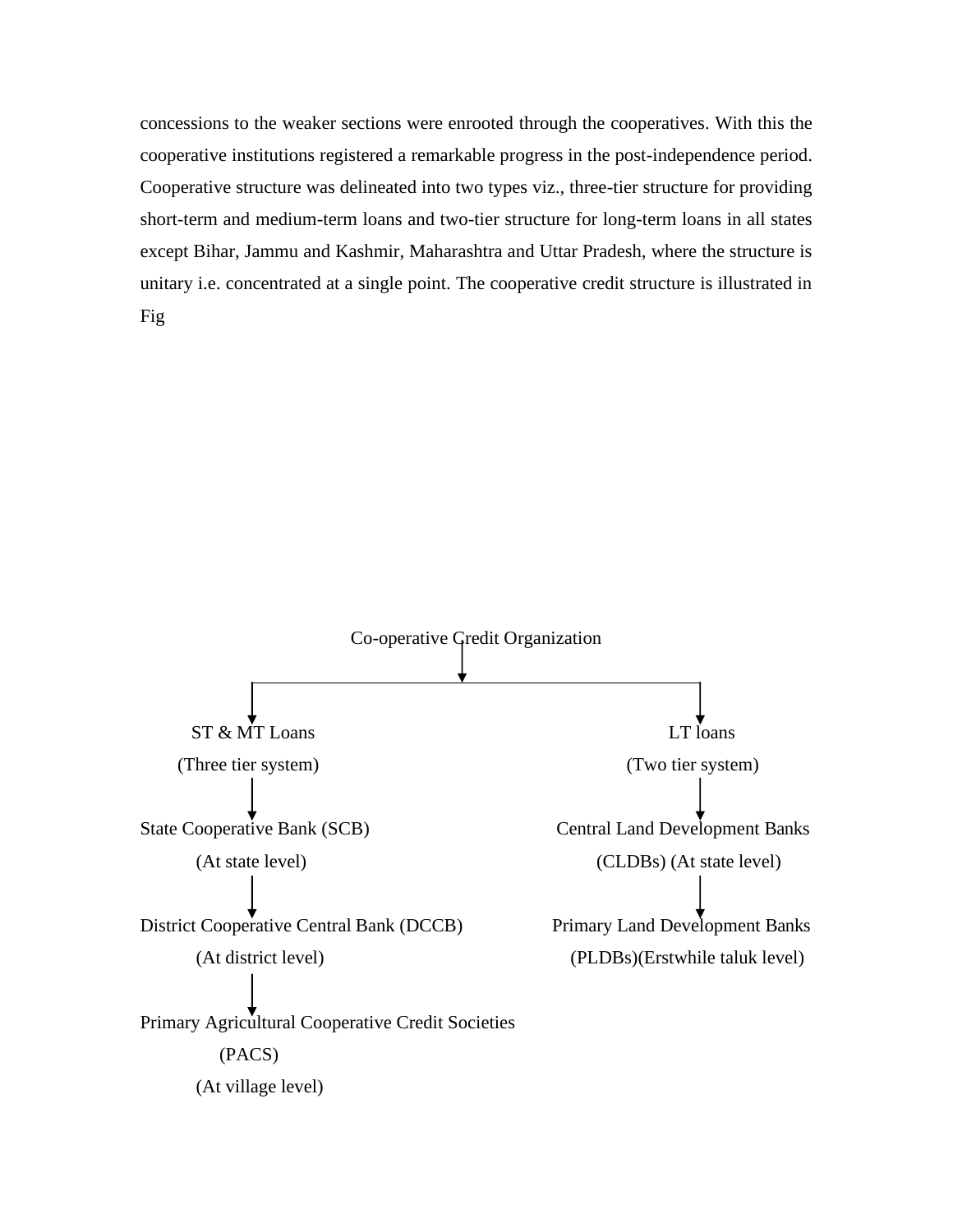#### *Fig:Cooperative credit structure*

#### *State Cooperative Banks (SCBs):*

These are the apex credit organizations existing at the state level. District cooperative central banks (DCCBs) and primary agricultural cooperative credit societies will act as members of these banks. These SCBs supervise the activities of the member banks and mobilize and deploy the financial resources among the member banks. They serve as a bridge between RBI and PACS.

#### *Specific functions of SCBs are*

- $\Box$  They help the state governments in formulating developmental plans pertaining to cooperative institutions.
- $\Box$  They also help in coordinating the cooperatives with the government.
- $\Box$  They formulate and implement uniform credit policies pertaining to cooperative development in the state.
- $\Box$  They act as bankers bank to DCCBs.
- $\Box$  They will grant subsidies for the smooth functioning of DCCBs
- $\Box$  Similar to any other commercial bank, they also perform the normal banking operations.

#### *District Cooperative Central Banks (DCCBs):*

They act as link between state cooperative banks and primary agricultural cooperative credit societies. DCCBs also undertake normal banking functions like accepting of deposits from public, collection of bills, cheque and drafts etc. They also provide required credit for needed persons.

In DCCBs membership is open to individuals and other societies falling under its area of operation. Marketing societies, consumers' societies, farming societies, urban banks and PACS usually enroll as its members.

*Specific functions of DCCBs are:*

- $\Box$  They supervise and inspect the activities and functions of PACS and help them to function smoothly.
- $\Box$  Apart from providing guidance they also provide leadership to PACS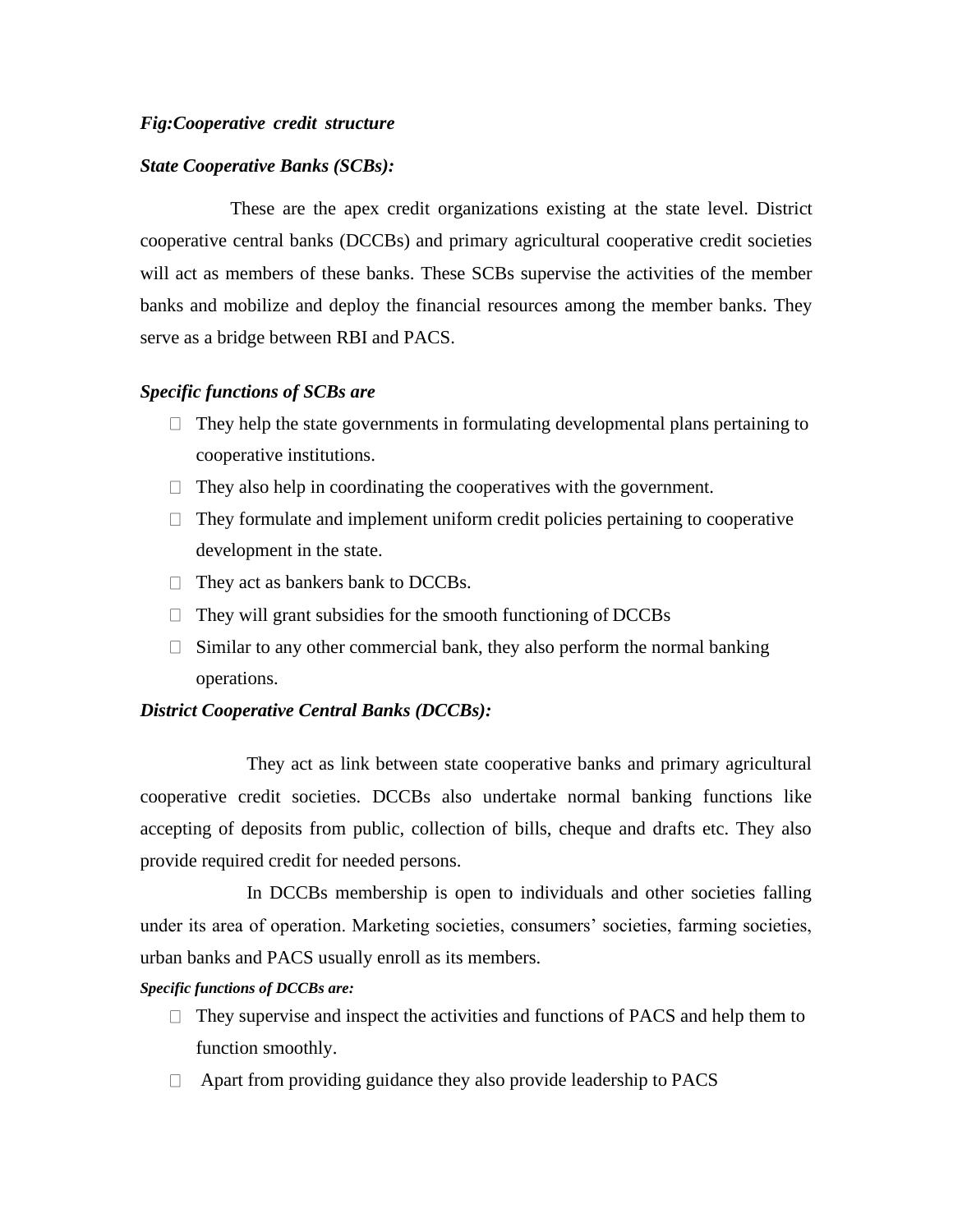- $\Box$  They also undertake non-credit activities like supply of seeds, fertilizers and also consumer items like sugar, kerosene etc.
- $\Box$  They provide requisite credit for societies under their control.
- $\Box$  They accept deposits from the member societies as well as from public.

## *Primary Agricultural Cooperative Credit Societies (PACS):*

With the enactment of Cooperative Societies Act of 1904, PACS came into existence following the guidelines of Raiffeissen model. The cooperative principles are framed for their smooth and efficient functioning.

These societies will function at village level providing the farmers the required short term and medium term loans. Supply of other agricultural inputs and essential consumer items is also taken up by these societies. PACS also help in formulating and implementing the agricultural developmental plans.

## *Specific functions of PACS are:*

- $\Box$  They borrow adequate and timely funds from DCCBs and help its members by providing required finances.
- $\Box$  To inculcate the habit of thrift they attract local savings of members towards share capital and deposits from the villagers.
- $\Box$  They supervise the end use of credit.
- $\Box$  They distribute fertilizers, seeds and pesticides to the needy farmers.
- $\Box$  They provide machinery to the farmers on hire basis.
- $\Box$  They also associate themselves with the plans and programmes meant for the socio-economic development of the village.
- $\Box$  They help the farmers in marketing of farm produce.
- $\Box$  They provide storage facilities and marketing finance.
- $\Box$  They help in supplying certain consumer goods like rice, wheat, sugar, kerosene, clothes etc, at fair prices.

## *Central Land Development Bank (CLDB):*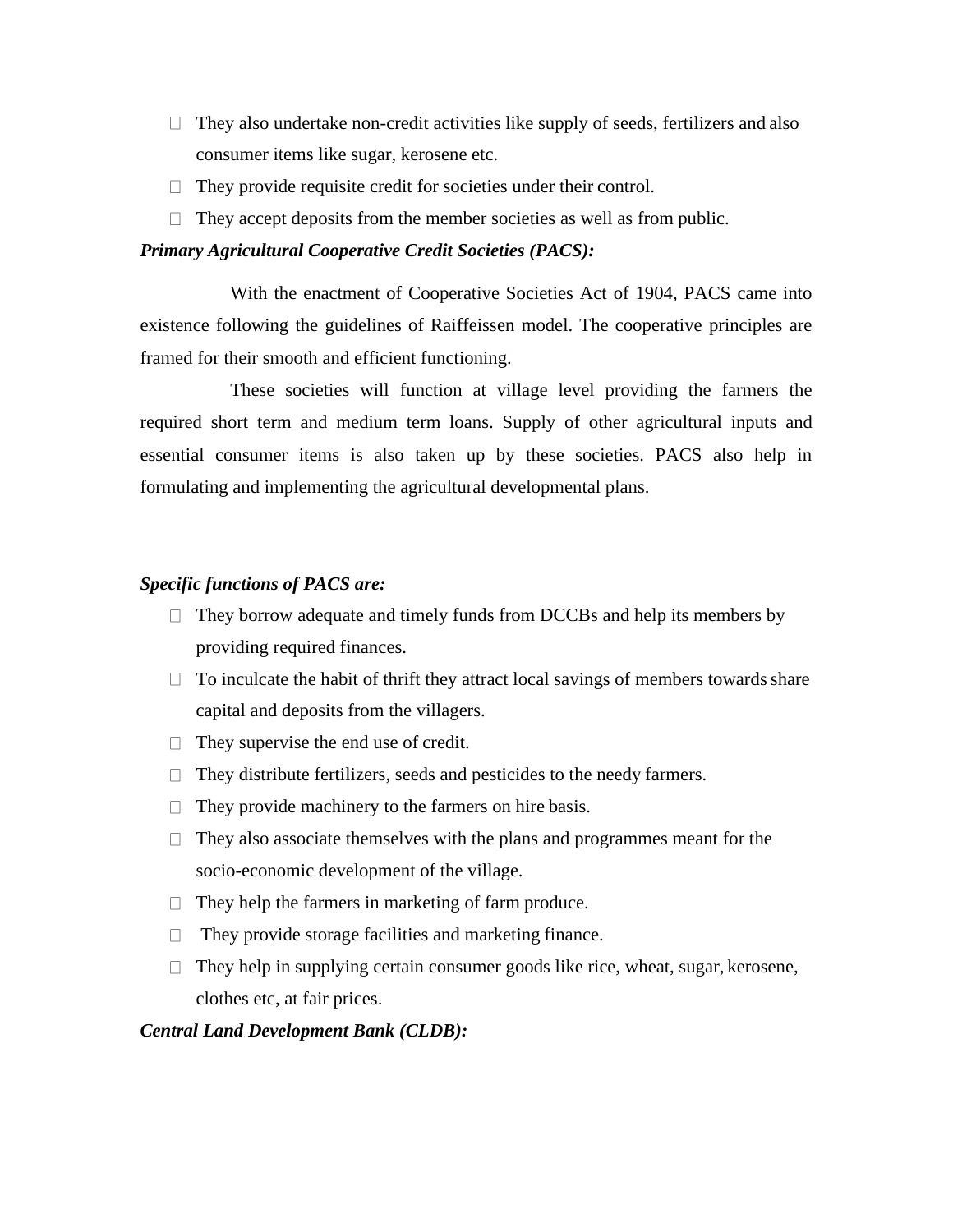Central Land Development Bank is an apex bank in the two-tier cooperative credit structure providing long-term credit to PLDBs and its subsidiary/affiliated branches. The branches of CLDBs, PLDBs and individual entrepreneurs are the members of CLDB.

National Bank for Agriculture and Rural Development and Life Insurance Corporation (LIC) subscribe for its debentures. NABARD is a refinancing agency to the CLDBs. CLDB is a link between NABARD and government in long-term transactions.

#### *Specific functions of CLDB are:*

- CLDB inspects, supervises and guides PLDBs in their banking operations.
- $\Box$  It floats debentures for raising the necessary funds.
- $\Box$  It inculcates the spirit of thrift among the members by mobilizing savings and stimulating capital formation i.e. asset creation.
- $\Box$  It provides loans to the member banks for the redemption of old debts, development of land, purchase of machinery and equipment, development of minor irrigation, etc.

#### *Primary Land Development Banks (PLDBs):*

The establishment of land mortgage banks on cooperative lines was initiated in Punjab during the year 1920 itself. During 1920-29 i.e. in the expansion phase many Land Mortgage Banks (LMBs) were established in Mysore, Madras, Assam, Bengal, Bombay, etc.

Even though there was slow progress of these banks until 1945, good progress of these banks was achieved in the post independence era i.e. 1948-53. During this period only large and affluent farmers obtained loans from the LMBs and small and marginal farmers were benefited very little. Later on LMBs received massive support from institutional agencies like RBI, SBI, LIC and ARDC. With this LMBs directed their lending policies towards small and marginal farmers emphasizing agricultural development.

In the year 1974, LMBs were renamed as Land Development Banks (LDBs) in Andhra Pradesh.

#### *Specific functions of PLDBs are:*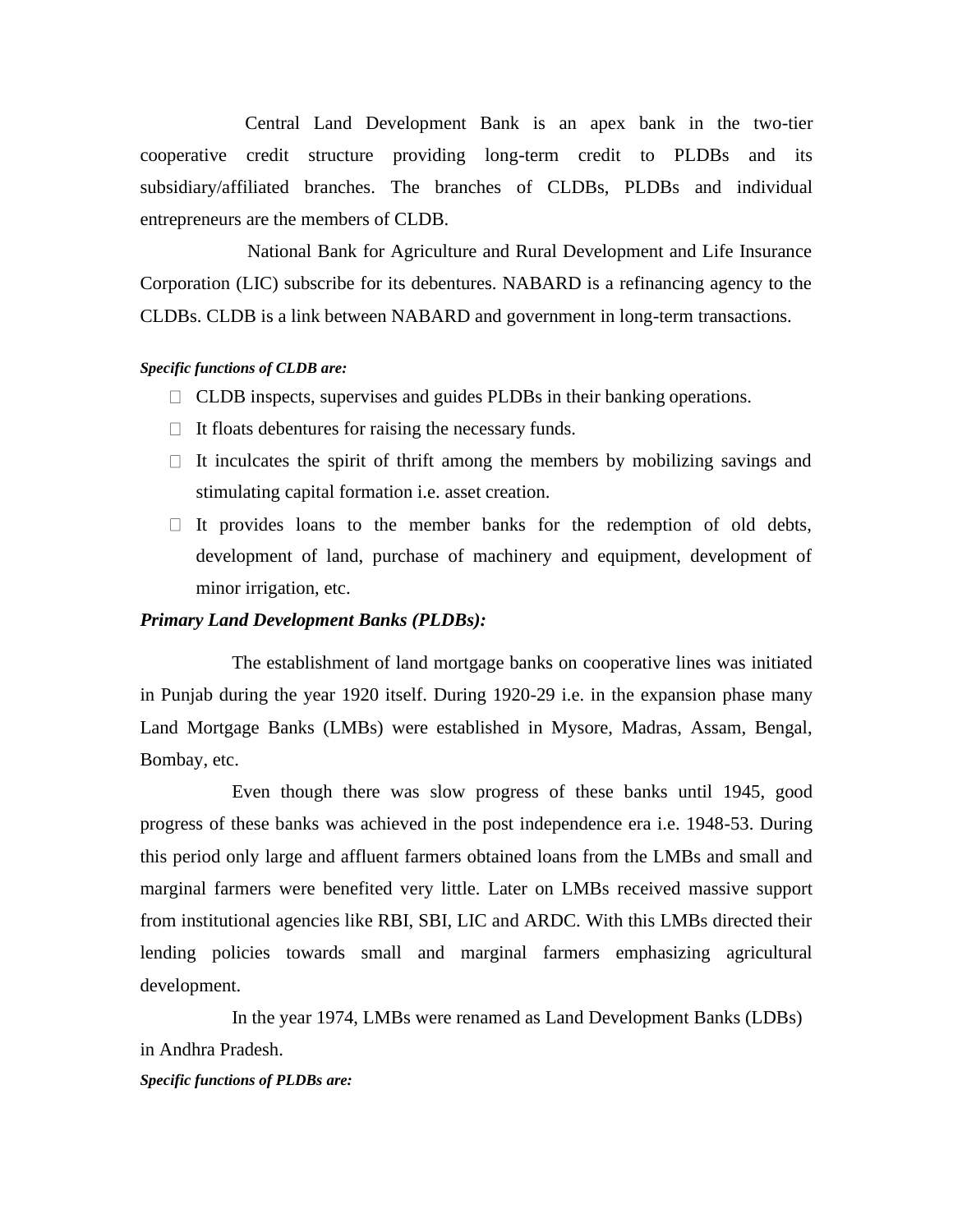- $\Box$  To provide long-term credit to the needy farmers for the land development, increased agricultural production and productivity of land.
- $\Box$  They provide loans for minor irrigation, purchase of land and for redemption of old debts.
- $\Box$  They finance farmers in purchase of tractors, machinery and equipment.
- $\Box$  They provide finance to farmers for the construction of farm buildings.
- $\Box$  They mobilize rural savings, etc.

## *Farmers Service Societies (FSS)*

Farmers Service Societies are well organized and registered units functioning on the principles of cooperation. As many cooperatives are rendering their services only to affluent farmers, the National Commission on Agriculture (NCA) strongly felt that separate societies for meeting the needs of weaker sections in rural areas are envisaged. Hence with the recommendations of NCA, the FSS were organized in the year 1971, on cooperative lines to provide integrated credit services to weaker sections of rural areas viz., small farmers, marginal farmers and agricultural labourers and rural artisans.

#### *Important functions of FSS are:*

- $\Box$  To supply all types of loans i.e. crop loans (ST), MT and LT loans to weaker sections.
- $\Box$  To provide adequate supplies of requisite inputs and technical guidance for their development.
- $\Box$  To encourage dairy, poultry, fisheries, farm forestry and other subsidiary occupations in rural areas.
- $\Box$  To make arrangements for bringing about improvements in agricultural markets.
- $\Box$  To mobilize deposits and small savings from weaker sections by providing incentives.

The area of operation of these societies is SFDA and MFAL districts. The sponsorship of these societies is done by lead bank of the respective district. The number of directors in the board of management varies from 9 to 13 based on the size of the society. One full- time Managing Director is deputed by lead bank. Of the nine members,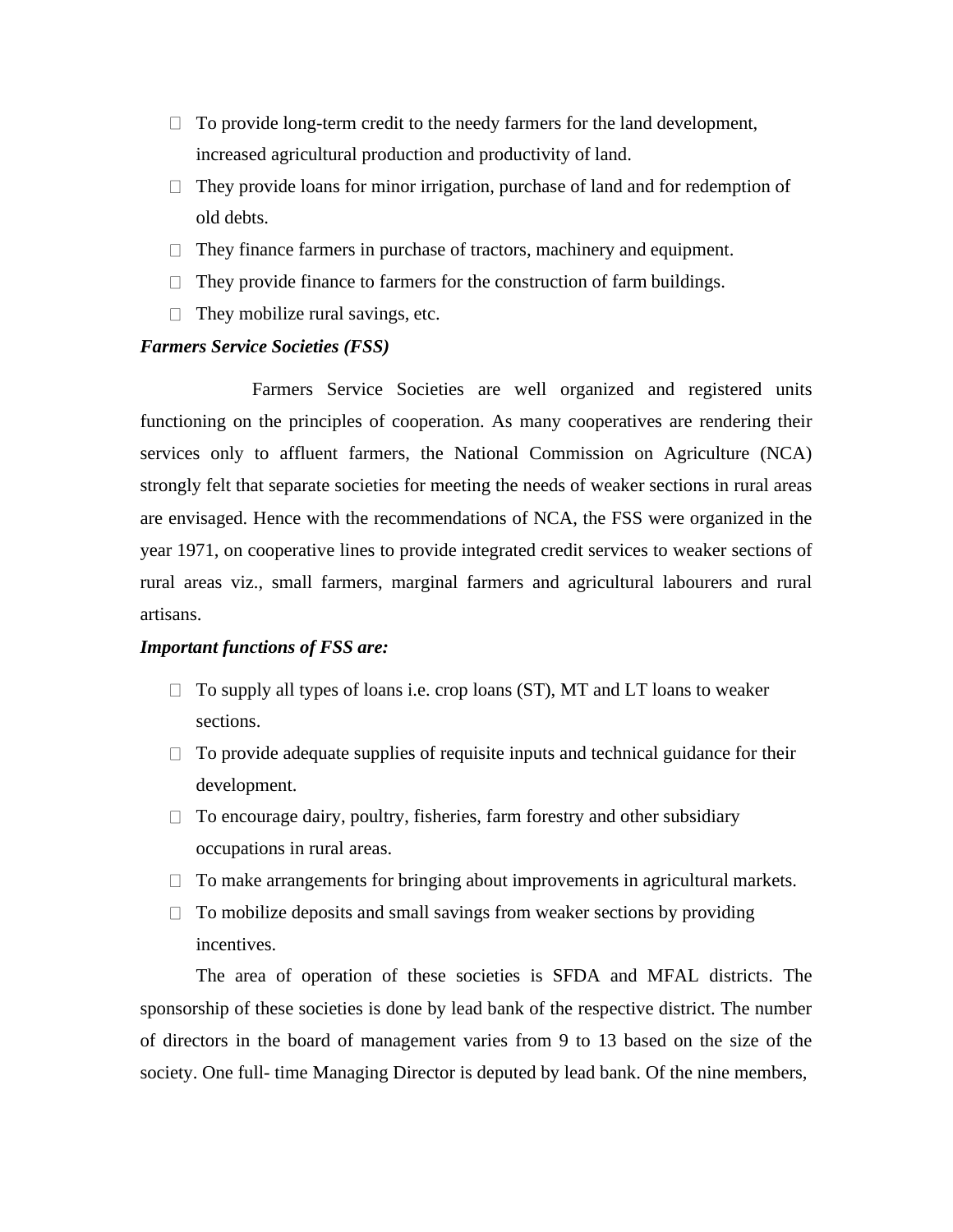five will be elected members (3 from SF and MF category and 2 from LF category) and four will be representatives of financial institutions, Department of Agriculture and cooperative societies besides Block Development Officer (BDO).

#### *Multi-purpose Cooperative Societies (MPCS)*

As the name itself indicates these societies offer assistance in many ways like providing credit, supplying of farm inputs like fertilizers, seeds ( sometimes on subsidized rates), offering marketing facilities, technical guidance etc.

## *Large-Sized Adivasi Multipurpose Cooperative Societies (LAMPS):*

In line with the objectives of FSS, LAMPS were organized for the first time in December, 1971 on the recommendations of Bawa team appointed by Government of India in tribal areas of the country.

## *Objectives of LAMPS:*

- $\Box$  To provide all types of credit including consumption credit.
- $\Box$  Intensification and modernization of agriculture with appropriate technical guidance.
- $\Box$  Improving the marketing of agricultural and forest products in tribal areas.

Management of LAMPS include eleven board of directors. These eleven members are

- Five tribal members
- Two Non-tribal members
- Two nominated by Registrar of co-operatives.
- Two nominees of lead bank

## *Single Window System:*

Till 1987 the farmers in Andhra Pradesh depended on primary agricultural credit societies functioning under three - tier structure for short-term and medium-term credit requirements and on primary land development banks functioning under two-tier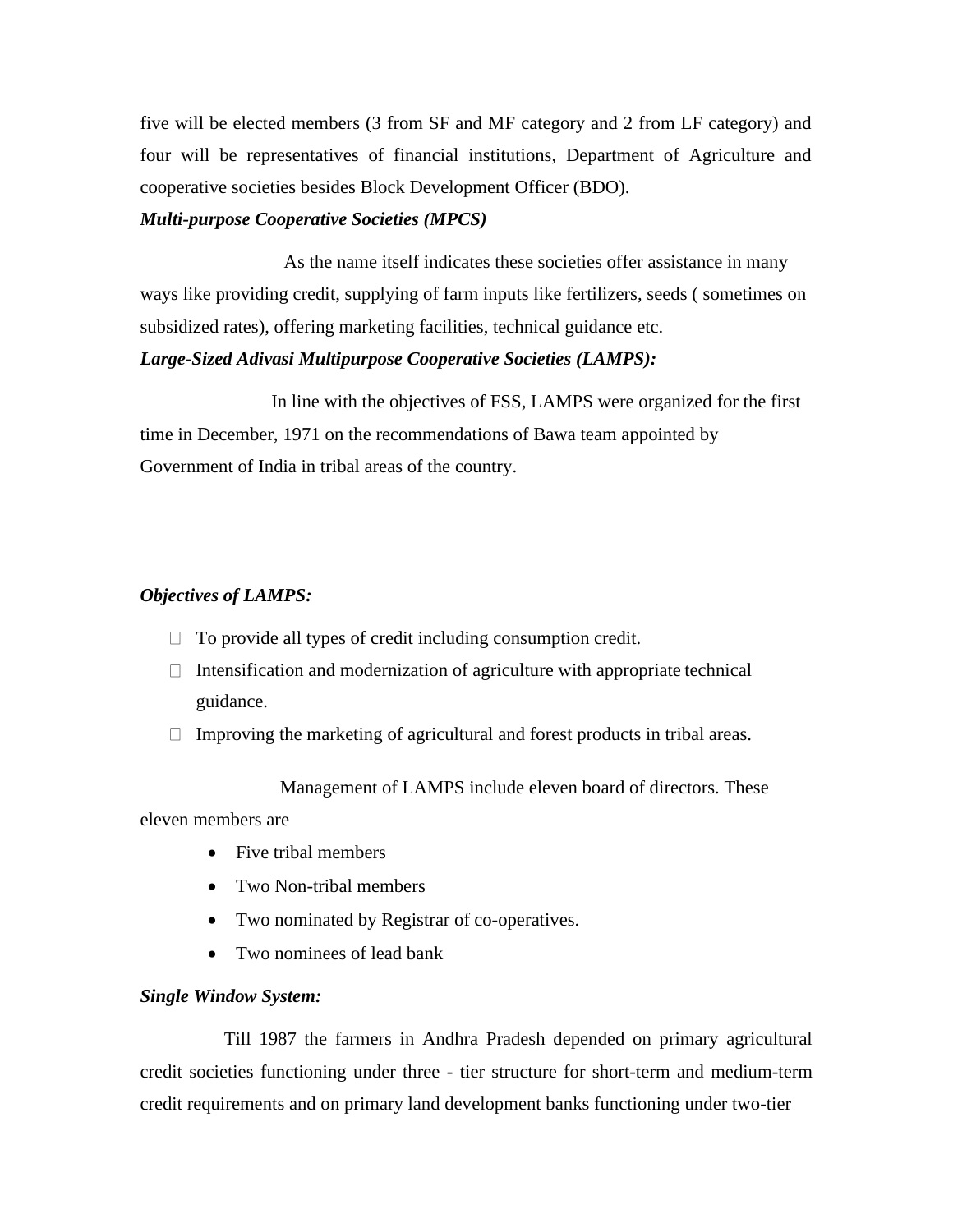structure for ling-term credit needs. It means that the farmers have to obtain their total credit requirements from two different cooperative institutions. In addition to this the performance of PLDBs was not satisfactory. In marketing their farm produce also, farmers faced many difficulties in getting marketing services from PACS in three- tier structure.

Against this backdrop, to make cooperatives render their meaningful services, the Government of A.P thought to bring some appropriate organizational changes in the working of cooperatives in the state. Subsequently, a committee under the chairmanship of Sri. Mohan Kanda, an IAS officer was constituted to bring out some meaningful and practicable alternatives in the structure of cooperatives. The committee submitted its report in May, 1985 and recommended the establishment of "Single Window System" and a bill was passed for its establishment in the AP state assembly in January, 1987. The main intention and idea of introducing the single window system is to supply all types of agricultural credit needed by the farmers through PACS and provide adequate marketing facilities to farm produce through District Cooperative Marketing Societies (DCMS).

Single window system is a three-tier structure in cooperative credit and twotier structure in cooperative marketing as shown below.

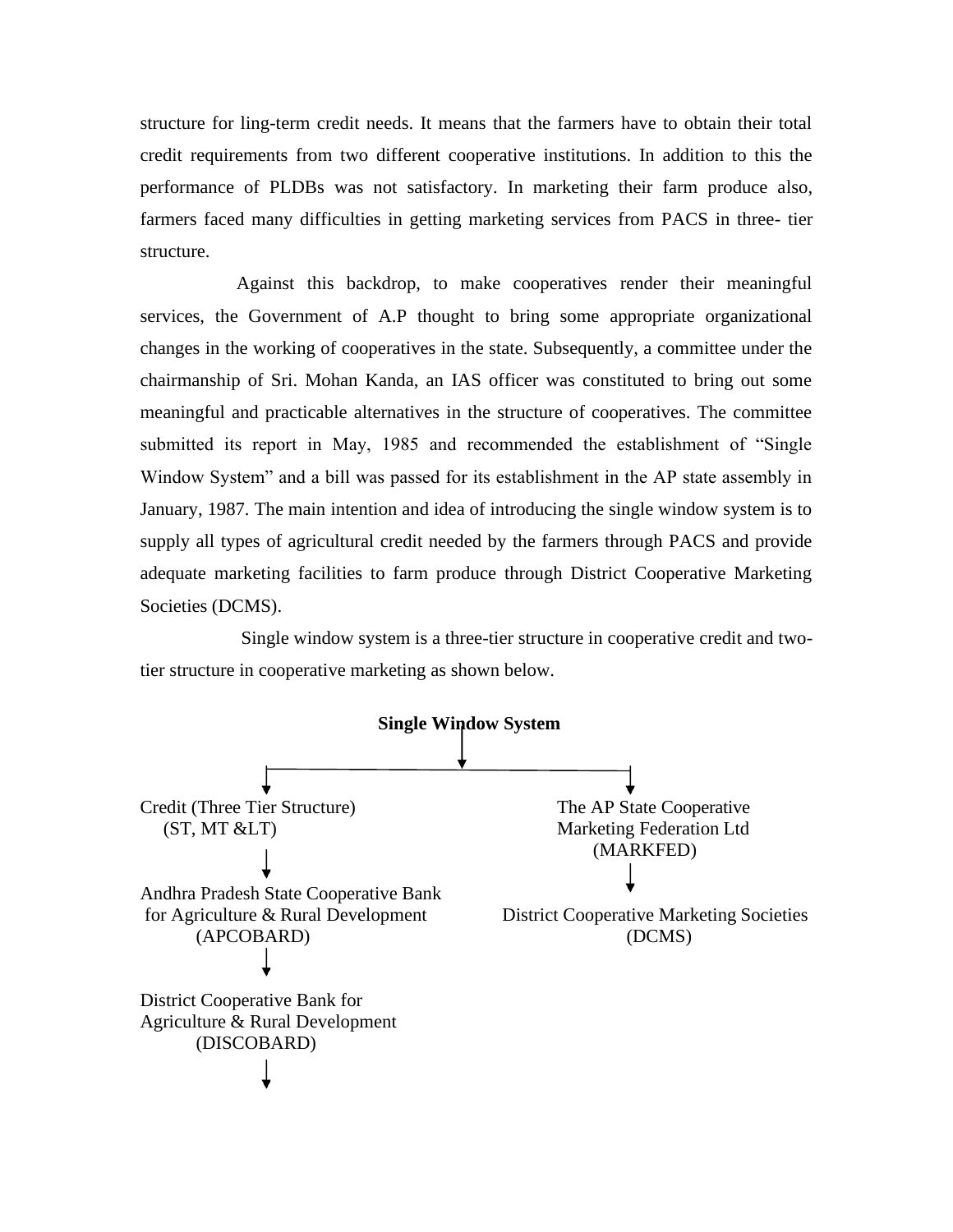Primary Agricultural Cooperative Credit Societies (PACS)

With the introduction of single window system in Andhra Pradesh during the year 1987

- No of PACS were reduced from 6801 to 4257.
- Primary Cooperative Agricultural Development Banks (PCADBs) numbering 218 were merged with DCCBs.
- Primary cooperative marketing societies were amalgamated with DCMS

## *Major functions of PACS under single window system are:*

- □ To advance short, medium and long term loans.
- $\Box$  To supply required farm inputs like seeds, fertilizers and pesticides.
- □ To distribute essential commodities like rice, wheat, sugar, kerosene etc.
- □ To arrange for marketing of farm produce of the members through DCMS.

## **Andhra Pradesh Mutually Aided Cooperative Societies Act, 1995:**

The Andhra Pradesh Mutually Aided Cooperative Societies (APMACS) Act, 1995 (the APMACS Act or the 1995 Act) was passed unanimously by the Andhra Pradesh Legislative Assembly on 4th May 1995. It was notified on  $1<sup>st</sup>$  June 1995. The Government of Andhra Pradesh had decided to undertake legislation in order to promote self-reliant and autonomous cooperative societies and make the cooperative movement more vibrant in the State. The salient features of the Act are,

- $\Box$  to enable not less than ten individuals belonging to different families to form a cooperative society and confer on it the status of a body corporate.
- $\Box$  to enable the cooperative societies to regulate their functioning by framing byelaws subject to the provisions of the Act in respect of the various matters specified in the legislation.
- $\Box$  to enable the cooperative societies to change the form or the extent of their liability, to transfer their assets and liabilities, to divide or amalgamate in furtherance of their stated objectives.
- $\Box$  to enable the societies registered under the Andhra Pradesh Cooperative Societies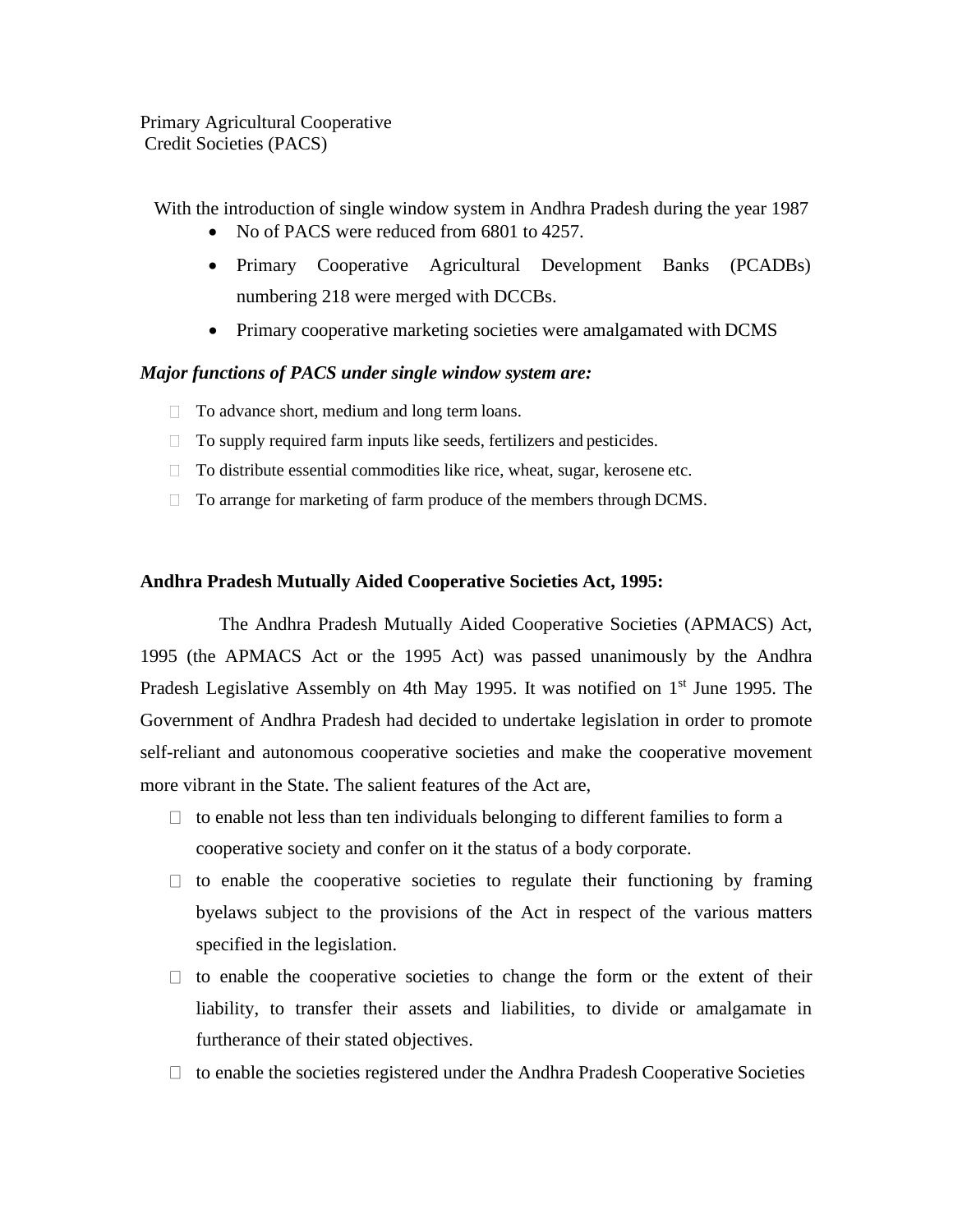Act, 1964 to become cooperative societies registered under this Act by making a suitable provision therefore.

- $\Box$  to enable the cooperative societies to mobilize their own funds;
- $\Box$  to empower the cooperative societies to provide for the qualifications and disqualifications for membership.
- $\Box$  to provide for the constitution, powers and functions of the board of directors and for matters incidental thereto.
- $\Box$  to define the powers and functions of the general body
- $\Box$  to make the cooperative societies responsible to hold the elections and to regulate the process thereof.
- $\Box$  to provide for proper accountability and for that purpose to conduct audit, special audit, inquiry and for the recovery of loss caused to the society by misconduct.
- $\Box$  to provide for the settlement of disputes by constituting a cooperative tribunal.

## **REFERENCES**

- Ghosal, SN., Agricultural Financing in India, Asia Publishing House, Bombay, 1966
- Johi, S.S. and C.V.Moore., Essentials of Farm Financial Management, Today and Tommorow's Printers and Publishers, New Delhi, 1970
- John, J.Hamptron., Financial Decision Making: Concepts, Problems and Cases, Prentice-Hall of India , New Delhi, 1983
- Kenneth, Duft D., Principles of Management in Agribusiness, Reston Publishing Company, Reston, 1979
- Mamoria, C.B. and R.D. Saksena., Co-operation in India, Kitab Mahal, Allahabad, 1973
- Mamoria, C.B. and Saxena., Agricultural Problems in India, Kitab Mahal, Allahabad
- Mukhi, H R. 1983. Cooperation in India and Abroad. New Heights Publishers, New Delhi.